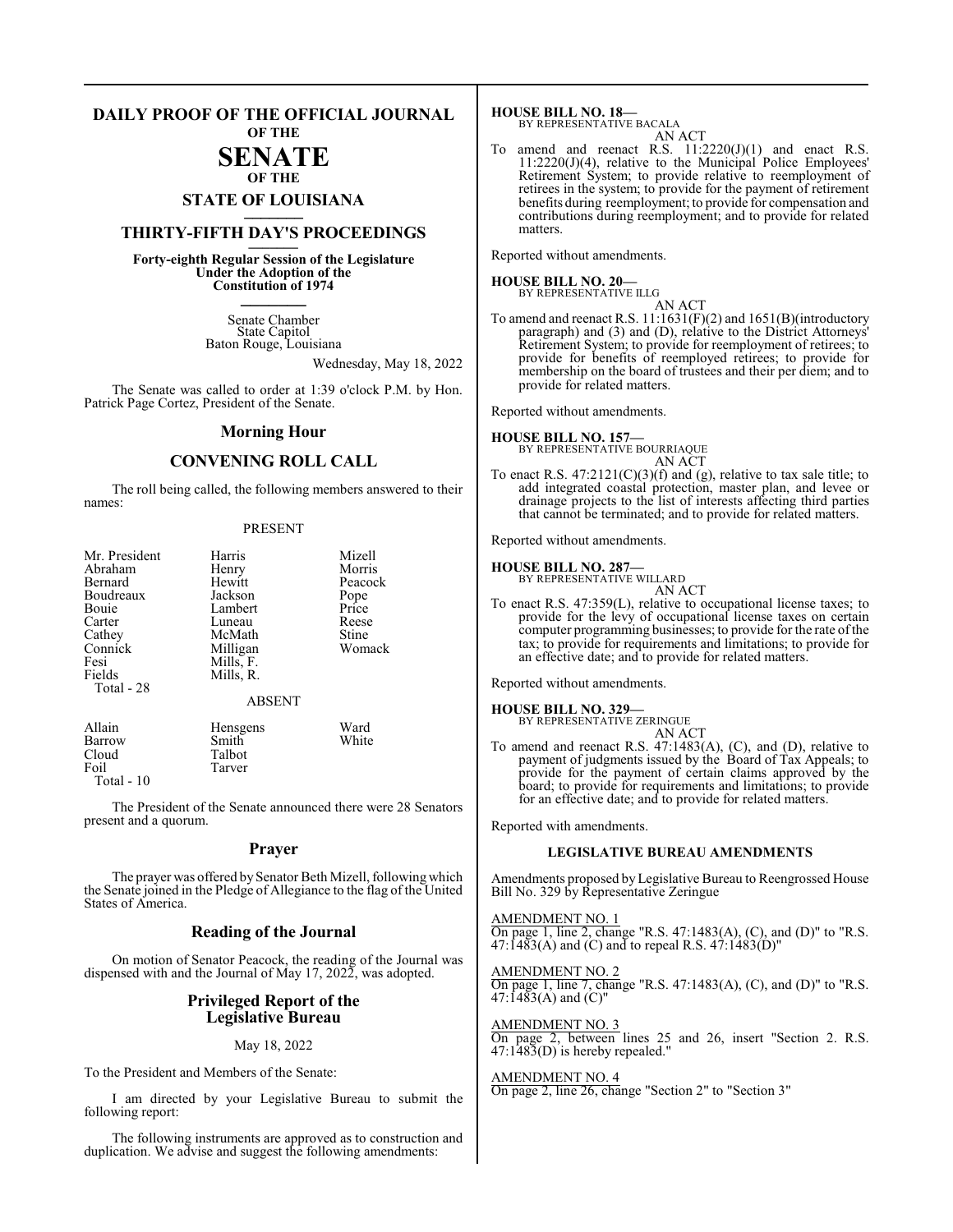### **HOUSE BILL NO. 395—**

BY REPRESENTATIVE WILLARD A JOINT RESOLUTION

Proposing to amend Article VII, Section 18(G)(1)(a)(iv) of the Constitution of Louisiana, relative to the special assessment level for ad valorem property taxes; to exclude the requirement of annual certification of adjusted gross income for certain eligible owners; to provide for submission of the proposed amendment to the electors; and to provide for related matters.

Reported without amendments.

### **HOUSE BILL NO. 599—** BY REPRESENTATIVE BEAULLIEU

A JOINT RESOLUTION

Proposing to amend Article VII, Section 21(K) of the Constitution of Louisiana, relative to ad valorem tax exemptions; to provide for an ad valorem tax exemption for certain veterans with disabilities; to provide for exemption amounts; to prohibit the loss of revenue associated with certain ad valorem tax exemptions impacting the calculation of millage rates by taxing authorities; to require taxing authorities to absorb the loss of revenue as a result of the exemptions; to prohibit the reappraisal and valuation of property for purposes of millage adjustment under certain circumstances; to provide for submission of the proposed amendment to the electors; and to provide for related matters.

Reported without amendments.

### **HOUSE BILL NO. 1007—**

BY REPRESENTATIVE PHELPS

AN ACT To amend and reenact R.S.  $47:2121(C)(1)$  and (3) and to enact R.S. 47:2158.1 and 2231.1 and Code of Civil Procedure Article 4736, relative to tax sale property; to provide relative to certain persons residing in tax sale property; to provide relative to the rights of owners of tax sale property; to provide for the right of possession and occupancy; to prohibit evictions of certain persons under certain circumstances; to prohibit the taking of possession of tax sale property under certain circumstances; to prohibit the charging of rental or lease payments under certain circumstances; to prohibit certain actions on tax sale property under certain circumstances; to provide for exceptions; and to provide for related matters.

Reported without amendments.

### **HOUSE BILL NO. 1021—**

BY REPRESENTATIVES MCFARLAND, DEVILLIER, EDMONDS, FRIEMAN, GAROFALO, HARRIS, AND ROMERO AN ACT

To amend and reenact R.S.  $11:710(F)(1)$  and  $(G)$  and R.S. 11:710.1(A) (introductory paragraph) and to enact R.S. 11:710(H), 710.1(F), and 710.2, relative to critical teacher shortages; to provide for employment of retirees of the Teachers' Retirement System of Louisiana; to allow a retiree to return to work without suspension or reduction of benefit in certain circumstances; to provide for application; to provide for determinations and reporting; to provide for an effective date; and to provide for related matters.

Reported without amendments.

Respectfully submitted, FRED MILLS Chairman

### **Adoption of Legislative Bureau Report**

On motion of Senator Fred Mills, the Legislative Bureau amendments were adopted and the Bills and Joint Resolutions were read by title and passed to a third reading.

## **Page 2 SENATE 35th DAY'S PROCEEDINGS**

### **Message from the House**

### **PASSED SENATE BILLS AND JOINT RESOLUTIONS**

May 18, 2022

To the Honorable President and Members of the Senate:

I am directed to inform your honorable body that the House of Representatives has finally passed the following Senate Bills and Joint Resolutions:

**SENATE BILL NO. 44—** BY SENATOR MIZELL AND REPRESENTATIVE SCHLEGEL AN ACT

To enact Chapter 7-A of Title 4 of the Louisiana Revised Statutes of 1950, to be comprised of R.S. 4:441 through 446, relative to athletic activities; to require that schools designate intercollegiate, interscholastic, or intramural athletic teams according to the biological sex of the team members; to provide that teams designated for females are not open to participation by biological males; to provide immunity protections for schools from certain adverse actions; to provide for causes of action; to provide for legislative findings; to provide for definitions; to provide for remedies; and to provide for related matters.

Reported with amendments.

Respectfully submitted, MICHELLE D. FONTENOT Clerk of the House of Representatives

### **Message from the House**

### **PASSED SENATE BILLS AND JOINT RESOLUTIONS**

May 18, 2022

To the Honorable President and Members of the Senate:

I am directed to inform your honorable body that the House of Representatives has finally passed the following Senate Bills and Joint Resolutions:

**SENATE BILL NO. 217—** BY SENATOR JACKSON

AN ACT

To enact R.S. 47:305.77 and 337.9(D)(36), relative to local sales and use tax; to provide an exemption from local sales and use tax for the lease, rental, or purchase of tangible personal property or services by the Edward Via College of Osteopathic Medicine (VCOM); to provide for effectiveness; and to provide for related matters.

Reported without amendments.

Respectfully submitted, MICHELLE D. FONTENOT Clerk of the House of Representatives

### **Message from the House**

### **CONCURRING IN SENATE CONCURRENT RESOLUTIONS**

May 18, 2022

To the Honorable President and Members of the Senate: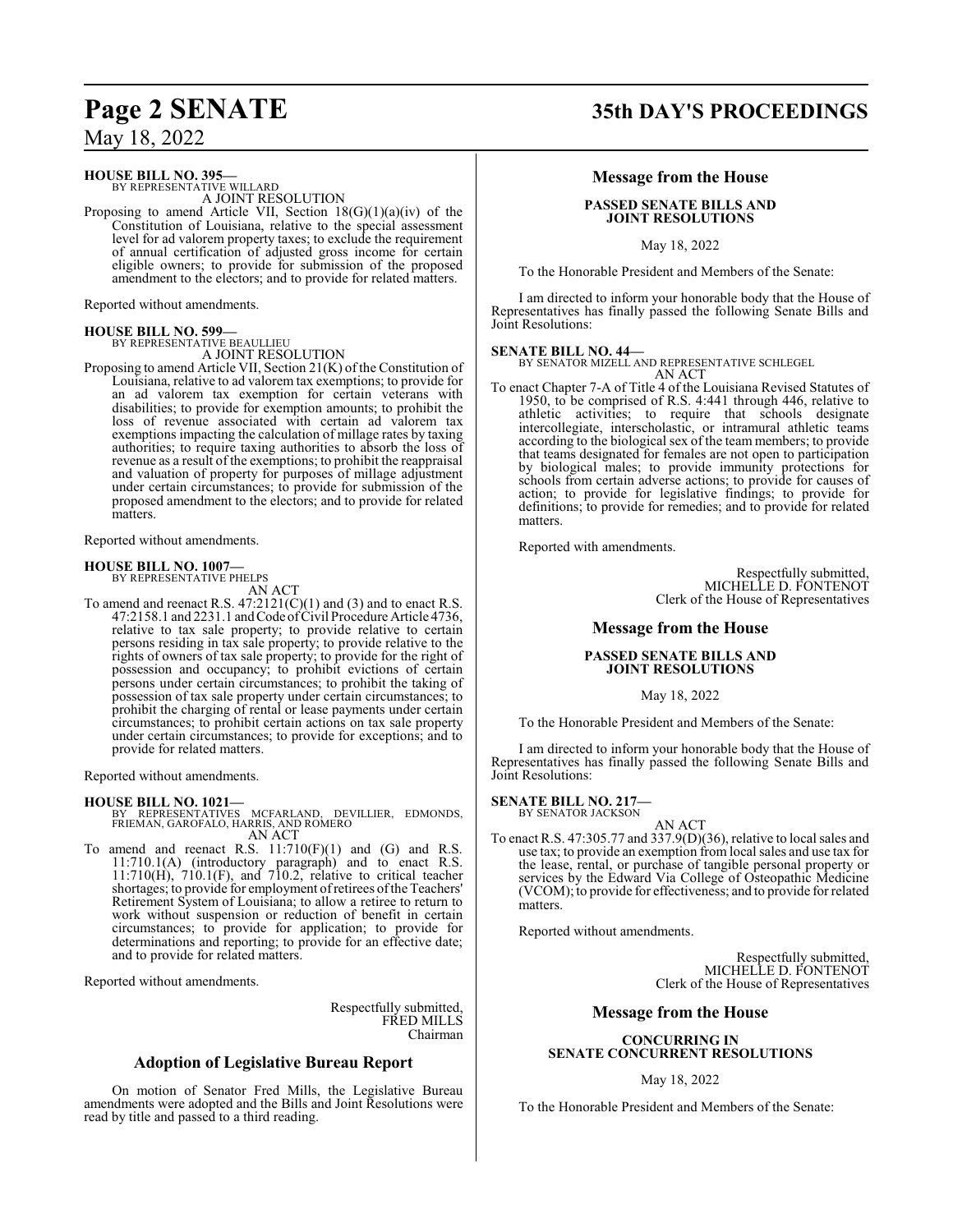## **35th DAY'S PROCEEDINGS Page 3 SENATE**

# May 18, 2022

I am directed to inform your honorable body that the House of Representatives has finally concurred in the following Senate Concurrent Resolutions:

### **SENATE CONCURRENT RESOLUTION NO. 52—**

BY SENATOR PEACOCK A CONCURRENT RESOLUTION

To commend Bob Davis Electric Co. Inc. on the occasion of its one hundredth anniversary.

Reported without amendments.

### **SENATE CONCURRENT RESOLUTION NO. 53—** BY SENATOR PEACOCK AND REPRESENTATIVE PRESSLY A CONCURRENT RESOLUTION

To commend the Shreveport Little Theatre on the occasion of its one hundredth consecutive season of live theatrical production.

Reported without amendments.

Respectfully submitted, MICHELLE D. FONTENOT Clerk of the House of Representatives

### **Introduction of Senate Concurrent Resolutions**

### **SENATE CONCURRENT RESOLUTION NO. 58—** BY SENATOR PEACOCK

A CONCURRENT RESOLUTION

To express support for the strengthening of the partnership with Taiwan and for the expansion of Taiwan's role on the global stage.

The resolution was read by title and placed on the Calendar for a second reading.

## **SENATE CONCURRENT RESOLUTION NO. 59—** BY SENATOR PEACOCK

A CONCURRENT RESOLUTION

To commend Elizabeth "Ellie" Chase Franks on being a 2022 state "Students of the Year" finalist.

The resolution was read by title and placed on the Calendar for a second reading.

### **Senate Resolutions on Second Reading**

**SENATE RESOLUTION NO. 131—** BY SENATOR CATHEY

### A RESOLUTION

To create and provide for the Study Commission on Maternal Health and Wellbeing to research and make recommendations on connecting pregnant women and new mothers, particularly in rural and underserved areas, with resources for the health and wellbeing of the mother and child.

The resolution was read by title and referred by the President to the Committee on Health and Welfare.

### **SENATE RESOLUTION NO. 133—**

BY SENATOR CARTER A RESOLUTION

To create and provide for the Study Commission on Expungement Fees to study costs associated with an expungement.

The resolution was read by title and referred by the President to the Committee on Judiciary C.

### **Senate Concurrent Resolutions on Second Reading**

#### **SENATE CONCURRENT RESOLUTION NO. 56—** BY SENATOR PEACOCK

A CONCURRENT RESOLUTION

To commend Eden Elizabeth Trainor on being selected as a finalist in the Department of Education's 2022 Louisiana Students of the Year Awards Program.

The concurrent resolution was read by title. Senator Peacock moved to adopt the Senate Concurrent Resolution.

### **ROLL CALL**

The roll was called with the following result:

YEAS

| Mr. President | Harris    | Peacock       |
|---------------|-----------|---------------|
|               |           |               |
| Abraham       | Henry     |               |
| Bernard       | Hewitt    | Pope<br>Price |
| Boudreaux     | Lambert   | Reese         |
| Bouie         | Luneau    | Smith         |
| Carter        | McMath    | Stine         |
| Cathey        | Milligan  | Talbot        |
| Cloud         | Mills, F. | Tarver        |
| Connick       | Mills, R. | Ward          |
| Fesi          | Mizell    | Womack        |
| Fields        | Morris    |               |
| Total $-32$   |           |               |
|               | NAYS      |               |

Total - 0

Total - 6

NAYS

## ABSENT

Allain Foil Jackson Hensgens

The Chair declared the Senate adopted the Senate Concurrent Resolution and ordered it sent to the House.

#### **SENATE CONCURRENT RESOLUTION NO. 57—** BY SENATOR FIELDS

A CONCURRENT RESOLUTION

To express the sincere and heartfelt condolences of the Legislature of Louisiana upon the passing of Mr. Clovis Hayes.

The concurrent resolution was read by title. Senator Fields moved to adopt the Senate Concurrent Resolution.

### **ROLL CALL**

The roll was called with the following result:

Mills, R.<br>Mizell

### YEAS

Mr. President Harris Morris Morris<br>Abraham Henry Peacock Abraham Henry Peacock<br>Bernard Hewitt Pope Bernard Hewitt Pope **Boudreaux** Bouie Lambert Smith<br>Carter Luneau Stine Carter Luneau Stine<br>
Cathey McMath Talbot Cathey McMath Talbot<br>Cloud Milligan Tarver Connick Mills, F. Ward Fields Total - 32

Milligan Tarve<br>
Mills, F. Ward

**NAYS** 

Total - 0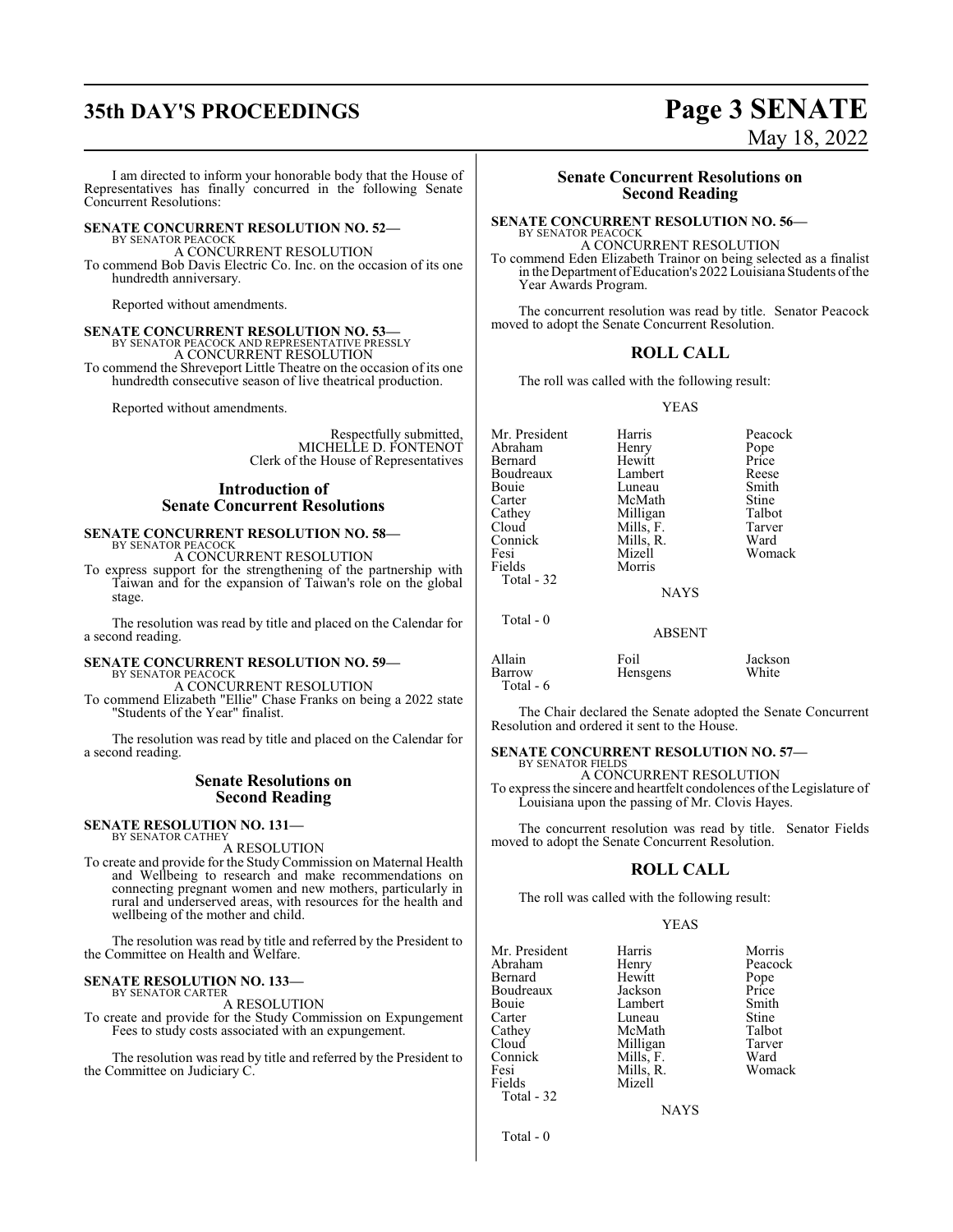### ABSENT

| Allain    | Foil            | Reese |
|-----------|-----------------|-------|
| Barrow    | <b>Hensgens</b> | White |
| Total - 6 |                 |       |

The Chair declared the Senate adopted the Senate Concurrent Resolution and ordered it sent to the House.

### **Message from the House**

### **ASKING CONCURRENCE IN HOUSE BILLS AND JOINT RESOLUTIONS**

### May 17, 2022

To the Honorable President and Members of the Senate:

I am directed to inform your honorable body that the House of Representatives has finally passed and asks your concurrence in the following House Bills and Joint Resolutions:

| HB No. 31  | HB No. 427  | HB No. 440  |
|------------|-------------|-------------|
| HB No. 600 | HB No. 692  | HB No. 774  |
| HB No. 854 | HB No. 909  | HB No. 933  |
| HB No. 958 | HB No. 1076 | HB No. 1078 |
|            |             |             |

HB No. 1079

Respectfully submitted, MICHELLE D. FONTENOT Clerk of the House of Representatives

### **House Bills and Joint Resolutions on First Reading**

**HOUSE BILL NO. 31—** BY REPRESENTATIVE TARVER

A JOINT RESOLUTION

Proposing to add Article VII, Section  $10(D)(2)(g)$  of the Constitution of Louisiana, to authorize the use of nonrecurring revenue to make supplemental benefit payments to retirees, beneficiaries, or survivors of state retirement systems; to provide for the amount of such lump sum payments; to provide for submission of the proposed amendment to the electors; and to provide for related matters.

The bill was read by title and placed on the Calendar for a second reading.

#### **HOUSE BILL NO. 427—** BY REPRESENTATIVE AMEDEE

AN ACT

To enact R.S. 17:170(G), relative to the administration of vaccines; to prohibit the administration of vaccines to minors on school property and at school-sponsored events unless certain conditions are met; and to provide for related matters.

The bill was read by title and placed on the Calendar for a second reading.

### **HOUSE BILL NO. 440—**

BY REPRESENTATIVES PHELPS, LANDRY, MOORE, AND SCHLEGEL AN ACT

To enact R.S. 17:280.1, relative to school curricula; to require public schools to incorporate eating disorder instruction into existing curricula; to provide for rules and regulations; and to provide for related matters.

The bill was read by title and placed on the Calendar for a second reading.

## **Page 4 SENATE 35th DAY'S PROCEEDINGS**

### **HOUSE BILL NO. 600—**

BY REPRESENTATIVE FRIEMAN AN ACT

To enact R.S. 40:2023.1, relative to the public release of information regarding opt-out information for recommended, requested, or required immunizations and vaccinations; to require the distribution of informational materials regarding exemption from and the ability to opt-out of immunizations and vaccinations; and to provide for related matters.

The bill was read by title and placed on the Calendar for a second reading.

### **HOUSE BILL NO. 692—**



To enact Part IX of Chapter 11 of Title 22 of the Louisiana Revised Statutes of 1950, to be comprised of R.S. 22:2188.1 through 2188.6 and R.S. 36:686(G), relative to the Named Storm Insurance Fraud Prevention Authority; to provide for definitions; to create and provide for the powers of the authority; to provide for the membership of the authority's board of directors; to create and provide for the Named Storm Insurance Fraud Prevention Authority Fund; to provide for the authority's plan of operations; to require and provide for annual reporting from the authority; and to provide for related matters.

The bill was read by title and placed on the Calendar for a second reading.

### **HOUSE BILL NO. 774—**

BY REPRESENTATIVE GLOVER AN ACT

To amend and reenact Code of Criminal Procedure Article 986(A) and (C) and to enact Code of Criminal Procedure Articles  $977(D)$  and 997, relative to expungement of records; to provide relative to the motion to expunge a record of arrest and conviction of a misdemeanor offense; to provide relative to when a person may file an expungement for certain convictions of possession of marijuana; to provide relative to the expungement form for misdemeanor marijuana convictions; to provide for prospective and retroactive application; and to provide for related matters.

The bill was read by title and placed on the Calendar for a second reading.

### **HOUSE BILL NO. 854—**

BY REPRESENTATIVES STAGNI, ADAMS, BOYD, BRYANT, ROBBY<br>CARTER, CORMIER, DEVILLIER, DUPLESSIS, EMERSON, FISHER,<br>FREEMAN, GLOVER, HARRIS, HORTON, HUGHES, JEFFERSON,<br>JENKINS, MIKE JOHNSON, LAFLEUR, LARVADAIN, LYONS, MAGEE,<br>CHA

AN ACT

To amend and reenact R.S. 33:2011(A) and to enact R.S. 33:2011(E), relative to occupational diseases; provides relative to members employed in the classified fire service; to provide for an extension to the rebuttable presumption; to provide limitations; and to provide for related matters.

The bill was read by title and placed on the Calendar for a second reading.

**HOUSE BILL NO. 909—** BY REPRESENTATIVES EDMONDS AND GAROFALO AN ACT

To enact Chapter 15 of Title 46 of the Louisiana Revised Statutes of 1950, to be comprised of R.S. 46:1451 through 1455, relative to assistance programs of the Department of Children and Family Services; to establish within the department an assistance program for certain pregnant women and parents; to provide for services to be delivered through the program; to require reporting to certain legislative committees concerning the program; to require administrative rulemaking; and to provide for related matters.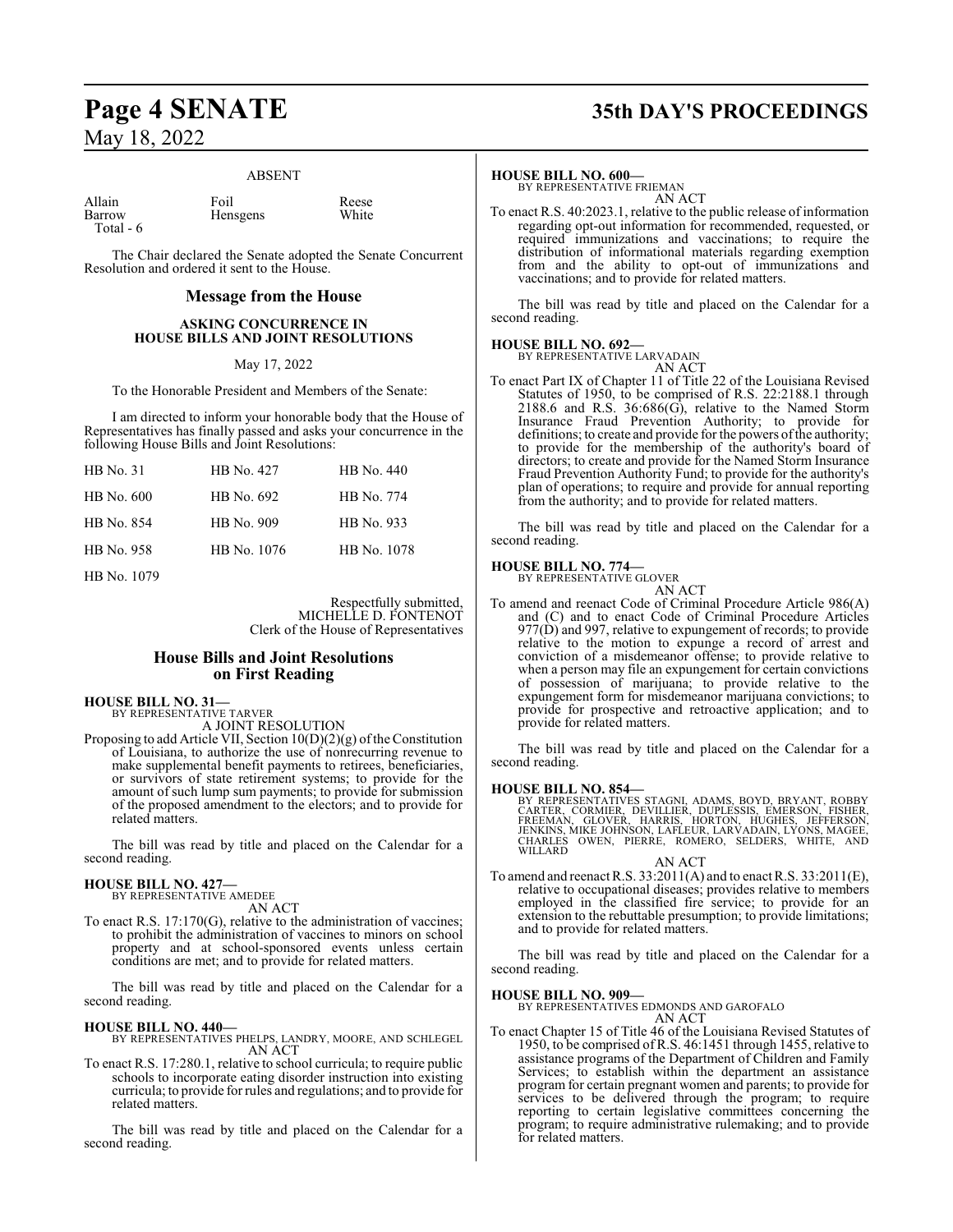## **35th DAY'S PROCEEDINGS Page 5 SENATE**

# May 18, 2022

The bill was read by title and placed on the Calendar for a second reading.

### **HOUSE BILL NO. 933—**

BY REPRESENTATIVE STAGNI AN ACT

To amend and reenact R.S. 40:2009.25 and to repeal R.S. 36:259(B)(28) and R.S. 40:2009.1, relative to nursing homes licensed by the Louisiana Department of Health; to provide relative to emergency preparedness among nursing homes; to provide requirements and standards for nursing home emergency preparedness plans; to provide procedures for and schedules by which nursing homes shall develop and submit such plans; to provide for duties of the Louisiana Department of Health and local offices of emergency preparedness with respect to nursing home emergency preparedness; to provide relative to sites to which nursing home residents may be evacuated; to revise laws creating and providing for the Nursing Home Emergency Preparedness Review Committee within the Louisiana Department of Health; to repeal laws creating and providing for a nursing home advisory committee within the Louisiana Department of Health; to provide for limitation of liability; to require promulgation of administrative rules; to provide for an effective date; and to provide for related matters.

The bill was read by title and placed on the Calendar for a second reading.

**HOUSE BILL NO. 958—** BY REPRESENTATIVE DUSTIN MILLER AN ACT

To enact Part II-E of Chapter 11 of Title 40 of the Louisiana Revised Statutes of 1950, to be comprised of R.S. 40:2120.11 through 2120.24, relative to the licensure and regulation of nurse staffing agencies by the Louisiana Department of Health; to provide for definitions; to provide for the licensure and registration of nurse staffing agencies; to provide for the protection of public rights to health care; to provide for licensed and certified personnel in healthcare facilities; to provide for applicability provisions for prospective agencies; to provide for regulations and grounds for issuance, renewal, and denial of a license; to establish standards for the operation of nurse staffing agencies; to provide for penalty provisions; to provide for rulemaking requirements; to provide for fees; and to provide for related matters.

The bill was read by title and placed on the Calendar for a second reading.

#### **HOUSE BILL NO. 1076— (Substitute for House Bill No. 373 by Representative Travis Johnson)** BY REPRESENTATIVE TRAVIS JOHNSON

AN ACT

To amend and reenact R.S. 3:341(D) and 342(A)(introductory paragraph), to enact R.S. 3:342(J), and to repeal R.S.  $3:34\overline{2}$ (Å)(26), relative to the Delta Agriculture Research and Sustainability District; to provide for district boundaries; to provide for the board of commissioners; to provide for administrative positions; and to provide for related matters.

Notice of intention to introduce this Act has been published as provided by Article III, Section 13 of the Constitution of Louisiana.

The bill was read by title and placed on the Calendar for a second reading.

## **HOUSE BILL NO. 1078— (Substitute for House Bill No. 1049**

**by Representative Seabaugh)**<br>BY REPRESENTATIVES SEABAUGH, CREWS, DESHOTEL, FIRMENT,<br>FRIEMAN, GAROFALO, HARRIS, TRAVIS JOHNSON, MCCORMICK,<br>MCFARLAND, CHARLES OWEN, ROMERO, SCHAMERHORN,<br>THOMPSON, AND WHITE AND SENATOR ROBER

To enact Part IV-A of Chapter 28 of Title 3 of the Louisiana Revised Statutes of 1950, to be comprised of R.S. 3:4351.1 through 4351.16, relative to forestry and agriculture; to authorize the creation of the timber and agriculture transportation group selfinsurance fund; to provide with respect to group self-insurance

funds; to provide for requirements; to provide for definitions; to provide with respect to the qualifications for membership; to provide for regulatory authority; to provide for excess or reinsurance insurance; to provide for the management of assets and investments; to provide for liabilities and the payment of claims; to provide for audits, examinations, and investigations; to provide for licensed insurance producers; to provide for insolvencies; to provide for civil actions for enforcement; to provide for reporting; to provide penalties for noncompliance; to provide for due process rights; to provide for dissolution; and to provide for related matters.

The bill was read by title and placed on the Calendar for a second reading.

### **HOUSE BILL NO. 1079— (Substitute for House Bill No. 950 by Representative Boyd)**

BY REPRESENTATIVE BOYD

- AN ACT
- To enact R.S. 6:1085.1, relative to residential mortgage lenders; to provide for authority of the commissioner of the office of financial institutions; to provide for failure of a originator or broker to adhere to reasonable standards; to provide for continuing education in certain circumstances; and to provide for related matters.

The bill was read by title and placed on the Calendar for a second reading.

### **House Bills and Joint Resolutions on Second Reading**

### **HOUSE BILL NO. 30—**

BY REPRESENTATIVES FRIEMAN AND GAROFALO AN ACT

enact R.S.  $11:710.1(A)(1)(d)$  and to repeal R.S. 11:710.1(A)(1)(d), relative to the Teachers' Retirement System of Louisiana; to provide for reemployment of retired teachers; to provide for compensation during reemployment; to provide for costs; to provide for an effective date; and to provide for related matters.

The bill was read by title and referred by the President to the Committee on Retirement.

**HOUSE BILL NO. 183—**

BY REPRESENTATIVE HUGHES

- AN ACT
- To amend and reenact R.S. 17:3391(B)(introductory paragraph), relative to student debt; to require public postsecondary education management boards to adopt policies to prohibit the institutions under their supervision and management from withholding student transcripts and other records due to outstanding debt or defaulting on a loan; to prohibit public postsecondary education institutions from withholding certain services due to defaulting on a loan; and to provide for related matters.

The bill was read by title and referred by the President to the Committee on Education.

**HOUSE BILL NO. 370—**

BY REPRESENTATIVE MAGEE AN ACT

To amend and reenact R.S. 26:241(15) and to enact R.S. 26:241(27) and (28), 242, and 271(A)(7), relative to the Alcoholic Beverage Control Law; to provide for definitions; to provide relative to the distribution of certain alcoholic beverages; to provide for self-distribution; to provide for limitations; to provide relative to permit fees; and to provide for related matters.

The bill was read by title and referred by the President to the Committee on Judiciary B.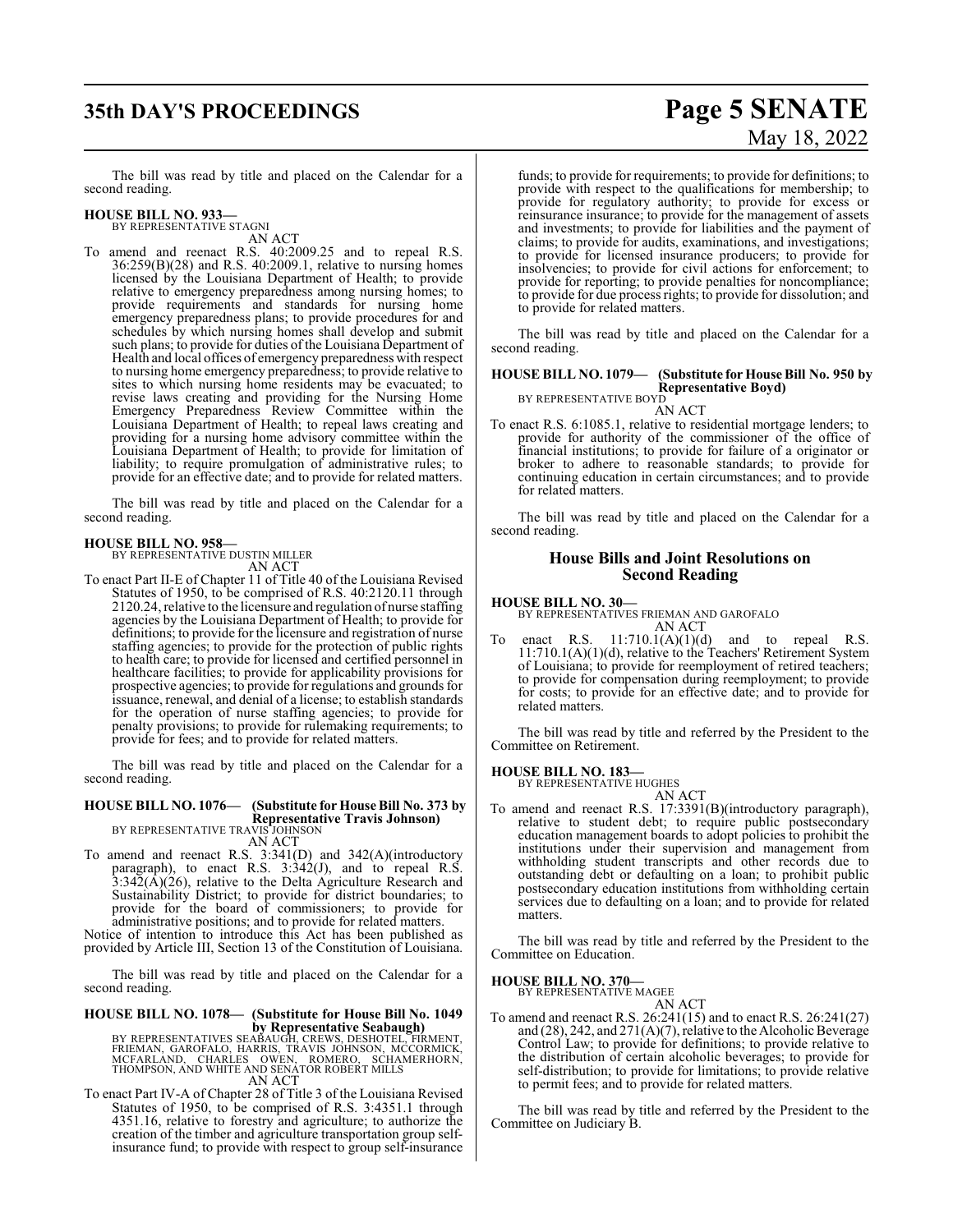## **Page 6 SENATE 35th DAY'S PROCEEDINGS**

May 18, 2022

### **HOUSE BILL NO. 524—**

BY REPRESENTATIVE LYONS AN ACT

To amend and reenact R.S. 27:625(G)(5) and R.S. 29:726.6(Section heading) and to enact R.S. 29:726.7, relative to services for people with disabilities affected by disasters; to create the Disability-Focused Disaster Preparedness and Response Fund as a special fund in the state treasury; to provide for dedication to the fund of revenue fromthe tax upon net gaming proceeds from sports wagering; to authorize the use of monies in the fund for certain purposes; to create and provide for a program to conduct needs assessments among, and provide services to, people with disabilities affected by disasters; to provide for duties and responsibilities of the Governor's Office of Homeland Security and Emergency Preparedness with respect to the program; to authorize the Governor's Office of Homeland Security and Emergency Preparedness to utilize certain monies for administrative costs and grant administration; to require the Governor's Office of Homeland Security and Emergency Preparedness to contract with a disability assessment and coordination entity for certain functions; to provide relative to state actions to obtain federal reimbursement for certain disaster-related expenses; and to provide for related matters.

The bill was read by title and referred by the President to the Committee on Judiciary B.

### **HOUSE BILL NO. 526—**

BY REPRESENTATIVES EDMONDS, AMEDEE, BACALA, CARRIER,<br>WILFORD CARTER, DEVILLIER, EMERSON, FISHER, FREEMAN,<br>GAROFALO, HARRIS, HUGHES, LAFLEUR, LARVADAIN, MIGUEZ,<br>NEWELL, CHARLES OWEN, SCHAMERHORN, SCHLEGEL, AND<br>SELDERS

AN ACT

To enact R.S. 17:88.1 and 3996(B)(67), relative to school board fiscal information; to require each city, parish, and other local public school board to post certain fiscal information on its website; to provide deadlines; to require the treasurer to post certain fiscal information relative to school boards on the website of the Department of the Treasury; to provide relative to charter schools; and to provide for related matters.

The bill was read by title and referred by the President to the Committee on Education.

#### **HOUSE BILL NO. 554—** BY REPRESENTATIVE MINCEY

AN ACT

To amend and reenact R.S. 26:241(17), 271(A)(5), and 271.1, relative to microbrewery operations; to provide for definitions; to provide relative to permitting; to provide relative to wholesale limited sales; to provide relative to taxation; and to provide for related matters.

The bill was read by title and referred by the President to the Committee on Judiciary B.

**HOUSE BILL NO. 677—** BY REPRESENTATIVES JORDAN AND WILLARD AN ACT

To enact R.S. 22:1034.1, relative to health insurance coverage; to require a health coverage plan to limit the cost-sharing amount for enrollees prescribed insulin; to require certain inclusion of insulin relative to drug formularies; to provide for definitions; to provide for effectiveness; and to provide for related matters.

The bill was read by title and referred by the President to the Committee on Insurance.

### **HOUSE BILL NO. 983—**

BY REPRESENTATIVE BISHOP AN ACT

To amend and reenact R.S. 17:3100.7(E), relative to the Louisiana Student Tuition Assistance and Revenue Trust Program and the Louisiana Student Tuition Assistance and Revenue Trust Kindergarten Through Grade Twelve Program; to authorize the transfer or rollover of funds from a college education savings

account to an elementary and secondary education savings account; and to provide for related matters.

The bill was read by title and referred by the President to the Committee on Education.

**HOUSE BILL NO. 1031—** BY REPRESENTATIVE FREIBERG

### AN ACT

To enact Part II-A of Chapter 3 of Title 32 of the Louisiana Revised Statutes of 1950, to be comprised of R.S. 32:461, relative to an annual road usage fee on certain vehicles; to levy a road usage fee on electric and hybrid motor vehicles; to provide for the administration, collection, and disposition of fees; to provide for rulemaking authority; to provide for certain definitions; to provide for the use of road usage fee proceeds; to provide for a special effective date; and to provide for related matters.

The bill was read by title and referred by the President to the Committee on Transportation, Highways and Public Works.

**HOUSE BILL NO. 1070— (Substitute for House Bill No. 759 by Representative Schexnayder)** BY REPRESENTATIVES SCHEXNAYDER AND THOMPSON

AN ACT

To amend and reenact R.S. 29:725(A) and (F), 725.5, 726(B)(introductory paragraph) and (F), and 729(B)(introductory paragraph) and (12), to enact R.S.  $29:725(K)$ ,  $726(G)$ , and  $728(G)$ , and to repeal R.S.  $29:726(E)(25)$  and 731, relative to the Governor's Office of Homeland Security and Emergency Preparedness; to provide relative to interoperability; to create the Emergency Communications Interoperability Fund; to provide requirements for the statewide emergency management software system; to provide for mandatory training requirements; to provide relative to parish offices of homeland security and emergency preparedness; to provide relative to prepositioned contracts; to provide relative to procurement; to provide for reporting; to provide for temporary housing assistance; to provide for eligibility; to provide relative to waivers of local land use regulations; to provide for exemptions; to provide for an effective date; and to provide for related matters.

The bill was read by title and referred by the President to the Committee on Finance.

### **HOUSE BILL NO. 1075— (Substitute for House Bill No. 861 by Representative St. Blanc)**

BY REPRESENTATIVE ST. BLANC

- AN ACT
- To amend and reenact R.S. 17:407.62(7), 407.64(B), and 407.66(A)(2) andR.S. 40:1563.2 and to enact R.S. 17:407.62(8) and (9), relative to family and in-home child care providers; to provide relative to the inspection of such providers; to provide relative to the powers and duties of the state Department of Education and the office of state fire marshal with respect to such providers; to provide for the transfer and use of monies; and to provide for related matters.

The bill was read by title and referred by the President to the Committee on Education.

### **House Concurrent Resolutions on Second Reading**

### **HOUSE CONCURRENT RESOLUTION NO. 80—** BY REPRESENTATIVES CREWS AND GAROFALO A CONCURRENT RESOLUTION

To direct the Louisiana Department of Health to conduct a comprehensive assessment ofthis state's response and outcomes with respect to the COVID-19 pandemic and to report the findings of the assessment to the legislative committees on health and welfare.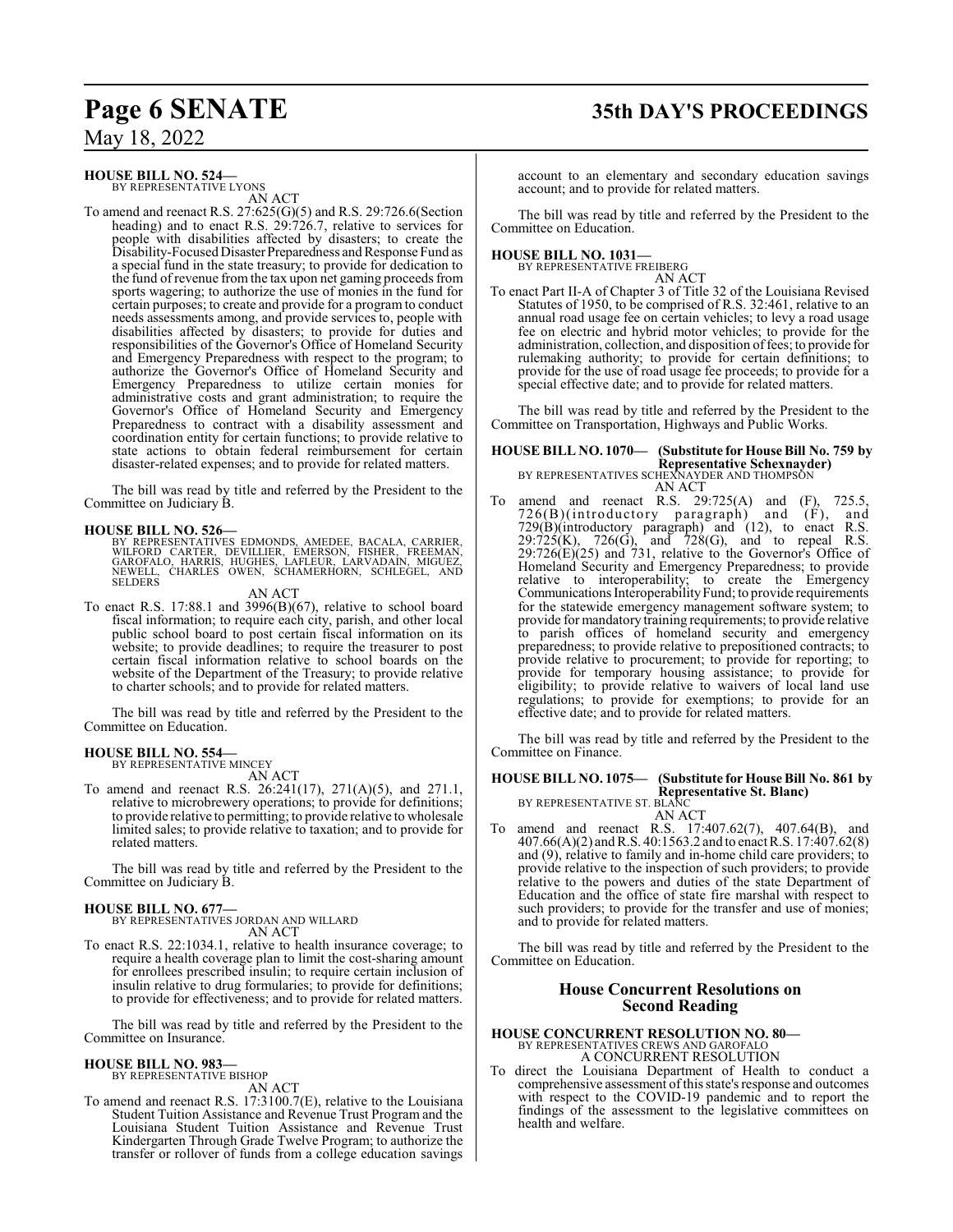## **35th DAY'S PROCEEDINGS Page 7 SENATE**

# May 18, 2022

The resolution was read by title and referred by the President to the Committee on Health and Welfare.

### **HOUSE CONCURRENT RESOLUTION NO. 83—**

BY REPRESENTATIVE GAROFALO A CONCURRENT RESOLUTION

To create the Louisiana All-Payer Claims Database Task Force to study and make recommendations regarding the implementation of an all-payer claims database to facilitate the aggregation and use of health insurance and government health benefits claims data in Louisiana.

The resolution was read by title and referred by the President to the Committee on Insurance.

### **Reports of Committees**

The following reports of committees were received and read:

### **REPORT OF COMMITTEE ON**

### **COMMERCE, CONSUMER PROTECTION AND INTERNATIONAL AFFAIRS**

Senator Rick Ward III, Chairman on behalf of the Committee on Commerce,Consumer Protection and International Affairs, submitted the following report:

### May 18, 2022

To the President and Members of the Senate:

I am directed by your Committee on Commerce, Consumer Protection and International Affairs to submit the following report:

## **SENATE CONCURRENT RESOLUTION NO. 42—** BY SENATOR TALBOT

A CONCURRENT RESOLUTION

To suspend until sixty days after final adjournment of the 2023 Regular Session of the Legislature of Louisiana the provisions of R.S.  $51:1286(C)(2)(c)$ , which limit the Department of Culture, Recreation and Tourism's purchase of in-state media advertisements to an amount not exceeding ten percent of all funds used for the purchase of media advertisements.

Reported favorably.

#### **SENATE BILL NO. 339—** BY SENATOR BARROW

AN ACT

To enact R.S. 37:599.1, relative to cosmetology; to provide relative to licensure; to provide for registration with the secretary of state; and to provide for related matters.

Reported by substitute.

### **HOUSE BILL NO. 783—** BY REPRESENTATIVE DAVIS

AN ACT

To amend and reenact R.S. 8:1(introductory paragraph), (5), (8), (9), (11), and (13) through (40), 67, 70, 76(A) and (B), 78(D), 103, 105, 107, 122(A), 123(B)(introductory paragraph), 131(A), 131.1(A), 132.1(A), 133.1(A), 133.2(B)(introductory paragraph), 135.1(A), 135.2(B)(introductory paragraph), 141,  $141.\overline{1}$ (C),  $141.3$ (B), (C), (E), and (F), 204, 302(A) through (C), 303, 305 through 307, 308(A) and (C), 311, 314, 316 through 401, 402(introductory paragraph), 403, 404, 407, 408, 411(introductory paragraph), 412(B)(2), 451, 453, 454.1(A), 455, 457 through 459, 459.1(A) and (B), 460, 461(B),  $465(A)(1)$ (introductory paragraph), (b), and (c), (2), (4)(h), and  $(5)(d)$ ,  $(B)$ , and  $(C)$ ,  $501(A)$ ,  $502(A)(1)(a)$  and  $(D)$ , 502.2(introductory paragraph) and (5), 503, 504, 505, 505.2(introductory paragraph) and  $(3)$ , 506 $(B)$  and  $(C)(1)$ , 506.1(A), 507, 508, 601, 604, 605, 606(B), 653(B), 663(B), (C),  $(D)(2)$  and  $(4)$ ,  $(E)$ (introductory paragraph) and  $(1)$ ,  $(F)(3)$ , and

 $(G)(4)$ , 673(introductory paragraph), 676(A)(6), (B), and (C), 680(A) and (C), 701 through 705, 706(C), 801, 802(B), (E), and (F), 803, 805 through 809, 813, 901, 902, 903(A) and (B), 903.1, 904, and 905(C) and to enact R.S. 8:1(41) through  $(44)$ , relative to providing technical corrections for Title 8 of the Louisiana Revised Statutes of 1950; to provide for technical corrections; to provide for standardization of language; and to provide for related matters.

Reported favorably.

### **HOUSE BILL NO. 807—**

BY REPRESENTATIVE MAGEE AN ACT

To enact Chapter 47 of Title 51 of the Louisiana Revised Statutes of 1950, to be comprised of R.S. 51:2771 through 2779, relative to incentives for energy storage; to provide for a reimbursement program; to provide for funding; to provide for calculations; to provide for eligibility of systems; and to provide for related matters.

Reported with amendments.

### **HOUSE BILL NO. 830—** BY REPRESENTATIVE DAVIS

AN ACT

To amend and reenact R.S.  $49:222(B)(1)(a)$  and to enact R.S. 49:222(B)(15), relative to fees chargeable by the secretary of state; to provide for transferring a limited liability company name; to establish a fee for certain termination services; to establish fees relative to structured settlement purchase companies; to make technical changes; and to provide for related matters.

Reported favorably.

- 
- **HOUSE BILL NO. 864—** BY REPRESENTATIVES DAVIS AND MCKNIGHT AND SENATOR WARD AN ACT
- To amend and reenact R.S. 34:1133(B), (C)(7), and (G), 1134(A), and 1135(B) and to enact R.S. 34:1136(D), relative to the Board of Louisiana River Pilot Review and Oversight; to provide for the membership of the board; to provide for per diem for the judge member; to provide for a procedure regarding review of proposed rules; to provide for board funds; and to provide for related matters.

Reported favorably.

- **HOUSE BILL NO. 1040—** BY REPRESENTATIVES LACOMBE, DAVIS, FISHER, FONTENOT, GOUDEAU, MCKNIGHT, MIGUEZ, NEWELL, PRESSLY, AND THOMAS AN ACT
- To enact Chapter 20 of Title 51 of the Louisiana Revised Statutes of 1950, to be comprised ofR.S. 51:1751 through 1754, relative to payment processors; to provide definitions; to prohibit discrimination; to provide for a violation; to provide for an unfair trade practice; to exempt certain entities from the application of unfair trade practices law; to provide for enforcement by the commissioner of the office of financial institutions in certain situations; to provide for unauthorized or illegal acts; and to provide for related matters.

Reported with amendments.

#### **HOUSE BILL NO. 1058— (Substitute for House Bill No. 387 by Representative Hollis)** BY REPRESENTATIVE HOLLIS

AN ACT

To amend and reenact R.S. 9:3198(A)(2)(a) and (3), relative to the sale of immovable property; to provide for property disclosure requirements regarding homeowners' associations;to provide for propertydisclosures regarding restrictive covenants and building restrictions; and to provide for related matters.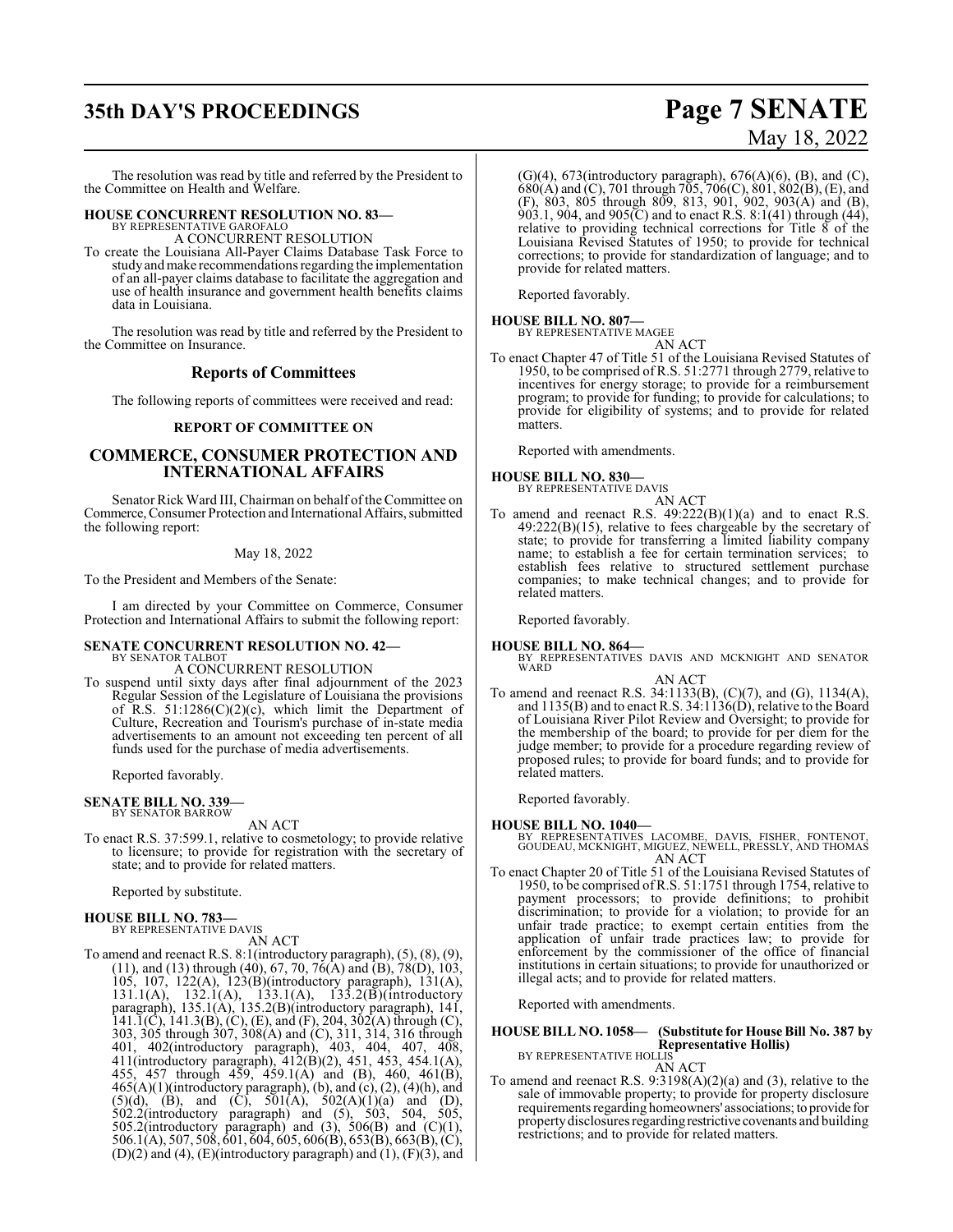## **Page 8 SENATE 35th DAY'S PROCEEDINGS**

### May 18, 2022

Reported with amendments.

## **HOUSE BILL NO. 1064— (Substitute for House Bill No. 1023**

**by Representative Farnum)**<br>BY REPRESENTATIVES FARNUM, BOURRIAQUE, WILFORD CARTER,<br>DAVIS, GEYMANN, ROMERO, AND TARVER AND SENATOR STINE<br>AN ACT

To amend and reenact R.S. 6:337 and 338, relative to the disbursement of insurance proceeds for damages to residential property; to provide for prompt endorsement; to require prompt payment to borrower-payees in certain circumstances; to require placement of settlement proceeds in a segregated account; to provide for requirements for a residential mortgagee or mortgage servicer; to provide for the payment of proceeds relative to additional living expenses and contents insurance; to provide for notice by a mortgagee or mortgage servicer in certain circumstances; to provide for the release of proceeds held by a mortgagee or mortgage servicer; to provide for civil money penalties; to provide for the payment of interest accrued on settlement proceeds; to provide for release of excess funds upon written request; to provide for applicability; and to provide for related matters.

Reported with amendments.

Respectfully submitted, RICK WARD III Chairman

### **REPORT OF COMMITTEE ON**

### **HEALTH AND WELFARE**

Senator Fred H. Mills Jr., Chairman on behalf of the Committee on Health and Welfare, submitted the following report:

### May 18, 2022

To the President and Members of the Senate:

I am directed by your Committee on Health and Welfare to submit the following report:

**HOUSE CONCURRENT RESOLUTION NO. 27—** BY REPRESENTATIVES MIKE JOHNSON, BUTLER, DESHOTEL, FIRMENT, HARRIS, TRAVIS JOHNSON, LARVADAIN,CHARLES OWEN, RISER, AND SCHAMERHORN

A CONCURRENT RESOLUTION

To memorialize the United States Congress to take such actions as are necessary to reject the recommendation to close the Alexandria Veterans Affairs Medical Center located in Pineville, Louisiana, as recommended by the United States Department of Veterans Affairs' report to the Asset and Infrastructure Review Commission.

Reported favorably.

### **HOUSE CONCURRENT RESOLUTION NO. 35—**

- BY REPRESENTATIVES BACALA, ADAMS, CREWS, ECHOLS, TRAVIS JOHNSON, MCMAHEN, DUSTIN MILLER, ROBERT OWEN, SELDERS, STAGNI, AND TURNER A CONCURRENT RESOLUTION
- To request a joint study effort by the Department of Children and Family Services, the Louisiana Department of Health, the Louisiana Department of Education, the Louisiana Housing Corporation, and the Louisiana Workforce Commission to examine the phenomena known as "benefits cliffs" and their effect on beneficiaries of public assistance programs and to submit recommendations to the legislature concerning means by which these disincentives for work can be eliminated.

Reported favorably.

### **HOUSE CONCURRENT RESOLUTION NO. 76—**

- BY REPRESENTATIVES PHELPS, ADAMS, BOYD, BRASS, BROWN, CORPENTER, CORPENTER, CORPENTER, CORRES, CORNER, CORNER,<br>ECRYANT, CARPENTER, ROBBY CARTER, WILFORD, GLOVER,<br>GORMIER, COX, DUPLESSIS, FISHER, FREEMAN, GAINES, GLOVER,<br>LA A CONCURRENT RESOLUTION
- To express the support of the Legislature of Louisiana for equitable access to transformative therapies for sickle cell disease.

Reported favorably.

### **HOUSE BILL NO. 135—**

BY REPRESENTATIVE MARINO

AN ACT To enact R.S. 40:1046.1, relative to dispensing of medical marijuana; to provide relative to pharmacies licensed by the Louisiana Board of Pharmacy to dispense medical marijuana, known commonly as marijuana pharmacies; to authorize dispensing of medical marijuana to certain persons who are not Louisiana residents or are short-term residents of this state; to establish qualifications necessary for such persons to receive medical marijuana in this state; to establish duties of marijuana pharmacies with respect to such dispensing; to prohibit the dispensing of medical marijuana in certain instances; and to provide for related matters.

Reported favorably.

### **HOUSE BILL NO. 149—**

BY REPRESENTATIVE ILLG AN ACT

To repeal R.S. 28:913.1(D), relative to the Jefferson Parish Human Services Authority; to repeal provisions requiring that the Jefferson Parish attorney be the legal advisor for the authority; to provide for effectiveness; and to provide for related matters.

Reported favorably.

**HOUSE BILL NO. 204—** BY REPRESENTATIVE GREGORY MILLER AN ACT

To enact R.S. 40:41(C)(1)(f) through (I), relative to the state registrar of vital records; to provide with respect to those parties who may inspect records or be issued a death certificate; and to provide for related matters.

Reported favorably.

**HOUSE BILL NO. 235—**

BY REPRESENTATIVE MCFARLAND

- AN ACT
- To amend and reenact R.S. 46:1053(BB) and to repeal Act No. 171 of the 2017 Regular Session of the Legislature, relative to the Jackson Parish Hospital Service District; to provide relative to the governing commission of the district; to provide for qualifications of members of the governing commission; to provide for appointment of the commission members; to repeal laws relative to governance of a hospital service district in any parish with a population greater than sixteen thousand and less than seventeen thousand according to the latest federal decennial census; to provide for an effective date; and to provide for related matters.

Reported favorably.

#### **HOUSE BILL NO. 266—** BY REPRESENTATIVE WILLARD

AN ACT

To amend and reenact R.S. 36:259(B)(34) and R.S. 40:2018.1(A),  $(B)(1)(I)$ ,  $\odot$ , and  $(E)$  and to repeal R.S. 40:2018.1(G), relative to the Louisiana Commission on HIV, AIDS, and Hepatitis C Education, Prevention, and Treatment; to revise the name of the commission; to provide for the means by which the chairman of the commission is selected; to delete references to AIDS within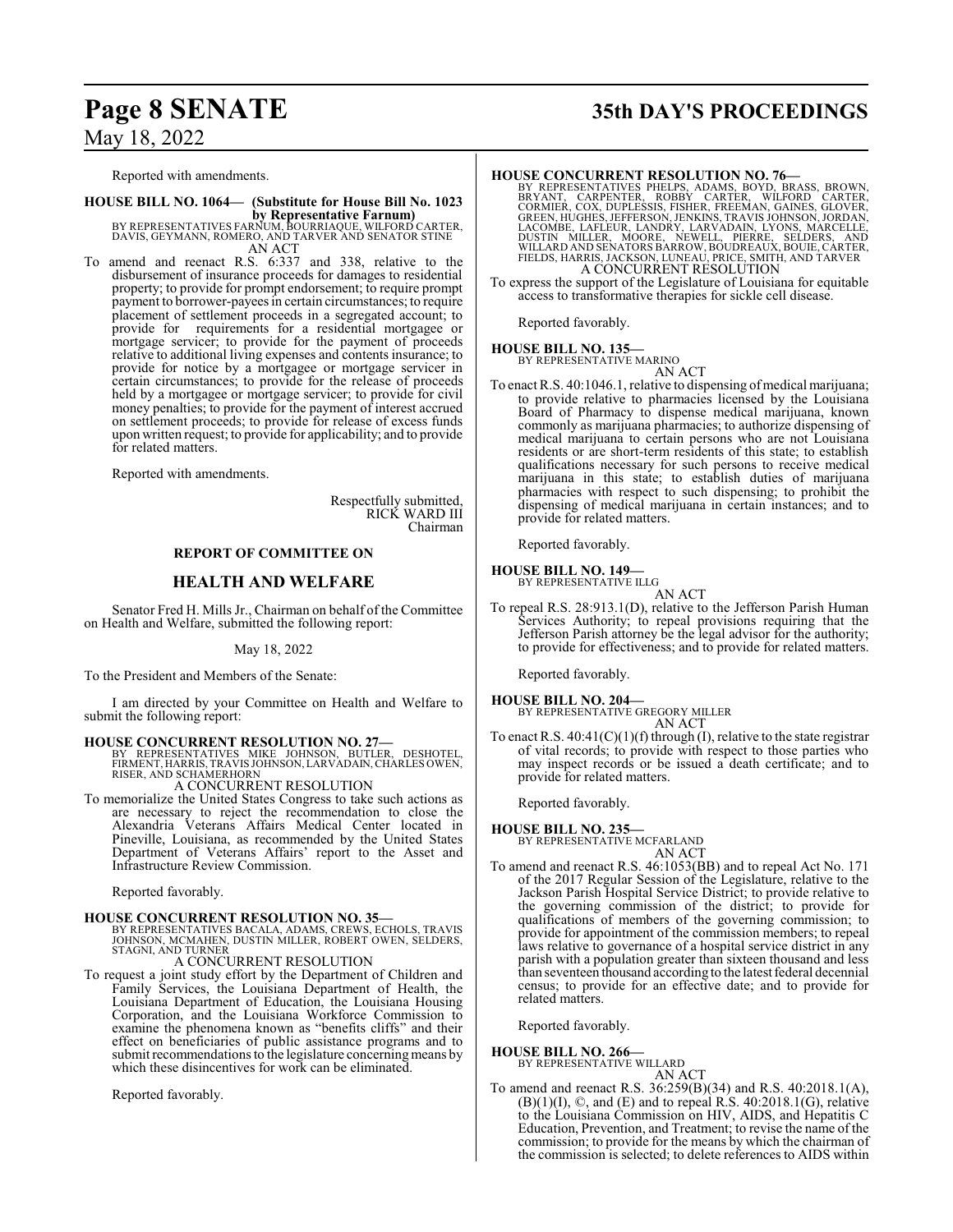## **35th DAY'S PROCEEDINGS Page 9 SENATE**

laws pertaining to the commission; to repeal provisions terminating the commission; and to provide for related matters.

Reported favorably.

**HOUSE BILL NO. 284—** BY REPRESENTATIVE STAGNI

AN ACT

To amend and reenact R.S. 37:1339(B)(1) and R.S. 40:2844(B)(3) and (20), relative to boards and commissions; to provide for membership ofthe governing board ofthe Louisiana Emergency Response Network; and to provide for related matters.

Reported with amendments.

### **HOUSE BILL NO. 557—**

BY REPRESENTATIVES WILLARD AND LANDRY AN ACT

To enact Subpart E of Part I of Chapter 5-E of Title 40 of the Louisiana Revised Statutes of 1950, to be comprised of R.S. 40:1248.21, relative to the dispensation of contraceptives; to provide for the Louisiana Department of Health relative to requiring health plans of the state Medicaid program to provide reimbursement for a six-month supply of contraceptive drugs dispensed at one time; to provide for a required usage period; to provide for definitions; and to provide for related matters.

Reported favorably.

#### **HOUSE BILL NO. 582—**

BY REPRESENTATIVES STAGNI, CREWS, DUPLESSIS, ECHOLS,<br>EMERSON,FISHER,GAINES,HARRIS,IVEY,MIKEJOHNSON,JORDAN,<br>LAFLEUR,LARVADAIN,MARCELLE,MCMAHEN,CHARLES OWEN,<br>PRESSLY,SCHLEGEL,SELDERS,ANDTHOMPSON AN ACT

To amend and reenact R.S. 37:1103(introductory paragraph) and to enact R.S. 37:1131 through 1145, relative to adding the state of Louisiana to the Licensed Professional Counselors Interstate Compact; to provide for the increase of public access to professional counseling services; to provide for the enhancement of public health and safety; to provide for multistate practice regulations; to provide for spousal support for relocating active duty military personnel; to provide for the exchange of licensure among member states; to provide for use of telehealth technology; to provide for uniformityof professional counseling licensure requirements; to eliminate the requirement for licenses in multiple states, to provide for opportunities for interstate practice by licensed professional counselors who meet uniform licensure requirements; and to provide for related matters.

Reported favorably.

**HOUSE BILL NO. 625—** BY REPRESENTATIVE SELDERS

AN ACT

To amend and reenact R.S. 40:2155(B)(2) and to enact R.S. 40:2155(B)(3), relative to behavioral health service providers; to provide for offsite locations; to provide for defined geographic service locations; and to provide for related matters.

Reported favorably.

### **HOUSE BILL NO. 697—** BY REPRESENTATIVE MAGEE

AN ACT

To amend and reenact R.S.  $40:1046(A)(1)$ ,  $(C)(1)$  and  $(2)($ introductory paragraph),  $(G)$ , and  $(H)(1)$ ,  $(2)$ , (6)(a)(introductory paragraph) and (b), and (8)(a)(introductory paragraph) and (iii), to enact R.S.  $40:1046(A)(7)$ , (B), and 1046.1 through 1046.3, and to repeal R.S. 40:1046(C)(2)(h) and (H)(3) through (5), relative to production of marijuana for therapeutic use; to provide for regulation of medical marijuana production by the state; to transfer certain duties with respect to such regulation from the Department of Agriculture and Forestry to the Louisiana Department of Health; to provide for remittance to the Louisiana Department of Revenue of the

# May 18, 2022

proceeds of certain fees; to provide relative to permitting and regulation of marijuana pharmacies by the Louisiana Board of Pharmacy; to require the Louisiana Department of Health to license and regulate laboratories that conduct testing of medical marijuana products; to provide for selection of marijuana production contractors by licensed producers of medical marijuana; to provide for oversight and regulation of such contractors; to provide requirements and standards for the business operations of such contractors; to require the continuation of certain laboratory testing services provided by the Department of Agriculture and Forestry; to authorize certain institutions to conduct research on marijuana for therapeutic use; to provide for effectiveness; and to provide for related matters.

Reported with amendments.

### **HOUSE BILL NO. 698—** BY REPRESENTATIVE MAGEE

AN ACT

To amend and reenact R.S. 40:1046(C)(2)(introductory paragraph) and  $(H)(8)(a)$ (introductory paragraph),  $(I)$ ,  $(iii)$ , and  $(b)$  and to enact R.S.  $40:1046(C)(2)(m)$  and  $(H)(8)$ <sup>©</sup> and (d), relative to marijuana produced for therapeutic use; to provide for regulation by the Louisiana Department of Health of various aspects of production of marijuana for therapeutic use; to authorize the Louisiana Department of Health to charge and collect fees from contractors and other persons involved with therapeutic marijuana production; to authorize the department to charge and collect fees to fund expenses associated with regulation and control of therapeutic marijuana; to provide for remittance to the Louisiana Department of Revenue of the proceeds of certain fees; to provide for an effective date; and to provide for related matters.

Reported with amendments.

**HOUSE BILL NO. 709—** BY REPRESENTATIVE SELDERS

AN ACT

To enact R.S. 40:2154©, relative to behavioral health services; to provide relative to services of facilities, agencies, institutions, societies, corporations, partnerships, unincorporated associations, and groups licensed as behavioral health services providers by the Louisiana Department of Health; to authorize such providers to furnish services to clients and patients regardless of the location of those persons within the state; and to provide for related matters.

Reported with amendments.

**HOUSE BILL NO. 717—**

BY REPRESENTATIVE MCMAHEN

AN ACT To amend and reenact R.S. 40:1248.1(6) and 1248.3(1) and (2), relative to financing by the state Medicaid program of health services in certain parishes; to provide with respect to a local healthcare provider participation program; to designate the parishes in which the program may be operated; and to provide for related matters.

Reported with amendments.

#### **HOUSE BILL NO. 827—**

BY REPRESENTATIVES GADBERRY, AMEDEE, CARRIER, DESHOTEL,<br>GAINES, HODGES, HORTON, JEFFERSON, JENKINS, LARVADAIN,<br>LYONS, CHARLES OWEN, SELDERS, AND STAGNI<br>AN ACT

To enact Part VIII of Chapter 5-A of the Louisiana Revised Statutes of 1950, to be comprised of R.S. 40:1091, relative to health services for children; to provide relative to screening of children for autism spectrum disorder; to require such screening in certain instances; to provide for exceptions to the screening requirement; to provide a limitation of liability; and to provide for related matters.

Reported favorably.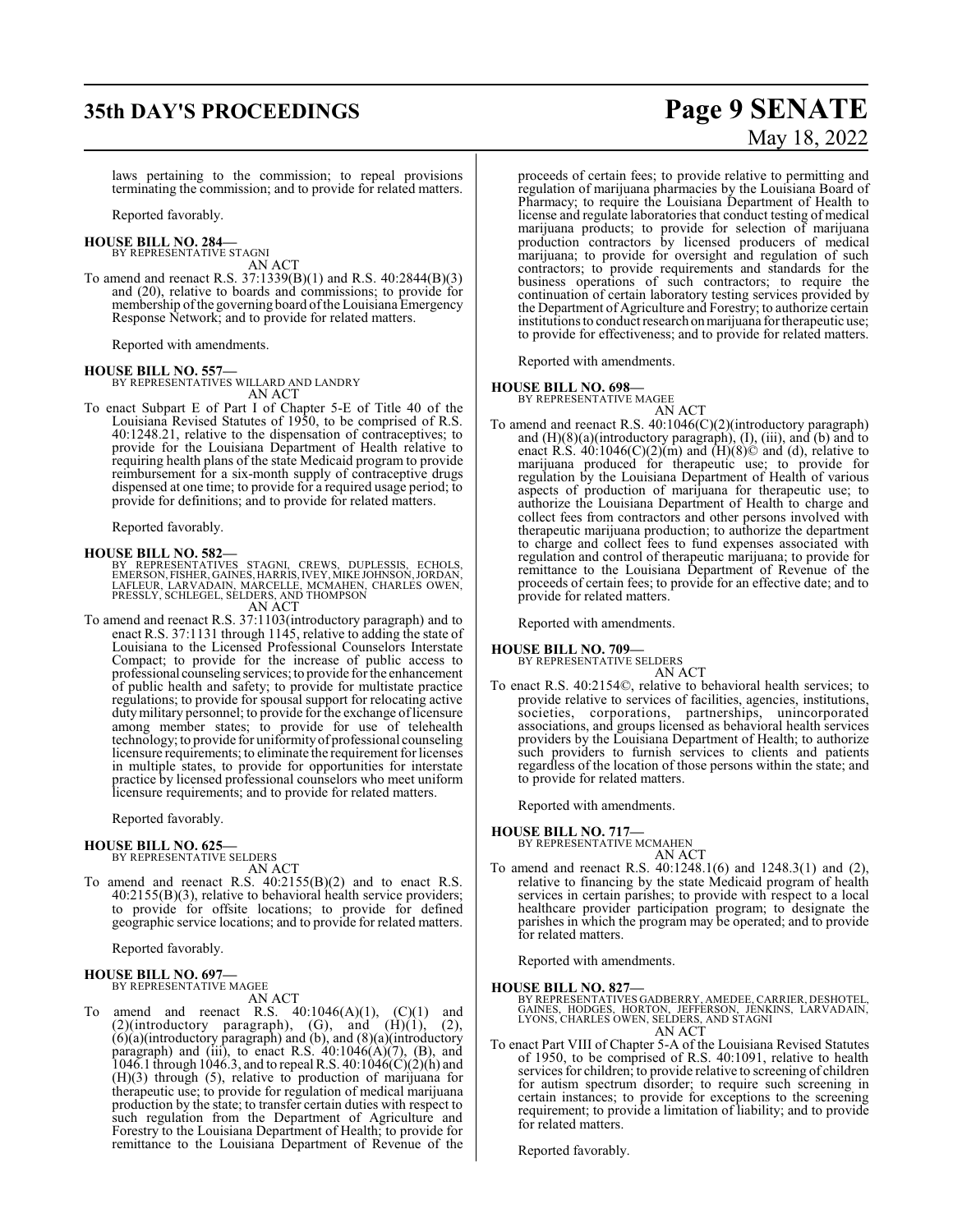### **HOUSE BILL NO. 828—**

BY REPRESENTATIVES HORTON AND GEYMANN AN ACT

To amend and reenact R.S. 40:4.9(B), relative to preparation in private homes of foods for sale; to provide relative to an exemption for home-based preparers of low-risk foods for sale from laws and regulations pertaining to food preparation; to provide for the annual sales threshold qualifying home-based food preparers for this exemption; and to provide for related matters.

Reported favorably.

#### **HOUSE BILL NO. 832—** BY REPRESENTATIVE CARRIER

AN ACT

To enact Section 2 of Act No. 444 of the 2021 Regular Session of the Legislature of Louisiana, relative to restroom access for individuals with certain conditions; to provide for designation of an Act of the Legislature of Louisiana by means of a short title; and to provide for related matters.

Reported favorably.

#### **HOUSE BILL NO. 1061— (Substitute for House Bill No. 520 by Representative Hughes)** BY REPRESENTATIVE HUGHES

AN ACT

To amend and reenact R.S. 40:1216.1(G) and to enact R.S.  $40:1216.1(A)(10)$ , relative to procedures for victims of sexuallyoriented criminal offenses; to provide for emergency contraception; to provide for informational materials relating to emergency contraception; to provide for definitions; to provide for an effective date; and to provide for related matters.

Reported favorably.

Respectfully submitted, FRED H. MILLS JR. Chairman

### **REPORT OF COMMITTEE ON**

### **SENATE AND GOVERNMENTAL AFFAIRS**

Senator Sharon Hewitt, Chairman on behalf of the Committee on Senate and Governmental Affairs, submitted the following report:

### May 18, 2022

To the President and Members of the Senate:

I am directed by your Committee on Senate and Governmental Affairs to submit the following report:

### **HOUSE CONCURRENT RESOLUTION NO. 14—**

BY REPRESENTATIVE WILLARD A CONCURRENT RESOLUTION To create a task force to study the voting rights of persons with disabilities and the procedures available to assist voters with disabilities to cast their votes and to report its findings to the Legislature of Louisiana prior to February 1, 2023.

Reported favorably.

## **HOUSE CONCURRENT RESOLUTION NO. 32—** BY REPRESENTATIVE EDMONDS

A CONCURRENT RESOLUTION To urge and request the secretary of state to produce and publish an annual report of all voting complaints.

Reported favorably.

## **Page 10 SENATE 35th DAY'S PROCEEDINGS**

### **HOUSE BILL NO. 44—**

BY REPRESENTATIVE GREGORY MILLER AN ACT

To amend and reenact R.S. 49:193(B)(10) and to enact R.S. 49:193(B)(11), relative to the sunset law; to add certain reports and related information to the list of required information to be provided to the legislative committees; and to provide for related matters.

Reported favorably.

**HOUSE BILL NO. 224—** BY REPRESENTATIVE GREGORY MILLER

AN ACT To amend and reenact R.S.  $24:202(F)(1)$  and  $(G)$ , relative to meetings of the Louisiana State Law Institute; to provide for the location of meetings; to provide for meetings via electronic means; to provide for the authority of the Louisiana State Law Institute; to provide for definitions; and to provide for related matters.

Reported favorably.

- **HOUSE BILL NO. 420—** BY REPRESENTATIVE GREGORY MILLER AN ACT
- To amend and reenact R.S. 27:32(A), R.S. 28:64(A)(1), R.S. 29:769(E),R.S. 36:3(introductory paragraph), 4(B) through (D), 53, 239, 259(A)(introductory paragraph), (B)(introductory paragraph) and (10) through (21), (C)(introductory paragraph), and (D), 359, 409(C), (D), (E), (F)(introductory paragraph), (G), (H), (I), and (J), 459, 478, 610(B) and (C), 769, 801(introductory paragraph), 801.1(A), 802(introductory paragraph),  $803(A)(1)$ ,  $851(A)$ ,  $901(A)$ , and  $921(A)$ , R.S. 40:1081.8(D) and 1664.11(A)(introductory paragraph), andR.S. 46:2403(E), to enact R.S. 36:4(B)(35), 259(B)(9) and (D)(8), (E), (F), and (G), 409(A), and 610(A), and to repeal R.S. 36:4(E) through (BB), 259(B)(23) through (38), 409(K) through (R), 610(D) through (N), 801.3, 802.14, 802.15, 802.18, 803.1, 806, 807, 809, 914, 915, 917, 918, 919, 919.2, 919.3, and 919.4, relative to providing technical corrections for Title 36 of the Louisiana Revised Statutes of 1950; to provide for technical corrections; to provide for re-organization of the structure of Title 36; and to provide for related matters.

Reported with amendments.

### **HOUSE BILL NO. 473—**

BY REPRESENTATIVE DUPLESSIS AN ACT

To amend and reenact R.S.  $44:32(C)(1)(a)$ , relative to public records; to provide for examination of public records; to provide for a fee for transmitting electronic copies of public records; to provide for an effective date; and to provide for related matters.

Reported favorably.

### **HOUSE BILL NO. 671—** BY REPRESENTATIVE EDMONDS AN ACT

To amend and reenact R.S. 18:1373(A)(2), relative to preparation, testing, and adjusting of voting machine, to provide for notice of preparation of voting machines; to provide for review of test vote report; and to provide for related matters.

Reported favorably.

### **HOUSE BILL NO. 679—** BY REPRESENTATIVE DUPLESSIS

AN ACT To amend and reenact R.S.  $42:1111(E)(2)(d)$ , relative to ethics; to provide relative to certain required statements regarding assistance in connection with certain transactions; to provide for the time period for certain actions by the Board of Ethics regarding such statements; and to provide for related matters.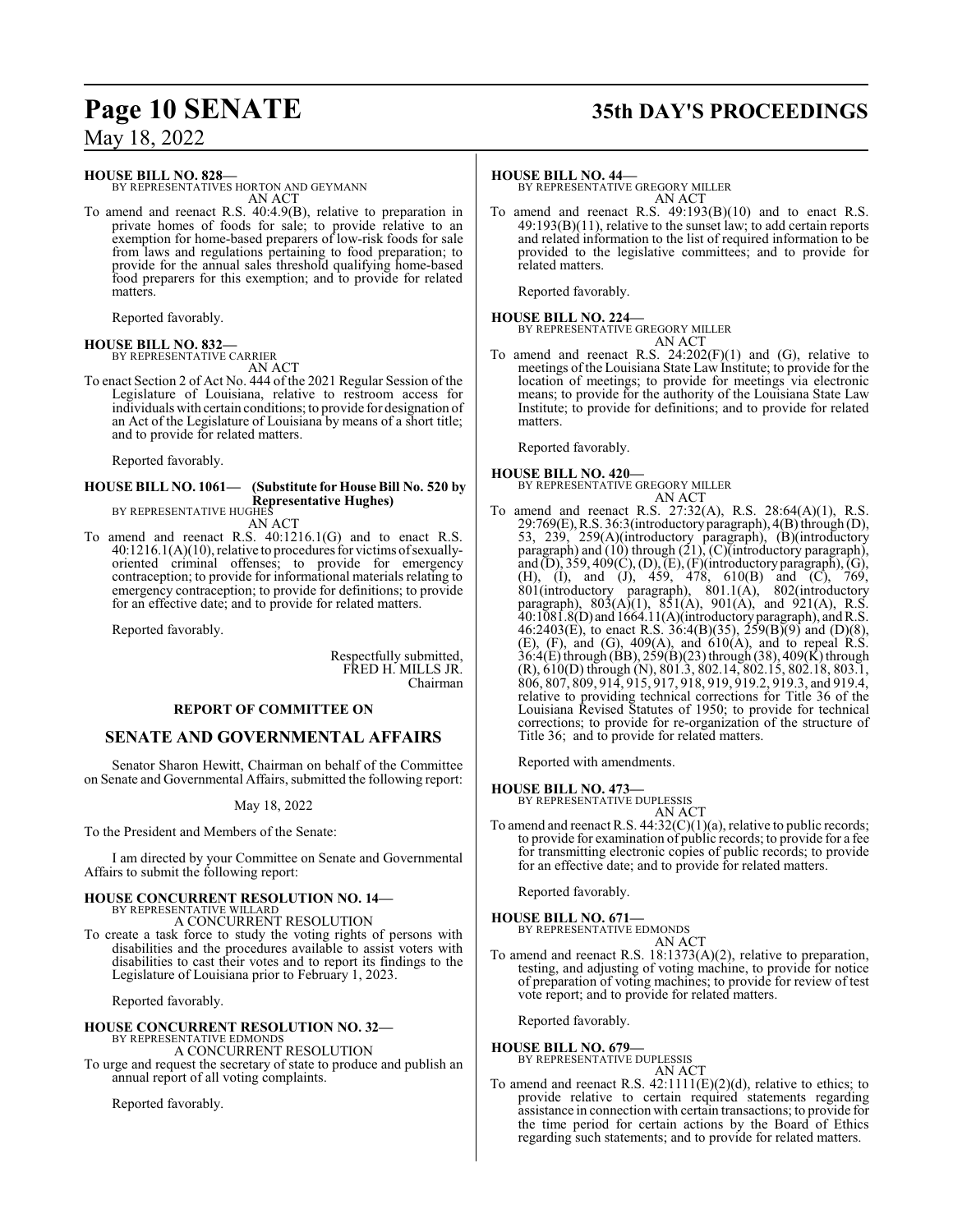## **35th DAY'S PROCEEDINGS Page 11 SENATE**

Reported favorably.

**HOUSE BILL NO. 729—**<br>BY REPRESENTATIVES DUPLESSIS, BOYD, BRASS, BRYANT,<br>WILFORD CARTER, FISHER, FREEMAN, GAINES, GREEN, HUGHES,<br>JEFFERSON, JENKINS, TRAVIS JOHNSON, JORDAN, LANDRY,<br>LARVADAIN, LYONS, MARCELLE, NEWELL, PIERR STAGNI, AND WILLARD

AN ACT

To amend and reenact R.S. 44:4.1(B)(38) and to enact Code of Criminal Procedure Article 234, relative to photo identification of an arrested person; to provide for a public records exception; to provide for definitions; to provide relative to the duty of law enforcement; to provide relative to submission of requests; to provide for criminal liability; to provide relative to time periods; to provide relative to attorney fees; to provide for applicability; and to provide for related matters.

Reported with amendments.

### **HOUSE BILL NO. 969—**

BY REPRESENTATIVE SEABAUGH AN ACT

To amend and reenact R.S. 24:10, relative to vetoes, to provide for procedures relative to vetoed bills and items; to provide for reconsideration by the legislature; to provide relative to veto sessions; to provide for effectiveness; and to provide for related matters.

Reported favorably.

Respectfully submitted, SHARON W. HEWITT Chairwoman

### **House Bills and Joint Resolutions on Second Reading Reported by Committees**

## **HOUSE BILL NO. 64—** BY REPRESENTATIVE LANDRY

AN ACT

To amend and reenact Children's Code Articles 323(2)(a), 324(B), and 1103(3), Code of Criminal Procedure Article 571.1, and R.S.  $15:440.2(C)(1)$ , relative to the definition of a child; to provide in certain contexts that a child is a person under the age of eighteen years; to provide for definitions; to provide for the videotaping of statements; to provide for time limitations for certain sex offenses; and to provide for related matters.

Reported favorably by the Committee on Judiciary B. The bill was read by title and referred to the Legislative Bureau.

### **HOUSE BILL NO. 99—**

BY REPRESENTATIVE MCMAHEN AN ACT

To enact R.S. 14:2(B)(40), relative to crimes of violence; to add resisting a police officer with force or violence to the list of crimes of violence; and to provide for related matters.

Reported favorably by the Committee on Judiciary C. The bill was read by title and referred to the Legislative Bureau.

**HOUSE BILL NO. 110—** BY REPRESENTATIVES MARCELLE AND FREIBERG AND SENATOR BARROW

AN ACT

To amend and reenact R.S. 13:587.3(A), relative to the Nineteenth Judicial District; to provide for assignment of an additional subject matter division; and to provide for related matters.

Reported favorably by the Committee on Judiciary A. The bill was read by title and referred to the Legislative Bureau.

### **HOUSE BILL NO. 124—**

BY REPRESENTATIVE MUSCARELLO AN ACT

To enact Code of Civil Procedure Article 195.1, relative to judicial proceedings conducted by audio-visual means; to provide for hearings and exceptions; to provide for judge trials; to provide for the discretion of the court; to provide for the consent of the parties; and to provide for related matters.

Reported favorably by the Committee on Judiciary A. The bill was read by title and referred to the Legislative Bureau.

### **HOUSE BILL NO. 137—**

BY REPRESENTATIVE MARINO

AN ACT To amend and reenact R.S. 40:966(F)(1), relative to immunity from prosecution for medical marijuana; to provide that visiting qualifying patients shall be exempt from prosecution for certain violations of the Uniform Controlled Dangerous Substances Law; to provide for an effective date; and to provide for related matters.

Reported favorably by the Committee on Judiciary C. The bill was read by title and referred to the Legislative Bureau.

**HOUSE BILL NO. 142—**<br>BY REPRESENTATIVES SCHLEGEL, ADAMS, AMEDEE, BACALA,<br>BISHOP, BUTLER, CARRIER, CREWS, EDMONDS, EDMONSTON,<br>FIRMENT, FISHER, FONTENOT, FREIBERG, GAROFALO, HARRIS,<br>HODGES, HORTON, MIKE JOHNSON, KERNER, MOO

AN ACT

To enact R.S. 9:2800.28, relative to material harmful to minors; to provide for liability for the publishing or distribution of material harmful to minors on the internet; to provide for reasonable age verification; to provide for legislative intent; to provide for individual rights of action; to provide for attorney fees, court costs, and punitive damages; to provide for exceptions; to provide for definitions; and to provide for related matters.

Reported with amendments by the Committee on Judiciary A.

### **SENATE COMMITTEE AMENDMENTS**

Amendments proposed by Senate Committee on Judiciary A to Reengrossed House Bill No. 142 by Representative Schlegel

AMENDMENT NO. 1

On page 1, line 6, after "definitions;" insert "to provide for an effective date;'

AMENDMENT NO. 2

On page 2, line 9, after "that" and before "publishes" insert "knowingly and intentionally"

### AMENDMENT NO. 3

On page 2, line 15, after "material" insert a period "." and delete the remainder of the line

### AMENDMENT NO. 4

On page 2, delete line 16 in its entirety

### AMENDMENT NO. 5

On page 2, line 19, after "including" delete "reasonable" and after "and" delete the remainder of the line and insert "reasonable attorney" fees as ordered by the court."

### AMENDMENT NO. 6

On page 2, delete lines 20 through 27 in their entirety and insert the following:

"(b) A commercial entity that is found to have knowingly retained identifying information of the individual after access has been granted to the individual, shall be liable to the individual for damages resulting from retaining the identifying information,

# May 18, 2022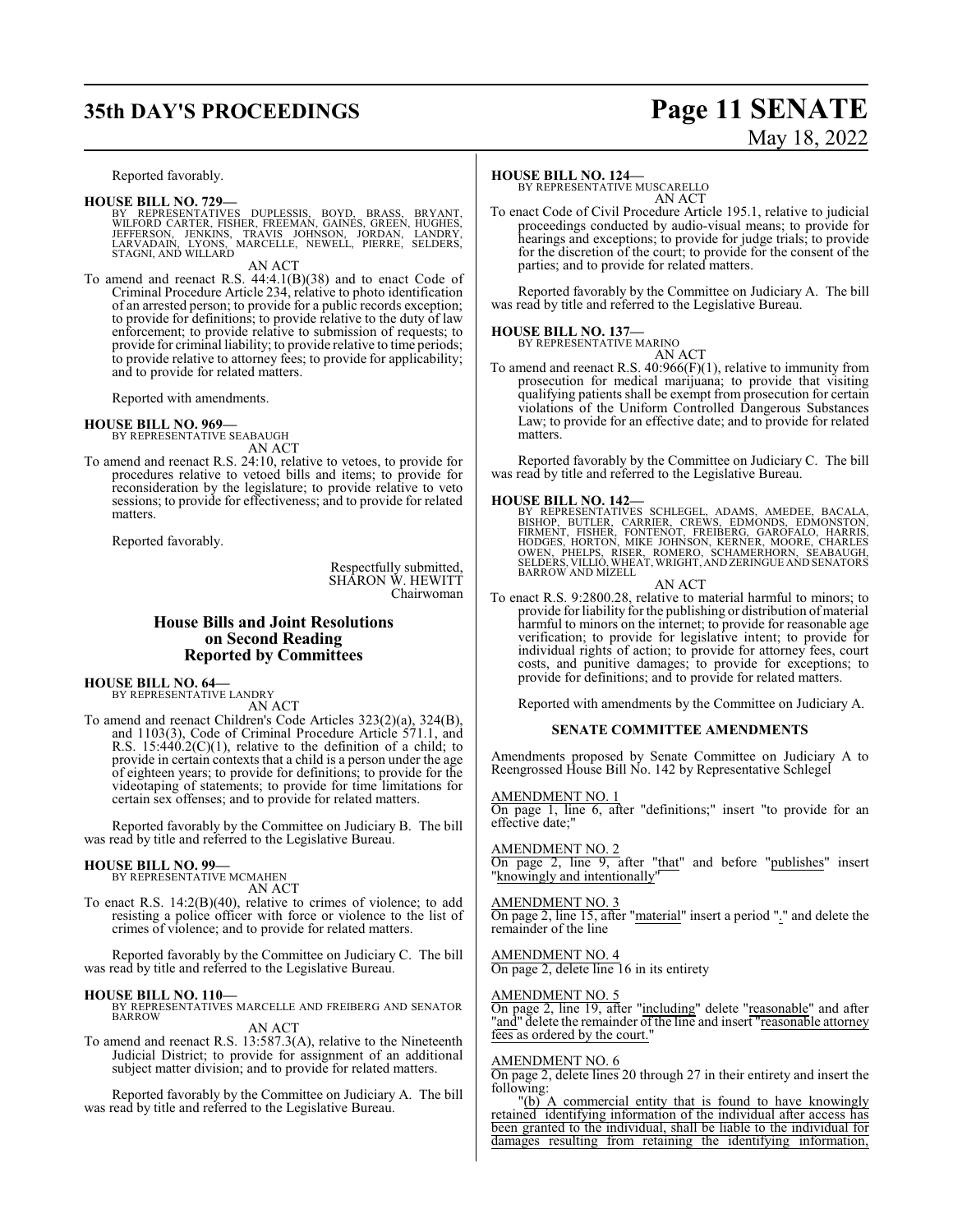including court costs and reasonable attorney fees as ordered by the court."

AMENDMENT NO. 7

On page 3, line 4, after "subsidiaries," and before "shall" insert "search engine, or cloud service provider"

AMENDMENT NO. 8

On page 4, line 6, after "interest," and before "who" insert "while operating as an employee as provided in this Subparagraph,"

### AMENDMENT NO. 9

On page 4, line 10, after "service" and before "who" insert "while operating as an employee as provided in this Subparagraph,

### AMENDMENT NO. 10

On page 5, after line 3, add the following: "Section 2. This Act shall be effective on January 1, 2023."

On motion of Senator Peacock, the committee amendment was adopted. The amended bill was read by title and referred to the Legislative Bureau.

**HOUSE BILL NO. 160—** BY REPRESENTATIVES LANDRY, AMEDEE, FONTENOT, MAGEE, ORGERON, AND ZERINGUE

AN ACT

To enact Code of Civil Procedure Article 4731(C), relative to leases; to provide relative to federally declared national disasters; to provide relative to abandonment; to provide for repossession of the premises; to provide for an exception; to provide for damages; and to provide for related matters.

Reported favorably by the Committee on Judiciary A. The bill was read by title and referred to the Legislative Bureau.

**HOUSE BILL NO. 260—** BY REPRESENTATIVES MAGEE AND GREEN AN ACT

To enact R.S. 40:1800, relative to firearms; to provide for definitions; to provide for limitation ofliability; to provide for an exception; and to provide for related matters.

Reported favorably by the Committee on Judiciary A. The bill was read by title and referred to the Legislative Bureau.

### **HOUSE BILL NO. 282—**

BY REPRESENTATIVE MARINO AN ACT

To amend and reenact R.S. 13:5304(B)(3)(b) and Code of Criminal Procedure Article 893(B)(3), relative to probation programs; to provide relative to the probation period for certain defendants who participate in a drug division probation program; to provide relative to the supervision of defendants on probation in specialty court programs; and to provide for related matters.

Reported favorably by the Committee on Judiciary C. The bill was read by title and referred to the Legislative Bureau.

### **HOUSE BILL NO. 313—**

BY REPRESENTATIVES PRESSLY, BRYANT, WILFORD CARTER,<br>FISHER, FREEMAN, GAINES, GAROFALO, HUGHES, TRAVIS<br>JOHNSON,LARVADAIN,LYONS,ANDWILLARD AN ACT

To amend and reenact R.S. 46:1843, 1844(H), (K)(1)(a), (T), and  $(W)(1)(a)$ , and 1845(B), to enact R.S. 46:1844(X), and to repeal R.S. 46:1845(C) and (D), relative to the rights of victims of criminal offenses; to provide relative to the reporting of a crime; to provide relative to the requirement to register with certain offices and agencies; to provide for access to certain reports; to provide relative to the duties of the district attorney, law enforcement, and judicial agencies with respect to victims of sexual assault; to provide for the rights of sexual assault victims; to provide relative to the admissibility of certain evidence; to provide relative to penalties and causes of action under certain

## **Page 12 SENATE 35th DAY'S PROCEEDINGS**

circumstances; to provide for a contingent effective date; and to provide for related matters.

Reported favorably by the Committee on Judiciary C. The bill was read by title and referred to the Legislative Bureau.

### **HOUSE BILL NO. 323—**

BY REPRESENTATIVES NELSON, BRYANT, DUPLESSIS, EDMONDS,<br>EDMONSTON, FONTENOT, GREEN, HUGHES, JEFFERSON, JENKINS,<br>LARVADAIN, MARCELLE, MCKNIGHT, DUSTIN MILLER, MOORE,<br>NEWELL, PIERRE, SELDERS, AND THOMPSON<br>AN ACT

To enact R.S. 15:745.4, relative to the confinement of inmates; to provide relative to persons committed to the custody of the Department of Public Safety and Corrections who are confined in a parish jail; to create the Back on Track Louisiana Pilot Program; to provide relative to participation in the program; to provide relative to payments to local jails; to provide relative to funding; and to provide for related matters.

Reported with amendments by the Committee on Judiciary B.

### **SENATE COMMITTEE AMENDMENTS**

Amendments proposed by Senate Committee on Judiciary B to Reengrossed House Bill No. 323 by Representative Nelson

### AMENDMENT NO. 1

On page 1, line 18, after "shall mean an" change "inmate" to "*individual*"

On motion of Senator Smith, the committee amendment was adopted. The amended bill was read by title and referred to the Legislative Bureau.

### **HOUSE BILL NO. 326—**

BY REPRESENTATIVE STEFANSKI AN ACT

To enact R.S. 4:218.1, relative to horse racing; to provide relative to historical horse racing; to provide relative to license fees; to authorize the Louisiana State Racing Commission to collect a license fee on historical horse racing; and to provide for related matters.

Reported with amendments by the Committee on Judiciary B.

### **SENATE COMMITTEE AMENDMENTS**

Amendments proposed by Senate Committee on Judiciary B to Engrossed House Bill No. 326 by Representative Stefanski

### AMENDMENT NO. 1

On page 1, line 9, change "one and one-half" to "four"

On motion of Senator Smith, the committee amendment was adopted. The amended bill was read by title and recommitted to the Committee on Revenue and Fiscal Affairs.

### **HOUSE BILL NO. 360—**

BY REPRESENTATIVE HILFERTY AN ACT

To amend and reenact Children's Code Articles 320(B), (C), and (D),  $335(D)$  and (E),  $502(1)$ (introductory paragraph) and (5),  $575$ , 601, 603(2)(introductory paragraph), (18), (20), (25), (26), and  $(27)$ ,  $607(A)$  and  $(C)$ ,  $608(A)$ (introductory paragraph),  $(3)$ , and  $(4)$ ,  $(B)$ , and  $(C)$ ,  $612(A)(2)$  and  $(4)$ ,  $615(B)(1)$ ,  $619(A)(1)$ ,  $(B)$ , and (C),  $620(A)$ , (B), and (C),  $621(A)$  and (B),  $622(B)$ (introductory paragraph),  $(1)$ ,  $(2)$ , and  $(3)$ ,  $623(A)$  and  $(B)$ , 624(A), (C)(1), (F), and (H), 625(D)(1), 626, 627(C), 635.1, 638, 639, 640(A) and (C), 646.1(B)(2) and (D), 672.1(B), 673, 675(A) and (B)(1), (2), (3), (6)(a), and (8), 677(B) and (C),  $681(A)$ (introductory paragraph) and (1),  $682(A)$  and  $(B)$ (introductory paragraph),  $(\overline{4})$ , and  $(5)$ ,  $683(A)$ ,  $(B)$ , and  $(D)$ ,  $684(B)$  and  $(C)$ ,  $700(A)$ (introductory paragraph) and  $(1)$ , 702(C)(1) and (4), (E), (G), and (J), 710(A) and (D), 716,  $722(A)(2)$  and  $(4)$  and  $(B)$ ,  $724.1(C)(2)$  and  $(4)$ ,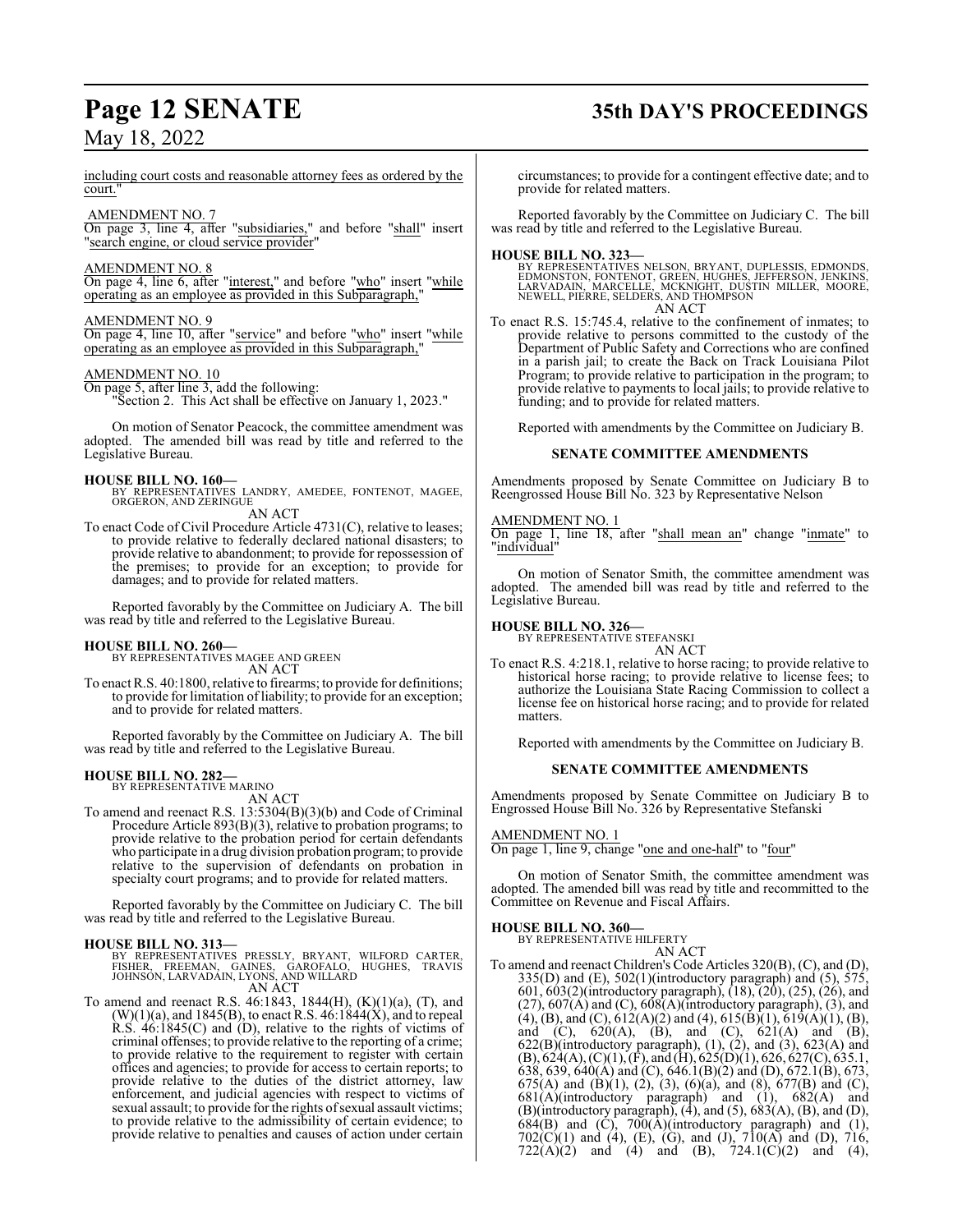## **35th DAY'S PROCEEDINGS Page 13 SENATE**

# May 18, 2022

 $1003(1)$ (introductory paragraph) and  $(10)$ ,  $1016(A)$  and  $(B)$ , 1021, and 1404(13) and to enact Children's Code Articles 335(F) and (G), 603(28) through (32), 1019.1, and 1019.2, relative to the continuous revision of the Children's Code; to provide for the determination of indigency; to provide for the appointment of counsel; to provide for the preparation of the record; to provide for definitions; to provide authorization to the Indigent Parents' Representation Program; to provide for Child in Need of Care proceedings; to provide for the safety of a child; to provide for reasonable efforts of the Department of Children and Family Services; to provide for the welfare of a child; to provide for the removal of a child; to remove outdated language; to provide for a continued safety plan hearing; to provide for notice of court orders; to provide for service made on a child; to authorize service by commercial courier; to provide for the confirmation of electronic delivery; to provide for a child to remain in the custody of a parent; to require written reasons for removal; to provide for return of the child; to provide for modification of judgments; to provide a cross reference; and to provide for related matters.

Reported favorably by the Committee on Judiciary A. The bill was read by title and referred to the Legislative Bureau.

### **HOUSE BILL NO. 365—**

BY REPRESENTATIVES SEABAUGH, ADAMS, BACALA, BRYANT,<br>CARRIER, CORMIER, CREWS, EDMONDS, EDMONSTON, FIRMENT,<br>FONTENOT, GADBERRY, GAROFALO, HORTON, TRAVIS JOHNSON,<br>CHARLES OWEN, PRESSLY, SCHAMERHORN, AND VILLIO<br>AN ACT

To amend and reenact R.S. 14:95.1(D) and to enact R.S. 14:2(B)(29) and 95.1(E), relative to crimes of violence; to create the crime of possession of firearm or carrying concealed weapon by a person convicted of certain felonies a crime of violence; to provide for an effective date; and to provide for related matters.

Reported with amendments by the Committee on Judiciary C.

### **SENATE COMMITTEE AMENDMENTS**

Amendments proposed by Senate Committee on Judiciary C to Reengrossed House Bill No. 365 by Representative Seabaugh

### AMENDMENT NO. 1

On page 2, line 1, delete "of firearm or carrying concealed weapon" and insert "of a firearm or carrying of a concealed weapon"

### AMENDMENT NO. 2

On page 2, delete lines 7 through 11 and insert the following:

"D. If a violation of this Section is committed during the commission of a crime of violence as defined in R.S. 14:2(B), and the defendant has a prior conviction of a crime of violence, then the violation of this Section shall be designated as a crime of violence."

On motion of Senator Foil, the committee amendment was adopted. The amended bill was read by title and referred to the Legislative Bureau.

### **HOUSE BILL NO. 374—**

BY REPRESENTATIVE BEAULLIEU AN ACT

To amend and reenact R.S. 30:2418.1(C) and (E) and 2531.1(D)(1), (2), and (3), relative to tires; to increase penalties for failure to obtain a generator identification number; to provide for exceptions; to provide for increased penalties for the offense of gross littering involving tires; and to provide for related matters.

Reported with amendments by the Committee on Environmental Quality.

### **SENATE COMMITTEE AMENDMENTS**

Amendments proposed by Senate Committee on Environmental Quality to Engrossed House Bill No. 374 by Representative Beaullieu

### AMENDMENT NO. 1

On page 1, line 12, after "fine of" delete the remainder of the line

On motion of Senator Lambert, the committee amendment was adopted. The amended bill was read by title and referred to the Legislative Bureau.

### **HOUSE BILL NO. 377—** BY REPRESENTATIVE HUVAL

AN ACT

To amend and reenact R.S. 15:590(7) and to enact R.S. 15:545(A)(3), relative to fingerprinting persons arrested for operating a motor vehicle while intoxicated; to provide for duties of law enforcement in every parish, municipality, and the state; to provide for additional offenses that require fingerprint and identification data; and to provide for related matters.

Reported with amendments by the Committee on Judiciary B.

### **SENATE COMMITTEE AMENDMENTS**

Amendments proposed by Senate Committee on Judiciary B to Reengrossed House Bill No. 377 by Representative Huval

### AMENDMENT NO. 1

On page 1,line 17, after "intoxicated." insert "However, there shall be no duty to record fingerprints if the fingerprint system at the local prison is unavailable.

On motion of Senator Smith, the committee amendment was adopted. The amended bill was read by title and referred to the Legislative Bureau.

### **HOUSE BILL NO. 402—** BY REPRESENTATIVE HUGHES

AN ACT

To amend and reenact R.S. 9:2800.9(A)(1), relative to prescription; to provide relative to the prescriptive period for certain civil actions against a person for certain acts committed against a minor; to provide for definitions; to provide for implementation; to provide for an effective date; and to provide for related matters.

Reported favorably by the Committee on Judiciary A. The bill was read by title and referred to the Legislative Bureau.

## **HOUSE BILL NO. 426—** BY REPRESENTATIVE MCKNIGHT

AN ACT To amend and reenact R.S. 4:202(C)(introductory paragraph) and (2) and 203, relative to horse racing; to provide for funding of the Louisiana Champions Day; to expand the permissible uses of certain fees; to remove a requirement that funds be remitted to the state treasurer; to make technical changes; and to provide for related matters.

Reported favorably by the Committee on Judiciary B. The bill was read by title and referred to the Legislative Bureau.

### **HOUSE BILL NO. 432—**

BY REPRESENTATIVES PHELPS AND JENKINS AN ACT

To amend and reenact Children's Code Article 905(B), relative to progress reports of juveniles; to provide for an increased time period for reports; to provide for an additional recipient; and to provide for related matters.

Reported favorably by the Committee on Judiciary B. The bill was read by title and referred to the Legislative Bureau.

**HOUSE BILL NO. 434—** BY REPRESENTATIVES PHELPS AND JENKINS AN ACT

To enact Children's Code Article 896(H), relative to deferred dispositional agreements; to provide relative to eligibility; and to provide for related matters.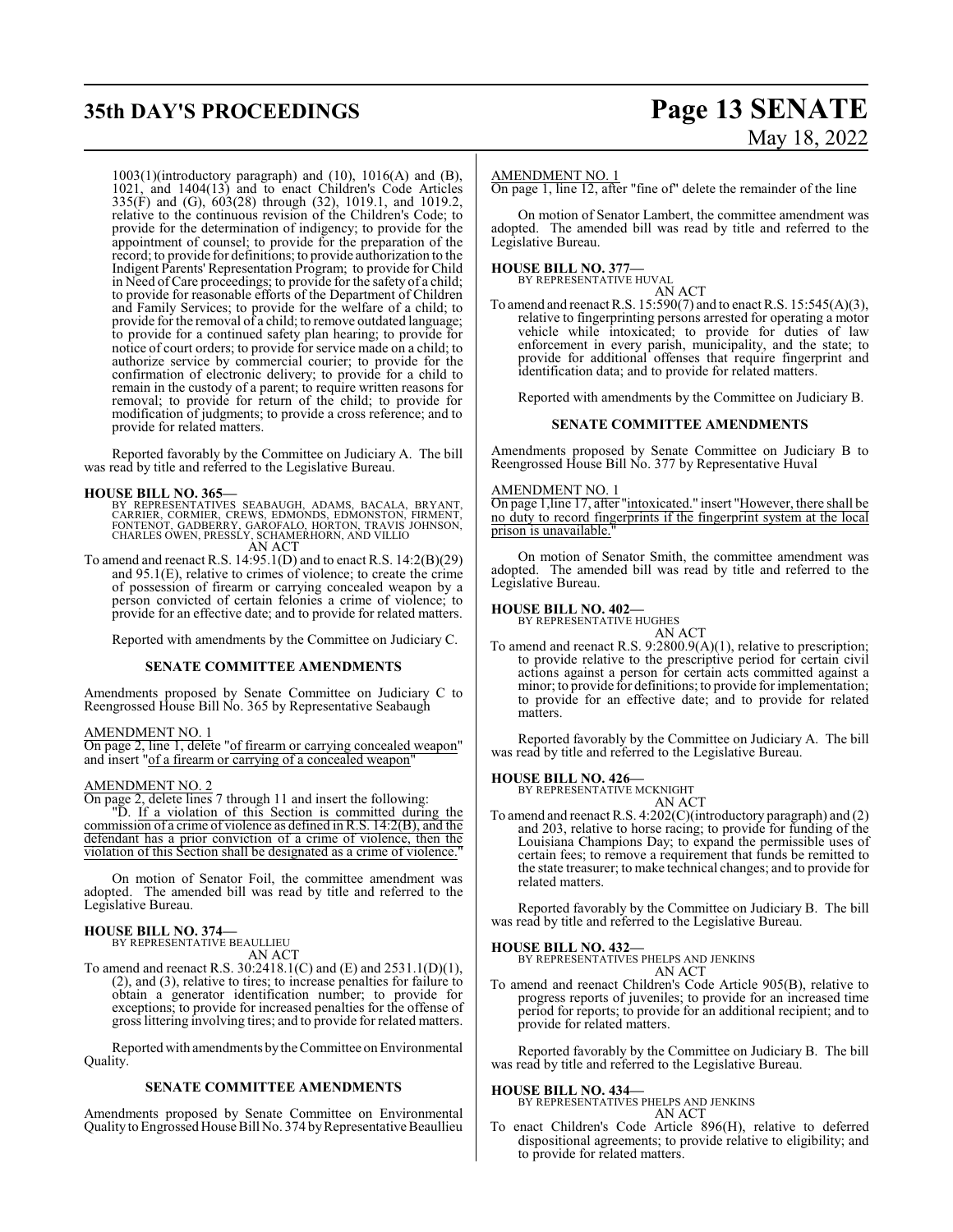## **Page 14 SENATE 35th DAY'S PROCEEDINGS**

### May 18, 2022

Reported with amendments by the Committee on Judiciary B.

### **SENATE COMMITTEE AMENDMENTS**

Amendments proposed by Senate Committee on Judiciary B to Engrossed House Bill No. 434 by Representative Phelps

### AMENDMENT NO. 1

On page 1, line 9, change "Section" to "Article"

On motion of Senator Smith, the committee amendment was adopted. The amended bill was read by title and referred to the Legislative Bureau.

### **HOUSE BILL NO. 447—**

- BY REPRESENTATIVES HUGHES, ADAMS, BACALA, BUTLER, CARRIER, COUSSAN, CREWS, DEVILLIER, DUBUISSON, ECHOLS, EDMONDS, EDMONSTON, FIRMENT, FONTENOT, FREEMAN, ILLG, IVEY, TRAVISTON, HEREMEN, ILLG, IVEY, TRAVIS, JOHNSON, KERNER,
- To enact R.S. 14:64.2.1 and R.S. 15:1352(A)(69), relative to juveniles; to create crimes relative to the recruitment of juveniles to commit certain offenses; to provide for definitions; to provide for criminal penalties; to provide for additional crimes that are elements of racketeering activity; and to provide for related matters.

Reported favorably by the Committee on Judiciary C. The bill was read by title and referred to the Legislative Bureau.

**HOUSE BILL NO. 460—** BY REPRESENTATIVE BRASS AND SENATOR PRICE

AN ACT To amend and reenact R.S. 15:1099.5(C)(1), (D), and (E), relative to early childhood programs; to provide relative to the purpose for which a parish governing authority levies an additional tax; and to provide for related matters.

Reported favorably by the Committee on Judiciary B. The bill was read by title and referred to the Legislative Bureau.

### **HOUSE BILL NO. 463—**

- BY REPRESENTATIVES SEABAUGH, AMEDEE,CREWS, EDMONSTON, FRIEMAN, HORTON, MCCORMICK, MIGUEZ, AND WRIGHT AN ACT
- To amend and reenact R.S.  $14:95(A)(4)$ , (G), and (H)(1) and to repeal R.S. 14:95(A)(5), relative to the illegal carrying of weapons; to provide for the removal of knives as illegally carried weapons; and to provide for related matters.

Reported favorably by the Committee on Judiciary C. The bill was read by title and referred to the Legislative Bureau.

**HOUSE BILL NO. 477—** BY REPRESENTATIVES COUSSAN, BISHOP, GEYMANN, TRAVIS JOHNSON, CHARLES OWEN, ST. BLANC, AND ZERINGUE AN ACT

To amend and reenact R.S. 16:51(A)(1), (5), (7), (14), (15), (16), (18), (19), (21), (24), (29), (32), (36), and (37), relative to assistant district attorneys; to provide for additional assistant district attorneys for certain judicial districts; to provide for an effective date; and to provide for related matters.

Reported with amendments by the Committee on Judiciary B.

### **SENATE COMMITTEE AMENDMENTS**

Amendments proposed by Senate Committee on Judiciary B to Reengrossed House Bill No. 477 by Representative Coussan

AMENDMENT NO. 1

On page 3, line 1, after "effective" change "upon" to "when"

### AMENDMENT NO. 2

On page 3, line 3, after "Act" and before the period "." insert "becomes effective"

### AMENDMENT NO. 3

On page 3, delete lines 4 through 7 and insert the following:

Section 3. The provisions of this Section and Section 2 of this Act shall become effective upon signature by the governor or, if not signed by the governor, upon expiration of the time for bills to become law without signature by the governor, as provided by Article III, Section 18 of the Constitution of Louisiana. If vetoed by the governor and subsequently approved by the legislature, the provisions of this Section and Section 2 of this Act shall become effective on the day following such approval."

On motion of Senator Smith, the committee amendment was adopted. The amended bill was read by title and recommitted to the Committee on Finance.

### **HOUSE BILL NO. 478—**

BY REPRESENTATIVE FONTENOT AN ACT

To enact R.S.  $40:41(C)(1)(f)$ , relative to disclosure of records; to provide for the disclosure of records or issuance of certificates to an agent for the surety of a person who is the party to a criminal bail bond; to provide relative to proper documentation; and to provide for related matters.

Reported favorably by the Committee on Judiciary C. The bill was read by title and referred to the Legislative Bureau.

### **HOUSE BILL NO. 492—**

BY REPRESENTATIVE FONTENOT AN ACT

To enact Code of Criminal Procedure Article 211(A)(1)(e) and (f) and (E), relative to arrest; to provide relative to the issuance of a summons by a peace officer instead of arrest and booking; to require an officer to make an arrest under certain conditions; to provide relative to causes of action; and to provide for related matters.

Reported favorably by the Committee on Judiciary C. The bill was read by title and referred to the Legislative Bureau.

**HOUSE BILL NO. 507—**

BY REPRESENTATIVE MARINO AN ACT

To enact R.S. 40:34.2(2)(e), relative to birth certificates; to provide for the designation of a surname under certain circumstances; and to provide for related matters.

Reported favorably by the Committee on Judiciary A. The bill was read by title and referred to the Legislative Bureau.

### **HOUSE BILL NO. 508—**

BY REPRESENTATIVES GREGGRY MILLER, ADAMS, BACALA,<br>BAGLEY, CARRIER, CORMIER, COUSSAN, CREWS, DAVIS,<br>DEVILLIER, ECHOLS, EDMONSTON, FARNUM, FISHER, FREEMAN,<br>FREIBERG,GREEN,HARRIS,HILFERTY,HODGES,HORTON,HUGHES,<br>ILLG, JENKINS, AN ACT

To enact R.S. 46:1844(N)(5), relative to notification of an inmate's release; to provide relative to notification for victims, family members of victims, persons who filed victim registration and notification forms, law enforcement agencies, and district attorneys; to provide relative to notification of the release of an inmate who has been convicted of a crime of violence or sex offense; and to provide for related matters.

Reported with amendments by the Committee on Judiciary B.

### **SENATE COMMITTEE AMENDMENTS**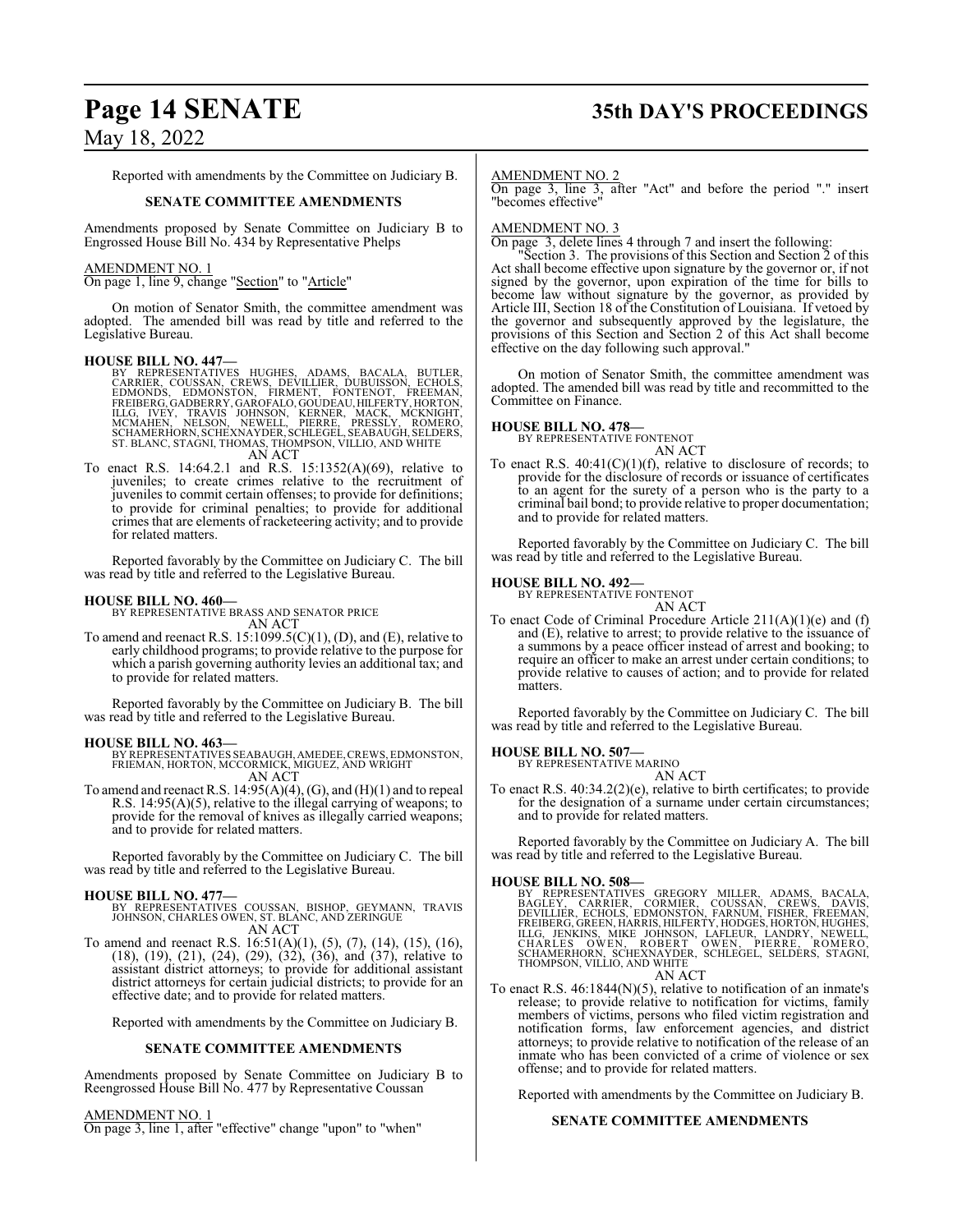## **35th DAY'S PROCEEDINGS Page 15 SENATE**

# May 18, 2022

Amendments proposed by Senate Committee on Judiciary B to Reengrossed House Bill No. 508 by Representative Gregory Miller

### AMENDMENT NO. 1

On page 2, after line 7, insert the following:

"Section 2. This Act shall be known and may be cited as the "Becnel Survivor Notification Act".

On motion of Senator Smith, the committee amendment was adopted. The amended bill was read by title and referred to the Legislative Bureau.

**HOUSE BILL NO. 523—** BY REPRESENTATIVES LACOMBE AND ROMERO AN ACT

To enact R.S. 26:309, relative to alcohol beverage control; to provide relative to brewing facilities; to authorize manufacturers or brewers to host contracted private events at brewing facilities; to provide for certain restrictions with respect to contracted private events at brewing facilities; to authorize manufacturers or brewers to charge certain fees for contracted private events at brewing facilities; to provide for an effective date; and to provide for related matters.

Reported with amendments by the Committee on Judiciary B.

### **SENATE COMMITTEE AMENDMENTS**

Amendments proposed by Senate Committee on Judiciary B to Reengrossed House Bill No. 523 by Representative LaCombe

### AMENDMENT NO. 1

On page 1, line 12, after "brewer" delete "licensed pursuant to R.S.  $26:241(15)$ " and insert "as defined in R.S.  $26:241'$ 

On motion of Senator Smith, the committee amendment was adopted. The amended bill was read by title and referred to the Legislative Bureau.

### **HOUSE BILL NO. 544—**

BY REPRESENTATIVES VILLIO AND SCHLEGEL AN ACT

To amend and reenact R.S.  $15:571.3(B)(1)(a)$  and  $(D)$  and 574.4(A)(1)(a) and to enact R.S. 15:571.3(B)(3) and  $574.4(A)(1)(c)$ , relative to criminal sentencing; to provide relative to diminution of sentence; to provide for the rate of diminution of sentence for certain circumstances; to provide for parole eligibility; to provide relative to parole eligibility for certain circumstances; and to provide for related matters.

Reported favorably by the Committee on Judiciary C. The bill was read by title and referred to the Legislative Bureau.

#### **HOUSE BILL NO. 551—** BY REPRESENTATIVE ILLG

AN ACT

To amend and reenact R.S. 26:274(A)(2), relative to alcohol beverage control; to provide relative to permits for dealers in beverages of low alcohol content; to provide relative to local permits; to provide for exceptions for delivery; and to provide for related matters.

Reported with amendments by the Committee on Judiciary B.

### **SENATE COMMITTEE AMENDMENTS**

Amendments proposed by Senate Committee on Judiciary B to Reengrossed House Bill No. 551 by Representative Illg

AMENDMENT NO. 1

On page 1, line 2, after "R.S. 26:274(A)(2)" insert "and 308(C)(8)"

AMENDMENT NO. 2 On page 1, line 7, change "is" to "and  $308(C)(8)$  are"

### AMENDMENT NO. 3

On page 1, at the end of line 20 delete " $\underline{No}$ " and on page 2, delete lines 1 and 2

### AMENDMENT NO. 4

On page 2, after line 3, insert:

"§308. Alcoholic beverages delivery agreements; requirements; limitations

\* \* \* C. An alcoholic beverage delivery agreement between a retail dealer and a third party shall require all of the following: \* \* \*

(8)(a) For any parish having a population of less than one hundred thousand according to the latest federal decennial census, no No alcoholic beverages shall be delivered more than twenty-five twenty miles from the place of purchase.

(b) For any parish having a population of greater than one hundred thousand according to the latest federal decennial census, no alcoholic beverages shall be delivered more than ten miles from the place of purchase. \* \* \*"

On motion of Senator Smith, the committee amendment was adopted. The amended bill was read by title and referred to the Legislative Bureau.

**HOUSE BILL NO. 568—** BY REPRESENTATIVES EDMONDS AND VILLIO AN ACT

To enact R.S. 14:67.5(A)(3) and (C), relative to misappropriation without violence; to provide relative to adoption deception; to provide relative to elements of the offense; and to provide for related matters.

Reported favorably by the Committee on Judiciary C. The bill was read by title and referred to the Legislative Bureau.

### **HOUSE BILL NO. 601—** BY REPRESENTATIVE HUGHES

AN ACT To amend and reenact R.S. 14:403.10, relative to immunity for certain actions involving drug-related overdose; to provide for persons seeking medical attention for a drug-related overdose; to provide for immunity from arrest; to provide for immunity related to certain drug-related offenses; to provide for exceptions; to provide immunity from certain penalties, sanctions, and civil forfeiture; to provide for suppression of evidence; to provide for mitigating factors; to provide for the admissibility of evidence; to provide for the authority of law enforcement officers to detain persons; and to provide for related matters.

Reported favorably by the Committee on Judiciary C. The bill was read by title and referred to the Legislative Bureau.

### **HOUSE BILL NO. 627—**

BY REPRESENTATIVE BRYANT AN ACT

To enact R.S. 14:68.4(C), relative to the crime of unauthorized use of a motor vehicle; to provide relative to criminal penalties; and to provide for related matters.

Reported favorably by the Committee on Judiciary C. The bill was read by title and referred to the Legislative Bureau.

## **HOUSE BILL NO. 628—** BY REPRESENTATIVE BRYANT

### AN ACT

To amend and reenact R.S. 15:574.4(A)(2), relative to parole; to provide relative to parole eligibility; to provide that persons convicted of an offense that is both a crime of violence and a sex offense shall not be eligible for parole; to provide for prospective and retroactive application; and to provide for related matters.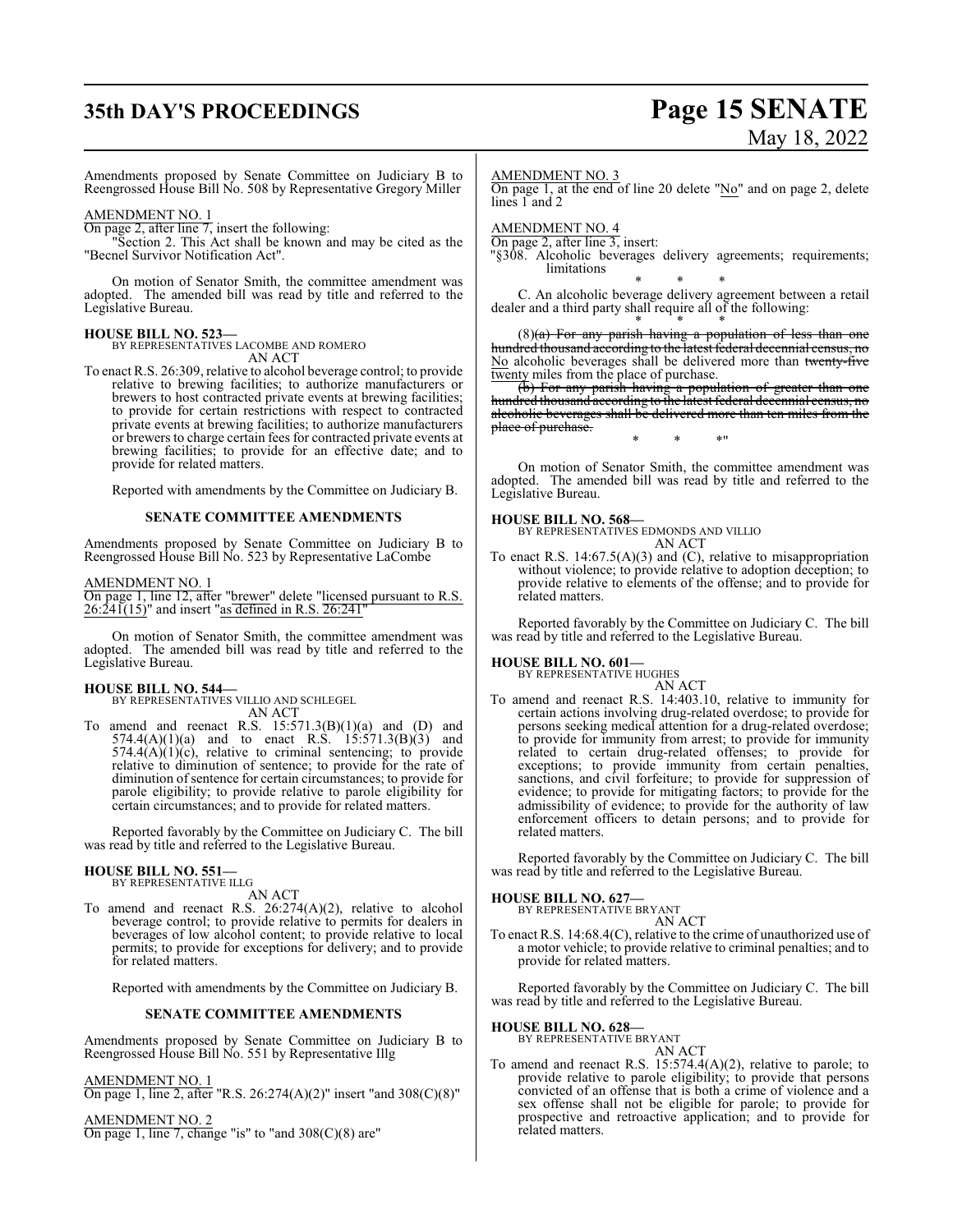## **Page 16 SENATE 35th DAY'S PROCEEDINGS**

### May 18, 2022

Reported favorably by the Committee on Judiciary B. The bill was read by title and referred to the Legislative Bureau.

### **HOUSE BILL NO. 648—**

BY REPRESENTATIVE HILFERTY AN ACT

To amend and reenact R.S. 46:1806(A)(1), 1809(B)(1), (3)(a), and  $(4)(a)$ , 1810(A), and 1813(A) and to enact R.S.  $46:1802(10)(a)(vi)$  and (b)(vi), relative to the Crime Victims Reparations Act; to provide relative to definitions; to provide relative to application time periods; to provide relative to documentation; to provide relative to the issuance ofreparations awards; to provide relative to reporting requirements; to provide relative to the amount of reparations awards; to provide relative to the amount of emergency awards; and to provide for related matters.

Reported favorably by the Committee on Judiciary B. The bill was read by title and recommitted to the Committee on Finance.

**HOUSE BILL NO. 655—** BY REPRESENTATIVE COUSSAN AND SENATOR ALLAIN AN ACT

To amend and reenact R.S. 30:136.3(D) and 1154(A)(introductory paragraph),  $(B)$ ,  $(C)$ , and  $(D)$  and to enact R.S. 30:136.3 $(B)(5)$ and  $\overline{1154(A)(9)}$ , (E), and (F), relative to solar energy; to provide for the powers and duties of the secretary of the Department of Natural Resources; to require a permit to construct or operate a solar power generation facility; to provide for fees; to provide for financial security; to provide for the Mineral and Energy Operation Fund; to provide for definitions; and to provide for related matters.

Reported with amendments by the Committee on Natural Resources.

### **SENATE COMMITTEE AMENDMENTS**

Amendments proposed by Senate Committee on Natural Resources to Reengrossed House Bill No. 655 by Representative Coussan

### AMENDMENT NO. 1

On page 1, at the beginning of line 7, insert "for terms, conditions, and exceptions; to provide"

### AMENDMENT NO. 2

On page 2, line 27, after "Resources" delete "and" and insert "except the secretary may accept any financial security provided to the landowner or lessor for facilities exempted from permit fees pursuant to Paragraph (D)(3) of this Section. Any bond or other instrument "

### AMENDMENT NO. 3

On page 3, delete lines 20 through 28, and page 4, delete line 1 through 5, and insert the following:

 $\mathbb{T}(c)$  Subparagraphs (a) and (b) of this Paragraph shall not apply to the following solar power generation facilities that are owned by an electric utility provider regulated by the Public Service Commission or the council of the city of New Orleans:

(i) Facilities located on land owned by the electric utility provider and the provider is capable of demonstrating a decommissioning plan to the regulator.

(ii) Facilities located on land leased by the electric utility provider and that meet both of the following conditions:

(aa) The regulated electric utility provider guarantees to the landowner or lessor that the regulated electric utility provider will pay the cost of the decommissioning plan provided for in Subparagraph  $(D)(2)$  of this Section and the guarantee is acceptable to the secretary.

(bb)The lease between the landowner or lessor and the regulated electric utility provider provides for site decommissioning at the end of the facility's life, at the termination of the lease, as determined by a court of competent jurisdiction, and upon other circumstance that requires closure of the facility.

#### AMENDMENT NO. 4

On page 4, line 21, after "Section." insert "A permit issued pursuant to this Subsection shall only pertain to the implementation of the decommissioning plan as provided in Paragraph (2) of this Subsection, and financial security required pursuant to Paragraph  $(A)(9)$  of this Section.

### AMENDMENT NO. 5

On page 5, delete line 14 through 22, and insert:

"(3) Any solar power generation facility that is certified by the Public Service Commission or the council of the city of New Orleanson on or before August 2, 2022, shall be exempt fromthe fees provided for in this Section, shall register with the department by January 1, 2023, and comply with the requirements of this Section and any rule and regulations promulgated pursuant to this Section by June 30, 2024."

### AMENDMENT NO. 6

On page 6, line 1, after "line" insert "located within the footprint of the facility"

### AMENDMENT NO. 7

On page 6, at the end of line 13, insert:

"For Fiscal Years 2022-2023 through Fiscal Years 2025-2026, the reimbursement of the state general fund shall be considered costs for the purposes of R.S.  $30:11\overline{5}4(D)(1)(d)$  as enacted by this Act.

Section 3. This Act shall become effective on August 2, 2022; if vetoed by the governor and subsequently approved by the legislature, this Act shall become effective on the day following such approval by the legislature or August 2, 2022, whichever is later."

On motion of Senator Hensgens, the committee amendment was adopted. The amended bill was read by title and recommitted to the Committee on Finance.

**HOUSE BILL NO. 662—** BY REPRESENTATIVE ZERINGUE AN ACT

To amend and reenact R.S. 13:61(E), relative to the Judicial Council; to provide relative to the review of judicial districts and appellate circuits; to provide for annual reporting; to provide relative to judgeships; and to provide for related matters.

Reported favorably by the Committee on Judiciary A. The bill was read by title and referred to the Legislative Bureau.

### **HOUSE BILL NO. 719—** BY REPRESENTATIVE SEABAUGH

AN ACT

To amend and reenact R.S. 13:1883(D)(1) and to enact R.S. 13:1883(D)(3), relative to certain marshals of city courts; to provide for the salary of the marshal of the city court of Shreveport; and to provide for related matters.

Reported favorably by the Committee on Judiciary B. The bill was read by title and referred to the Legislative Bureau.

### **HOUSE BILL NO. 742—**

BY REPRESENTATIVE BISHOP

- AN ACT
- To enact R.S.  $27:416(C)(3)(c)$  and  $417(A)(6)(h)$  and to repeal R.S. 27:417(A)(2), relative to the Video DrawPoker Devices Control Law; to provide relative to qualified truck stop facilities; to provide relative to the requirements of qualified truck stop facilities; to provide relative to the criteria of qualified truck stop facilities; to provide relative to amenity requirements; and to provide for related matters.

Reported favorably by the Committee on Judiciary B. The bill was read by title and referred to the Legislative Bureau.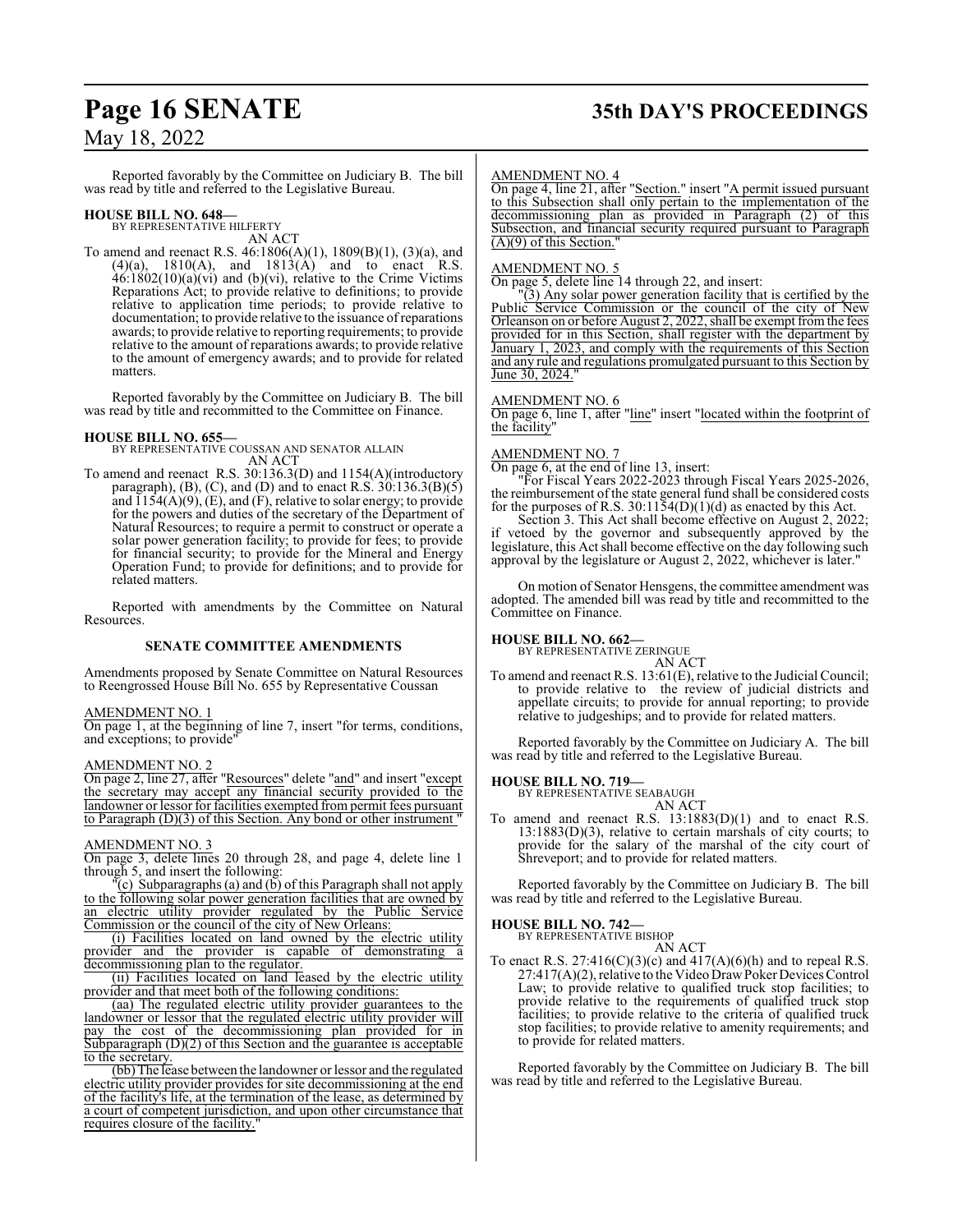## **35th DAY'S PROCEEDINGS Page 17 SENATE**

# May 18, 2022

**HOUSE BILL NO. 757—**

BY REPRESENTATIVE SCHEXNAYDER AN ACT

To amend and reenact R.S. 22:347(A)(2) and (3), 837(C), and 1462(E), R.S. 37:1732(A) and (C), and R.S. 40:1541(A), (B),  $(C)(7)$ , and  $(D)$ , 1543, 1544, 1546, 1547, 1551 $(C)$ ,  $1563(C)(2)(b)$ ,  $1666.1(A)(2)$ ,  $(4)(a)$ ,  $(6)(a)$ , and  $(B)$ , to enact R.S. 40:1541(E) and (F) and 1562.1(E), and to repeal R.S.  $36:651(K)(9)$ , relative to firefighter training; to provide for the transfer of the Fire and Emergency Training Institute; to provide that the responsibility and administration of firefighter training programs be transferred from Louisiana State University to the office of state fire marshal; to provide that the office of state fire marshal is officially designated as the official agency for firefighter training; to provide for the appointment of the superintendent of the Louisiana Fire and Emergency Training Commission; to replace references ofLouisiana State University as the state agency, program administrator, administrator for funds, or training coordinator for firefighter training with the office of state fire marshal; to rename the Fire and Emergency Training Institute to the Fire and EmergencyTraining Academy; to rename the Louisiana State University Firemen Training Program Film Library Fund to the Office of State Fire Marshal Training ProgramFilmLibraryFund; to provide for the addition of the fire and emergency training section in the office of state fire marshal; and to provide for related matters.

Reported favorably by the Committee on Judiciary B. The bill was read by title and referred to the Legislative Bureau.

### **HOUSE BILL NO. 817—**

BY REPRESENTATIVE MIKE JOHNSON AN ACT

To amend and reenact R.S. 15:1202(A), relative to the membership of the Louisiana Commission on Law Enforcement and Administration of Criminal Justice; to add a member to the commission; to provide for related matters.

Reported favorably by the Committee on Judiciary B. The bill was read by title and referred to the Legislative Bureau.

### **HOUSE BILL NO. 820—** BY REPRESENTATIVE VILLIO

AN ACT

To enact R.S. 14:230.1, relative to forfeiture; to provide for definitions; to provide relative to seizure and forfeiture; to provide relative to criminal offenses; to provide for exceptions; to provide for court proceedings; to provide relative to actions of law enforcement; to provide relative to court judgments; to provide for certain time periods; to provide relative to the applicability of remedies; to provide for the allocation of proceeds; and to provide for related matters.

Reported favorably by the Committee on Judiciary C. The bill was read by title and referred to the Legislative Bureau.

### **HOUSE BILL NO. 834—**

BY REPRESENTATIVE ILLG AN ACT

To amend and reenact R.S. 9:154(A)(16) and (17) and to enact R.S. 9:153(12)(i), 154(A)(18), and 157.1, relative to unclaimed property; to provide relative to definitions; to provide relative to the definition of "property" for a sports wagering account; to provide relative to abandoned property; to provide relative to abandoned funds in a sports wagering account; to prohibit charges by a licensee or sports wagering account operator on abandoned sports wagering accounts; and to provide for related matters.

Reported favorably by the Committee on Judiciary B. The bill was read by title and referred to the Legislative Bureau.

### **HOUSE BILL NO. 848—**

BY REPRESENTATIVE BRYANT AN ACT

To amend and reenact Children's Code Article 615(E)(introductory paragraph) and to enact Children's Code Article 615(E)(4) and (G), relative to the disposition of reports of child abuse; to provide for the release of inconclusive or not justified reports to certain entities when in the course of investigation or legal proceedings; to provide for confidentiality; and to provide for related matters.

Reported favorably by the Committee on Judiciary B. The bill was read by title and referred to the Legislative Bureau.

### **HOUSE BILL NO. 896—**

BY REPRESENTATIVE MCFARLAND

AN ACT To amend and reenact R.S. 9:2800.27(G), relative to recoverable past medical expenses; to provide for exemptions; to provide for prospective application; and to provide for related matters.

Reported favorably by the Committee on Judiciary A. The bill was read by title and referred to the Legislative Bureau.

### **HOUSE BILL NO. 923—**

BY REPRESENTATIVE MCKNIGHT AN ACT

To amend and reenact R.S. 9:2796(A), relative to the limitation of liability for loss connected to Mardi Gras parades; to provide for liability associated with motordrawn floats and other vehicles; to provide a limitation of liability for certain contractors and members of certain krewes and organizations; and to provide for related matters.

Reported favorably by the Committee on Judiciary A. The bill was read by title and referred to the Legislative Bureau.

### **HOUSE BILL NO. 953—**

BY REPRESENTATIVE SEABAUGH AN ACT

To amend and reenact R.S. 13:5233, relative to the Preservation of Religious Freedom Act; to provide relative to the free exercise of religion; to provide for protection for places of worship; to prohibit certain restrictions against places of worship; and to provide for related matters.

Reported favorably by the Committee on Judiciary A. The bill was read by title and referred to the Legislative Bureau.

## **HOUSE BILL NO. 1035—** BY REPRESENTATIVE COUSSAN

AN ACT

To amend and reenact R.S.  $30:2195(C)$ , (E), and (F)(1),  $2195.8(A)(1)$ , and  $2195.12$ (Section heading), to enact R.S. 30:2195.2(A)(6), and to repeal R.S. 30:2195.12(E), relative to underground storage tanks; to provide for grants for upgrades to single wall underground storage tanks; to provide for use of the Motor Fuels Underground Storage Tank Trust Dedicated Fund Account; to provide for annual reports by the department; to provide for responsibilities of the Motor Fuels Underground Storage Tank Trust Fund Advisory Board; and to provide for related matters.

Reported favorably by the Committee on Natural Resources. The bill was read by title and referred to the Legislative Bureau.

**HOUSE BILL NO. 1071— (Substitute for House Bill No. 840 by**

**Representative Bagley)**<br>BY REPRESENTATIVES BAGLEY, ECHOLS, PRESSLY, SEABAUGH,<br>AND TURNER AND SENATORS MILLIGAN AND PEACOCK<br>AN ACT

To amend and reenact R.S. 40:2266.1(F), relative to criminalistics laboratory commissions; to provide for additional funding for optional revenues for criminalistics laboratories; and to provide for related matters.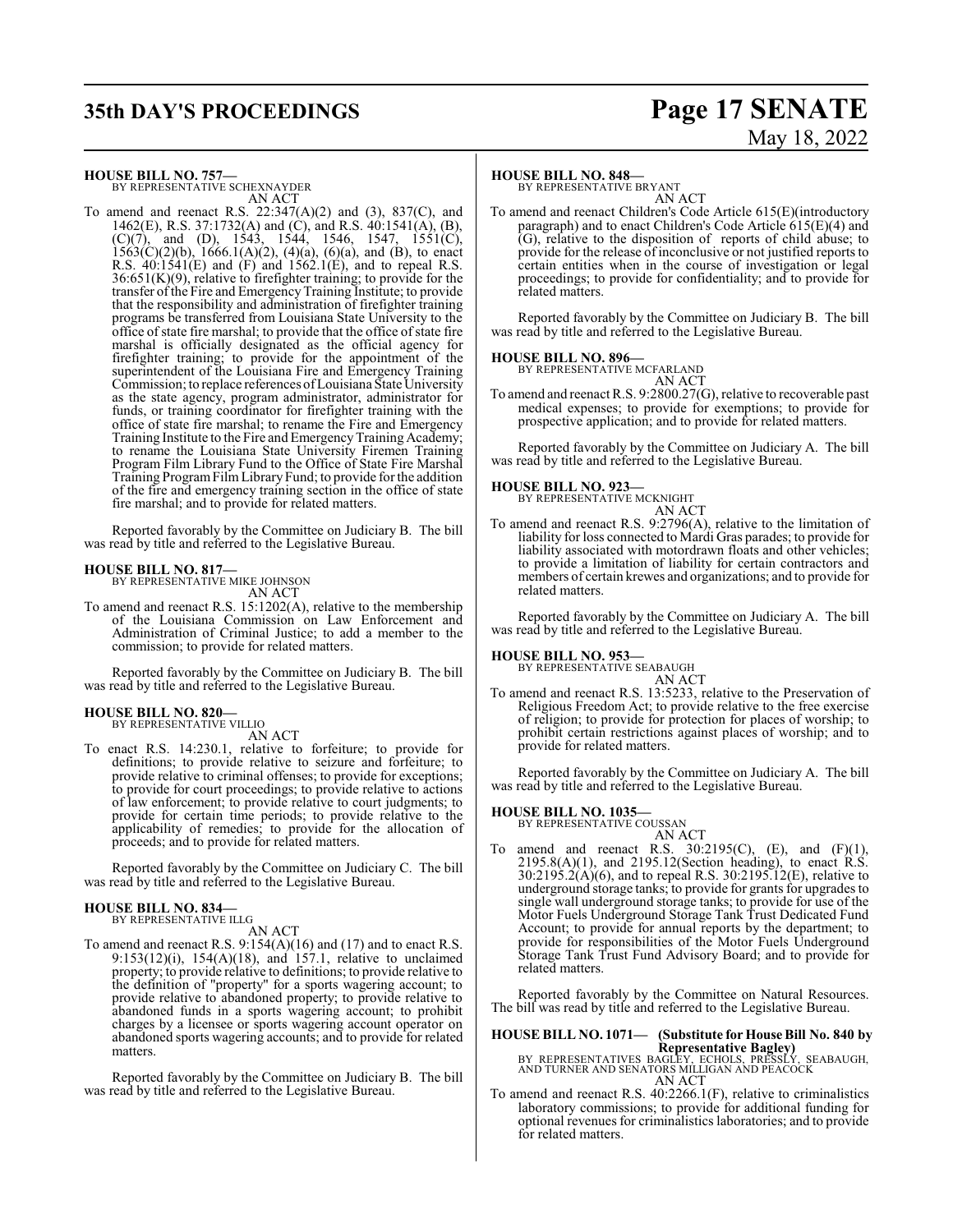## **Page 18 SENATE 35th DAY'S PROCEEDINGS**

### May 18, 2022

Reported favorably by the Committee on Judiciary B. The bill was read by title and referred to the Legislative Bureau.

### **Senate Concurrent Resolutions Returned from the House of Representatives with Amendments**

### **SENATE CONCURRENT RESOLUTION NO. 18—**

BY SENATOR CONNICK A CONCURRENT RESOLUTION

To urge and request the Louisiana State Law Institute to study and make recommendations relative to the filing of additional documents in the form of rebuttable evidence with a reply memorandum in response to a motion for summary judgment.

The bill was read by title. Returned from the House of Representatives with amendments:

### **HOUSE COMMITTEE AMENDMENTS**

Amendments proposed by House Committee on Civil Law and Procedure to Original Senate Concurrent Resolution No. 18 by Senator Connick

### AMENDMENT NO. 1

On page 2, line 6, after "that the" and before "Legislature" delete "Senate of the"

### AMENDMENT NO. 2

On page 2, line 14, after "to the" and before "Senate" insert "House of Representatives and the"

Senator Connick moved to concur in the amendments proposed by the House.

### **ROLL CALL**

The roll was called with the following result:

### YEAS

| Mr. President | Foil      | Mizell  |
|---------------|-----------|---------|
| Abraham       | Harris    | Morris  |
| Barrow        | Henry     | Peacock |
| Bernard       | Hensgens  | Pope    |
| Boudreaux     | Hewitt    | Price   |
| Bouie         | Jackson   | Reese   |
| Carter        | Lambert   | Smith   |
| Cathey        | Luneau    | Stine   |
| Cloud         | McMath    | Talbot  |
| Connick       | Milligan  | Tarver  |
| Fesi          | Mills, F. | Ward    |
| Fields        | Mills, R. | Womack  |
| Total - 36    |           |         |
|               | NAYS      |         |
| Total - 0     |           |         |

### ABSENT

Allain White Total - 2

The Chair declared the Senate concurred in the amendments proposed by the House.

### **Senate Bills and Joint Resolutions Returned from the House of Representatives with Amendments**

**SENATE BILL NO. 117** BY SENATOR LUNEAU

AN ACT

To amend and reenact R.S. 22:1296(A), relative to insurers providing coverage for the temporary use of a motor vehicle not owned by an insured; to provide terms and conditions; and to provide for related matters.

The bill was read by title. Returned from the House of Representatives with amendments:

### **HOUSE COMMITTEE AMENDMENTS**

Amendments proposed by House Committee on Insurance to Reengrossed Senate Bill No. 117 by Senator Luneau

### AMENDMENT NO. 1

On page 1, delete lines 2 through 4 in their entirety and insert in lieu thereof the following:

"To enact R.S. 22:1296.1, relative to automobile insurance; to provide for the application of certain insurance coverages to an insured when operating a vehicle not owned by the insured; to provide certain requirements for such coverages to apply to the insured's conduct; to provide for a determination as to which insurance is primary; to provide legislative intent; and to provide for related matters."

### AMENDMENT NO. 2

On page 1, delete lines 6 through 17 in their entirety and insert the following:

"Section 1. R.S. 22:1296.1 is hereby enacted to read as follows:<br>§1296.1. Coverage for drivers of non-owned vehicle **§1296.1. Coverage for drivers of non-owned vehicles; <u>requirements</u>**<br>**A. An** and

**A. An approved insurance company, reciprocal or exchange, writing automobile liability, uninsured, underinsured, or medical payments coverage shall not exclude the benefits of such coverage under its policy to an insured operating a vehicle not owned by the insured if all of the following requirements are satisfied:**

**(1) The coverage is in full force and effect.**

**(2) The insured is operating a vehicle not owned by the insured with the express or implied permission of the vehicle's owner.** 

**(3) The vehicle not owned by the insured that is being operated by the insured is not provided, furnished, or available to the insured on a regular basis.**

**B. Coverage provided pursuant to this Section shall be secondary to the vehicle owner's insurance policy.**

**C. If the coverage provided pursuant to this Section is included within the coverage provided pursuant to R.S. 22:1296, the provisions of R.S. 22:1296 shall determine which coverage is primary.**

Section 2. R.S. 22:1296.1 as enacted by Section 1 of this Act is enacted in direct response to the Louisiana Supreme Court decision in Calvin Landry & Mary Landry v. Progressive Security Insurance Company, et al, Docket Number 2021-C-00621 (January 28, 2022) to declare that it is the intent of the Legislature of Louisiana in enacting this Act to clearly establish that under Louisiana law, automobile insurance liability coverage related to a defendant driver's negligent operation of a vehicle not owned by the insured is covered under the conditions addressed by R.S. 22:1296.1."

### AMENDMENT NO. 3

Delete page 2 in its entirety

Senator Luneau moved to concur in the amendments proposed by the House.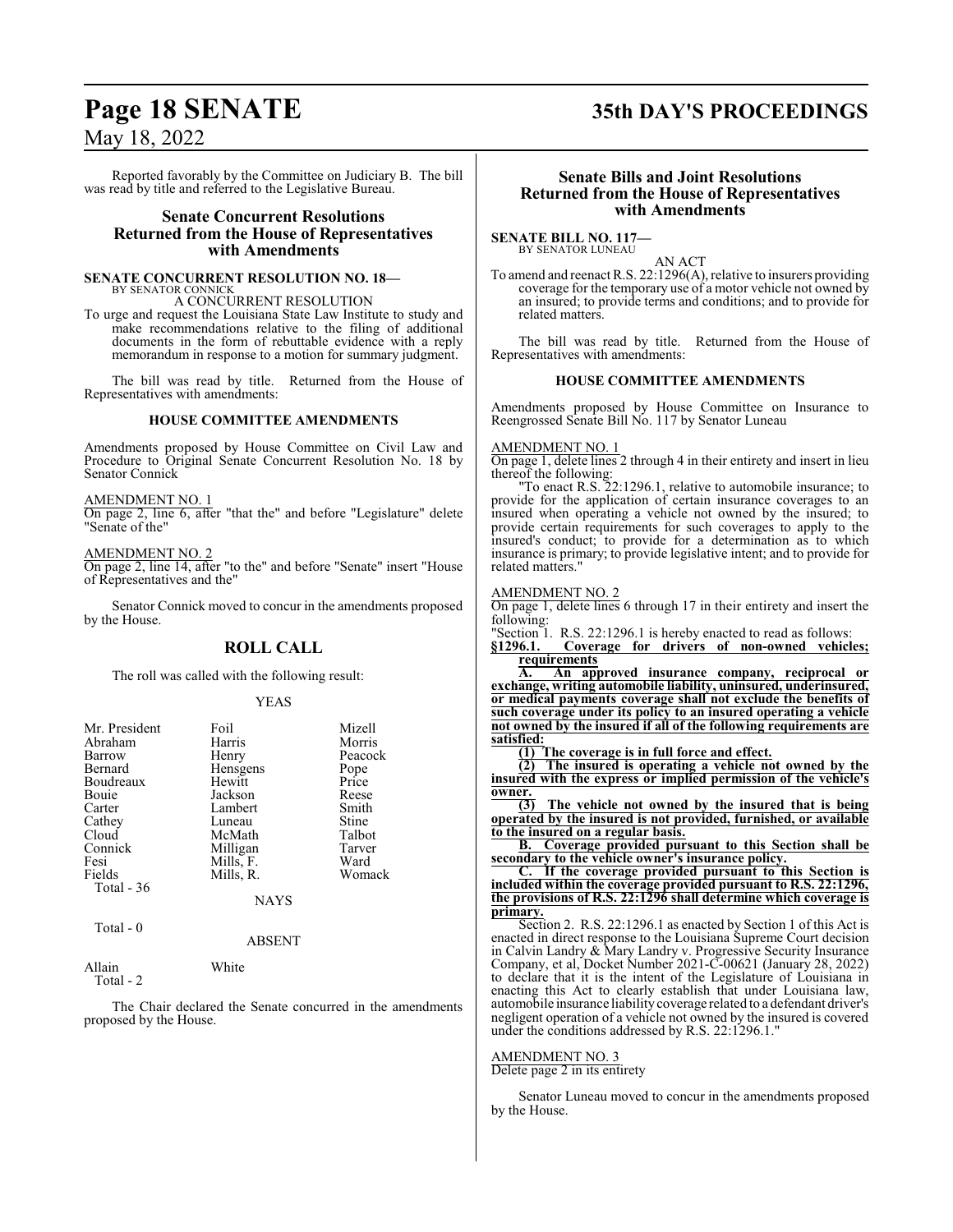# **35th DAY'S PROCEEDINGS Page 19 SENATE**

|  | May 18, 2022 |
|--|--------------|

| <b>ROLL CALL</b>                                                                                                                                                                                                 | <b>AMENDMENT NO. 7</b><br>On page 2, line 1, change "for a" to "applicable to the insured's"                                                                                                                                                                                                                                                       |
|------------------------------------------------------------------------------------------------------------------------------------------------------------------------------------------------------------------|----------------------------------------------------------------------------------------------------------------------------------------------------------------------------------------------------------------------------------------------------------------------------------------------------------------------------------------------------|
| The roll was called with the following result:<br><b>YEAS</b>                                                                                                                                                    | <b>AMENDMENT NO. 8</b><br>On page 2, line 2, change "on" to "of"                                                                                                                                                                                                                                                                                   |
| Mr. President<br>Peacock<br>Henry<br>Barrow<br>Hensgens<br>Pope                                                                                                                                                  | <b>AMENDMENT NO. 9</b><br>On page 2, line 5, change "on" to "of"                                                                                                                                                                                                                                                                                   |
| Hewitt<br>Price<br>Bernard<br>Boudreaux<br>Jackson<br>Reese<br>Smith<br>Bouie<br>Lambert<br>Carter<br>Stine<br>Luneau                                                                                            | <b>AMENDMENT NO. 10</b><br>On page 2, line 7, change "what a policyholder needs" to "the items"<br>necessary"                                                                                                                                                                                                                                      |
| Talbot<br>Cathey<br>McMath<br>Cloud<br>Milligan<br>Tarver<br>Connick<br>Ward<br>Mills, F.<br>Mills, R.<br>Womack<br>Fesi                                                                                         | AMENDMENT NO. 11<br>On page 2, line 9, change "a policyholder must follow to file" to<br>"for filing"                                                                                                                                                                                                                                              |
| Fields<br>Mizell<br>Harris<br>Morris<br>Total - 34                                                                                                                                                               | <b>AMENDMENT NO. 12</b><br>On page 2, delete lines 12 through 22 in their entirety and insert in<br>lieu thereof the following:                                                                                                                                                                                                                    |
| <b>NAYS</b><br>Total - 0<br><b>ABSENT</b>                                                                                                                                                                        | "(9) A statement that informs the policyholder that if he files<br>a claim for damage to a property subject to a mortgage, he may<br>be required to notify the lender or mortgage servicer of the                                                                                                                                                  |
| Abraham<br>Foil<br>Allain<br>White<br>Total - 4<br>The Chair declared the Senate concurred in the amendments                                                                                                     | claim.<br>$\overline{(10)}$ A statement that informs the policyholder that if he<br>receives proceeds from an insurance settlement for damage to a<br>property subject to a mortgage, the policyholder may be required<br>to contact the lender or mortgage servicer, as the lender or<br>mortgage servicer may be a named payee whose endorsement |
| proposed by the House.<br>SENATE BILL NO. 163—<br>BY SENATORS TALBOT, BERNARD, FESI, JACKSON, ROBERT MILLS, PEACOCK, SMITH AND STINE                                                                             | may be required prior to depositing the insurance proceeds."<br>AMENDMENT NO. 13<br>On page 2, line 23, change "The process" to "An explanation of the<br>procedure"                                                                                                                                                                               |
| AN ACT<br>To enact R.S. 22:1897, relative to the insurance claims process; to<br>provide a policyholder a catastrophe claim process disclosure<br>form; to provide for rules and regulations; and to provide for | AMENDMENT NO. 14<br>On page 2, line 26, change "when" to "if"                                                                                                                                                                                                                                                                                      |
| related matters.<br>The bill was read by title. Returned from the House of                                                                                                                                       | AMENDMENT NO. 15<br>On page 2, line 29, change "a" to "the"                                                                                                                                                                                                                                                                                        |
| Representatives with amendments:<br><b>HOUSE COMMITTEE AMENDMENTS</b>                                                                                                                                            | AMENDMENT NO. 16<br>On page 3, line 2, after "commissioner" and before the period "."<br>insert "pursuant to Subsection A of this Section"                                                                                                                                                                                                         |
| Amendments proposed by House Committee on Insurance to<br>Reengrossed Senate Bill No. 163 by Senator Talbot                                                                                                      | <b>AMENDMENT NO. 17</b><br>On page 3, line 4, after "than" and before "the" insert "the date of"                                                                                                                                                                                                                                                   |
| AMENDMENT NO. 1<br>On page 1, line 8, delete "of insurance"                                                                                                                                                      | <b>AMENDMENT NO. 18</b><br>On page 3, line 7, change "any" to "a"                                                                                                                                                                                                                                                                                  |
| AMENDMENT NO. 2<br>On page 1, line 9, change "concerning" to "for"                                                                                                                                               | LEGISLATIVE BUREAU AMENDMENTS                                                                                                                                                                                                                                                                                                                      |
| AMENDMENT NO. 3<br>On page 1, delete line 11 in its entirety and insert in lieu thereof the<br>following:                                                                                                        | Amendments proposed by Legislative Bureau to Reengrossed Senate<br>Bill No. 163 by Senator Talbot                                                                                                                                                                                                                                                  |
| "(1) An explanation of the claims process, and the manner<br>through which the insurer'<br>AMENDMENT NO. 4                                                                                                       | <b>AMENDMENT NO. 1</b><br>In House Committee Amendment No. 15 proposed by the House<br>Committee on Insurance to Reengrossed Senate Bill No. 163 by<br>Senator Talbot, on page 2, line 16, delete "change " <b>a</b> " to "the"" and insert "following " <b>of</b> " and before " <b>state</b> " change " <b>a</b> " to "the""                     |
| On page 1, delete line 14 in its entirety and insert in lieu thereof the<br>following:<br>"(2) An explanation of the supplemental claims process and                                                             | Senator Talbot moved to concur in the amendments proposed by<br>the House.                                                                                                                                                                                                                                                                         |
| the manner through which"                                                                                                                                                                                        | <b>ROLL CALL</b>                                                                                                                                                                                                                                                                                                                                   |
| AMENDMENT NO. 5<br>On page 1, line 15, delete " <u>how the</u> "                                                                                                                                                 | The roll was called with the following result:                                                                                                                                                                                                                                                                                                     |
| <u>AMENDMENT NO. 6</u><br>On page 1, line 17, change "on how" to "of the methodology used"                                                                                                                       | <b>YEAS</b>                                                                                                                                                                                                                                                                                                                                        |

### Abraham Henry Peacock Mr. President Harris Morris Abraham Henry Peacock Barrow Hensgens Pope

Mr. President Harris Morris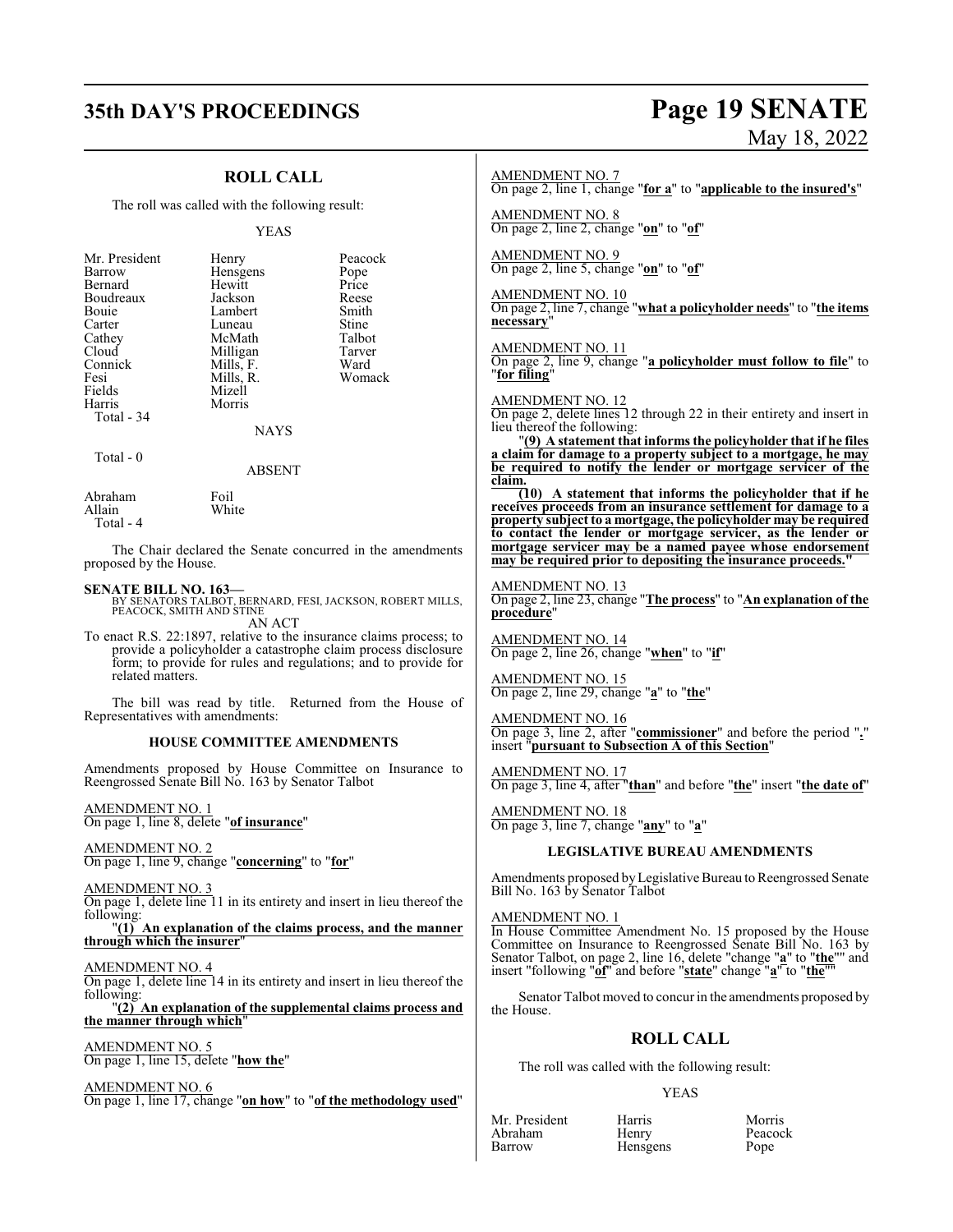### Bernard Hewitt Price<br>Boudreaux Jackson Reese Boudreaux Jackson Reese Bouie Lambert Smith<br>Carter Luneau Stine Carter Luneau Stine<br>
Cathey McMath Talbot Cathey McMath Talbot<br>
Connick Milligan Tarver Connick Milligan Tarver<br>
Fesi Mills, F. Ward Fesi Mills, F. Ward<br>Fields Mills, R. Womack Fields Mills, R.<br>Foil Mizell **Mizell**  Total - 35 NAYS Total - 0 ABSENT Allain Cloud White

The Chair declared the Senate concurred in the amendments proposed by the House.

#### **SENATE BILL NO. 165—** BY SENATOR TALBOT

Total - 3

- 
- AN ACT To amend and reenact R.S. 22:2436(C)(2)(a), and (D)(2), (D)(3), and (E)(2), and R.S. 22:2437(C), to enact R.S. 22:2436(D)(4) and R.S. 22:2439(D) and to repeal R.S. 22:2436(E)(3) relative to an internal claims and appeals process and external procedures for health insurance issuers; to provide requirements for certain processes and procedures; and to provide for related matters.

The bill was read by title. Returned from the House of Representatives with amendments:

### **HOUSE COMMITTEE AMENDMENTS**

Amendments proposed by House Committee on Insurance to Reengrossed Senate Bill No. 165 by Senator Talbot

### AMENDMENT NO. 1

On page 1, line 2, after "reenact" delete the remainder of the line and delete line 3 in its entirety and insert "R.S. 22:2436(C)(2)(a), (D)(2), (D)(3), and (E)(2) and  $2437(C)$ , to enact R.S. 22:2436(D)(4) and  $2439(D)$ , and to repeal R.S."

AMENDMENT NO. 2

On page 1, line 4, after "22:2436(E)(3)" insert a comma ","

### AMENDMENT NO. 3

On page 1, delete lines 8 and 9 in their entirety and insert: "Section 1. R.S. 22:2436(C)(2)(a), (D)(2), (D)(3), and (E)(2) and 2437(C) are hereby amended and reenacted and R.S.  $22:2436(D)(4)$  and  $2439(D)$  are hereby

### AMENDMENT NO. 4

On page 3, line 7, change "**insurer**" to "**issuer**"

### AMENDMENT NO. 5

On page 3, at the end of line 10, change "**under**" to "**pursuant to**"

### AMENDMENT NO. 6

On page 3, line 25, change "**Subparagraph (1) of this Paragraph**" to "**Paragraph (1) of this Subsection**"

AMENDMENT NO. 7

On page 3, line 27, change "**Paragraph E**" to "**Subsection E**"

AMENDMENT NO. 8 On page 3, line 29, change "**Paragraph E**" to "**Subsection E**"

### **LEGISLATIVE BUREAU AMENDMENTS**

Amendments proposed by Legislative Bureau to Reengrossed Senate Bill No. 165 by Senator Talbot

## **Page 20 SENATE 35th DAY'S PROCEEDINGS**

AMENDMENT NO. 1

On page 2, between lines 1 and 2, insert "\* \* \*"

Senator Talbot moved to concur in the amendments proposed by the House.

### **ROLL CALL**

The roll was called with the following result:

YEAS

Mr. President Foil Mizell<br>Abraham Harris Morris Barrow Henry Peacock<br>Bernard Hensgens Pope Hensgens Pope<br>Hewitt Price Boudreaux Hewitt Price Bouie Jackson Reese Carter Lambert Smith<br>Cathey Luneau Stine Cathey Luneau Stine<br>Cloud McMath Talbot Cloud McMath Talbot<br>
Connick Milligan Tarver Connick Milligan Tarve<br>
Fesi Mills F. Ward Fesi Mills, F. Ward<br>Fields Mills, R. Womack

**NAYS** 

Mills, R.

ABSENT

Allain White Total - 2

Total - 36

Total - 0

Abraham Harris<br>Barrow Henry

The Chair declared the Senate concurred in the amendments proposed by the House.

### **House Concurrent Resolutions on Second Reading Reported by Committees**

### **HOUSE BILL NO. 71—**

BY REPRESENTATIVE MCMAHEN AND SENATOR ROBERT MILLS AND REPRESENTATIVE THOMPSON AN ACT

To designate a portion of Louisiana Highway 371 as the "John David Crow Memorial Highway"; and to provide for related matters.

Reported favorably by the Committee on Judiciary A.

The resolution was read by title. Senator Peacock moved to concur in the House Concurrent Resolution.

### **ROLL CALL**

The roll was called with the following result:

Mills, R.

### YEAS

Mr. President Foil Foil Mizell<br>Abraham Harris Morris Abraham Harris<br>Barrow Henry Barrow Henry Peacock<br>Bernard Hensgens Pope Boudreaux Hewitt Price<br>
Bouie Jackson Reese Bouie Jackson Reese Carter Lambert Smith<br>Cathey Luneau Stine Cathey Luneau Stine<br>Cloud McMath Talbot Cloud McMath Talbot<br>Connick Milligan Tarver Connick Milligan Tarve<br>
Fesi Mills, F. Ward Fesi Mills, F. Ward Total - 36

Hensgens Pope<br>Hewitt Price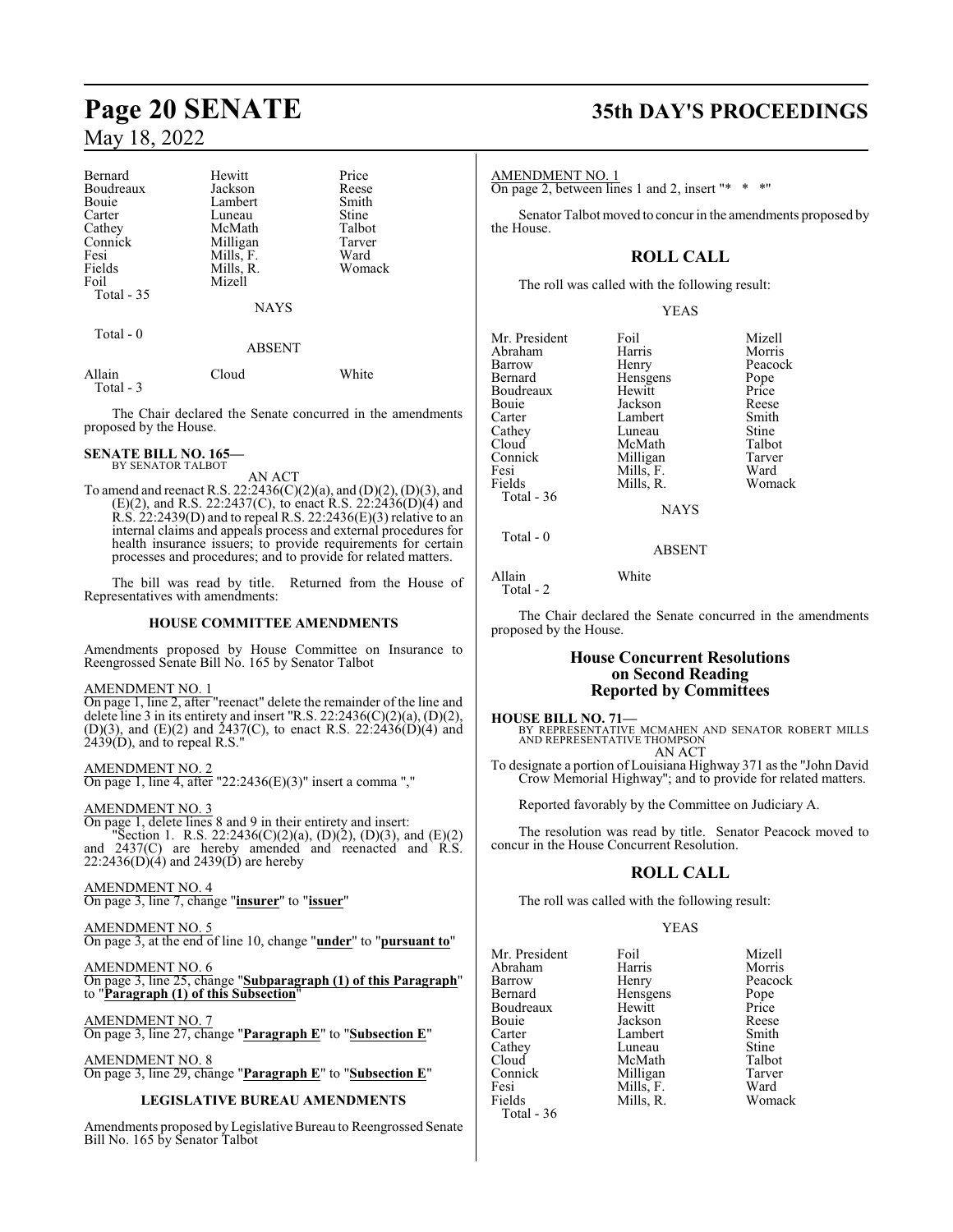## **35th DAY'S PROCEEDINGS Page 21 SENATE**

### NAYS

Total - 0

ABSENT

Allain White Total - 2

The Chair declared the Senate concurred in the House Concurrent Resolution and ordered it returned to the House.

### **Bagneris Rule**

Senator Mizell moved to invoke the rule to temporarily pass over controversial House Bills on Third Reading and Final Passage with the intention of taking them up later, in their regular order and to suspend the rules to specifically start with House Bill No. 1.

Without objection, so ordered.

### **House Bills and Joint Resolutions on Third Reading and Final Passage**

- **HOUSE BILL NO. 61—**<br>BY REPRESENTATIVES KERNER, BOURRIAQUE, BRYANT, BUTLER,<br>CARRIER, FISHER, GREEN, ILLG, NEWELL, ORGERON, SELDERS, ST.<br>BLANC, THOMPSON, AND ZERINGUE
	- AN ACT
- To amend and reenact the heading of Part VIII of Chapter 1 of Title 30 of the Louisiana Revised Statutes of 1950, R.S. 30:101.1, 101.2(A), 101.3(1) and (4), 101.4(Section heading) and (A), 101.5(A)(1), 101.6(A)(5) and (6), and 101.9(Section heading), (A) and (C)(4), R.S. 36:354(E)(2), and R.S. 56:700.2(A)(4) and 700.6, to enact R.S. 30:101.3(7) and (8), 101.6(A)(8) and (9), 101.9(D)(5), and 101.11 through 101.15, and to repeal Part XIV of Chapter 1 of Title 56 of the Louisiana Revised Statutes of 1950, comprised of R.S 56:700.1 through 700.6, relative to the Fishermen's Gear Compensation Fund, to extend the existence of such fund; to repeal such fund after a certain date; to extend payments into the Underwater Obstruction Removal Fund; to create the Fishermen's Gear Compensation and Underwater Obstruction Removal Program and the Fishermen's Gear Compensation and Underwater Obstruction Removal Dedicated Fund Account; to provide for definitions; to provide for the transfer offunds fromthe Fishermen's Gear Compensation Fund to the Fishermen's Gear Compensation and Underwater Obstruction Removal Dedicated Fund Account; to provide for effective dates; and to provide for related matters.

### **Floor Amendments**

Senator Hensgens proposed the following amendments.

### **SENATE FLOOR AMENDMENTS**

Amendments proposed by Senator Hensgens to Reengrossed House Bill No. 61 by Representative Kerner

AMENDMENT NO. 1

On page 6, line 8, after "account" delete the remainder of the line and insert "as established in R.S. 30:101.9 shall be utilized to compensate

On motion of Senator Hensgens, the amendments were adopted.

The bill was read by title. Senator Connick moved the final passage of the amended bill.

### **ROLL CALL**

The roll was called with the following result:

# May 18, 2022

|                                                                                                                                              | <b>YEAS</b>                                                                                                                                |                                                                                                     |
|----------------------------------------------------------------------------------------------------------------------------------------------|--------------------------------------------------------------------------------------------------------------------------------------------|-----------------------------------------------------------------------------------------------------|
| Mr. President<br>Abraham<br>Barrow<br>Bernard<br>Boudreaux<br>Bouie<br>Carter<br>Cathey<br>Cloud<br>Connick<br>Fesi<br>Fields<br>Total $-35$ | Foil<br>Harris<br>Henry<br>Hewitt<br>Jackson<br>Lambert<br>Luneau<br>McMath<br>Milligan<br>Mills, F.<br>Mills, R.<br>Mizell<br><b>NAYS</b> | Morris<br>Peacock<br>Pope<br>Price<br>Reese<br>Smith<br>Stine<br>Talbot<br>Tarver<br>Ward<br>Womack |
| Total - 0                                                                                                                                    | <b>ABSENT</b>                                                                                                                              |                                                                                                     |
| Allain<br>Total - 3                                                                                                                          | <b>Hensgens</b>                                                                                                                            | White                                                                                               |

The Chair declared the amended bill was passed and ordered it returned to the House. Senator Connick moved to reconsider the vote by which the bill was passed and laid the motion on the table.

## **HOUSE BILL NO. 119—** BY REPRESENTATIVE CARPENTER

AN ACT

To amend and reenact R.S. 23:1553(G) and R.S. 49:191(1) and to repeal R.S. 49:191(10)(l), relative to the Louisiana Workforce Commission, including provisions to provide for the re-creation of the Louisiana Workforce Commission and the statutory entities made a part of the department by law; to provide for the effective termination date for all statutory authority for the existence of such statutory entities; to provide for the reauthorization ofthe Incumbent Worker Training Programwithin the Louisiana Workforce Commission; and to provide for related matters.

The bill was read by title. Senator Barrow moved the final passage of the bill.

### **ROLL CALL**

The roll was called with the following result: YEAS

| Mr. President<br>Abraham<br>Barrow<br>Bernard<br>Boudreaux<br>Bouie<br>Carter<br>Cathey<br>Cloud<br>Connick | Foil<br>Harris<br>Henry<br>Hensgens<br>Hewitt<br>Jackson<br>Lambert<br>Luneau<br>McMath<br>Milligan | Mizell<br>Morris<br>Peacock<br>Pope<br>Price<br>Reese<br>Smith<br>Stine<br>Talbot<br>Tarver |
|-------------------------------------------------------------------------------------------------------------|-----------------------------------------------------------------------------------------------------|---------------------------------------------------------------------------------------------|
| Fesi<br>Fields<br>Total - 36<br>Total - 0                                                                   | Mills, F.<br>Mills, R.<br><b>NAYS</b><br><b>ABSENT</b>                                              | Ward<br>Womack                                                                              |
| Allain<br>Total - 2                                                                                         | White                                                                                               |                                                                                             |

The Chair declared the bill was passed and ordered it returned to the House. Senator Barrow moved to reconsider the vote by which the bill was passed and laid the motion on the table.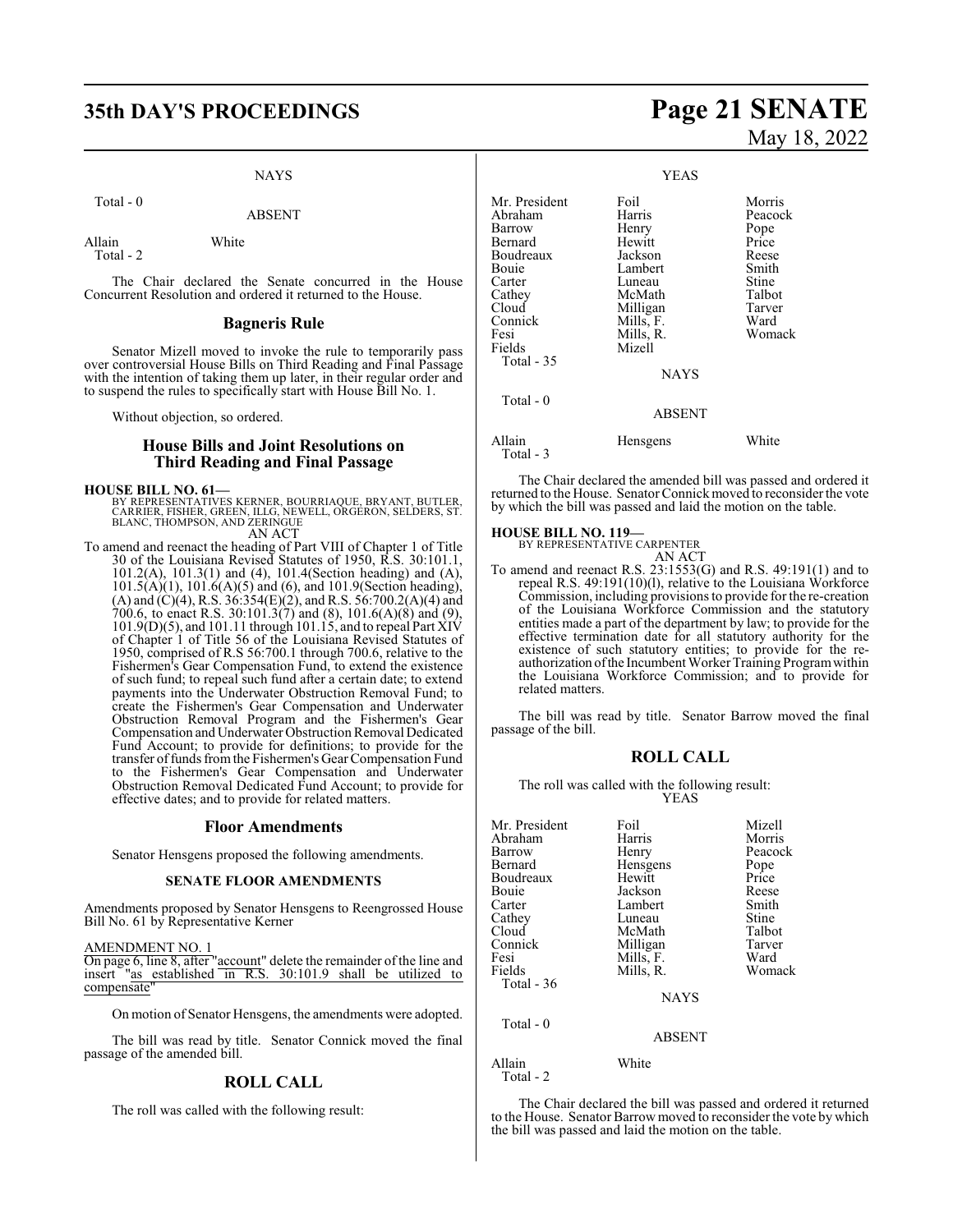### **HOUSE BILL NO. 147—**

BY REPRESENTATIVE EDMONDS AN ACT

To enact R.S. 33:4712.24, relative to St. George Fire Protection District No. 2; to authorize the governing board of the district to name facilities in honor of a living person; to provide for an effective date; and to provide for related matters.

The bill was read by title. Senator Foil moved the final passage of the bill.

### **ROLL CALL**

The roll was called with the following result:

### YEAS

| Mr. President | Foil          | Mizell  |
|---------------|---------------|---------|
| Abraham       | Harris        | Morris  |
| Barrow        | Henry         | Peacock |
| Bernard       | Hensgens      | Pope    |
| Boudreaux     | Hewitt        | Price   |
| Bouie         | Jackson       | Reese   |
| Carter        | Lambert       | Smith   |
| Cathey        | Luneau        | Stine   |
| Cloud         | McMath        | Talbot  |
| Connick       | Milligan      | Tarver  |
| Fesi          | Mills, F.     | Ward    |
| Fields        | Mills, R.     | Womack  |
| Total - 36    |               |         |
|               | <b>NAYS</b>   |         |
| Total $-0$    |               |         |
|               | <b>ABSENT</b> |         |
|               |               |         |

| Allain    | White |
|-----------|-------|
| Total - 2 |       |

The Chair declared the bill was passed and ordered it returned to the House. Senator Foil moved to reconsider the vote by which the bill was passed and laid the motion on the table.

### **HOUSE BILL NO. 148—** BY REPRESENTATIVE FREEMAN

AN ACT

To enact R.S. 33:9091.27, relative to Orleans Parish; to create the Bouligny Improvement District; to provide relative to the boundaries, purpose, governance, and powers and duties of the district; to provide relative to district funding, including the authority to levy taxes or fees, subject to voter approval; to provide for an effective date; and to provide for related matters.

The bill was read by title. Senator Henry moved the final passage of the bill.

### **ROLL CALL**

The roll was called with the following result:

### YEAS

| Mr. President | Foil      | Mizell  |
|---------------|-----------|---------|
| Abraham       | Harris    | Morris  |
| Barrow        | Henry     | Peacock |
| Bernard       | Hensgens  | Pope    |
| Boudreaux     | Hewitt    | Price   |
| Bouie         | Jackson   | Smith   |
| Carter        | Lambert   | Stine   |
| Cathey        | Luneau    | Talbot  |
| Cloud         | McMath    | Ward    |
| Connick       | Milligan  | Womack  |
| Fesi          | Mills, F. |         |
| Fields        | Mills, R. |         |
| $Total - 34$  |           |         |

## **Page 22 SENATE 35th DAY'S PROCEEDINGS**

NAYS

ABSENT

| Total $-0$                   |                 |
|------------------------------|-----------------|
| Allain<br>Reese<br>Total - 4 | Tarver<br>White |

The Chair declared the bill was passed and ordered it returned to the House. Senator Henry moved to reconsider the vote by which the bill was passed and laid the motion on the table.

### **HOUSE BILL NO. 151—** BY REPRESENTATIVE EDMONDS

AN ACT

To enact R.S. 33:9097.35, relative to East Baton Rouge Parish; to create the Old Jefferson Crime Prevention and Improvement District; to provide relative to the boundaries, purpose, governance, and powers and duties of the district; to provide relative to district funding, including the imposition of a parcel fee, subject to voter approval; to provide for an effective date; and to provide for related matters.

The bill was read by title. Senator Foil moved the final passage of the bill.

### **ROLL CALL**

The roll was called with the following result:

### YEAS

| Mr. President     | Foil          | Mizell  |
|-------------------|---------------|---------|
| Abraham           | Harris        | Morris  |
| Barrow            | Henry         | Peacock |
| Bernard           | Hensgens      | Pope    |
| Boudreaux         | Hewitt        | Price   |
| Bouie             | Jackson       | Reese   |
| Carter            | Lambert       | Smith   |
| Cathey            | Luneau        | Stine   |
| Cloud             | McMath        | Talbot  |
| Connick           | Milligan      | Womack  |
| Fesi              | Mills, F.     |         |
| Fields            | Mills, R.     |         |
| <b>Total - 34</b> |               |         |
|                   | <b>NAYS</b>   |         |
| Total - 0         |               |         |
|                   | <b>ABSENT</b> |         |
| Allain            | Ward          |         |
| Tarver            | White         |         |
| Total - 4         |               |         |

The Chair declared the bill was passed and ordered it returned to the House. Senator Foil moved to reconsider the vote by which the bill was passed and laid the motion on the table.

### **HOUSE BILL NO. 154—**

BY REPRESENTATIVE TURNER AND SENATOR CATHEY

- AN ACT
- To amend and reenact R.S. 34:851.25(A) and to enact R.S. 38:2558(11)(f), relative to the powers of the Bayou D'Arbonne Lake Watershed District; to prohibit the operation of certain motor vessels when Lake D'Arbonne is above flood stage; to prohibit the operation of certain motor vessels when the operation may cause flooding to certain structures; and to provide for related matters.

The bill was read by title. Senator Cathey moved the final passage of the bill.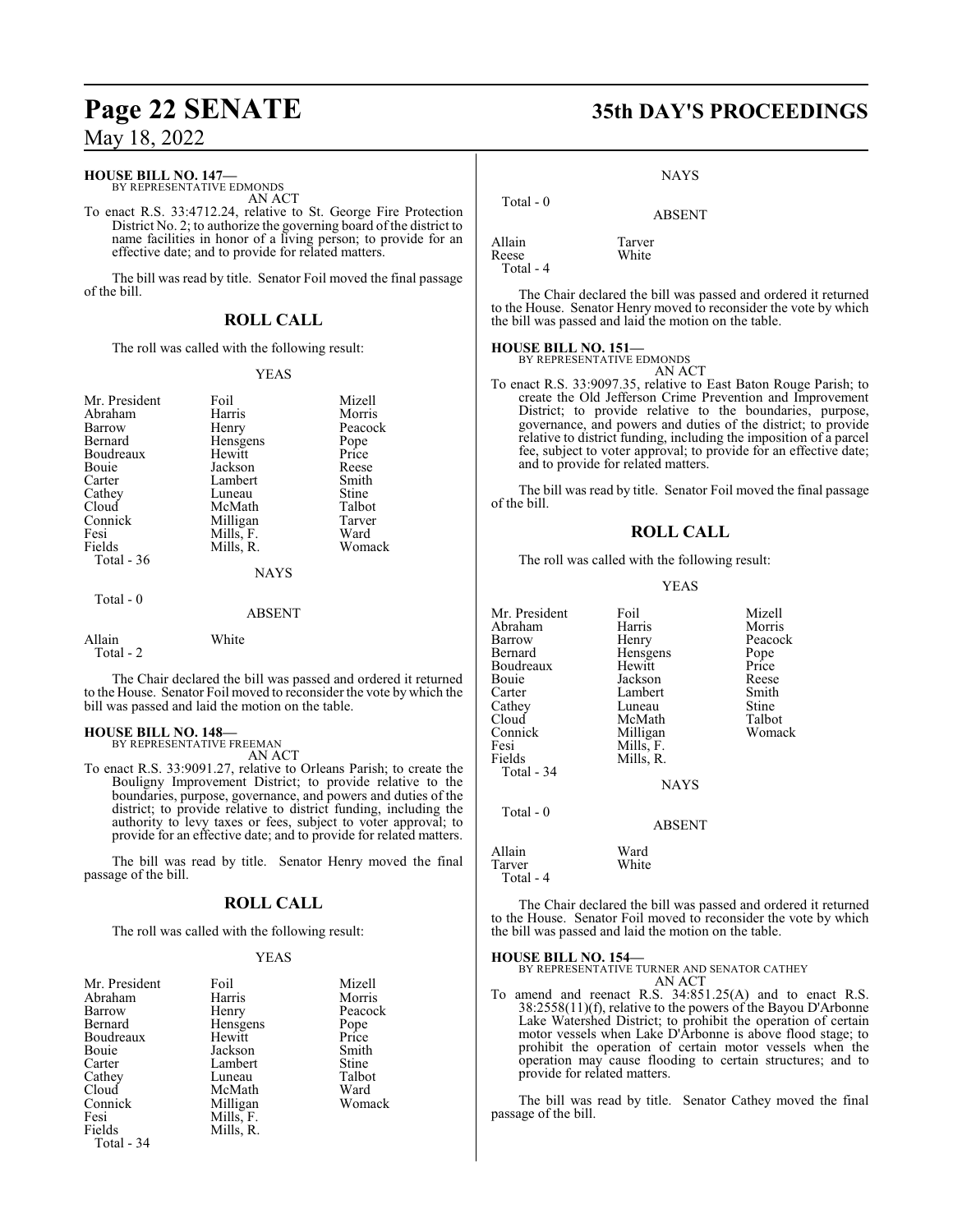### **ROLL CALL**

The roll was called with the following result:

#### YEAS

| Mr. President | Foil      | Mizell  |
|---------------|-----------|---------|
| Abraham       | Harris    | Morris  |
| Barrow        | Henry     | Peacock |
| Bernard       | Hensgens  | Pope    |
| Boudreaux     | Hewitt    | Price   |
| Bouie         | Jackson   | Reese   |
| Carter        | Lambert   | Smith   |
| Cathey        | Luneau    | Stine   |
| Cloud         | McMath    | Talbot  |
| Connick       | Milligan  | Tarver  |
| Fesi          | Mills, F. | Ward    |
| Fields        | Mills, R. | Womack  |
| Total $-36$   |           |         |
|               | NAYS      |         |
| Total - 0     |           |         |

#### ABSENT

Allain White Total - 2

The Chair declared the bill was passed and ordered it returned to the House. Senator Cathey moved to reconsider the vote by which the bill was passed and laid the motion on the table.

#### **HOUSE BILL NO. 152—**

BY REPRESENTATIVE FIRMENT AN ACT

To enact R.S. 40:539(C)(8)(m), relative to employees of the Colfax Housing Authority; to provide that employees of the authority shall not be in the state civil service; and to provide for related matters.

The bill was read by title. Senator Luneau moved the final passage of the bill.

### **ROLL CALL**

The roll was called with the following result:

### YEAS

| Mr. President<br>Abraham<br>Barrow<br>Bernard<br>Boudreaux<br>Bouie<br>Carter<br>Cathey<br>Cloud<br>Connick<br>Fesi<br>Fields<br>Total $-36$ | Foil<br>Harris<br>Henry<br>Hensgens<br>Hewitt<br>Jackson<br>Lambert<br>Luneau<br>McMath<br>Milligan<br>Mills, F.<br>Mills, R.<br><b>NAYS</b> | Mizell<br>Morris<br>Peacock<br>Pope<br>Price<br>Reese<br>Smith<br>Stine<br>Talbot<br>Tarver<br>Ward<br>Womack |
|----------------------------------------------------------------------------------------------------------------------------------------------|----------------------------------------------------------------------------------------------------------------------------------------------|---------------------------------------------------------------------------------------------------------------|
| Total $-0$                                                                                                                                   |                                                                                                                                              |                                                                                                               |
|                                                                                                                                              | ABSENT                                                                                                                                       |                                                                                                               |
| Allain                                                                                                                                       | White                                                                                                                                        |                                                                                                               |

Total - 2

The Chair declared the bill was passed and ordered it returned to the House. Senator Luneau moved to reconsider the vote by which the bill was passed and laid the motion on the table.

## **35th DAY'S PROCEEDINGS Page 23 SENATE** May 18, 2022

### **HOUSE BILL NO. 163—**

BY REPRESENTATIVE PHELPS AN ACT

To enact R.S. 47:463.214, relative to motor vehicle special prestige license plates; to establish the "Sickle Cell Disease Association" specialty license plate; to provide for the creation, issuance, design, fees, implementation, distribution, and rule promulgation applicable to such license plate; to provide an effective date; and to provide for related matters.

The bill was read by title. Senator Price moved the final passage of the bill.

### **ROLL CALL**

The roll was called with the following result:

#### YEAS

| Mr. President<br>Abraham<br>Allain<br>Barrow<br>Bernard<br>Boudreaux<br>Carter<br>Cathey<br>Cloud<br>Connick<br>Fesi<br>Fields<br>Total - 35 | Foil<br>Harris<br>Hensgens<br>Hewitt<br>Jackson<br>Lambert<br>Luneau<br>McMath<br>Milligan<br>Mills, F.<br>Mills, R.<br>Mizell | Morris<br>Peacock<br>Pope<br>Price<br>Reese<br>Smith<br>Stine<br>Talbot<br>Tarver<br>Ward<br>Womack |
|----------------------------------------------------------------------------------------------------------------------------------------------|--------------------------------------------------------------------------------------------------------------------------------|-----------------------------------------------------------------------------------------------------|
|                                                                                                                                              | <b>NAYS</b>                                                                                                                    |                                                                                                     |
| Total - 0                                                                                                                                    | <b>ABSENT</b>                                                                                                                  |                                                                                                     |
| Bouie<br>Total - 3                                                                                                                           | Henry                                                                                                                          | White                                                                                               |

The Chair declared the bill was passed and ordered it returned to the House. Senator Price moved to reconsider the vote by which the bill was passed and laid the motion on the table.

### **HOUSE BILL NO. 201—**

BY REPRESENTATIVE HARRIS AN ACT

To amend and reenact R.S. 49:191(1) and to repeal R.S.  $49:191(10)(g)$ , relative to the Department of Education, including provisions to provide for the re-creation of the Department of Education and the statutory entities made a part of the department by law; to provide for the effective termination date for all statutory authority for the existence of such statutory entities; and to provide for related matters.

The bill was read by title. Senator Fields moved the final passage of the bill.

### **ROLL CALL**

The roll was called with the following result:

### YEAS

| Mr. President | Foil     | Mizell  |
|---------------|----------|---------|
| Abraham       | Harris   | Morris  |
| Allain        | Henry    | Peacock |
| Barrow        | Hensgens | Pope    |
| Bernard       | Hewitt   | Price   |
| Boudreaux     | Jackson  | Smith   |
| Bouie         | Lambert  | Stine   |
| Carter        | Luneau   | Talbot  |
| Cloud         | McMath   | Ward    |
| Connick       | Milligan | Womack  |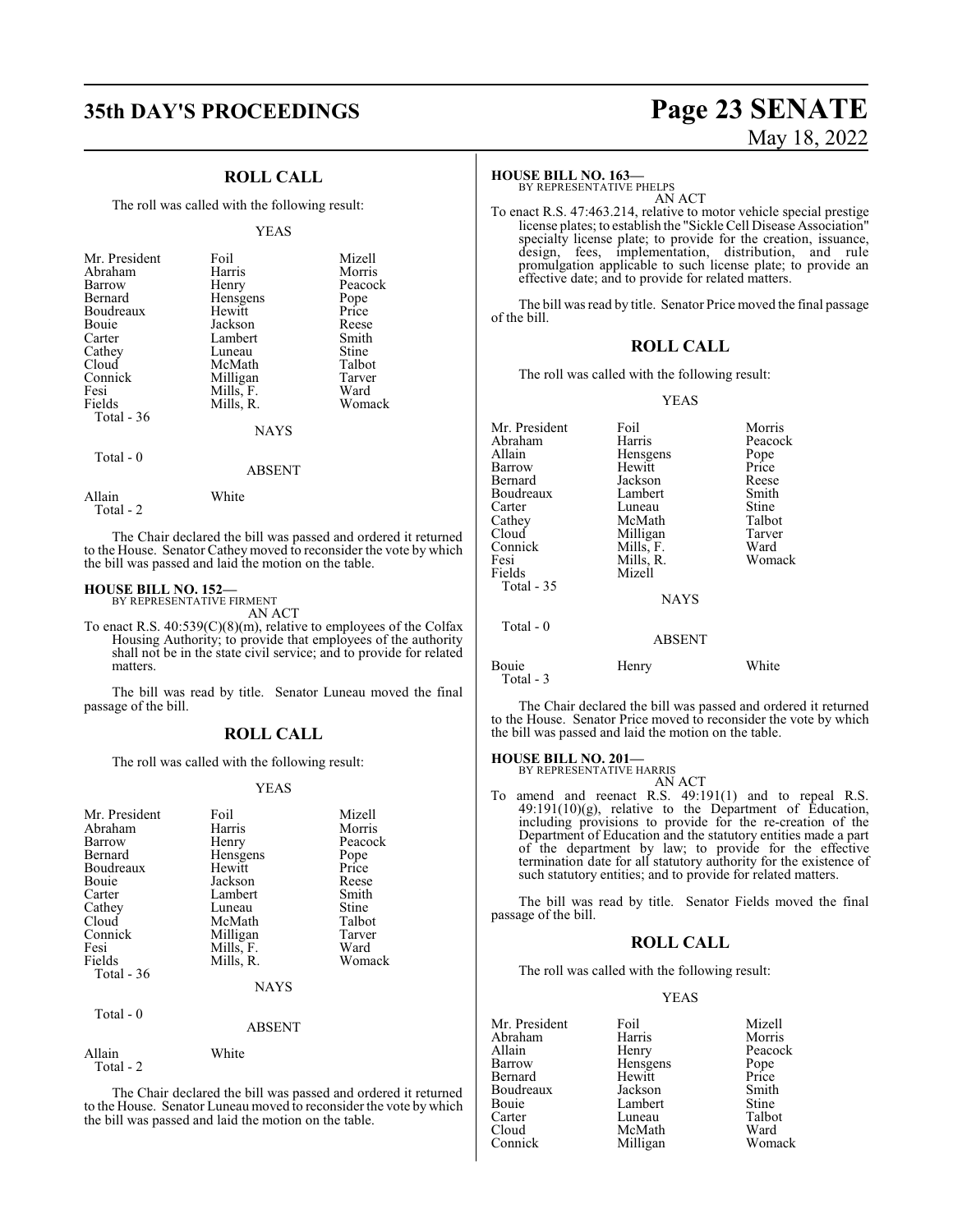| Fesi       | Mills, F.   |
|------------|-------------|
| Fields     | Mills, R.   |
| Total - 34 |             |
|            | <b>NAYS</b> |

Total - 0

ABSENT

| Cathey    | Tarver |
|-----------|--------|
| Reese     | White  |
| Total - 4 |        |

The Chair declared the bill was passed and ordered it returned to the House. Senator Fields moved to reconsider the vote by which the bill was passed and laid the motion on the table.

## **HOUSE BILL NO. 211—** BY REPRESENTATIVE MCKNIGHT

AN ACT

To amend and reenact R.S. 17:1945.1(A)(8)(c) and (C), relative to the board of directors of the Special School District; to revise the entities submitting nominees for appointment to the board; to provide relative to the terms of service of board members; and to provide for related matters.

The bill was read by title. Senator Foil moved the final passage of the bill.

### **ROLL CALL**

The roll was called with the following result:

### YEAS

| Mr. President<br>Abraham<br>Allain<br>Barrow<br>Bernard<br>Boudreaux<br>Bouie<br>Carter<br>Cloud<br>Connick<br>Fesi<br>Fields<br>Total - 34 | Foil<br>Harris<br>Henry<br>Hensgens<br>Hewitt<br>Jackson<br>Luneau<br>McMath<br>Milligan<br>Mills, F.<br>Mills, R.<br>Mizell | Morris<br>Peacock<br>Pope<br>Price<br>Reese<br>Smith<br>Stine<br>Talbot<br>Ward<br>Womack |
|---------------------------------------------------------------------------------------------------------------------------------------------|------------------------------------------------------------------------------------------------------------------------------|-------------------------------------------------------------------------------------------|
|                                                                                                                                             | <b>NAYS</b>                                                                                                                  |                                                                                           |
| Total - 0                                                                                                                                   | <b>ABSENT</b>                                                                                                                |                                                                                           |

| Cathey         | Tarver                                                  |  |
|----------------|---------------------------------------------------------|--|
| Lambert        | White                                                   |  |
| Total - 4      |                                                         |  |
| T <sub>1</sub> | $\sim$ 1 $\sim$ 1 $\sim$ 1 $\sim$ 1 $\sim$ 1 $\sim$ 111 |  |

The Chair declared the bill was passed and ordered it returned to the House. Senator Foil moved to reconsider the vote by which the bill was passed and laid the motion on the table.

#### **HOUSE BILL NO. 216—** BY REPRESENTATIVE ADAMS

AN ACT

To enact R.S. 33:9097.35, relative to East Baton Rouge Parish; to create the Myrtle Hill Crime Prevention and Improvement District; to provide relative to the boundaries, purpose, governance, and powers and duties of the district; to provide relative to district funding, including the authority to impose a parcel fee, subject to voter approval; to provide for an effective date; and to provide for related matters.

The bill was read by title. Senator Foil moved the final passage of the bill.

## **Page 24 SENATE 35th DAY'S PROCEEDINGS**

### **ROLL CALL**

The roll was called with the following result:

YEAS

| Mr. President<br>Allain<br>Barrow<br>Bernard<br>Boudreaux<br>Bouie<br>Carter<br>Cathey<br>Cloud<br>Connick<br>Fesi<br>Fields<br>Total $-35$ | Foil<br>Harris<br>Henry<br>Hensgens<br>Hewitt<br>Jackson<br>Lambert<br>Luneau<br>McMath<br>Milligan<br>Mills, F.<br>Mills, R.<br><b>NAYS</b> | Mizell<br>Morris<br>Peacock<br>Pope<br>Price<br>Reese<br>Smith<br><b>Stine</b><br>Talbot<br>Ward<br>Womack |
|---------------------------------------------------------------------------------------------------------------------------------------------|----------------------------------------------------------------------------------------------------------------------------------------------|------------------------------------------------------------------------------------------------------------|
| Total $-0$                                                                                                                                  | <b>ABSENT</b>                                                                                                                                |                                                                                                            |

Abraham Tarver White Total - 3

The Chair declared the bill was passed and ordered it returned to the House. Senator Foil moved to reconsider the vote by which the bill was passed and laid the motion on the table.

### **HOUSE BILL NO. 192—**

BY REPRESENTATIVE ZERINGUE AN ACT

To enact R.S. 23:1474(J)(3), relative to unemployment compensation; to provide for the determination of benefits, taxes, and discounts; to provide for effectiveness; and to provide for related matters.

### **Floor Amendments**

Senator Reese proposed the following amendments.

### **SENATE FLOOR AMENDMENTS**

Amendments proposed by Senator Reese to Engrossed House Bill No. 192 by Representative Zeringue

### AMENDMENT NO. 1

On page 2, delete lines 1 through 5, and insert the following: "Section 3. This Act shall become effective on January 1, 2023; if vetoed by the governor and subsequently approved by the legislature, this Act shall become effective on the day following such approval by the legislature or January 1, 2023, whichever is later."

On motion of Senator Reese, the amendments were adopted.

The bill was read by title. Senator Reese moved the final passage of the amended bill.

### **ROLL CALL**

The roll was called with the following result:

Lambert

### YEAS

Abraham Foil<br>Allain Harris Allain Harris Morris Barrow Henry Peacock<br>Bernard Hensgens Pope Boudreaux Hewitt Price<br>Bouie Jackson Reese Bouie Jackson Reese

Mr. President Fields Mills, R.<br>Abraham Foil Mizell Hensgens Pope<br>Hewitt Price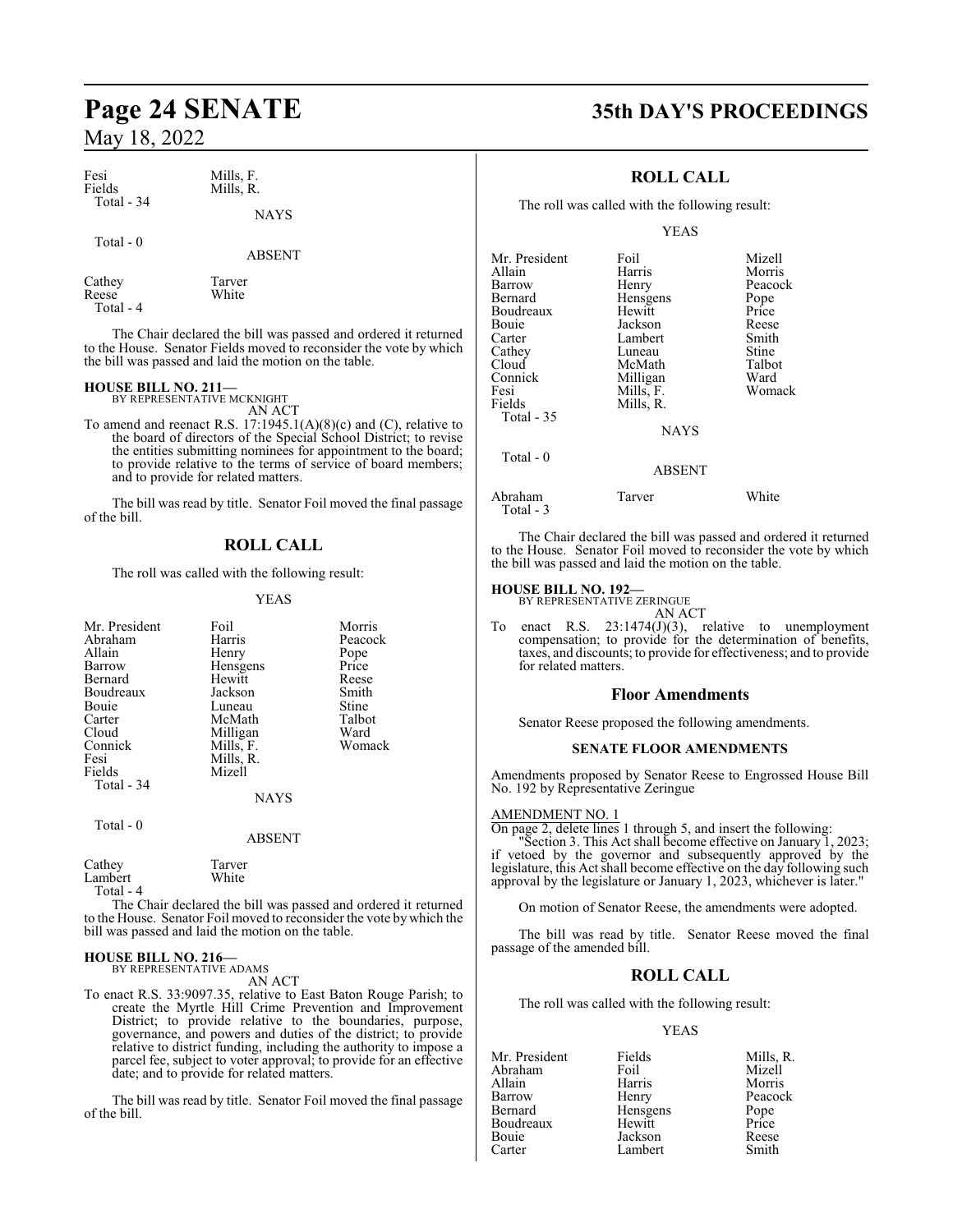Cathey Luneau Stine<br>Cloud McMath Talbot Cloud McMath Talbot<br>Connick Milligan Ward Fesi Mills, F. Total - 36

Milligan Ward<br>
Mills F Womack

NAYS

ABSENT

Tarver White Total - 2

Total - 0

The Chair declared the amended bill was passed and ordered it returned to the House. Senator Reese moved to reconsider the vote by which the bill was passed and laid the motion on the table.

### **HOUSE BILL NO. 221—** BY REPRESENTATIVE MAGEE

AN ACT

To amend and reenact R.S.  $38:2212.1(A)(1)(a)$  and (b), relative to certain purchases of materials or supplies paid by public funds and publicly bid; to increase the purchasing limit for materials and supplies; to increase the purchasing range requiring quotes for the purchase file; and to provide for related matters.

The bill was read by title. Senator Allain moved the final passage of the bill.

### **ROLL CALL**

The roll was called with the following result:

### YEAS

| Mr. President | Foil        | Mizell  |
|---------------|-------------|---------|
| Abraham       | Harris      | Morris  |
| Allain        | Henry       | Peacock |
| Barrow        | Hensgens    | Pope    |
| Bernard       | Hewitt      | Price   |
| Boudreaux     | Jackson     | Reese   |
| Bouie         | Lambert     | Smith   |
| Cathey        | Luneau      | Stine   |
| Cloud         | McMath      | Talbot  |
| Connick       | Milligan    | Ward    |
| Fesi          | Mills, F.   | Womack  |
| Fields        | Mills, R.   |         |
| Total - 35    |             |         |
|               | <b>NAYS</b> |         |

Total - 0

### ABSENT

| Carter    | Tarver | White |
|-----------|--------|-------|
| Total - 3 |        |       |

The Chair declared the bill was passed and ordered it returned to the House. Senator Allain moved to reconsider the vote by which the bill was passed and laid the motion on the table.

Senator Mizell moved to suspend the Bagneris Rule.

Without objection, so ordered.

### **Motion**

Senator White moved to suspend the rules to advance to take up House Bill No. 633 out of its regular order.

Without objection, so ordered.

## **35th DAY'S PROCEEDINGS Page 25 SENATE** May 18, 2022

### **HOUSE BILL NO. 633—**

BY REPRESENTATIVE ZERINGUE AN ACT

To provide with respect to the Revenue Sharing Fund and the allocation and distribution thereof for Fiscal Year 2022-2023 and to provide for related matters.

The bill was read by title. Senator White moved the final passage of the bill.

### **ROLL CALL**

The roll was called with the following result:

YEAS

| Mr. President | Foil        | Morris  |
|---------------|-------------|---------|
| Abraham       | Harris      | Peacock |
| Allain        |             |         |
|               | Henry       | Pope    |
| Barrow        | Hensgens    | Price   |
| Bernard       | Hewitt      | Reese   |
| Boudreaux     | Jackson     | Smith   |
| Bouie         | Lambert     | Stine   |
| Carter        | Luneau      | Talbot  |
| Cathey        | McMath      | Tarver  |
| Cloud         | Milligan    | Ward    |
| Connick       | Mills, F.   | White   |
| Fesi          | Mills, R.   | Womack  |
| Fields        | Mizell      |         |
| Total - 38    |             |         |
|               | <b>NAYS</b> |         |
|               |             |         |

Total - 0

Total - 0

The Chair declared the bill was passed and ordered it returned to the House. Senator White moved to reconsider the vote by which the bill was passed and laid the motion on the table.

ABSENT

### **Motion**

Senator White moved to suspend the rules to advance to take up House Bill No. 1011 out of its regular order.

Without objection, so ordered.

### **HOUSE BILL NO. 1011—**

BY REPRESENTATIVE SCHEXNAYDER AN ACT

To appropriate funds for Fiscal Year 2022-2023 to defray the expenses of the Louisiana Legislature, including the expenses of the House of Representatives and the Senate, of legislative service agencies, and of the Louisiana State Law Institute; to provide for the salary, expenses, and allowances of members, officers, staff, and agencies of the Legislature; to provide with respect to the appropriations and allocations herein made; and to provide for related matters.

The bill was read by title. Senator White moved the final passage of the bill.

### **ROLL CALL**

The roll was called with the following result:

### YEAS

|          | Morris  |
|----------|---------|
| Harris   | Peacock |
| Henry    | Pope    |
| Hensgens | Price   |
| Hewitt   | Reese   |
|          | Foil    |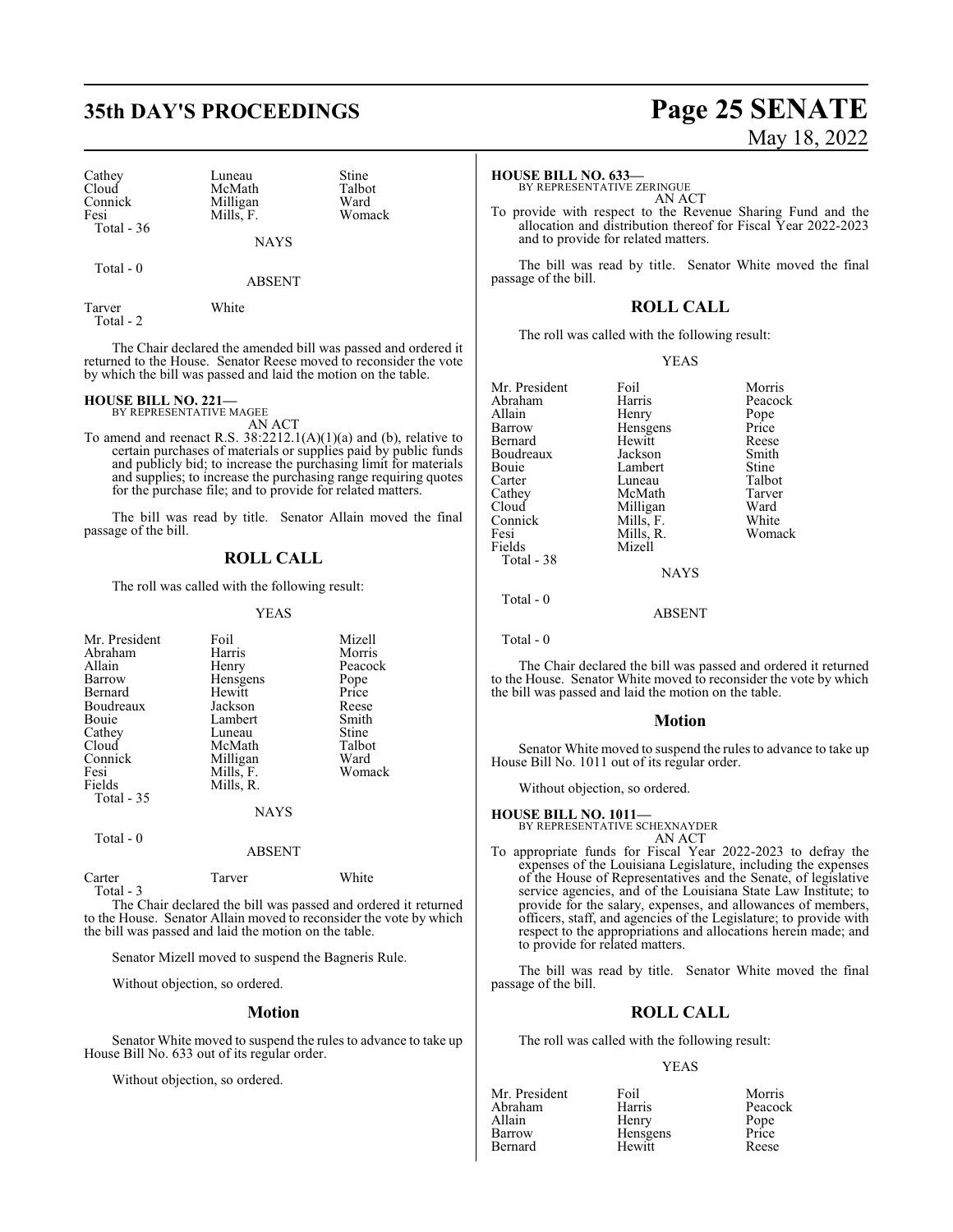| Boudreaux  | Jackson     | Smith  |
|------------|-------------|--------|
| Bouie      | Lambert     | Stine  |
| Carter     | Luneau      | Talbot |
| Cathey     | McMath      | Tarver |
| Cloud      | Milligan    | Ward   |
| Connick    | Mills, F.   | White  |
| Fesi       | Mills, R.   | Womack |
| Fields     | Mizell      |        |
| Total - 38 |             |        |
|            | <b>NAYS</b> |        |
| Total $-0$ |             |        |
|            | ABSENT      |        |

Total - 0

The Chair declared the bill was passed and ordered it returned to the House. Senator White moved to reconsider the vote by which the bill was passed and laid the motion on the table.

### **Motion**

Senator White moved to suspend the rules to advance to take up House Bill No. 437 out of its regular order.

Without objection, so ordered.

**HOUSE BILL NO. 437—** BY REPRESENTATIVE ZERINGUE

AN ACT

To appropriate funds to defray the expenses of the Louisiana Judiciary, including the Supreme Court, Courts of Appeal, District Courts, Criminal District Court of Orleans Parish, and other courts; to provide for an effective date; and to provide for related matters.

The bill was read by title. Senator White moved the final passage of the bill.

### **ROLL CALL**

The roll was called with the following result:

### YEAS

| Mr. President<br>Abraham<br>Allain<br>Barrow<br>Bernard<br>Boudreaux<br><b>Bouje</b><br>Carter<br>Cathey<br>Cloud | Foil<br>Harris<br>Henry<br>Hensgens<br>Hewitt<br>Jackson<br>Lambert<br>Luneau<br>McMath<br>Milligan | Morris<br>Peacock<br>Pope<br>Price<br>Reese<br>Smith<br>Stine<br>Talbot<br>Tarver<br>Ward |
|-------------------------------------------------------------------------------------------------------------------|-----------------------------------------------------------------------------------------------------|-------------------------------------------------------------------------------------------|
|                                                                                                                   |                                                                                                     |                                                                                           |
| Connick                                                                                                           |                                                                                                     | White                                                                                     |
| Fesi                                                                                                              | Mills, F.<br>Mills, R.                                                                              | Womack                                                                                    |
| Fields<br>Total - 38                                                                                              | Mizell                                                                                              |                                                                                           |
|                                                                                                                   | NAYS                                                                                                |                                                                                           |

Total - 0

Total - 0

The Chair declared the bill was passed and ordered it returned to the House. Senator White moved to reconsider the vote by which the bill was passed and laid the motion on the table.

ABSENT

### **Motion**

Senator White moved to suspend the rules to advance to take up House Bill No. 465 out of its regular order.

## **Page 26 SENATE 35th DAY'S PROCEEDINGS**

Without objection, so ordered.

### **HOUSE BILL NO. 465—**

BY REPRESENTATIVE ZERINGUE AN ACT

To provide for the establishment and reestablishment of agency ancillary funds, to be specifically known as internal service funds, auxiliary accounts, or enterprise funds for certain state institutions, officials, and agencies; to provide for appropriation of funds for Fiscal Year 2022-2023; to provide for an effective date; and to regulate the administration of said funds.

### **Floor Amendments**

Senator White proposed the following amendments.

### **SENATE FLOOR AMENDMENTS**

Amendments proposed by Senator White to Reengrossed House Bill No. 465 by Representative Zeringue

### AMENDMENT NO. 1

In Senate Committee Amendment No. 1 proposed by the Senate Committee on Finance and adopted by the Senate on May 13, 2022, on page 1, line 2, delete "page 6, between lines 45 and 46" and insert "page 7, between lines 3 and 4"

On motion of Senator White, the amendments were adopted.

The bill was read by title. Senator White moved the final passage of the amended bill.

### **ROLL CALL**

The roll was called with the following result:

### YEAS

| Mr. President | Foil      | Morris  |
|---------------|-----------|---------|
| Abraham       | Harris    | Peacock |
| Allain        |           |         |
|               | Henry     | Pope    |
| Barrow        | Hensgens  | Price   |
| Bernard       | Hewitt    | Reese   |
| Boudreaux     | Jackson   | Smith   |
| Bouie         | Lambert   | Stine   |
| Carter        | Luneau    | Talbot  |
| Cathey        | McMath    | Tarver  |
| Cloud         | Milligan  | Ward    |
| Connick       | Mills, F. | White   |
| Fesi          | Mills, R. | Womack  |
| Fields        | Mizell    |         |
| Total - 38    |           |         |
|               | NAYS      |         |

NAYS

### ABSENT

Total - 0

Total - 0

The Chair declared the amended bill was passed and ordered it returned to the House. Senator White moved to reconsider the vote by which the bill was passed and laid the motion on the table.

### **Motion**

Senator White moved to suspend the rules to advance to take up House Bill No. 1 out of its regular order.

Without objection, so ordered.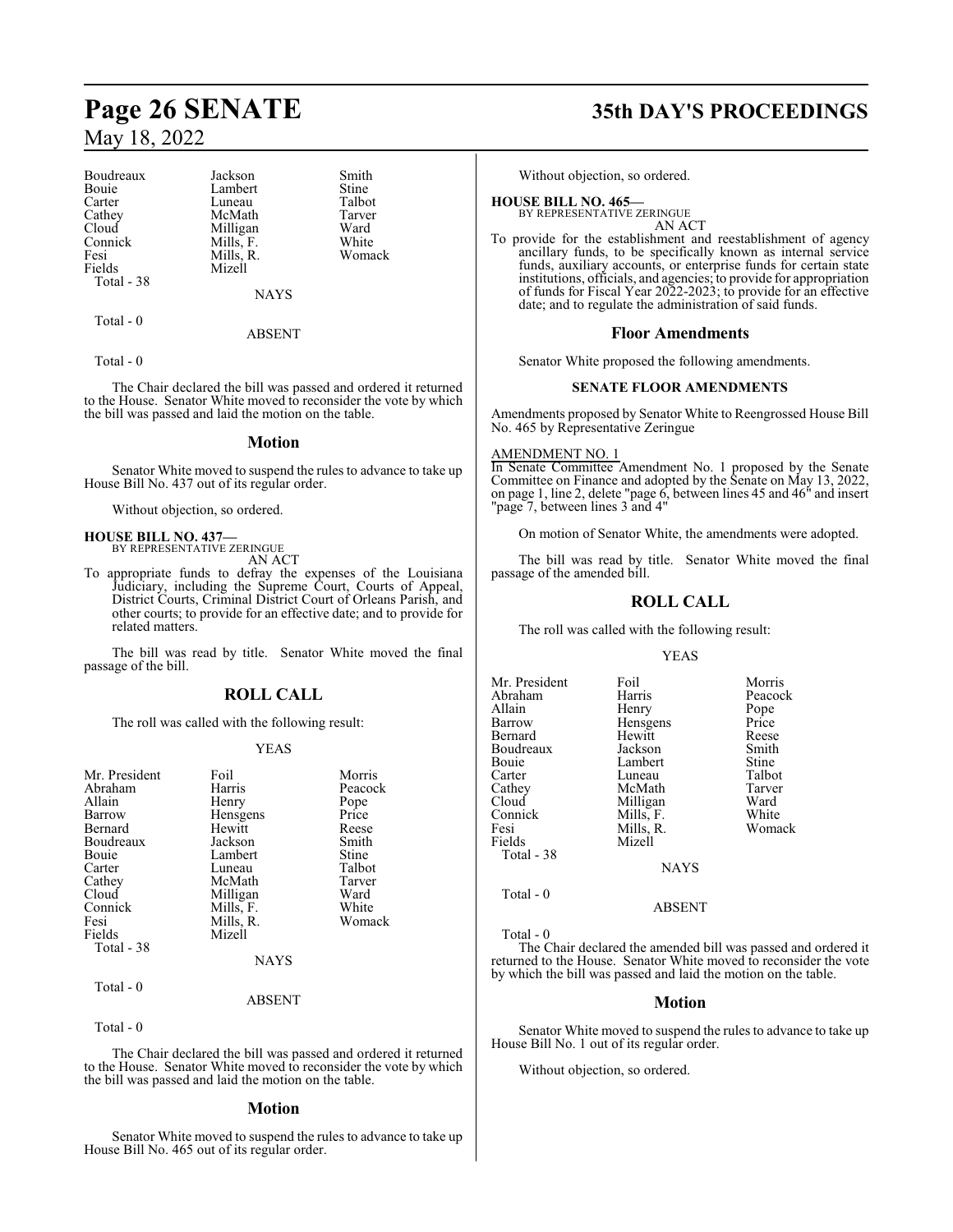## **35th DAY'S PROCEEDINGS Page 27 SENATE**

### **HOUSE BILL NO. 1—**

BY REPRESENTATIVE ZERINGUE AN ACT

Making annual appropriations for Fiscal Year 2022-2023 for the ordinary expenses of the executive branch of state government, pensions, public schools, public roads, public charities, and state institutions and providing with respect to the expenditure ofsaid appropriations.

### **Floor Amendments**

Senator White proposed the following amendments.

### **SENATE FLOOR AMENDMENTS**

Amendments proposed by Senator White to Reengrossed House Bill No. 1 by Representative Zeringue

### AMENDMENT NO. 1

In Senate Committee Amendment No. 12 proposed by the Senate Committee on Finance and adopted by the Senate on May 15, 2022, on page 2, delete lines 23 through 29 and insert the following:

"Provided, however, notwithstanding the provisions ofR.S. 46:1608, that of the funds appropriated herein from the State General Fund (Direct) to the Senior Centers Program, the amount of \$7,391,034 shall be allocated for distribution to each parish council on aging for senior centers equal to a sum of fifty thousand dollars, plus five dollars and eighteen cents per person above a base population ofthree thousand persons age sixty years or older who are residents of the parish, as shown by the latest official census estimate, but in no case less than fifty thousand dollars in Fiscal Year 2022-2023.

Provided, further, that of the funds appropriated herein from the State General Fund (Direct) to the Senior Centers Program, the amount of \$1,521,928 shall be allocated for distribution to parish councils on aging for supplemental senior center payments. The supplemental payment amount to each parish council on aging shall be equal to the supplemental amount distributed in Fiscal Year 2021-2022.""

### AMENDMENT NO. 2

Delete Senate Committee Amendment No. 17 proposed by the Senate Committee on Finance and adopted by the Senate on May 15, 2022.

### AMENDMENT NO. 3

In Senate Committee Amendment No. 27 proposed by the Senate Committee on Finance and adopted by the Senate on May 15, 2022, on page 4, at the end of line 36, delete "\$20,000,000" and insert "\$5,000,000"

### AMENDMENT NO. 4

In Senate Committee Amendment No. 28 proposed by the Senate Committee on Finance and adopted by the Senate on May 15, 2022, on page 5, delete line 5, and insert the following:

"Program for a Special Entrance Rate adjustment \$ 8,819,993

Provided, however, that of the funds appropriated above for the Office of Management and Finance Program, the commissioner of administration is hereby authorized to adjust the means of financing by reducing the State General Fund (Direct) by \$8,819,993 and allocating to the appropriate facilities for the correctional security officers' Special Entrance Rate adjustment.""

### AMENDMENT NO. 5

In Senate Committee Amendment No. 29 proposed by the Senate Committee on Finance and adopted by the Senate on May 15, 2022, on page 5, at the end of line 7, delete "\$152,502,339" and insert "\$154,502,339"

### AMENDMENT NO. 6

In Senate Committee Amendment No. 31 proposed by the Senate Committee on Finance and adopted by the Senate on May 15, 2022,

# May 18, 2022

on page 5, at the end of line 11, delete "\$347,142,172" and insert "\$349,142,172"

### AMENDMENT NO. 7

In Senate Committee Amendment No. 34 proposed by the Senate Committee on Finance and adopted by the Senate on May 15, 2022, on page 5, at the end of line 17, delete "\$347,142,172" and insert "\$349,142,172"

### AMENDMENT NO. 8

In Senate Committee Amendment No. 62 proposed by the Senate Committee on Finance and adopted by the Senate on May 15, 2022, on page 11, delete lines 13 through 18 and insert the following:

| "intermediate care facilities (ICFs)                                     | 27,974,178              |
|--------------------------------------------------------------------------|-------------------------|
| <b>TOTAL EXPENDITURES</b>                                                | \$27,974,178            |
| <b>MEANS OF FINANCE:</b><br>State General Fund (Direct)<br>Federal Funds | 9,100,000<br>18,874,178 |
| TOTAL MEANS OF FINANCING                                                 | \$27,974,178"           |

### AMENDMENT NO. 9

In Senate Committee Amendment No. 63 proposed by the Senate Committee on Finance and adopted by the Senate on May 15, 2022, on page 12, delete lines 36 through 46 and insert the following:

""Payable out of the State General Fund (Direct) to the Management and Finance Program for the tracking, reviewing, and managing of nursing home emergency preparedness plans, including four (4) positions, in the event that House Bill No. 933 of the 2022 Regular Session of the Louisiana Legislature is enacted into law \$ 397,594"

### AMENDMENT NO. 10

In Senate Committee Amendment No. 63 proposed by the Senate Committee on Finance and adopted by the Senate on May 15, 2022, on page 13, delete lines 1 through 4

### AMENDMENT NO. 11

In Senate Committee Amendment No. 104 proposed by the Senate Committee on Finance and adopted by the Senate on May 15, 2022, on page 19, after line 44, insert the following:

"Provided, however, that of the monies appropriated above from the State General Fund (Direct) to the Louisiana State University - Agricultural Center, the amount of \$500,000 shall not be used for any other purpose than provided herein and shall be in addition to and not supplant funds appropriated to the Louisiana State University - Agricultural Center."

### AMENDMENT NO. 12

In Senate Committee Amendment No. 104 proposed by the Senate Committee on Finance and adopted by the Senate on May 15, 2022, on page 20, at the end of line 27, delete "."" and insert "and allocate the reduction amount to the Louisiana State University - A&M College.""

### MENDMENT NO. 13

Delete Senate Committee Amendment No. 111 proposed by the Senate Committee on Finance and adopted by the Senate on May 15, 2022.

### AMENDMENT NO. 14

In Senate Committee Amendment No. 112 proposed by the Senate Committee on Finance and adopted by the Senate on May 15, 2022, on page 22, at the end of line 35, delete "\$4,641,743" and insert "\$3,141,743"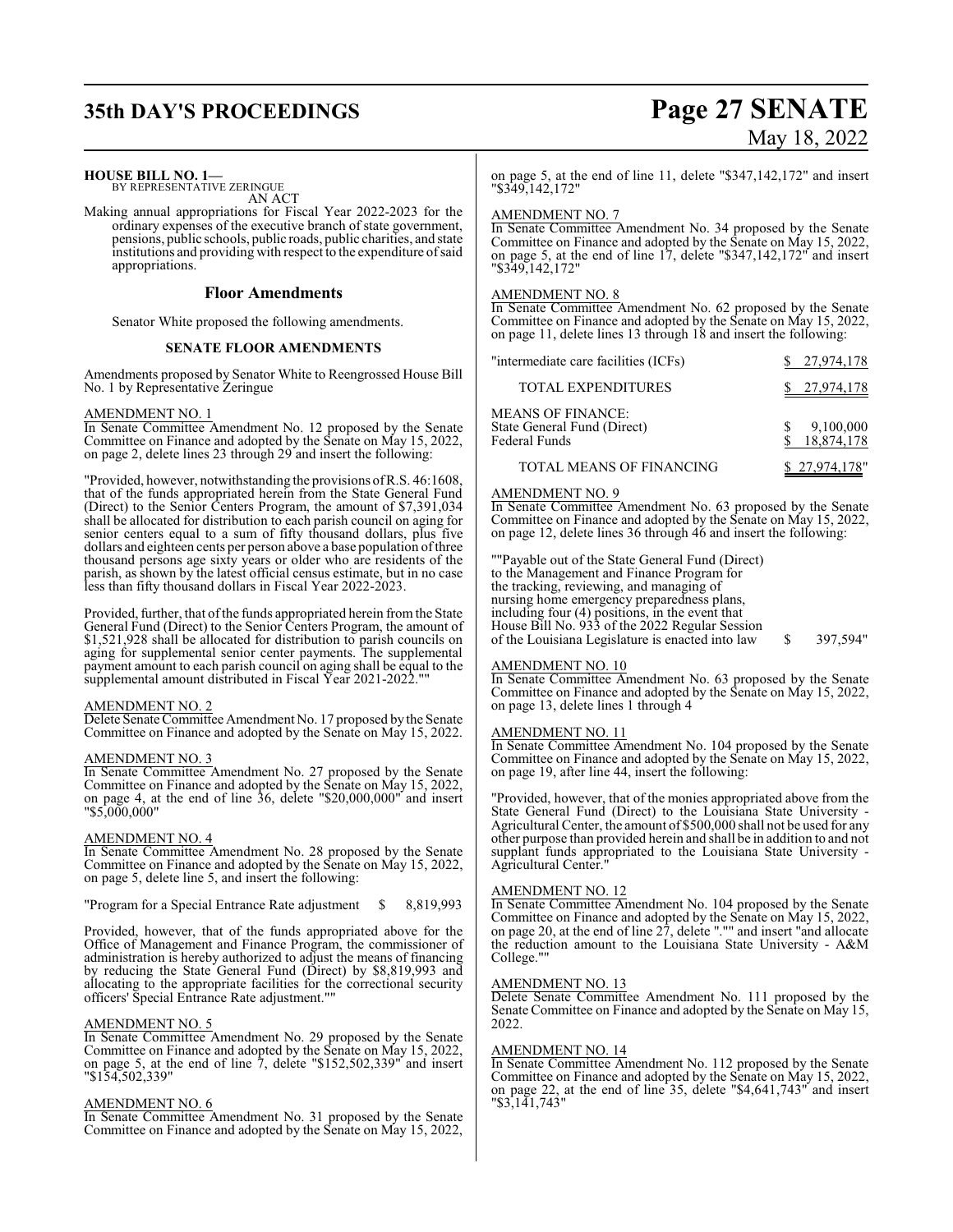# **Page 28 SENATE**<br>May 18, 2022

## **Page 28 SENATE 35th DAY'S PROCEEDINGS**

| AMENDMENT NO. 15<br>In Senate Committee Amendment No. 118 proposed by the Senate                                                                                                                                                                                                                                                                                                                                                            | <b>AMENDMENT NO. 27</b><br>On page 17, delete lines 38 through 41                                                                                                                                                                                                                                                                                                                                             |
|---------------------------------------------------------------------------------------------------------------------------------------------------------------------------------------------------------------------------------------------------------------------------------------------------------------------------------------------------------------------------------------------------------------------------------------------|---------------------------------------------------------------------------------------------------------------------------------------------------------------------------------------------------------------------------------------------------------------------------------------------------------------------------------------------------------------------------------------------------------------|
| Committee on Finance and adopted by the Senate on May 15, 2022,<br>on page 23, at the end of line 41, insert """ and delete lines 42<br>through 44                                                                                                                                                                                                                                                                                          | <b>AMENDMENT NO. 28</b><br>On page 17, after line 48, insert the following:                                                                                                                                                                                                                                                                                                                                   |
| <b>AMENDMENT NO. 16</b><br>Delete Senate Committee Amendment No. 139 proposed by the<br>Senate Committee on Finance and adopted by the Senate on May 15,<br>2022.<br><u>AMENDMENT NO. 17</u><br>In Senate Committee Amendment No. 141 proposed by the Senate<br>Finance Committee on and adopted by the Senate on May 15, 2022,<br>on page 28, delete line 40 and insert the following:<br>"Attorneys Program, in the event that House Bill | "Payable out of State General Fund<br>by Statutory Dedications out of the Fiscal Year<br>2022-2023 Louisiana Tourism Revival Fund to<br>the Executive Administration Program, in the<br>event House Bill No. 406 of the 2022 Regular<br>Session of the Louisiana Legislature is enacted<br>\$15,000,000"<br>into law<br><b>AMENDMENT NO. 29</b><br>On page 33, between lines 21 and 22, insert the following: |
| No. 477 of the 2022 Regular Session of the<br>$$2,500,000$ ""<br>Louisiana Legislature is enacted into law                                                                                                                                                                                                                                                                                                                                  | "Payable out of the State General Fund (Direct)<br>to the Civil Law Program for salaries and related<br>benefits for the restoration of one (1) authorized                                                                                                                                                                                                                                                    |
| AMENDMENT NO. 18<br>In Senate Committee Amendment No. 145 proposed by the Senate<br>Committee on Finance and adopted by the Senate on May 15, 2022,<br>on page 29, line 7, between "Program" and "for", insert "to the<br>Market Umbrella"                                                                                                                                                                                                  | \$<br>104,300<br>position<br>Payable out of the State General Fund (Direct)<br>to the Criminal Law and Medicaid Fraud Program<br>for salaries and related benefits for the restoration of                                                                                                                                                                                                                     |
| <b>AMENDMENT NO. 19</b><br>Delete Senate Amendment Nos. 156, 157, 158, 159, 160, 161, 162,<br>and 163 proposed by the Senate Committee on Finance and adopted<br>by the Senate on May 15, 2022.                                                                                                                                                                                                                                             | 241,339<br>three $(3)$ positions<br>S<br>Payable out of State General Fund by Interagency<br>Transfers to the Risk Litigation Program for salaries<br>and related benefits for the restoration of two (2)<br>\$<br>258,395<br>positions                                                                                                                                                                       |
| AMENDMENT NO. 20<br>On page 14, between lines 7 and 8, insert the following:                                                                                                                                                                                                                                                                                                                                                                | Payable out of the State General Fund<br>by Interagency Transfers from Louisiana State<br>University-A&M College to the Risk                                                                                                                                                                                                                                                                                  |
| "EXPENDITURES:<br>Administrative Program for reimbursement<br>grants to child abuse and neglect programs<br>statewide<br>\$<br>334,527                                                                                                                                                                                                                                                                                                      | \$<br>100,000<br>Litigation Program for legal representation<br><b>EXPENDITURES:</b><br>Administrative Program for salaries and related                                                                                                                                                                                                                                                                       |
| TOTAL EXPENDITURES<br>\$<br><u>334,527</u>                                                                                                                                                                                                                                                                                                                                                                                                  | benefits pertaining to unclassified performance<br>\$<br>160,722<br>rate adjustments                                                                                                                                                                                                                                                                                                                          |
| <b>MEANS OF FINANCE:</b><br>State General Fund by:<br>Fees and Self-generated Revenues Dedicated Fund Account:<br>Children's Trust Fund<br>250,000<br>S                                                                                                                                                                                                                                                                                     | Civil Law Program for salaries and related benefits<br>pertaining to unclassified performance rate<br>\$<br>360,585<br>adjustments                                                                                                                                                                                                                                                                            |
| Federal Funds<br>\$<br>84,527<br>TOTAL MEANS OF FINANCE<br>334,527"                                                                                                                                                                                                                                                                                                                                                                         | Criminal Law and Medicaid Fraud Program for<br>salaries and related benefits pertaining to<br>\$<br>459,315<br>unclassified performance rate adjustments                                                                                                                                                                                                                                                      |
| <b>AMENDMENT NO. 21</b><br>On page 16, at the end of line 31, delete "\$220,971,414" and insert<br>"\$217,679,886"                                                                                                                                                                                                                                                                                                                          | Risk Litigation Program for salaries and related<br>benefits pertaining to unclassified performance<br>598,312<br>\$<br>rate adjustments                                                                                                                                                                                                                                                                      |
| <b>AMENDMENT NO. 22</b><br>On page 17, at the end of line 5, delete "\$884,239,435" and insert<br>"\$880,947,907"                                                                                                                                                                                                                                                                                                                           | Gaming Program for salaries and related benefits<br>pertaining to unclassified performance rate<br>198,243<br>adjustments<br>\$                                                                                                                                                                                                                                                                               |
| <b>AMENDMENT NO. 23</b><br>On page 17, at the end of line 7, delete " $$62,010,957"$ and insert                                                                                                                                                                                                                                                                                                                                             | TOTAL EXPENDITURES<br>1,777,177                                                                                                                                                                                                                                                                                                                                                                               |
| "\$59,531,957"                                                                                                                                                                                                                                                                                                                                                                                                                              | <b>MEANS OF FINANCE:</b><br>State General Fund (Direct)<br>\$<br>756,414                                                                                                                                                                                                                                                                                                                                      |
| AMENDMENT NO. 24<br>On page 17, at the end of line 9, delete "\$69,154,622" and insert<br>"\$68,427,534"                                                                                                                                                                                                                                                                                                                                    | State General Fund by:<br>624,916<br>\$<br><b>Interagency Transfers</b><br>Fees $\&$ Self-generated Revenues<br>\$<br>102,064                                                                                                                                                                                                                                                                                 |
| <b>AMENDMENT NO. 25</b>                                                                                                                                                                                                                                                                                                                                                                                                                     | <b>Statutory Dedications:</b><br>Department of Justice Debt                                                                                                                                                                                                                                                                                                                                                   |
| On page 17, at the end of line 11, delete "\$36,779,040" and insert<br>"\$36,693,600"                                                                                                                                                                                                                                                                                                                                                       | Collection Fund<br>\$<br>65,660<br>Medical Assistance Programs Fraud<br>\$<br>Detection Fund<br>54,903                                                                                                                                                                                                                                                                                                        |
| <b>AMENDMENT NO. 26</b><br>On page 17, at the end of line 18, delete "\$884,239,435" and insert                                                                                                                                                                                                                                                                                                                                             | Federal Funds<br>\$<br>173,220                                                                                                                                                                                                                                                                                                                                                                                |
| "\$880,947,907"                                                                                                                                                                                                                                                                                                                                                                                                                             | TOTAL MEANS OF FINANCING<br>1,777,177"                                                                                                                                                                                                                                                                                                                                                                        |
|                                                                                                                                                                                                                                                                                                                                                                                                                                             |                                                                                                                                                                                                                                                                                                                                                                                                               |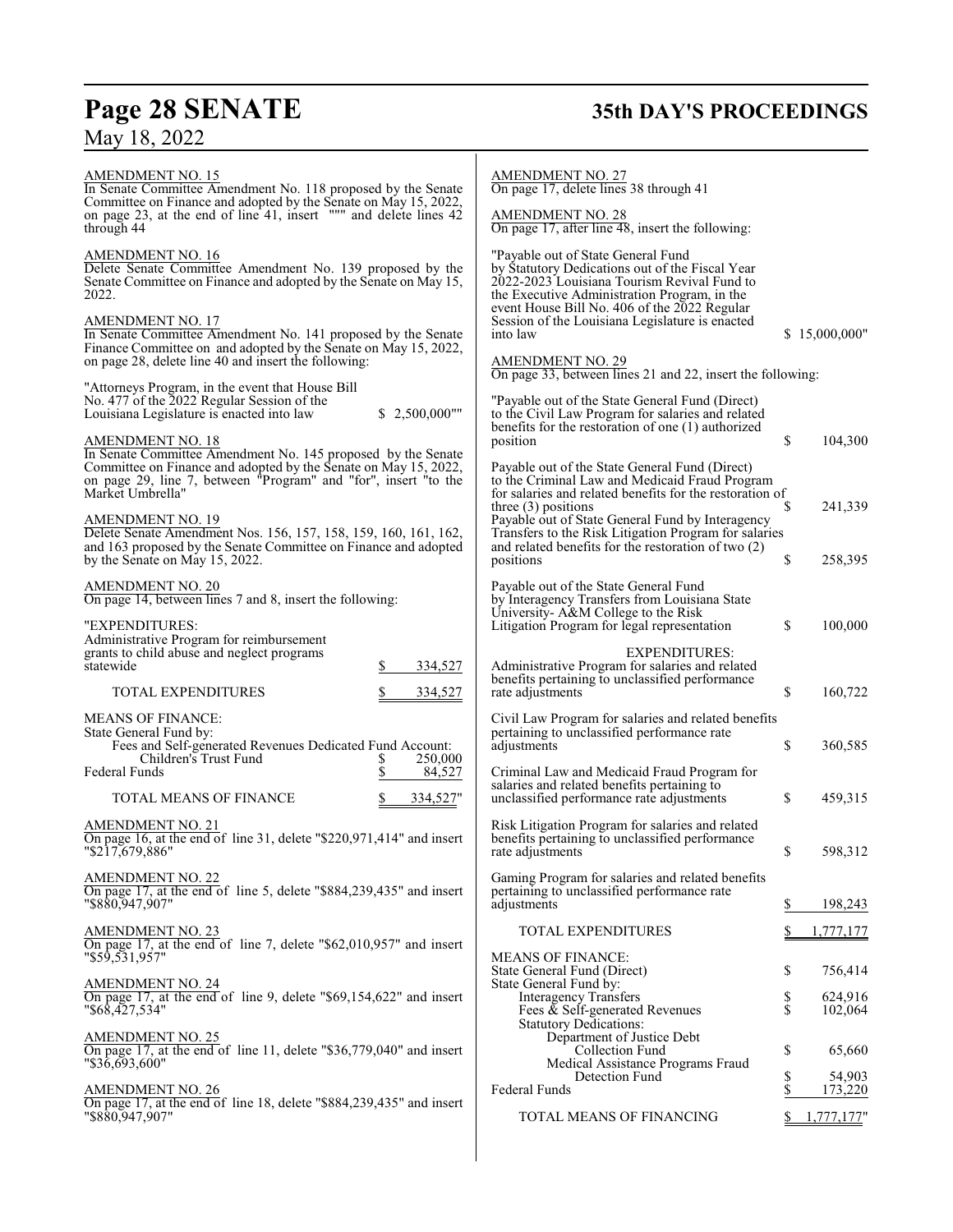## **35th DAY'S PROCEEDINGS Page 29 SENATE**

# May 18, 2022

AMENDMENT NO. 30 On page 34, delete lines 16 through 20 and insert the following: "The commissioner of administration is hereby authorized and directed to adjust the means of financing for the Administrative Program by reducing the appropriation out of State General Fund (Direct) by \$1,550,000, out of State General Fund by Statutory Dedications out of the Litter Abatement and Education Account by \$630,000, and the total number of Authorized Positions by one (1) authorized position." AMENDMENT NO. 31 On page 35, between lines 33 and 34, insert the following: "Payable out of the State General Fund by Interagency Transfers from the Hurricane Ida Recovery Fund to the Administrative Program for administration of the recovery program in the event House Bill No. 406 of the 2022 Regular Session of Louisiana Legislature is enacted into law  $\frac{1}{2}$  8 990,000 Payable out of the State General Fund (Direct) to the Administrative Program for an online reporting system of public school board finances, including one (1) authorized position, in the event that House Bill No. 526 of the 2022 Regular Session of the Legislature is enacted into law  $\qquad$  \$ 232,710" AMENDMENT NO. 32 On page 41, at the end of line 12, delete "\$24,653,300" and insert "\$24,153,300" AMENDMENT NO. 33 On page 41, at the end of line 29, delete "\$26,681,937" and insert "\$26,181,937" AMENDMENT NO. 34 On page 41, at the end of line 31, delete "\$18,823,393" and insert "\$18,323,393" AMENDMENT NO. 35 On page 41, at the end of line 45, delete "\$26,681,937" and insert "\$26,181,937" AMENDMENT NO. 36 On page 43, at the end of line 12, change "(36)" to "(42)" AMENDMENT NO. 37 On page 43, at the end of line 13, delete "\$6,062,938" and insert "\$9,354,466" AMENDMENT NO. 38 On page 43, at the end of line 30, delete "\$7,840,347" and insert "\$11,131,875" AMENDMENT NO. 39 On page 43, at the end of line 32, delete "\$5,911,667" and insert "\$8,390,667" AMENDMENT NO. 40 On page 43, at the end of line 34, delete "\$1,639,129" and insert "\$2,366,217" AMENDMENT NO. 41 On page 43, between lines 34 and 35, insert: "Fees and Self-generated Revenues \$ 0 \$ 85,440" AMENDMENT NO. 42 On page 43, at the end of line 37, delete "\$7,840,347" and insert "\$11,131,875" AMENDMENT NO. 43 On page 43, after line 44, insert: "Payable out of State General Fund (Direct) to the Dew Drop-America's Rock and Roll Museum Program, including one (1) authorized unclassified position, for operating expenses in the event that House Bill No. 889 of the 2022 Regular Session of the Louisiana Legislature is enacted  $$ 1,000,000"$ AMENDMENT NO. 44 On page 47, at the end of line 14, delete "(15)" and insert "(16)" AMENDMENT NO. 45 On page 47, at the end of line 16, delete "\$21,306,094" and insert "\$25,806,094" AMENDMENT NO. 46 On page 47, at the end of line 28, delete "\$27,302,279" and insert "\$31,802,279" AMENDMENT NO. 47 On page 47, at the end of line 30, delete "0" and insert "\$500,000" AMENDMENT NO. 48 On page 47, between lines 35 and 36, insert: "Major Events Incentive Fund \$ 0 \$ 4,000,000" AMENDMENT NO. 49 On page 47, at the end of line 37, delete "\$27,302,279" and insert "\$31,802,279" AMENDMENT NO. 50 On page 63, at the end of line 30, delete "\$175,000" and insert "\$2,175,000" AMENDMENT NO. 51 On page 83, between lines 40 and 41, insert the following: "Provided, however, that of the total appropriated herein, the amount of \$94,000 shall be allocated to the five Sickle Cell Foundations: The Sickle Cell Association of South Louisiana; The Southwest Louisiana Sickle Cell Anemia, Inc.; The Sickle Cell Anemia Research Foundation, Inc.; The Sickle Cell Disease Association of America, Inc. Northwest Louisiana Chapter; and The Northeast Louisiana Sickle Cell Anemia Technical Resource Foundation, Inc." AMENDMENT NO. 52 On page 90, between lines 16 and 17, insert the following: "EXPENDITURES: Division of Child Welfare for child victims of human trafficking, including five (5) authorized positions, in the event that Senate Bill No. 63 of the 2022 Regular Session of the Louisiana Legislature is enacted into law  $\qquad$  \$ 3,370,742 TOTAL EXPENDITURES  $$3,370,742$ MEANS OF FINANCE: State General Fund (Direct)  $$^{8}$  2,528,056<br>Federal Funds  $$^{8}$  842,686 Federal Funds TOTAL MEANS OF FINANCING \$3,370,742" AMENDMENT NO. 53 On page 101, between lines 27 and 28, insert the following: "EXPENDITURES: Administrative Program for the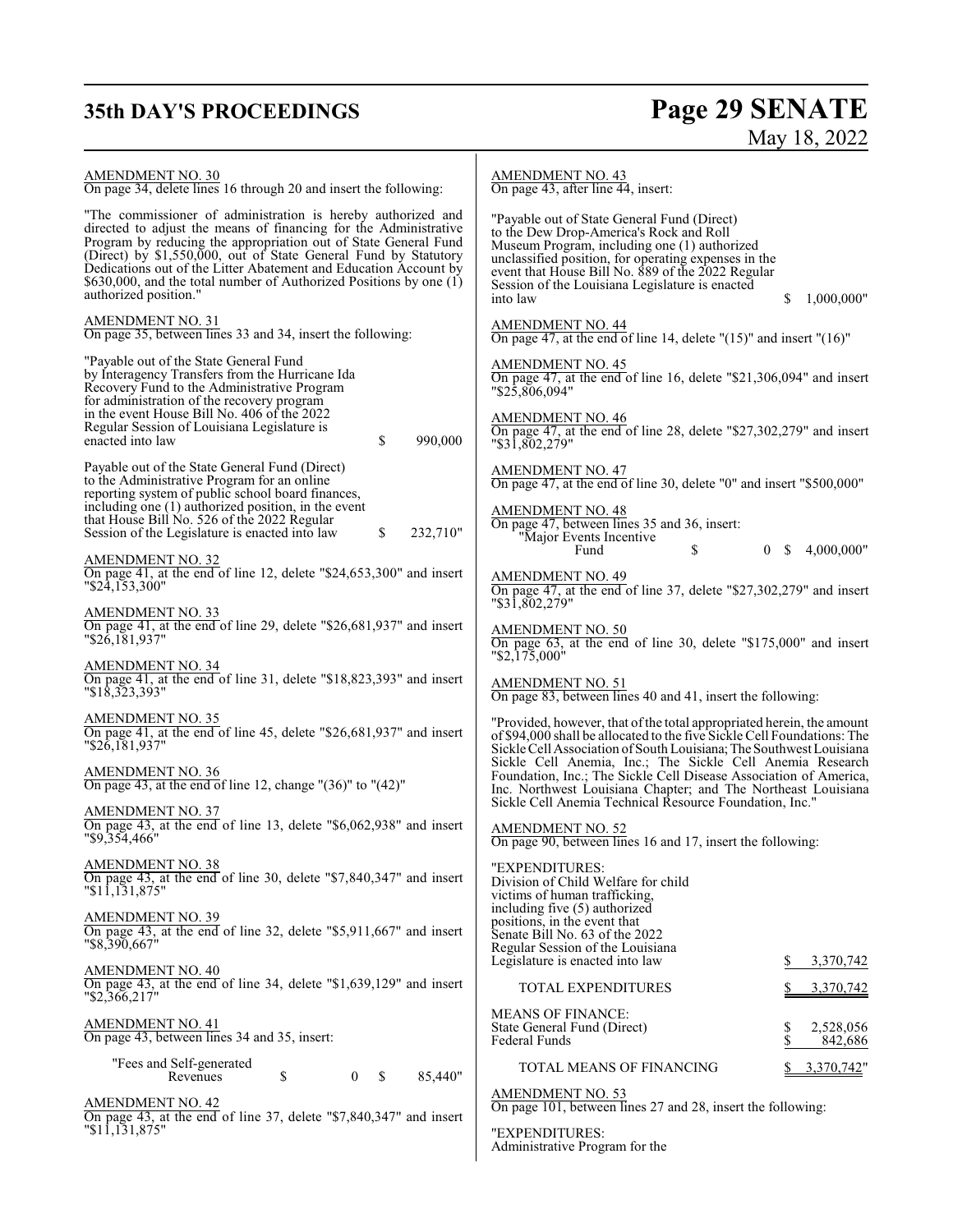## **Page 30 SENATE 35th DAY'S PROCEEDINGS**

## May 18, 2022

| Keep Louisiana Beautiful program,<br>including one (1) authorized position                                                                                                                                                       | 2,180,000       |                                                              | recipient eligible for state supplemental pay<br>pursuant to R.S. 40:1667.1 or 1667.9                                                                                                                            | \$                                                  | 7,072,798     |
|----------------------------------------------------------------------------------------------------------------------------------------------------------------------------------------------------------------------------------|-----------------|--------------------------------------------------------------|------------------------------------------------------------------------------------------------------------------------------------------------------------------------------------------------------------------|-----------------------------------------------------|---------------|
| <b>TOTAL EXPENDITURES</b>                                                                                                                                                                                                        | 2,180,000       |                                                              | Payable out of the State General Fund (Direct)                                                                                                                                                                   |                                                     |               |
| <b>MEANS OF FINANCE:</b><br>State General Fund (Direct)<br>State General Fund by:<br><b>Statutory Dedications:</b>                                                                                                               | \$<br>1,550,000 | pursuant to R.S. 40:1666.1                                   | to Firefighters' Supplemental Payments for a<br>one-timelump-sum payment of \$1,200 to each<br>recipient eligible for state supplemental pay                                                                     | \$                                                  | 7,010,400     |
| Litter Abatement and Education Account \$                                                                                                                                                                                        | 630,000         |                                                              | Payable out of the State General Fund (Direct)<br>to Constables and Justices of the Peace Supplemental                                                                                                           |                                                     |               |
| TOTAL MEANS OF FINANCING                                                                                                                                                                                                         | 2,180,000"      |                                                              | Payments for a one-time lump-sum payment of<br>\$240 to each recipient eligible for state supplemental                                                                                                           |                                                     |               |
| AMENDMENT NO. 54<br>On page 110, between lines 44 and 45, insert the following:                                                                                                                                                  |                 | pay pursuant to R.S. 13:2591                                 |                                                                                                                                                                                                                  | S                                                   | 175,920       |
| "Payable out of the State General Fund"<br>by Statutory Dedications out of the Shreveport<br>Riverfront and Convention Center and<br>Independence Stadium Fund to the Louisiana<br>State University Board of Supervisors for the |                 | $R.\overline{S}$ . 40:1667.7                                 | Payable out of the State General Fund (Direct)<br>to Deputy Sheriff's Supplemental Payments for a one-<br>time lump-sum payment of \$1,200 for each recipient<br>eligible for state supplemental pay pursuant to |                                                     | \$10,768,800" |
| Louisiana State University Health Sciences<br>Center at Shreveport                                                                                                                                                               | \$<br>200,000"  | AMENDMENT NO. 60<br>insert "Section 20."                     | On page 153, at the beginning of line 32, delete "Section 21." and                                                                                                                                               |                                                     |               |
| AMENDMENT NO. 55<br>On page 113, at the end of line 46, delete "\$89,327,059" and insert<br>"\$89,326,892"                                                                                                                       |                 | <b>AMENDMENT NO. 61</b><br>insert "Section 21."              | On page 165, at the beginning of line 1, delete "Section 22." and                                                                                                                                                |                                                     |               |
| <b>AMENDMENT NO. 56</b><br>On page 129, between lines 11 and 12, insert the following:                                                                                                                                           |                 |                                                              | On motion of Senator White, the amendments were adopted.                                                                                                                                                         |                                                     |               |
| "Payable out of the State General Fund (Direct)<br>to the District Support Program for planning<br>and administration cost of the Education Savings                                                                              |                 | passage of the amended bill.                                 | The bill was read by title. Senator White moved the final                                                                                                                                                        |                                                     |               |
| Account Program, including two (2) authorized                                                                                                                                                                                    |                 |                                                              | <b>ROLL CALL</b>                                                                                                                                                                                                 |                                                     |               |
| positions, in the event Senate Bill No. 203<br>of the 2022 Regular Session of the Louisiana<br>Legislature is enacted into law                                                                                                   | \$<br>223,954"  |                                                              | The roll was called with the following result:                                                                                                                                                                   |                                                     |               |
| <b>AMENDMENT NO. 57</b>                                                                                                                                                                                                          |                 |                                                              | <b>YEAS</b>                                                                                                                                                                                                      |                                                     |               |
| On page 130, between lines 45 and 46, insert the following:                                                                                                                                                                      |                 | Mr. President                                                | Foil                                                                                                                                                                                                             | Morris                                              |               |
| "Payable out of the State General Fund<br>by Statutory Dedications out of the Early<br>Childhood Education Fund to the Non-Federal<br>Support Program for the Early Childhood<br>Community Networks                              | \$<br>3,476,000 | Abraham<br>Allain<br>Barrow<br>Bernard<br>Boudreaux<br>Bouie | Harris<br>Henry<br>Hensgens<br>Hewitt<br>Jackson<br>Lambert                                                                                                                                                      | Peacock<br>Pope<br>Price<br>Reese<br>Smith<br>Stine |               |
| Provided, however, that the funds appropriated above for the<br>Non-Federal Support Program appropriation shall be allocated as<br>follows:                                                                                      |                 | Carter<br>Cathey<br>Cloud<br>Connick                         | Luneau<br>McMath<br>Milligan<br>Mills, F.                                                                                                                                                                        | Talbot<br>Tarver<br>Ward<br>White                   |               |
| Agenda for Children (New Orleans<br>Early Education Network)                                                                                                                                                                     | \$<br>3,000,000 | Fesi<br>Fields<br>Total - 38                                 | Mills, R.<br>Mizell                                                                                                                                                                                              | Womack                                              |               |
| Jefferson Parish (Jefferson Parish Ready<br>Start Network)                                                                                                                                                                       | \$<br>225,000   |                                                              | <b>NAYS</b>                                                                                                                                                                                                      |                                                     |               |
| Caddo Parish (Caddo Smart Start Early<br>Childhood Network)                                                                                                                                                                      | \$<br>200,000   | Total - 0                                                    | <b>ABSENT</b>                                                                                                                                                                                                    |                                                     |               |
| Northwestern State University (Bossier<br>Ready Start Network)                                                                                                                                                                   | \$<br>51,000"   | Total - 0                                                    |                                                                                                                                                                                                                  |                                                     |               |
|                                                                                                                                                                                                                                  |                 |                                                              |                                                                                                                                                                                                                  |                                                     |               |
| <b>AMENDMENT NO. 58</b><br>On page 142, line 9, after "available.", insert the following:                                                                                                                                        |                 |                                                              | The Chair declared the amended bill was passed and ordered it<br>returned to the House. Senator White moved to reconsider the vote                                                                               |                                                     |               |
| "Any funds remaining after the above obligations are met shall be                                                                                                                                                                |                 |                                                              | by which the bill was passed and laid the motion on the table.                                                                                                                                                   |                                                     |               |
| allocated and distributed to the Alario Center for maintenance and<br>improvements."                                                                                                                                             |                 |                                                              | <b>Motion</b>                                                                                                                                                                                                    |                                                     |               |

Without objection, so ordered.

On page 152, between lines 21 and 22, insert the following:

"Payable out of the State General Fund (Direct) to Municipal Police Supplemental Payments for a one-time lump-sum payment of \$1,200 to each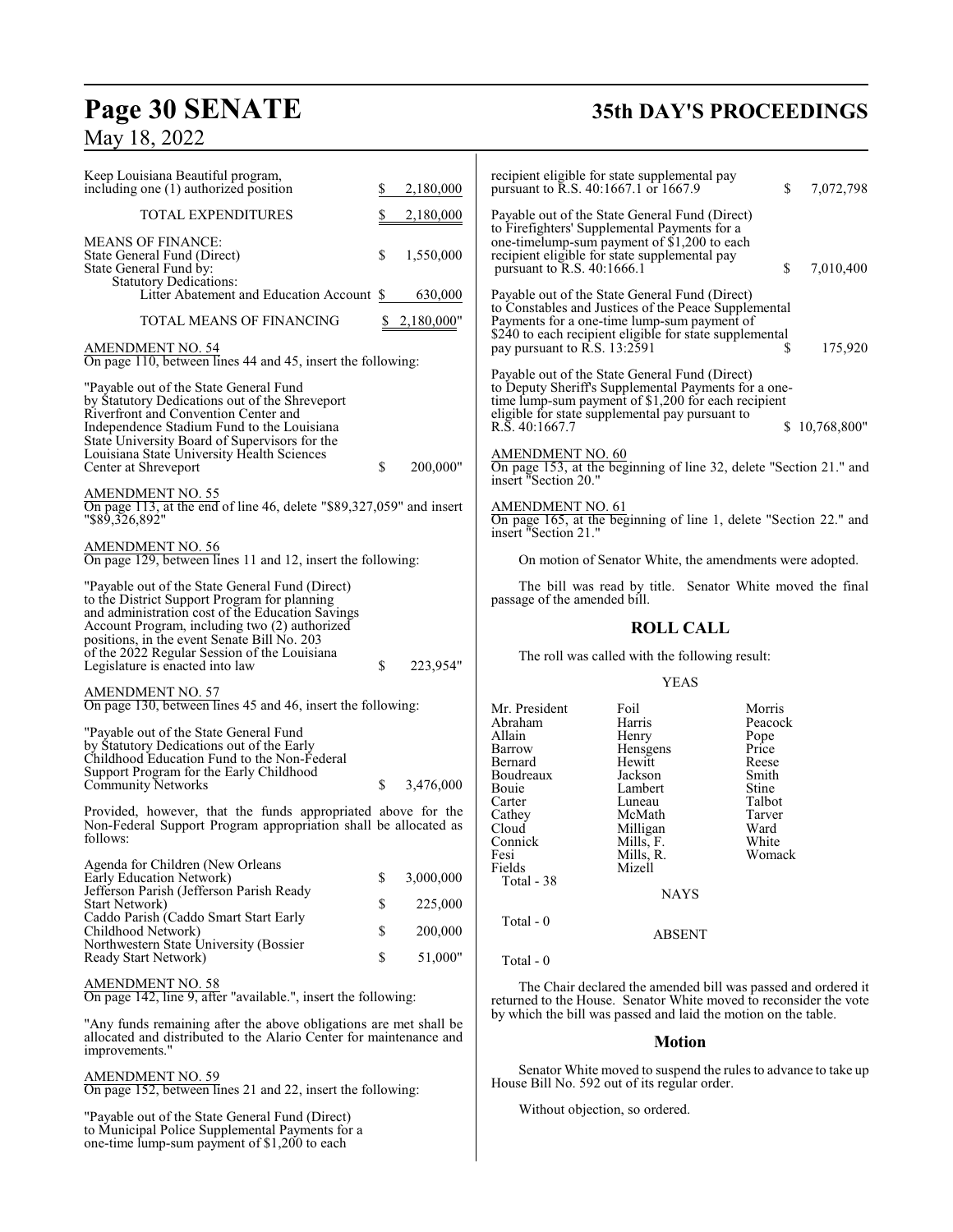## **35th DAY'S PROCEEDINGS Page 31 SENATE**

### **HOUSE BILL NO. 592—**

BY REPRESENTATIVE ZERINGUE AN ACT

To To appropriate funds and to make certain reductions from certain sources to be allocated to designated agencies and purposes in specific amounts for the making of supplemental appropriations and reductions for said agencies and purposes for Fiscal Year 2021-2022; to provide for an effective date; and to provide for related matters.

### **Floor Amendments**

Senator White proposed the following amendments.

### **SENATE FLOOR AMENDMENTS**

Amendments proposed by Senator White to Reengrossed House Bill No. 592 by Representative Zeringue

### AMENDMENT NO. 1

In Senate Committee Amendment No. 1 proposed by the Senate Committee on Finance and adopted by the Senate on May 15, 2022, on page 1, delete lines 3 through 10 and at the beginning of line 11 insert """

### AMENDMENT NO. 2

In Senate Committee Amendment No. 1 proposed by the Senate Committee on Finance and adopted by the Senate on May 15, 2022, on page 1, at the end of line 18, delete "\$5,000,000" and insert "\$8,000,000"

### AMENDMENT NO. 3

In Senate Committee Amendment No.16 proposed by the Senate Committee on Finance and adopted by the Senate on May 15, 2022, on page 2, at the end of line 16, delete "\$20,600,732" and insert "\$20,690,732"

### AMENDMENT NO. 4

In Senate Committee Amendment No. 18 proposed by the Senate Committee on Finance and adopted by the Senate on May 15, 2022, on page 2, at the end of line 24, insert """ and delete lines 25 through 32

### AMENDMENT NO. 5

In Senate Committee Amendment No. 26 proposed by the Senate Committee on Finance and adopted by the Senate on May 15, 2022, on page 4, at the end of line 21, insert """ and delete lines 22 through 37

### AMENDMENT NO. 6

In Senate Committee Amendment No. 27 proposed by the Senate Committee on Finance and adopted by the Senate on May 15, 2022, on page 5, delete lines 1 through 5 and insert the following:

"Payable out of the State General Fund (Direct) to the Business Development Program for grant program funding in the event House Bill No. 724 of the 2022 Regular Session of the Legislature is enacted into law \$ 8,000,000""

### AMENDMENT NO. 7

In Senate Committee Amendment No. 29 proposed by the Senate Committee on Finance and adopted by the Senate on May 15, 2022, on page 5, at the end of line 40, change "Highway 92" to "Highway 82"

### AMENDMENT NO. 8

In Senate Committee Amendment No. 29 proposed by the Senate Committee on Finance and adopted by the Senate on May 15, 2022, on page 5, at the end of line 41, delete """ and insert the following:

"Payable out of the State General Fund (Direct) to the Office of Multimodal Commerce for Port Security Projects  $\qquad \qquad$  \$ 2,000,000

# May 18, 2022

Provided, however, that the funds appropriated herein for Port Security Projects shall be made available by the Department of Transportation and Development through a separate grant mechanism to Louisiana Ports that are eligible recipients of Port Program Awards.""

### AMENDMENT NO. 9

In Senate Committee Amendment No. 35 proposed by the Senate Committee on Finance and adopted by the Senate on May 15, 2022, on page 7, at the end of line 33, insert """ and delete lines 34 through 43

### AMENDMENT NO. 10

In Senate Committee Amendment No.40 proposed by the Senate Committee on Finance and adopted by the Senate on May 15, 2022, on page 9, at the end of line 4, insert """ and delete lines 5 through 12

### AMENDMENT NO. 11

In Senate Committee Amendment No. 41 proposed by the Senate Committee on Finance and adopted by the Senate on May 15, 2022, on page 9, line 32, delete "supercomputer" and insert "super computer to be operated under the authority of the Louisiana Optical Network Infrastructure for research purposes"

### AMENDMENT NO. 12

In Senate Committee Amendment No. 42 proposed by the Senate Committee on Finance and adopted by the Senate on May 15, 2022, on page 10, delete lines 21 through 24

### AMENDMENT NO. 13

Delete Senate Committee Amendment No. 47 proposed by the Senate Committee on Finance and adopted by the Senate on May 15, 2022.

### AMENDMENT NO. 14

In Senate Committee Amendment No. 54 proposed by the Senate Committee on Finance and adopted by the Senate on May 15, 2022, on page 14, at the end of line 3, change "\$500,000" to "\$200,000"

### AMENDMENT NO. 15

In Senate Committee Amendment No. 57 proposed by the Senate Committee on Finance and adopted by the Senate on May 15, 2022, on page 14, delete lines 11 through 14 and at the beginning of line 15, insert """

### AMENDMENT NO. 16

In Senate Committee Amendment No. 57 proposed by the Senate Committee on Finance and adopted by the Senate on May 15, 2022, on page 14, at the end of line 36, delete "\$225,000" and insert "\$200,000"

### AMENDMENT NO. 17

In Senate Committee Amendment No. 57 proposed by the Senate Committee on Finance and adopted by the Senate on May 15, 2022, on page 18, at the end of line 27, change "\$390,000" to "\$260,000"

### AMENDMENT NO. 18

In Senate Committee Amendment No. 57 proposed by the Senate Committee on Finance and adopted by the Senate on May 15, 2022, on page 19, at the end of line 3, delete "\$38,000" and insert "\$40,000"

### AMENDMENT NO. 19

In Senate Committee Amendment No. 57 proposed by the Senate Committee on Finance and adopted by the Senate on May 15, 2022, on page 19, at the end of line 40, delete "\$150,000" and insert "\$600,000"

### AMENDMENT NO. 20

In Senate Committee Amendment No. 57 proposed by the Senate Committee on Finance and adopted by the Senate on May 15, 2022, on page 21, at the end of line 3, change "\$100,000" to "\$340,000"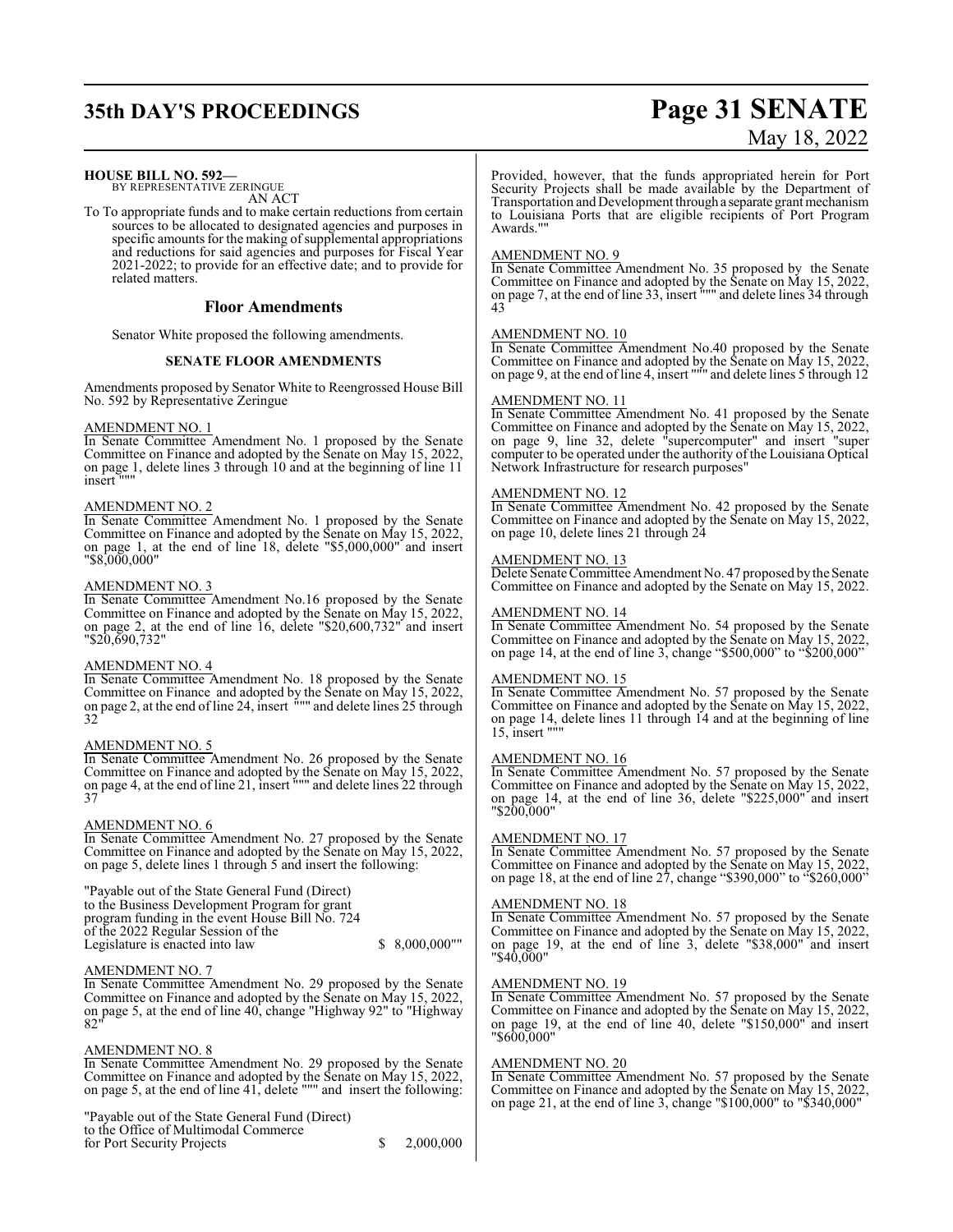### AMENDMENT NO. 21

In Senate Committee Amendment No. 57 proposed by the Senate Committee on Finance and adopted by the Senate on May 15, 2022, on page 21, line 11, delete "city of Central" and insert "Central Community School System"

### AMENDMENT NO. 22

In Senate Committee Amendment No. 57 proposed by the Senate Committee on Finance and adopted by the Senate on May 15, 2022, on page 24, at the end of line 2, delete "\$200,000" and insert "\$75,000"

### AMENDMENT NO. 23

In Senate Committee Amendment No. 57 proposed by the Senate Committee on Finance and adopted by the Senate on May 15, 2022, on page 24, line 8, delete "Labbe" and insert "Labit"

### AMENDMENT NO. 24

In Senate Committee Amendment No. 57 proposed by the Senate Committee on Finance and adopted by the Senate on May 15, 2022, on page 25, at the end of line 17, delete "\$250,000" and insert "\$500,000"

### AMENDMENT NO. 25

In Senate Committee Amendment No. 57 proposed by the Senate Committee on Finance and adopted by the Senate on May 15, 2022, on page 25, at the end of line 26, delete "\$102,000" and insert "\$300,000"

### AMENDMENT NO. 26

In Senate Committee Amendment No. 57 proposed by the Senate Committee on Finance and adopted by the Senate on May 15, 2022, on page 25, at the end of line 30, delete "\$150,000" and insert "\$75,000"

### AMENDMENT NO. 27

In Senate Committee Amendment No. 57 proposed by the Senate Committee on Finance and adopted by the Senate on May 15, 2022, on page 26, at the end of line 31, delete "\$200,000" and insert "\$175,000"

### AMENDMENT NO. 28

In Senate Committee Amendment No. 57 proposed by the Senate Committee on Finance and adopted by the Senate on May 15, 2022, on page 27, at the end of line 9, delete "\$75,000" and insert "\$25,000"

### AMENDMENT NO. 29

In Senate Committee Amendment No. 57 proposed by the Senate Committee of Finance and adopted by the Senate on May 15, 2022, on page 27, at the end of line 23, delete "\$100,000" and insert "\$200,000"

### AMENDMENT NO. 30

In Senate Committee Amendment No. 57 proposed by the Senate Committee on Finance and adopted by the Senate on May 15, 2022, on page 27, line 30, delete "St. James Parish Airport and Transportation" and insert "Ascension-St. James Airport"

### AMENDMENT NO. 31

In Senate Committee Amendment No. 57 proposed by the Senate Committee on Finance and adopted by the Senate on May 15, 2022, on page 27, at the end of line 31, delete "\$200,000" and insert "\$300,000"

### AMENDMENT NO. 32

In Senate Committee Amendment No. 57 proposed by the Senate Committee on Finance and adopted by the Senate on May 15, 2022, on page 30, delete lines 26 through 28 and insert the following:

"Payable out of the State General Fund (Direct) to the town of Albany for police and emergency 100,000""

## **Page 32 SENATE 35th DAY'S PROCEEDINGS**

### AMENDMENT NO. 33

In Senate Committee Amendment No. 58 proposed by the Senate Committee on Finance and adopted by the Senate on May 15, 2022, on page 30, at the end of line 30, delete "\$6,741,287" and insert "\$6,747,787"

### AMENDMENT NO. 34

In Senate Committee Amendment No. 59 proposed by the Senate Committee on Finance and adopted by the Senate on May 15, 2022, on page 30, line 33, after "judgment" and before "captioned" insert "to LUBU Casualty Insurance Company, Inc. as intervenor in the matter"

### AMENDMENT NO. 35

In Senate Committee Amendment No. 59 proposed by the Senate Committee on Finance and adopted by the Senate on May 15, 2022, on page 32, at the end of line 54, delete """ and insert the following:

"(47) The sum of \$6,500 for payment of the consent judgment captioned "Clinton Pollen versus East Baton Rouge Parish, State of Louisiana through the Department of Transportation and Development", signed on January 20, 2022, between the state of Louisiana through the Department of Transportation and Development and Clinton Pollen, bearing Number 662,282; Sec. "24", on the docket of the Nineteenth Judicial District Court, parish of East Baton Rouge, state of Louisiana.""

### AMENDMENT NO. 36

Delete Senate Committee Amendment No. 63 proposed by the Senate Committee on Finance and adopted by the Senate on May 15, 2022.

### AMENDMENT NO. 37

In Senate Committee Amendment No. 64 proposed by the Senate Committee on Finance and adopted by the Senate on May 15, 2022, on page 33, at the end of line 34, insert """ and delete lines 35 through 38

### AMENDMENT NO. 38

In Senate Committee Amendment No. 72 proposed by the Senate Committee on Finance and adopted by the Senate on May 15, 2022, on page 35, at the end of line 53, delete """ and insert the following:

"C. The appropriation contained in Section 20 of Act 119 of the 2021 Regular Session of the Legislature for Schedule 20-945 State Aid to Local Government Entities of \$225,000 to the Beauregard Parish Police Jury for building demolition and site preparation for road realignment is hereby amended and reenacted to read as follows:

On page 198, delete line 31, and insert the following: "renovations \$ 225,000""

### AMENDMENT NO. 39

On page 1, after line 22, insert the following:

"Payable out of the State General Fund (Direct) to the Executive Administration Program for a Broadband Access and Telehealth program \$ 2,000,000"

AMENDMENT NO. 40 On page 5, delete lines 39 through 42

AMENDMENT NO. 41 On page 6, between lines 11 and 12, insert the following:

### "**06-261 OFFICE OF THE SECRETARY**

Payable out of the State General Fund (Direct) for the Dew Drop-America's Rock and Roll Museum Program, including one (1) authorized unclassified position, for operating expenses in the event that House Bill No. 889 of the 2022 Regular Session of the Legislature is enacted into law  $$ 1,000,000"$ 

### AMENDMENT NO. 42

On page 7, at the end of line 26, delete "\$1,395,000" and insert "\$695,000"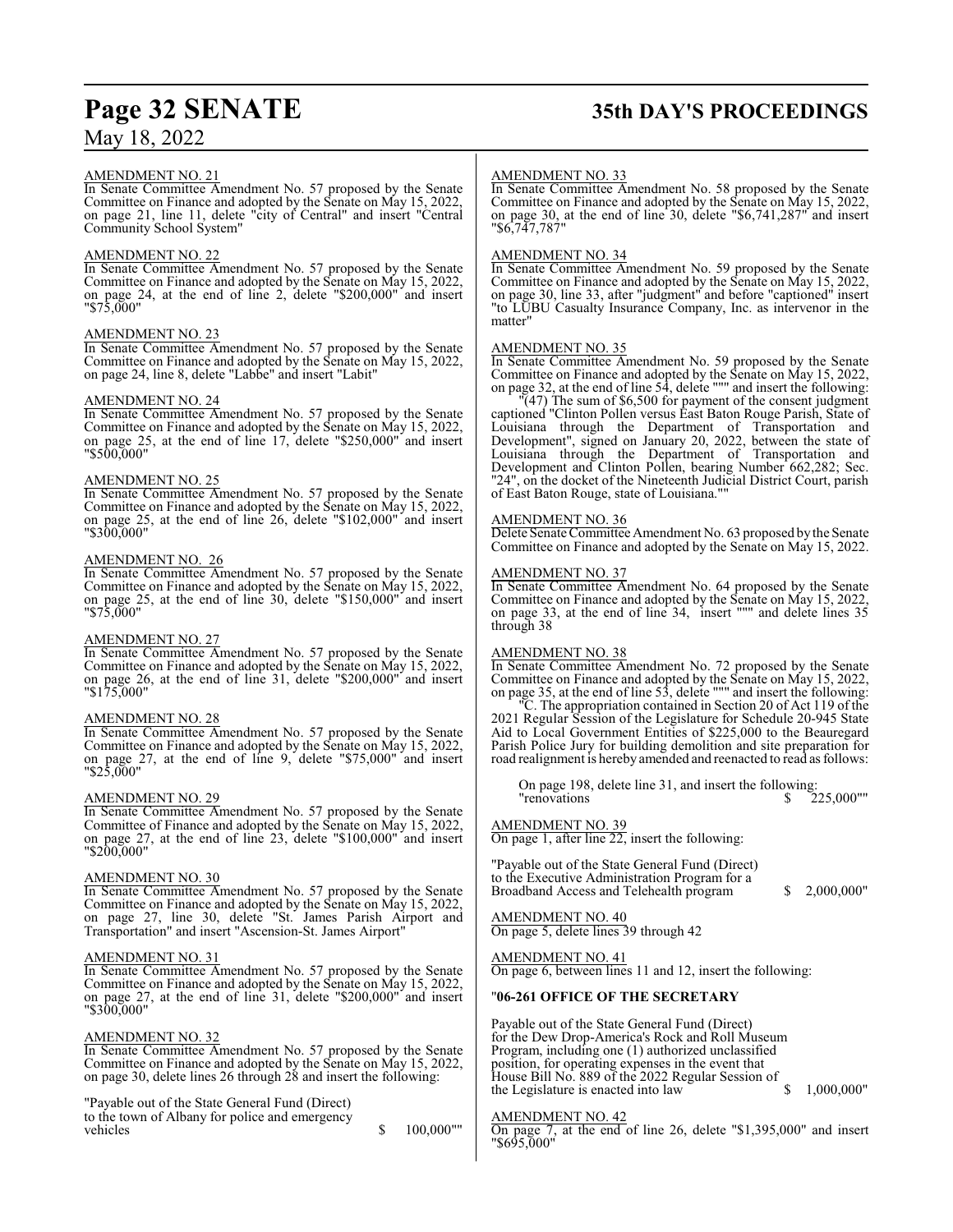## **35th DAY'S PROCEEDINGS**

# **Page 33 SENATE**<br>May 18, 2022

| <b>AMENDMENT NO. 43</b><br>On page 8, at the end of line 3, delete "\$873,000" and insert<br>$"\$1,57\overline{3},000"$                                                                                            | <b>AMENDMENT NO. 55</b><br>On page 26, line 21, delete "Evangeline" and insert "St. Landry"                                                                              |
|--------------------------------------------------------------------------------------------------------------------------------------------------------------------------------------------------------------------|--------------------------------------------------------------------------------------------------------------------------------------------------------------------------|
| <b>AMENDMENT NO. 44</b><br>On page 11, between lines 14 and 15, insert the following:                                                                                                                              | <b>AMENDMENT NO. 56</b><br>On page 26, between lines 29 and 30, insert the following:                                                                                    |
| "Payable out of Federal Funds<br>300,000"<br>\$<br>to the Coastal Management Program                                                                                                                               | "Payable out of the State General Fund (Direct)<br>\$<br>to the Gueydan Museum and Cultural Society<br>30,000                                                            |
| <b>AMENDMENT NO. 45</b><br>On page 11, between lines 31 and 32, insert the following:                                                                                                                              | Payable out of the State General Fund (Direct)<br>to Helping Assist Multi-Purpose Community<br>Organization, Inc. (HAMPCO, Inc.) for operating                           |
|                                                                                                                                                                                                                    | \$<br>150,000<br>expenses                                                                                                                                                |
| "16-511   OFFICE OF MANAGEMENT AND FINANCE<br>Payable out of the State General Fund by                                                                                                                             | Payable out of the State General Fund (Direct)<br>\$<br>to PEEP, Inc. in Monroe for operating expenses<br>25,000                                                         |
| Statutory Dedications out of the Conservation<br>Fund to the Management and Finance<br>Program for IT expenses incurred through<br>1,700,000"<br>the Office of Technology Services<br>\$                           | Payable out of the State General Fund (Direct)<br>to the Northeast Louisiana Delta African American<br><sup>\$</sup><br>Heritage Museum for operating expenses<br>25,000 |
| <b>AMENDMENT NO. 46</b><br>On page 14, at the end of line 14, delete " $$1,000,000$ " and insert<br>$"\$3,600,000"$                                                                                                | Payable out of the State General Fund (Direct)<br>to the Northeast Louisiana Sickle Cell Anemia<br>\$<br>Foundation for operating expenses<br>25,000                     |
| <b>AMENDMENT NO. 47</b><br>On page 14, between lines 18 and 19, insert the following:                                                                                                                              | Payable out of the State General Fund (Direct)<br>\$<br>to the Hammond Northshore Regional Airport<br>200,000                                                            |
| "Payable out of the State General Fund (Direct)<br>to the University of Louisiana Board of Supervisors<br>for the University of Louisiana at Lafayette for the<br>Louisiana C1 extension service<br>\$<br>200,000" | Payable out of State General Fund (Direct)<br>to the West Carroll Parish Dixie Youth Park<br>\$<br>for lighting and repairs<br>500,000                                   |
| AMENDMENT NO. 48<br>On page 14, between lines 23 and 24, insert the following:                                                                                                                                     | Payable out of the State General Fund (Direct)<br>to the Pierre Part Belle River Museum, Inc. for<br>\$<br>operating expenses of the museum<br>100,000                   |
| "Payable out the State General Fund (Direct)<br>to the Louisiana Community and Technical<br>Colleges Board of Supervisors for L. E. Fletcher<br>Technical Community College for resiliency                         | Payable out of the State General Fund (Direct)<br>to the Iberville Museum Association, Inc. for<br>\$<br>operating expenses of the museum<br>100,000                     |
| upgrades at the Schriever and Houma-Dickson<br>\$<br>Road campuses<br>750,000"                                                                                                                                     | Payable out of the State General Fund (Direct)<br>\$<br>to the town of Sorrento for roads improvements<br>150,000                                                        |
| AMENDMENT NO. 49<br>On page 14, between lines 24 and 25, insert the following:                                                                                                                                     | Payable out of the State General Fund (Direct)<br>to the Grant Parish Sheriff's Office for an<br>\$<br>evidence storage facility<br>350,000                              |
| "19-656 SPECIAL SCHOOL DISTRICT                                                                                                                                                                                    |                                                                                                                                                                          |
| Payable out of the State General Fund (Direct)<br>to the Special Schools Program for the River<br>Oaks Hospital in New Orleans and Brentwood                                                                       | Payable out of the State General Fund (Direct)<br>to the office of the District Attorney in the Third<br>Judicial District<br>100,000<br>S                               |
| Hospital in Shreveport<br>\$<br>460,000"<br>AMENDMENT NO. 50                                                                                                                                                       | Payable out of the State General Fund (Direct)<br>to the Zachary Taylor Parkway Commission for<br>\$<br>100,000<br>operating expenses                                    |
| On page 15, at the end of line 26, delete " $$1,750,000$ " and insert<br>$"$ \$3,500,000"                                                                                                                          | Payable out of the State General Fund (Direct)<br>to the Northwest Louisiana Youth Golf and                                                                              |
| <b>AMENDMENT NO. 51</b><br>On page 17, between lines 9 and 10, insert the following:                                                                                                                               | Education Foundation, Inc. for improvements at<br>\$<br>the Jerry Tim Brooks Golf Course<br>594,500                                                                      |
| "Payable out of the State General Fund (Direct)<br>to the Agriculture and Forestry - Pass Through<br>Funds Program for activities related to expanding<br>\$<br>the feral hog trap leasing program<br>325,800"     | Payable out of the State General Fund (Direct)<br>to the Lake Pontchartrain Basin Maritime Museum<br>\$<br>for environmental education<br>100,000                        |
| AMENDMENT NO. 52<br>On page 19, delete lines 28 through 32                                                                                                                                                         | Payable out of the State General Fund (Direct)<br>\$<br>800,000"<br>to the Winn Parish Police Jury for road repairs                                                      |
| AMENDMENT NO. 53<br>On page 21, delete lines 19 through 30                                                                                                                                                         | <b>AMENDMENT NO. 57</b><br>On page 33, line 5, delete "\$42,500,000" and insert "\$127,500,000"                                                                          |
| AMENDMENT NO. 54<br>On page 22, at the end of line 33, delete "\$250,000" and insert<br>"\$500,000"                                                                                                                | AMENDMENT NO. 58<br>On page 33, between lines 5 and 6, insert the following:                                                                                             |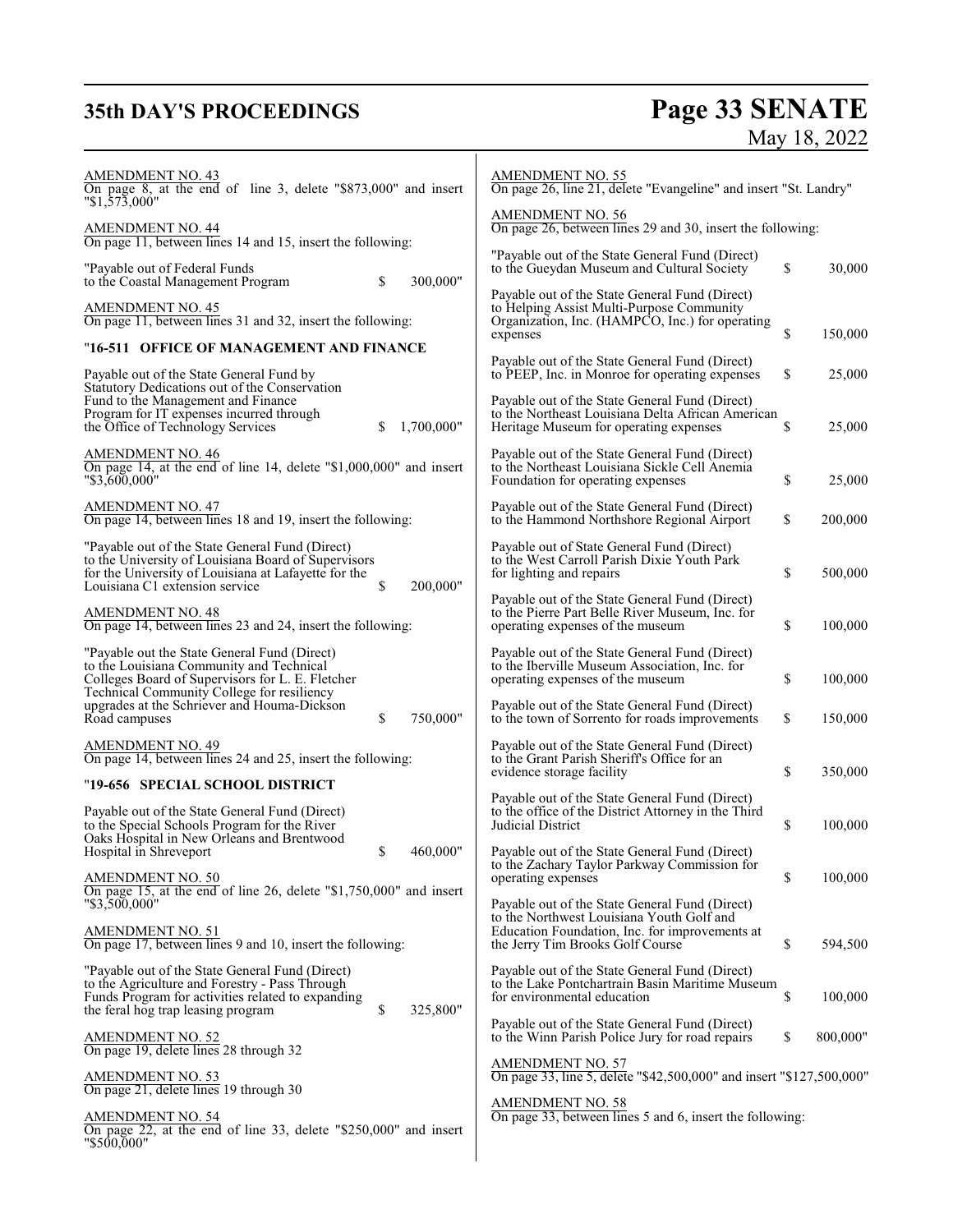## **Page 34 SENATE 35th DAY'S PROCEEDINGS**

May 18, 2022

"Provided, however, \$75,000,000 ofthe above appropriation shall be utilized for the DOTD Opportunity Fund and \$10,000,000 shall be utilized for the Northern Rail Project."

On motion of Senator White, the amendments were adopted.

The bill was read by title. Senator White moved the final passage of the amended bill.

### **ROLL CALL**

The roll was called with the following result:

### YEAS

| Mr. President | Harris    | Peacock |
|---------------|-----------|---------|
| Abraham       | Henry     | Pope    |
| Allain        | Hensgens  | Price   |
| Barrow        | Hewitt    | Reese   |
| Bernard       | Jackson   | Smith   |
| Boudreaux     | Lambert   | Stine   |
| Bouie         | Luneau    | Talbot  |
| Carter        | McMath    | Tarver  |
| Cathey        | Milligan  | Ward    |
| Cloud         | Mills, F. | White   |
| Connick       | Mills, R. | Womack  |
| Fesi          | Mizell    |         |
| Foil          | Morris    |         |
| Total - 37    |           |         |
|               | NAYS      |         |

Total - 0

### ABSENT

### Fields

Total - 1

The Chair declared the amended bill was passed and ordered it returned to the House. Senator White moved to reconsider the vote by which the bill was passed and laid the motion on the table.

### **Motion**

Senator White moved to suspend the rules to advance to take up House Bill No. 406 out of its regular order.

Without objection, so ordered.

**HOUSE BILL NO. 406—** BY REPRESENTATIVE ZERINGUE AN ACT

To amend and reenact R.S. 39:100.52(C) and to enact R.S. 39:100.52(D), Subpart Q-2 of Part II-A of Chapter 1 of Subtitle I of Title 39 of the Louisiana Revised Statutes of 1950, to be comprised of R.S. 39:100.123, Subpart Q-3 of Part II-A of Chapter 1 of Subtitle I of Title 39 of the Louisiana Revised Statutes of 1950, to be comprised of R.S. 39:100.124, Subpart Q-4 of Part II-A of Chapter 1 of Subtitle I of Title 39 of the Louisiana Revised Statutes of 1950, to be comprised of R.S. 39:100.125, Subpart S of Part II-A of Chapter 1 of Subtitle I of Title 39 of the Louisiana Revised Statutes of 1950, to be comprised of R.S. 39:100.146, Subpart V of Part II-A of Chapter 1 of Subtitle I of Title 39 of the Louisiana Revised Statutes of 1950, to be comprised of R.S. 39:100.171, and Subpart W of Part II-A of Chapter 1 of Subtitle I of Title 39 of the Louisiana Revised Statutes of 1950, to be comprised of R.S. 39:100.181, relative to certain treasury funds; to provide for the transfer, deposit, and use, as specified, of monies in certain treasury funds and accounts; to provide an effective date; and to provide for related matters.

### **Floor Amendments**

Senator White proposed the following amendments.

### **SENATE FLOOR AMENDMENTS**

Amendments proposed by Senator White to Reengrossed House Bill No. 406 by Representative Zeringue

### AMENDMENT NO. 1

Delete Amendments No. 2, 8, and 14 proposed by the Senate Committee on Finance and adopted by the Senate on May 15, 2022.

### AMENDMENT NO. 2

In Senate Committee Amendment No. 11, proposed by the Senate Committee on Finance and adopted by the Senate on May 15, 2022, on page 2, at the end of line 3, delete the quotation mark """ and insert the following:

"(X) Notwithstanding any provision of law to the contrary, the state treasurer is hereby authorized and directed to transfer \$6,867,514 from the State General Fund (Direct) to the Emergency Communications Interoperability Fund, contingent upon the Act that originated as House Bill No. 1070 of this 2022 Regular Session of the Legislature becoming law.

(Y) Notwithstanding any provision of law to the contrary, the state treasurer is hereby authorized and directed to transfer \$10,000,000 from the State General Fund (Direct) to the Major Events Incentive Fund, contingent upon the Act which originated as House Bill No. 1015 of this 2022 Regular Session of the Legislature becoming law.

(Z) Notwithstanding any provision of law to the contrary, the state treasurer is hereby authorized and directed to transfer \$5,000,000 from the State General Fund (Direct) to the Events Incentive Fund, contingent upon the Act which originated as House Bill No. 1015 of this 2022 Regular Session of the Legislature becoming law.

(AA) Notwithstanding any provision of law to the contrary, the state treasurer is hereby authorized and directed to transfer \$130,000,000 from the State General Fund (Direct) to the Capital Outlay Savings Fund.""

### AMENDMENT NO. 3

In Senate Committee Amendment No. 12, proposed by the Senate Committee on Finance and adopted by the Senate on May 15, 2022, on page 2, line 8, delete "Megaprojects Leverage Fund" and insert "Construction Subfund Preservation Account"

### AMENDMENT NO. 4

In Senate Committee Amendment No. 12, proposed by the Senate Committee on Finance and adopted by the Senate on May 15, 2022, on page 2, at the end of line 9, delete the quotation mark """ and insert the following:

"(E) Notwithstanding any provision of law to the contrary, the state treasurer is hereby authorized and directed to transfer \$15,000,000 from the State General Fund (Direct) to the Fiscal Year 2022-2023 Louisiana Tourism Revival Fund, as established in this Act."

### AMENDMENT NO. 5

In Senate Committee Amendment No. 16, proposed by the Senate Committee on Finance and adopted by the Senate on May 15, 2022, on page 2, line 21, after "Commission" insert a period "." followed by a quotation mark """ and delete the remainder of the line and delete line 22

### AMENDMENT NO. 6

In Senate Committee Amendment No. 17 proposed by the Senate Committee on Finance and adopted by the Senate on May 15, 2022, on page 2, delete line 39 and insert "17:3996(B)(65)"

### AMENDMENT NO. 7

In Senate Committee Amendment No. 17 proposed by the Senate Committee on Finance and adopted by the Senate on May 15, 2022, on page 3, line 3, at the end of the line delete """ and insert the following:

|                | 11 sk |                     |         |
|----------------|-------|---------------------|---------|
| <b>SUBPART</b> |       | <b>CONSTRUCTION</b> | SUBFUND |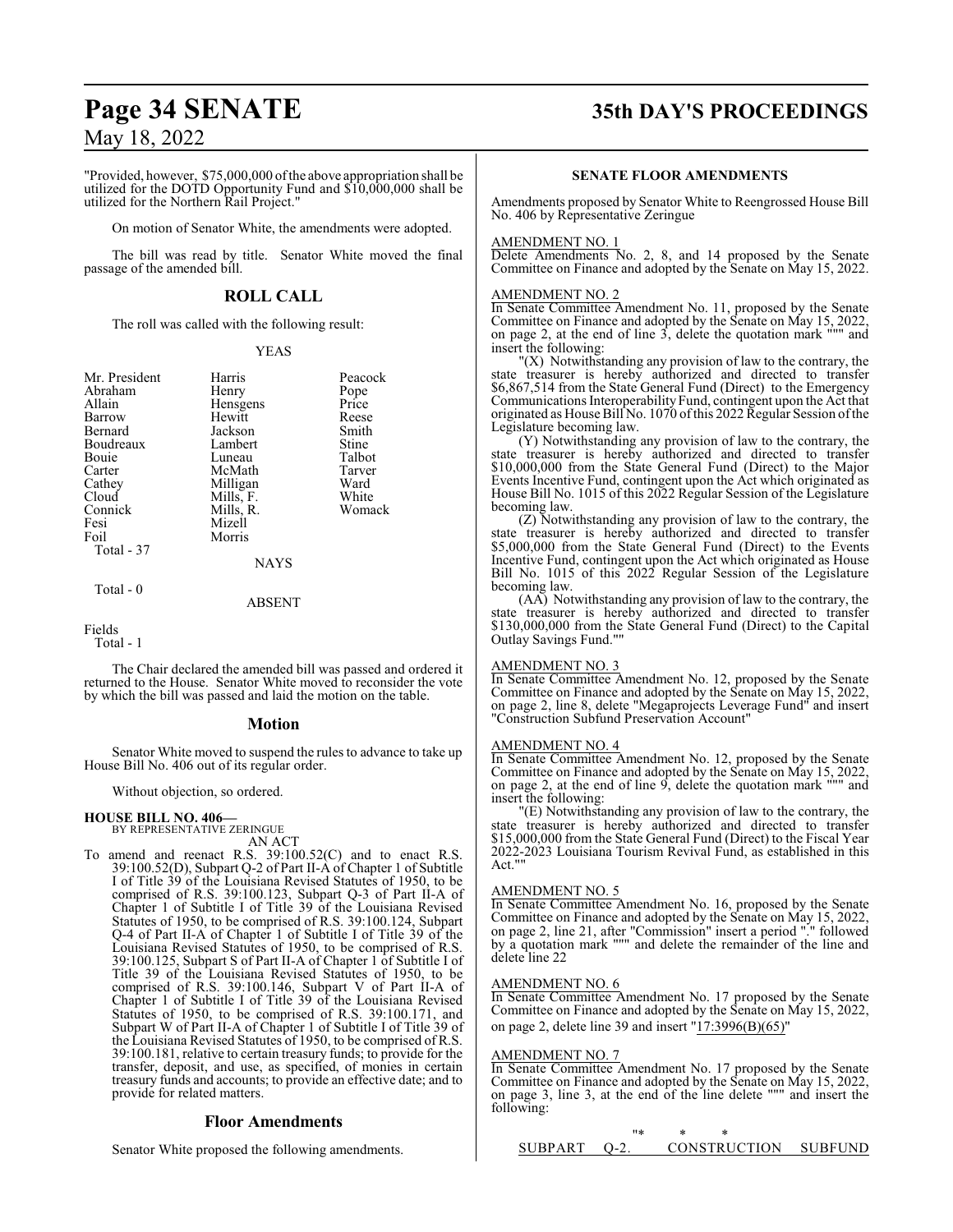## **35th DAY'S PROCEEDINGS Page 35 SENATE**

# May 18, 2022

### PRESERVATION ACCOUNT

§100.123. Construction Subfund Preservation Account

A. There is hereby established in the state treasury an account within the Construction Subfund of the Transportation Trust Fund the Construction Subfund Preservation Account, hereafter referred to in this Section as the "Preservation Account". Monies appropriated or transferred to the Preservation Account shall be deposited by the state treasurer after compliance with the provisions of Article VII, Section 9(B) of the Constitution of Louisiana.

B. Monies in the Preservation Account shall be invested by the treasurer in the same manner as state general fund monies. Interest earned on monies in the Preservation Account shall be credited to the Preservation Account. Unexpended and unencumbered monies in the Preservation Account at the end of the fiscal year shall remain in the **Preservation Account to which they are credited.**<br>C. Monies in the Preservation Account sh

Monies in the Preservation Account shall be used by the Department of Transportation and Development solely for the direct costs associated with actual project delivery, construction, and maintenance of highway and bridge preservation projects approved by the Joint Legislative Committee on the Budget.""

### AMENDMENT NO. 8

On page 1, line 2, after "R.S. 39:100.52(D)," insert "Subpart O-1 of Part II-A of Chapter 1 of Subtitle I of Title 39 of the Louisiana Revised Statutes of 1950, to be comprised of R.S. 39:100.65,"

### AMENDMENT NO. 9

On page 1, line 11, delete "and"

### AMENDMENT NO. 10

On page 1, line 12, between "39:100.181," and "relative", insert "and Subpart X of Part II-A of Chapter 1 of Subtitle I of Title 39 of the Louisiana Revised Statutes of 1950, to be comprised of R.S. 39:100.191,"

### AMENDMENT NO. 11

On page 4, delete lines 6 and 7, and insert the following:

"(Direct) to the Construction Subfund of the Transportation Trust Fund. All monies deposited in the fund from this transfer shall be immediately transferred as follows: \$100,000,000 to the Construction Subfund Preservation Account as established in this Act and \$500,000,000 to the following Megaprojects Leverage Fund accounts contingent upon the Act that originated as Senate Bill No. 277 of the 2022 Regular Session of the Louisiana Legislature becoming law: \$300,000,000 to the Mississippi River Bridge at Baton Rouge and Connections Account, \$100,000,000 to the I-49 South Leverage Fund Account, and \$100,000,000 to the I-10 Calcasieu River Bridge and I-10 Improvements Account."

### AMENDMENT NO. 12

On page 5, line 11, after "39:100.52(D)," insert "Subpart O-1 of Part II-A of Chapter 1 of Subtitle I of Title 39 of the Louisiana Revised Statutes of 1950, to be comprised of R.S. 39:100.65,"

### AMENDMENT NO. 13

On page 5, line 18, delete "and"

### AMENDMENT NO. 14

On page 5, line 20, between "39:100.181," and "are", insert "and Subpart X of Part II-A of Chapter 1 of Subtitle I of Title 39 of the Louisiana Revised Statutes of 1950, to be comprised of R.S. 39:100.191,"

### AMENDMENT NO. 15

On page 9, delete lines 16 and 17 and insert the following:

"Monies in the fund shall be used to make full or partial payments to political subdivisions, including school boards, that suffered property loss or damage caused by Hurricane Ida and were not fully compensated for such property loss or damage by insurance and other federal and state disaster resources. Any payment to a political subdivision made from the fund pursuant to the provisions of this Section shall be applied by the governing authority of the political subdivision to the cost of repair or replacement of the damaged property.

### AMENDMENT NO. 16

On page 9, between lines 24 and 25, insert the following:

C. Up to three percent of monies initially deposited into the fund may be retained by the treasurer for administrative expenses. Subject to final approval of the Joint Legislative Committee on the Budget prior to implementation, the treasurer is hereby authorized and directed to develop policies and procedures for the distribution and administration of monies in the fund. Notwithstanding any provision of law to the contrary, the treasurer may enter into consulting services, professional services, and information and technology services contracts for the purpose of the procurement of any goods or services necessary to implement and expedite the distribution of monies in the fund as emergency procurements exempt from the provisions of the Louisiana Procurement Code and corresponding rules and regulations. The cost of such contracts shall be an administrative expense of the recovery program.'

### AMENDMENT NO. 17

On page 10, between lines 11 and 12, insert the following: "SUBPART X. FISCAL YEAR 2022-2023 LOUISIANA TOURISM REVIVAL FUND

§100.191. Fiscal Year 2022-2023 Louisiana Tourism Revival Fund

A. There is hereby created in the state treasury, as a special fund, the Fiscal Year 2022-2023 Louisiana Tourism Revival Fund, hereinafter referred to in this Section as the "fund". The fund shall consist of any monies appropriated, allocated, or transferred to the fund.

B. All unexpended and unencumbered monies in the fund at the end of the fiscal year shall remain in the fund. Monies in the fund shall be invested in the same manner as monies in the state general fund. Interest earned on the investment of monies in the fund shall be deposited in and credited to the fund.

C. Monies in the fund shall be utilized to provide grants to local and regional tourist commissions for marketing and promoting Louisiana as a tourism destination for in-state and out-of-state travel activity. In order to qualify to receive a grant award, the recipient shall be an official tourism commission, convention and visitors bureau, or official destination marketing organization.

D. Monies in the fund shall be administered by the division of administration in the same manner as provided for R.S. 39:100.55."

On motion of Senator White, the amendments were adopted.

The bill was read by title. Senator White moved the final passage of the amended bill.

### **ROLL CALL**

The roll was called with the following result:

### YEAS

Mr. President Foil Foil Morris<br>Abraham Harris Peacock Abraham Harris Peacock<br>Allain Henry Pope Allain Henry Pope<br>
Barrow Hensgens Price Bernard Hewitt Reese Boudreaux Jackson Smith Carter Luneau Talbot<br>Cathey McMath Tarver Cathey McMath Tarve<br>Cloud Milligan Ward Cloud Milligan Ward<br>Connick Mills, F. White Connick Mills, F. White<br>
Fesi Mills, R. Womack Mills, R.<br>Mizell Fields Total - 38 Total - 0

Hensgens Price<br>Hewitt Reese Lambert Stine<br>
Luneau Talbot

NAYS

Total - 0

ABSENT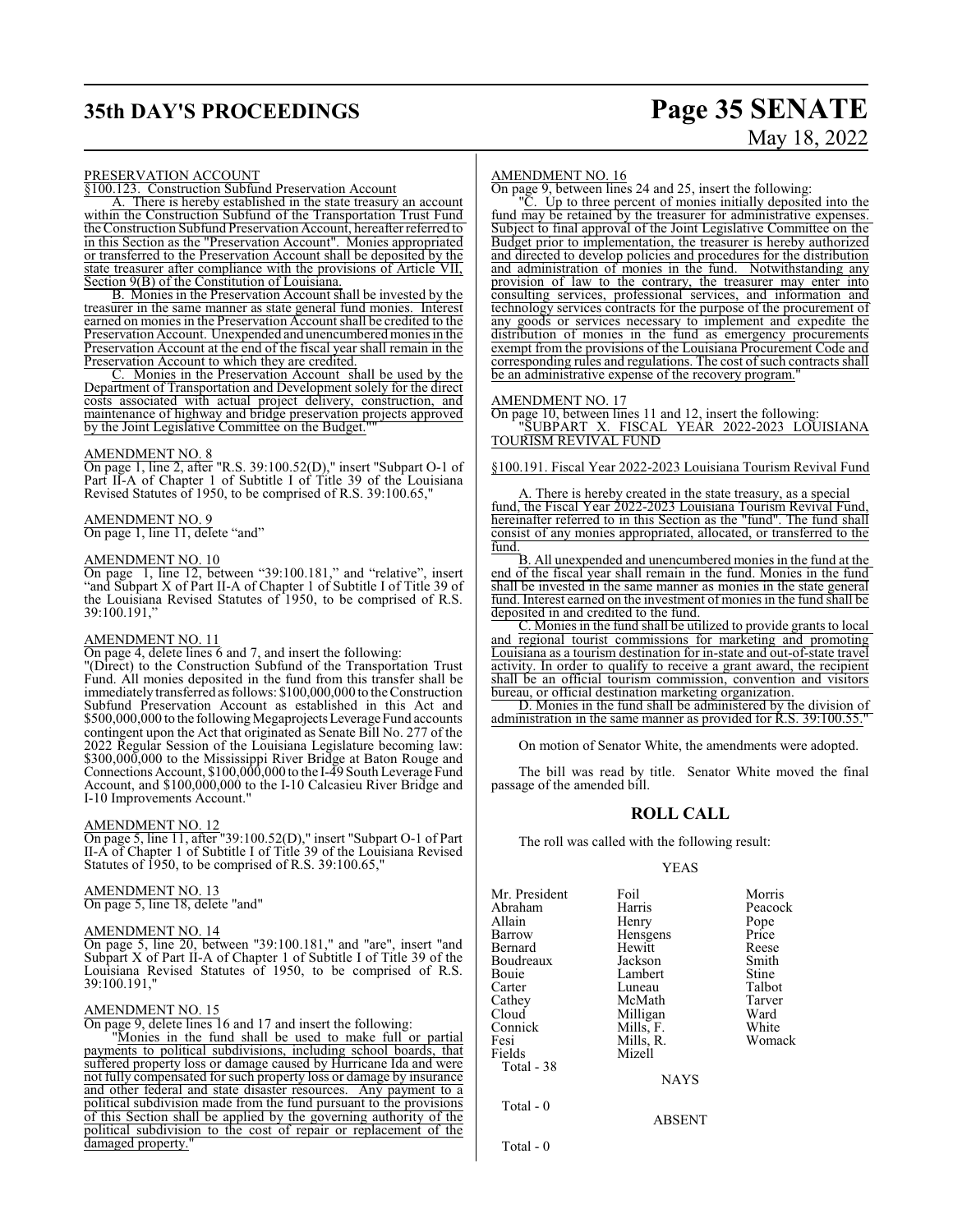The Chair declared the amended bill was passed and ordered it returned to the House. Senator White moved to reconsider the vote by which the bill was passed and laid the motion on the table.

### **Motion**

Senator Allain moved to suspend the rules to advance to take up House Bill No. 2 out of its regular order.

Without objection, so ordered.

## **HOUSE BILL NO. 2—** BY REPRESENTATIVE BISHOP

AN ACT

To provide with respect to the capital outlay budget and the capital outlay program for state government, state institutions, and other public entities; to provide for the designation of projects and improvements; to provide for the financing thereof making appropriations from certain sources; and to provide for related matters.

### **Floor Amendments**

Senator Allain proposed the following amendments.

### **SENATE FLOOR AMENDMENTS**

Amendments proposed by Senator Allain to Re-Reengrossed House Bill No. 2 by Representative Bishop

### AMENDMENT NO. 1

In Senate Committee Amendment No. 1, proposed by the Senate Committee on Revenue and Fiscal Affairs on May 11, 2022, and adopted by the Senate on May 12, 2022, on page 1, delete lines 3 and 4, and insert the following:

| "Priority 1 | 40,285,237    |
|-------------|---------------|
| Priority 5  | \$55,000,000" |

### AMENDMENT NO. 2

Delete Senate Committee Amendment Nos. 2, 3, and 4, proposed by the Senate Committee on Revenue and Fiscal Affairs on May 11, 2022, and adopted by the Senate on May 12, 2022.

### AMENDMENT NO. 3

In Senate Committee No. 12, proposed by the Senate Committee on Revenue and Fiscal Affairs on May 11, 2022, and adopted by the Senate on May 12, 2022, on page 2, line 22, delete "26 and" and insert "25 through"

### AMENDMENT NO. 4

Delete Senate Committee Amendment No. 13, proposed by the Senate Committee on Revenue and Fiscal Affairs on May 11, 2022, and adopted by the Senate on May 12, 2022.

### AMENDMENT NO. 5

In Senate Committee Amendment No. 19, proposed by the Senate Committee on Revenue and Fiscal Affairs on May 11, 2022, and adopted by the Senate on May 12, 2022, on page 3, line 11, change "(546)" to "(1600)"

### AMENDMENT NO. 6

In Senate Committee Amendment No. 19, proposed by the Senate Committee on Revenue and Fiscal Affairs on May 11, 2022, and adopted by the Senate on May 12, 2022, on page 3, line 16, change "approval" to "submittal"

### AMENDMENT NO. 7

In Senate Committee Amendment No. 19, proposed by the Senate Committee on Revenue and Fiscal Affairs on May 11, 2022, and adopted by the Senate on May 12, 2022, on page 3, line 18, change "(547)" to "(1601)"

## **Page 36 SENATE 35th DAY'S PROCEEDINGS**

### AMENDMENT NO. 8

In Senate Committee Amendment No. 19, proposed by the Senate Committee on Revenue and Fiscal Affairs on May 11, 2022, and adopted by the Senate on May 12, 2022, on page 3, delete lines 21 and 22, and insert the following;

| "Priority 5                              | 5.400,000 |
|------------------------------------------|-----------|
| Payable from State General Fund (Direct) |           |
| Non-Recurring Revenues                   | 600,000"  |

### AMENDMENT NO. 9

In Senate Committee Amendment No. 19, proposed by the Senate Committee on Revenue and Fiscal Affairs on May 11, 2022, and adopted by the Senate on May 12, 2022, on page 3, line 24, change "approval" to "submittal"

### AMENDMENT NO. 10

In Senate Committee Amendment No. 19, proposed by the Senate Committee on Revenue and Fiscal Affairs on May 11, 2022, and adopted by the Senate on May 12, 2022, on page 3, line 26, change "(1308)" to "(1599)"

### AMENDMENT NO. 11

In Senate Committee Amendment No. 19, proposed by the Senate Committee on Revenue and Fiscal Affairs on May 11, 2022, and adopted by the Senate on May 12, 2022, on page 3, at the beginning of line 31, delete "( )" and insert "(1598)"

### AMENDMENT NO. 12

In Senate Committee Amendment No. 19, proposed by the Senate Committee on Revenue and Fiscal Affairs on May 11, 2022, and adopted by the Senate on May 12, 2022, on page 3, delete lines 36 and 37 in their entirety, and insert the following:

"(1606) LA 173 (Ford Street) Overlay, 1.32 Miles, Planning and Construction (Caddo) Payable from General Obligation Bonds 750,000"

### AMENDMENT NO. 13

In Senate Committee Amendment No. 37, proposed by the Senate Committee on Revenue and Fiscal Affairs on May 11, 2022, and adopted by the Senate on May 12, 2022, on page 5, line 36, delete "and approval"

### AMENDMENT NO. 14

Delete Senate Committee Amendment No. 53, proposed by the Senate Committee on Revenue and Fiscal Affairs on May 11, 2022, and adopted by the Senate on May 12, 2022.

### AMENDMENT NO. 15

In Senate Committee Amendment No. 54, proposed by the Senate Committee on Revenue and Fiscal Affairs, on May 11, 2022, and adopted by the Senate on May 12, 2022, on page 8, line 13, after "Acquisition," insert "Purchase and Development,"

### AMENDMENT NO. 16

In Senate Committee Amendment No. 58, proposed by the Senate Committee on Revenue and Fiscal Affairs on May 11, 2022, and adopted by the Senate on May 12, 2022, on page 8, delete line 35, and insert the following:

"Payable from State General Fund (Direct) Non-Recurring Revenues  $\qquad$  \$ 1,500,000"

### AMENDMENT NO. 17

In Senate Committee Amendment No. 65, proposed by the Senate Committee on Revenue and Fiscal Affairs on May 11, 2022, and adopted by the Senate on May 12, 2022, on page 9, delete line 21, and insert the following:

 $"Priority 1$   $$ 143,250$ Payable from State General Fund (Direct)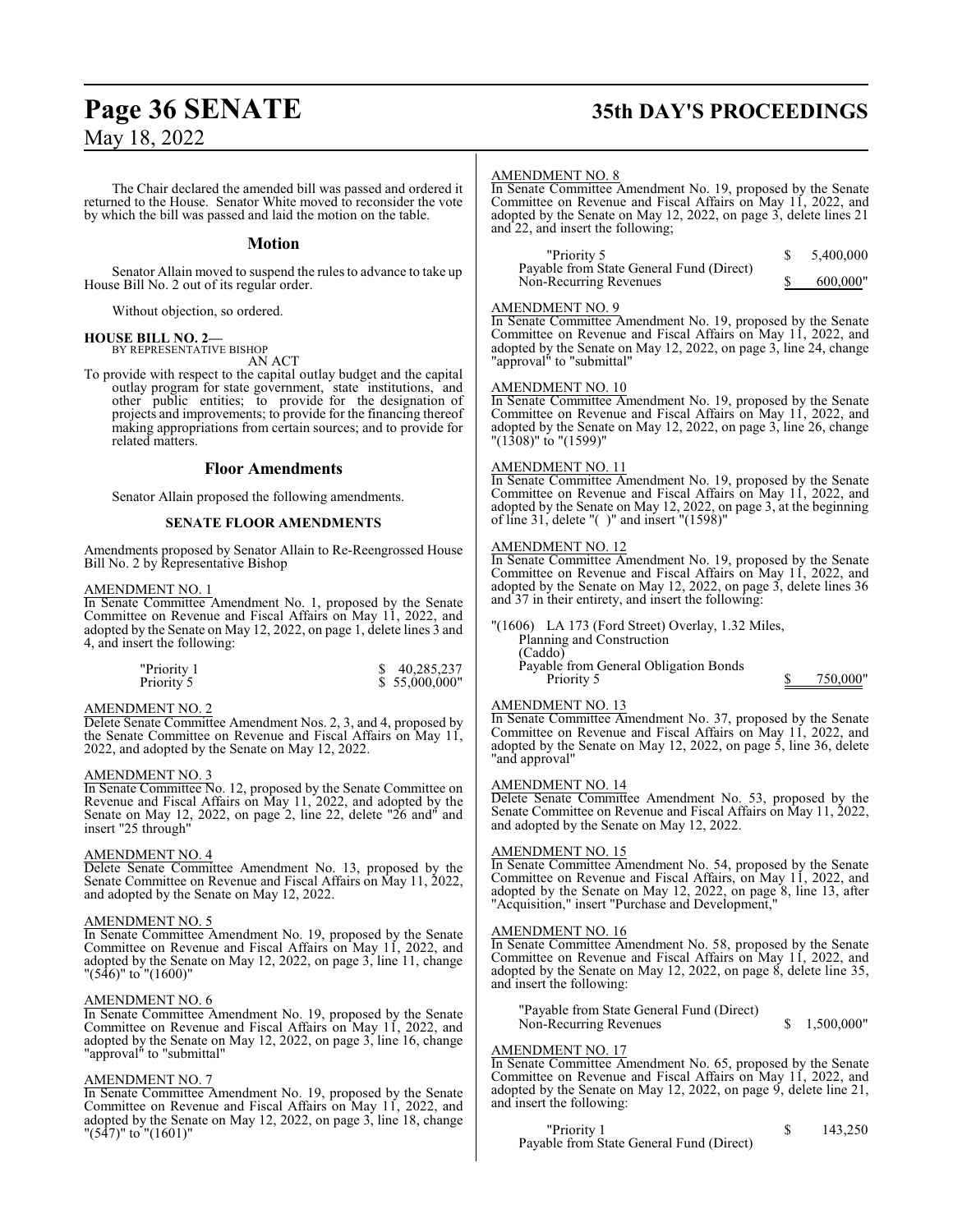AMENDMENT NO. 26

## **35th DAY'S PROCEEDINGS Page 37 SENATE** May 18, 2022

|                                                                                                                                                                                                                                                                                                                                                                                                        | 171.U<br>10, 2022                                                                                                                                                                                                                                                                                                                                                                   |
|--------------------------------------------------------------------------------------------------------------------------------------------------------------------------------------------------------------------------------------------------------------------------------------------------------------------------------------------------------------------------------------------------------|-------------------------------------------------------------------------------------------------------------------------------------------------------------------------------------------------------------------------------------------------------------------------------------------------------------------------------------------------------------------------------------|
| Non-Recurring Revenues<br>765,000<br>908,250"<br>Total<br>AMENDMENT NO. 18                                                                                                                                                                                                                                                                                                                             | In Senate Committee Amendment No. 98, proposed by the Senate<br>Committee on Revenue and Fiscal Affairs on May 11, 2022, and<br>adopted by the Senate on May 12, 2022, on page 15, delete line 9,<br>and insert the following:                                                                                                                                                      |
| In Senate Committee Amendment No. 71, proposed by the Senate<br>Committee on Revenue and Fiscal Affairs, on May 11, 2022, and<br>adopted by the Senate on May 12, 2022, on page, 10, delete line 29,<br>and insert the following:                                                                                                                                                                      | "Priority 2<br>\$<br>2,000,000<br>Payable from State General Fund (Direct)<br>Non-Recurring Revenues<br>700,000<br>2.700.000"<br>Total                                                                                                                                                                                                                                              |
| "Priority 2<br>1,290,000"<br><b>AMENDMENT NO. 19</b><br>In Senate Committee Amendment No. 72, proposed by the Senate<br>Committee on Revenue and Fiscal Affairs on May 11, 2022, and<br>adopted by the Senate on May 12, 2022, on page 10, delete line 38,<br>and insert the following:                                                                                                                | <b>AMENDMENT NO. 27</b><br>In Senate Committee Amendment No. 100, proposed by the Senate<br>Committee on Revenue and Fiscal Affairs on May 11, 2022, and<br>adopted by the Senate on May 12, 2022, on page 15, delete lines 19<br>through 21, and insert the following:                                                                                                             |
| "Priority 5<br>\$<br>2,000,000<br>Payable from State General Fund (Direct)<br>Non-Recurring Revenues<br>3,000,000<br>S<br>5,000,000"<br>Total<br><b>AMENDMENT NO. 20</b><br>In Senate Committee Amendment No. 73, proposed by the Senate<br>Committee on Revenue and Fiscal Affairs on May 11, 2022, and<br>adopted by the Senate on May 12, 2022, on page                                             | "Priority 1<br>3,000,000<br>S<br>\$<br>5,000,000<br>Priority 5<br>8,000,000"<br>Total<br><b>AMENDMENT NO. 28</b><br>In Senate Committee Amendment No. 102, proposed by the Senate<br>Committee on Revenue and Fiscal Affairs on May 11, 2022, and<br>adopted by the Senate on May 13, 2022, on page, 15, delete lines 30<br>through 39.                                             |
| 10, at the beginning of line 41, delete "()" and insert "(1597)"<br>AMENDMENT NO. 21<br>In Senate Committee Amendment No. 79, proposed by the Senate<br>Committee on Revenue and Fiscal Affairs on May 11, 2022, and<br>adopted by the Senate on May 12, 2022, on page 12, delete line 8,<br>and insert the following:                                                                                 | <b>AMENDMENT NO. 29</b><br>Delete Senate Committee Amendment Nos. 108 and 171, proposed<br>by the Senate Committee on Revenue and Fiscal Affairs on May 11,<br>2022, and adopted by the Senate on May 12, 2022.<br><b>AMENDMENT NO. 30</b><br>Delete Senate Committee Amendment Nos. 112, 113, 116, 120, 121,<br>125, 129, 143, and 147, proposed by the Senate Committee on        |
| 600,000<br>"Priority 5<br>\$<br>Payable from State General Fund (Direct)<br>Non-Recurring Revenues<br>150,000<br>\$<br>Total<br>750,000"<br><b>AMENDMENT NO. 22</b><br>In Senate Committee Amendment No. 79, proposed by the Senate<br>Committee on Revenue and Fiscal Affairs on May 11, 2022, and<br>adopted by the Senate on May 12, 2022, on page 12, delete line 13,<br>and insert the following: | Revenue and Fiscal Affairs on May 11, 2022, and adopted by the<br>Senate on May 12, 2022.<br>AMENDMENT NO. 31<br>In Senate Committee Amendment No. 118, proposed by the Senate<br>Committee on Revenue and Fiscal Affairs on May 11, 2022, and<br>adopted by the Senate on May 12, 2022, on page 18, line 28, delete<br>"Distrect" and insert "District"<br><b>AMENDMENT NO. 32</b> |
| \$<br>600,000<br>"Priority 5<br>Payable from State General Fund (Direct)<br>Non-Recurring Revenues<br>150,000<br>\$<br>750,000"<br>Total                                                                                                                                                                                                                                                               | Delete Senate Committee Amendment No.119, proposed by the<br>Senate Committee on Revenue and Fiscal Affairs on May 11, 2022,<br>and adopted by the Senate on May 12, 2022.<br><b>AMENDMENT NO. 33</b>                                                                                                                                                                               |
| <b>AMENDMENT NO. 23</b><br>In Senate Committee Amendment No. 82, proposed by the Senate<br>Committee on Revenue and Fiscal Affairs on May 11, 2022, and<br>adopted by the Senate on May 12, 2022, on page 12, delete line 35,<br>and insert the following:                                                                                                                                             | In Senate Committee Amendment No. 123, proposed by the Senate<br>Committee on Revenue and Fiscal Affairs on May 11, 2022, and<br>adopted by the Senate on May 12, 2022, on page 19, line 23, delete<br>"line" and insert "lines"<br><b>AMENDMENT NO. 34</b>                                                                                                                         |
| "Priority 2<br>\$<br>315,000<br>\$<br>Priority 5<br>1,674,000<br>Total<br>,989,000"                                                                                                                                                                                                                                                                                                                    | In Senate Committee Amendment No. 127, proposed by the Senate<br>Committee on Revenue and Fiscal Affairs on May 11, 2022, and<br>adopted by the Senate on May 12, 2022, on page 20, delete line 15<br>in its entirety, and insert the following:                                                                                                                                    |
| AMENDMENT NO. 24<br>In Senate Committee Amendment No. 93, proposed by the Senate<br>Committee on Revenue and Fiscal Affairs on May 11, 2022, and<br>adopted by the Senate on May 12, 2022, on page 14, delete line 16,<br>and insert the following:                                                                                                                                                    | "Priority 5<br>S<br>1,000,000<br>Emergency Repairs to Weyerauch Canal and<br>(1591)<br>Timberlane Drive, Planning and Construction<br>(Jefferson)<br>Payable from General Obligation Bonds                                                                                                                                                                                          |
| "Priority 5<br>950,000"<br><u>\$</u><br><b>AMENDMENT NO. 25</b><br>Delete Senate Committee Amendment No. 95, proposed by the                                                                                                                                                                                                                                                                           | Priority 5<br>2,000,000<br>Pending approval of the capital outlay budget request pursuant to the<br>provisions of R.S. $39:112."$                                                                                                                                                                                                                                                   |
| Senate Committee on Revenue and Fiscal Affairs on May 11, 2022,<br>and adopted by the Senate on May 12, 2022.                                                                                                                                                                                                                                                                                          | <b>AMENDMENT NO. 35</b>                                                                                                                                                                                                                                                                                                                                                             |

In Senate Committee Amendment No. 135, proposed by the Senate Committee on Revenue and Fiscal Affairs on May 11, 2022, and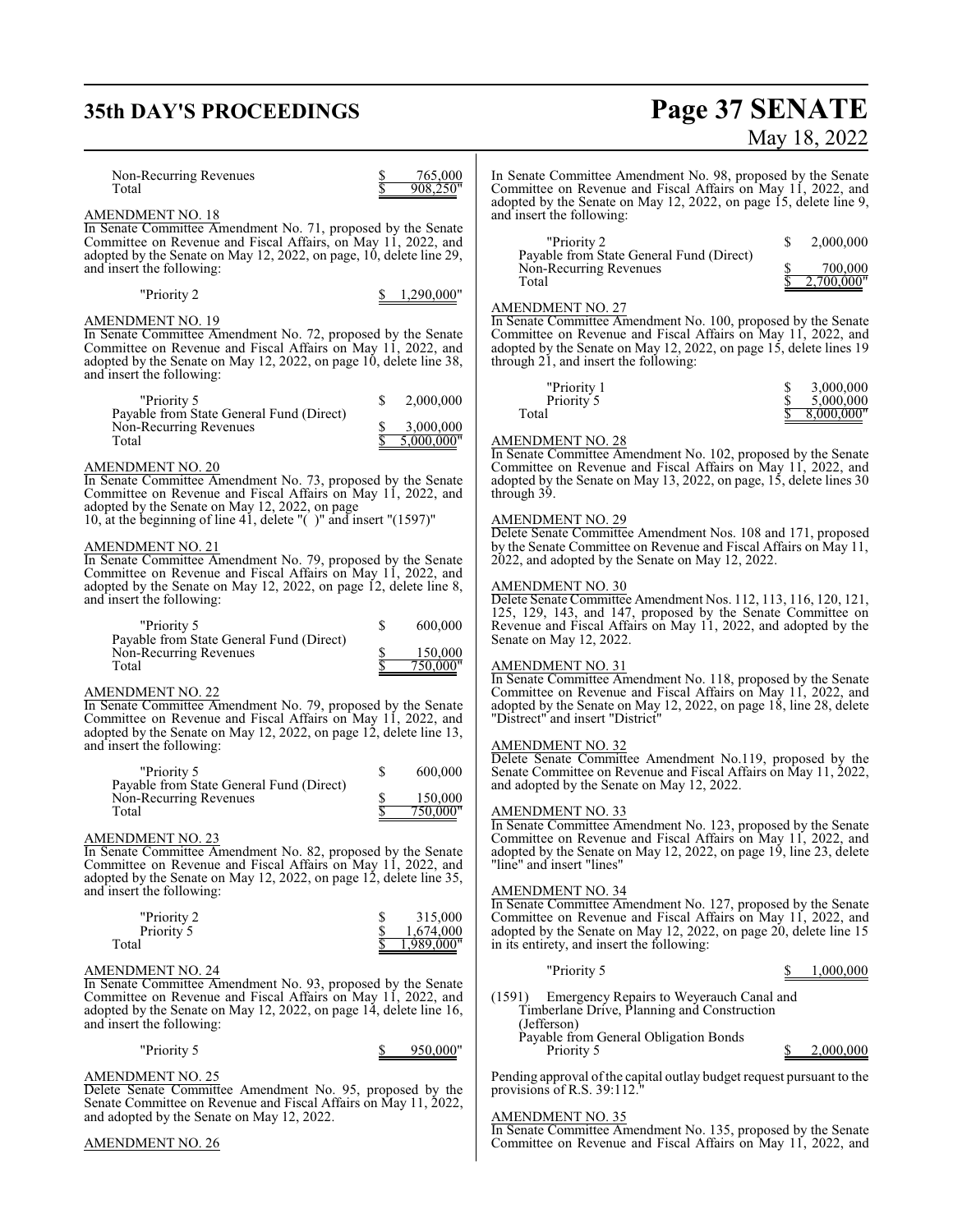## **Page 38 SENATE 35th DAY'S PROCEEDINGS**

### May 18, 2022

adopted by the Senate on May 12, 2022, on page 21, delete lines 25 through 27, and insert the following: "Priority 1 <br>Priority 5 <br>S 2,800,000 Priority 5  $\frac{$2,800,000}{$3,445,100"$  $3,445,100"$ AMENDMENT NO. 36 In Senate Committee Amendment No. 136, proposed by the Senate Committee on Revenue and Fiscal Affairs on May 11, 2022, and adopted by the Senate on May 12, 2022, on page 21, delete lines 30 through 32, and insert the following: "Priority 1 <br>Priority 5 <br>S 2,650,000 Priority<sup>5</sup>  $2.900,000$ " AMENDMENT NO. 37 In Senate Committee Amendment No. 150, proposed by the Senate Committee on Revenue and Fiscal Affairs on May 11, 2022, and adopted by the Senate on May 12, 2022, on page 23, line 27, change "19S" to "19" AMENDMENT NO. 38 In Senate Committee Amendment No. 158, proposed by the Senate Committee on Revenue and Fiscal Affairs on May 11, 2022, and adopted by the Senate on May 12, 2022, on page 25, delete lines 13 through 15, and insert the following: "Priority 2 \$ 500,000<br>Priority 5 \$ 25,000,000 Priority 5 <br>
Priority 5 <br>
Total <br>  $\frac{$25,000,000}{$25,500,000"$ 25,500,000" AMENDMENT NO. 39 Delete Senate Committee Amendment No. 160, proposed by the Senate Committee on Revenue and Fiscal Affairs on May 11, 2022, and adopted by the Senate on May 12, 2022. AMENDMENT NO. 40 In Senate Committee Amendment No. 173, proposed by the Senate Committee on Revenue and Fiscal Affairs on May 11, 2022, and adopted by the Senate on May 12, 2022, on page 27, delete lines 24 through 27, and insert the following: "Priority 5 \$ 1,900,000 Payable from State General Fund (Direct) Non-Recurring Revenues<br>
Total  $\frac{$8 \times 500,000}{1}$ 2,400,000 Pending approval of the capital outlay budget request pursuant to the" AMENDMENT NO. 41 In Senate Committee Amendment No. 173, proposed by the Senate Committee on Revenue and Fiscal Affairs on May 11, 2022, and adopted by the Senate on May 12, 2022, on page 27, between lines 28 and 29, insert the following: "**50/NKM TIGER ATHLETIC FOUNDATION** "(Direct)" Fund"

(1605) Pete Maravich Assembly Center ("PMAC") Arena Renovation, Expansion, and Upgrades, Planning and Construction Payable from General Obligation Bonds 10,000,000

Pending approval of the capital outlay budget request pursuant to the provisions of R.S. 39:112.

### AMENDMENT NO. 42

Delete Senate Committee Amendment No. 174, proposed by the Senate Committee on Revenue and Fiscal Affairs on May 11, 2022, and adopted by the Senate on May 12, 2022.

### AMENDMENT NO. 43

In Senate Committee Amendment No. 4, proposed by the Senate Committee on Finance on May 13, 2022, and adopted by the Senate on May 15, 2022, on page 1, line 31, after "3," insert "delete"

### AMENDMENT NO. 44

In Senate Committee Amendment No. 5, proposed by the Senate Committee Finance on May 13, 2022, and adopted by the Senate on May 15, 2022, on page 1, delete lines 42 through 44, and on page 2, delete line 1, and insert the following:

| "Priority 5                             | \$ 20,000,000 |
|-----------------------------------------|---------------|
| Payable from Louisiana Rescue Plan Fund | 10,000,000    |
| Total                                   | \$58,029,300" |

### AMENDMENT NO. 45

In Senate Committee Amendment No. 7, proposed by the Senate Committee on Finance on May 13, 2022, and adopted by the Senate on May 15, 2022, on page 2, delete lines 14 through 17, and insert the following:

| "Priority 2                              | 1,000,000  |
|------------------------------------------|------------|
| Priority 5                               | 150,000    |
| Payable from State General Fund (Direct) |            |
| Non-Recurring Revenues                   | 499.961    |
| Total                                    | 1,649,961" |

### AMENDMENT NO. 46

In Senate Committee Amendment No. 11, proposed by the Senate Committee on Finance on May 13, 2022, and adopted by the Senate on May 15, 2022, on page 3, delete line 5, after "Fund" insert

### AMENDMENT NO. 47

Delete Senate Committee Amendment No. 13, proposed by the Senate Committee on Finance on May 13, 2022, and adopted by the Senate on May 15, 2022.

#### AMENDMENT NO. 48

In Senate Committee Amendment No. 15, proposed by the Senate Committee on Finance on May 13, 2022, and adopted by the Senate on May 15, 2022, on page 3, delete lines 36 through 38, and insert the following:

| Priority 5                                      | 1,000,000  |
|-------------------------------------------------|------------|
| Payable from the Capital Outlay Savings Fund \$ | 2.500,000  |
| Total                                           | 3.500.000" |

### AMENDMENT NO. 49

Delete Senate Committee Amendment No. 20, proposed by the Senate Committee on Finance on May 13, 2022, and adopted by the Senate on May 15, 2022.

### AMENDMENT NO. 50

In Senate Committee Amendment No. 21, proposed by the Senate Committee on Finance on May 13, 2022, and adopted by the Senate on May 15, 2022, on page 4, line 43, change "Payable from State General Fund (Direct)" to "Payable from the Capital Outlay Savings

### AMENDMENT NO. 51

Delete Senate Committee Amendment No. 24, proposed by the Senate Committee on Finance on May 13, 2022, and adopted by the Senate on May 15, 2022.

### AMENDMENT NO. 52

Delete Senate Committee Amendment Nos. 34, 38, 123, and 163, proposed by the Senate Committee on Finance on May 13, 2022, and adopted by the Senate on May 15, 2022.

### AMENDMENT NO. 53

In Senate Committee Amendment No. 40, proposed by the Senate Committee on Finance on May 13, 2022, and adopted by the Senate on May 15, 2022, on page 8, at the end of line 9, change "\$1,825,000" to "1,875,000" and at the end of line 12, change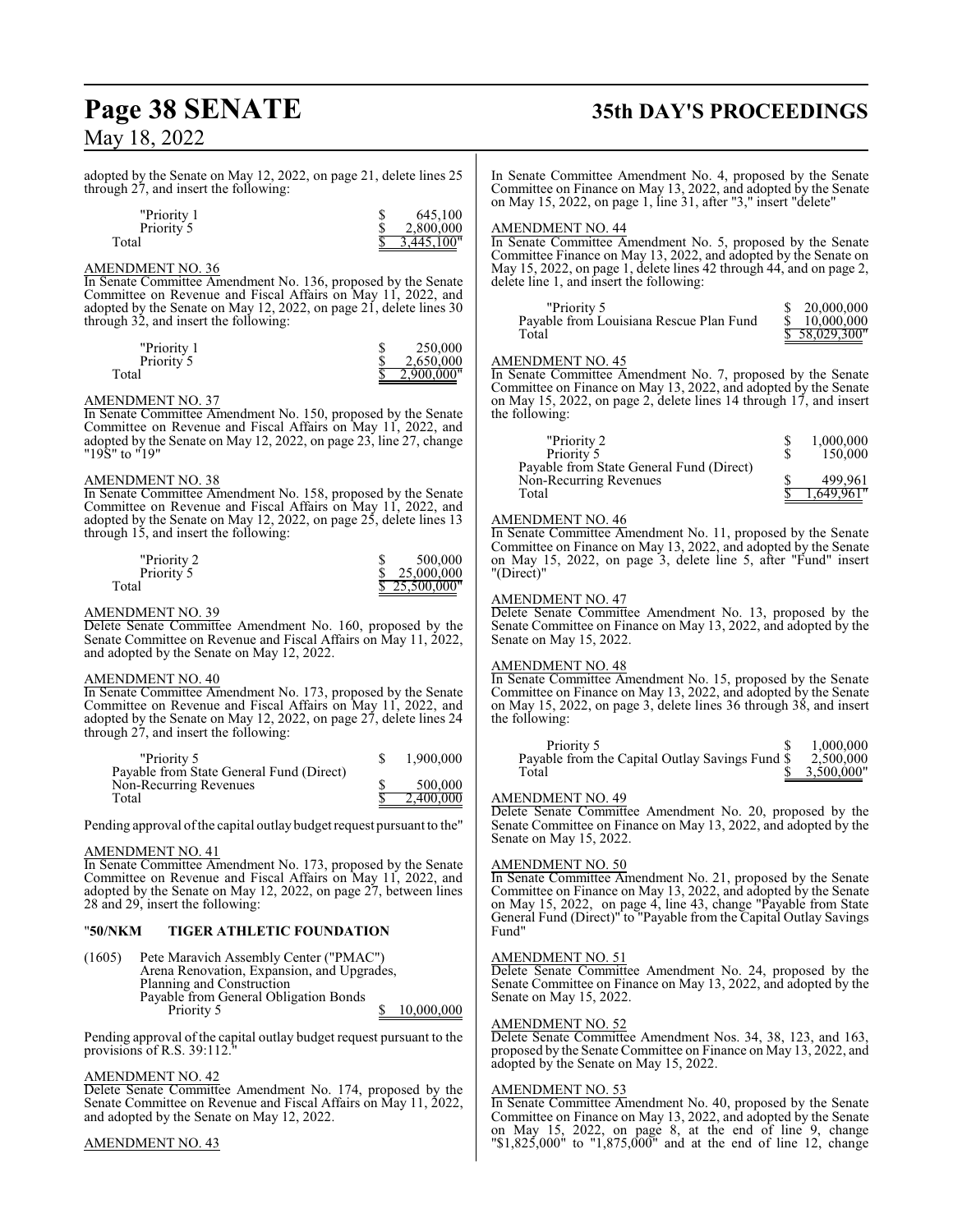## **35th DAY'S PROCEEDINGS Page 39 SENATE**

### "\$1,875,000" to "\$1,925,000"

### AMENDMENT NO. 54

Delete Senate Committee Amendment No. 44, proposed by the Senate Committee on Finance on May 13, 2022, and adopted by the Senate on May 15, 2022.

### AMENDMENT NO. 55

In Senate Committee Amendment No. 62, proposed by the Senate Committee on Finance on May 13, 2022, and adopted by the Senate on May 15, 2022, on page 12, at the end of line 1, change "\$495,000" to "\$495,400"

### AMENDMENT NO. 56

In Senate Committee Amendment No. 65, proposed by the Senate Committee on Finance on May 13, 2022, and adopted by the Senate on May 15, 2022, on page 12, at the end of line 26, change "<u>\$11,128,182</u>" to "<u>\$11,128,082</u>"

### AMENDMENT NO. 57

Delete Senate Committee Amendment No. 70, proposed by the Senate Committee on Finance on May 13, 2022, and adopted by the Senate on May 15, 2022.

### AMENDMENT NO. 58

In Senate Committee Amendment No. 78, proposed by the Senate Committee on Finance, on May 13, 2022, and adopted by the Senate on May 15, 2022, on page 14, at the beginning of line 38, delete "( )" and insert "(1594)"

### AMENDMENT NO. 59

In Senate Committee Amendment No. 78, proposed by the Senate Committee on Finance on May 13, 2022, and adopted by the Senate on May 15, 2022, on page 14, delete line 43, and insert the following:

| "Transfers                                                         | 1,500,000    |
|--------------------------------------------------------------------|--------------|
| Payable from State General Fund (Direct)<br>Non-Recurring Revenues | 570,000      |
| Total                                                              | \$2.070,000" |

### AMENDMENT NO. 60

Delete Senate Committee Amendment No. 85, proposed by the Senate Committee on Finance on May 13, 2022, and adopted by the Senate on May 15, 2022.

### AMENDMENT NO. 61

Delete Senate Committee Amendment No. 94, proposed by the Senate Committee on Finance on May 13, 2022, and adopted by the Senate on May 15, 2022.

### AMENDMENT NO. 62

In Senate Committee Amendment No. 103, proposed by the Senate Committee on Finance on May 13, 2022, and adopted by the Senate on May 15, 2022, on page 18, line 25, after "delete", delete the remainder of the line, and insert "lines 27 and 28, and insert the following:"

### AMENDMENT NO. 63

In Senate Committee Amendment No. 105, proposed by the Senate Committee on Finance on May 13, 2022, and adopted by the Senate on May 15, 2022, on page 18, at the beginning of line 38, delete "( )" and insert "(1604)"

### AMENDMENT NO. 64

Delete Senate Committee Amendment No. 109, proposed by the Senate Committee on Finance on May 13, 2022, and adopted by the Senate on May 15, 2022.

### AMENDMENT NO. 65

In Senate Committee Amendment No. 114, proposed by the Senate Committee on Finance on May 13, 2022, and adopted by the Senate on May 15, 2022, on page 20, delete lines 11 through 15, and insert the following:

May 18, 2022

"Payable from State General Fund (Direct) Non-Recurring Revenues \$ 326,000"

### AMENDMENT NO. 66

In Senate Committee Amendment No. 118, proposed by the Senate Committee on Finance on May 13, 2022, and adopted by the Senate on May 15, 2022, on page 20, delete lines 37 through 40, and insert the following:

"Payable from State General Fund (Direct) Non-Recurring Revenues \$ 675,000"

### AMENDMENT NO. 67

Delete Senate Committee Amendment No. 125, proposed by the Senate Committee on Finance on May 13, 2022, and adopted by the Senate on May 15, 2022.

### AMENDMENT NO. 68

In Senate Committee Amendment No. 132, proposed by the Senate Committee on Finance on May 13, 2022, and adopted by the Senate on May 15, 2022, on page 23, delete lines 28 through 30, and insert the following:

"Payable from the Capital Outlay Savings Fund"

### AMENDMENT NO. 69

Delete Senate Committee No. 134, proposed by the Senate Committee on Finance on May 13, 2022, and adopted by the Senate on May 15, 2022.

### AMENDMENT NO. 70

Delete Senate Committee Amendment No. 149, proposed by the Senate Committee on Finance on May 13, 2022, and adopted by the Senate on May 15, 2022.

### AMENDMENT NO. 71

Delete Senate Committee Amendment No. 152, proposed by the Senate Committee on Finance on May 13, 2022, and adopted by the Senate on May 15, 2022.

### AMENDMENT NO. 72

In Senate Committee Amendment No. 162, proposed by the Senate Committee on Finance on May 13, 2022, and adopted by the Senate on May 15, 2022, on page 28, at the beginning of line 15, delete "( )" and insert "(1519)"

### AMENDMENT NO. 73

In Senate Committee Amendment No. 165, proposed by the Senate Committee on Finance, on May 13, 2022, and adopted by the Senate on May 15, 2022, on page 29, delete line 3, and insert the following:

"Water Well at East Station"

### AMENDMENT NO. 74

In Senate Committee Amendment No. 174, proposed by the Senate Committee on Finance on May 13, 2022, and adopted by the Senate on May 15, 2022, on page 30, line 19, delete "(T)" and insert "(U)"

### AMENDMENT NO. 75

On page 10, delete lines 26 and 27, and insert the following:

| "(Rapides)                               | 1,492,533     |
|------------------------------------------|---------------|
| Payable from State General Fund (Direct) | 50,000,000    |
| Total                                    | \$66,767,185" |

### AMENDMENT NO. 76

On page 11, delete line 5, and insert the following:

| "Priority 2 | 220,000        |
|-------------|----------------|
| Priority 5  | \$214,500,000" |

### AMENDMENT NO. 77

On page 11, delete line 14, and insert the following: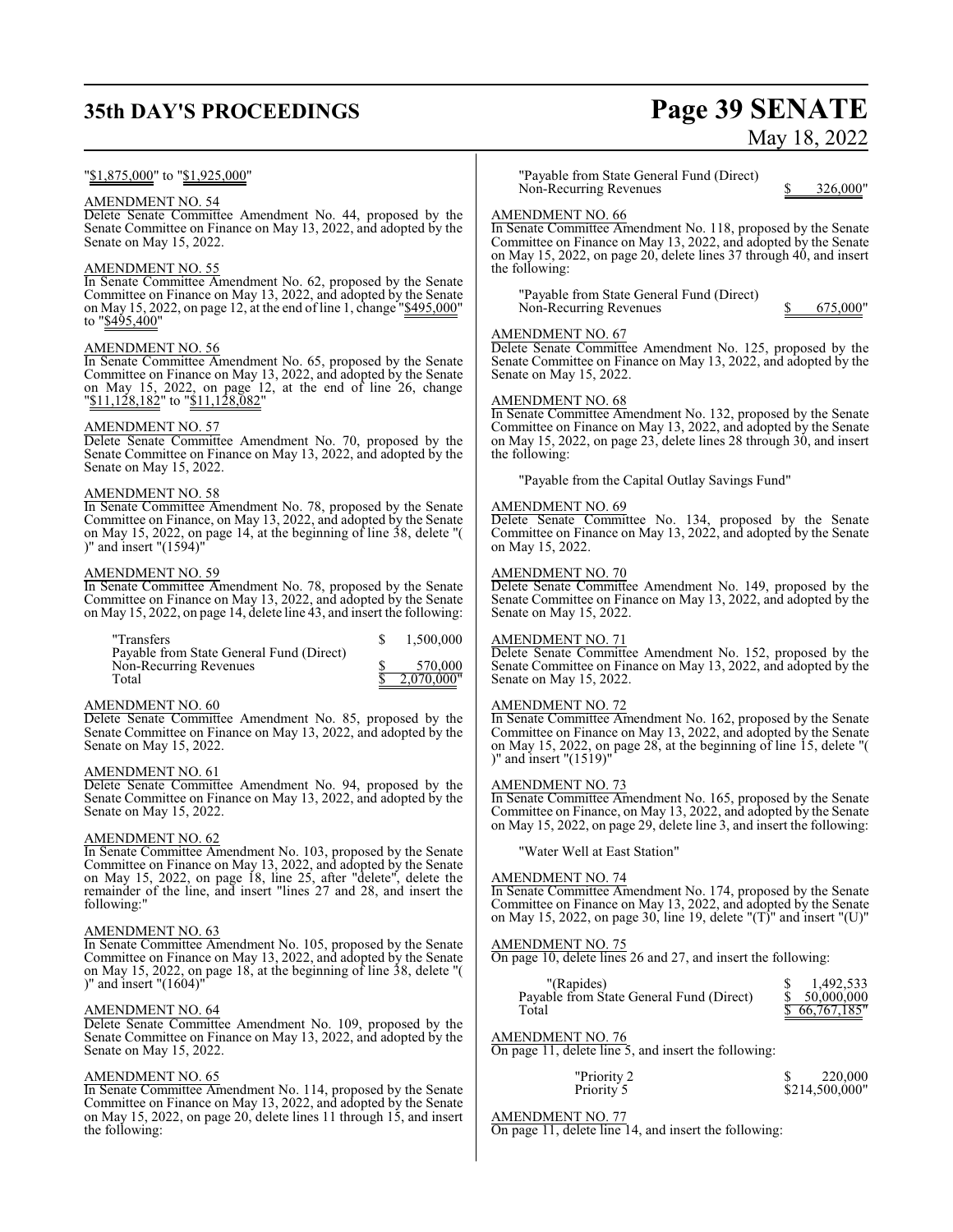## **Page 40 SENATE 35th DAY'S PROCEEDINGS** May 18, 2022

| "Total                                                                                                                                                                                                                                                                         | \$1,423,545,614"                              | <b>AMENDMENT NO. 84</b>                                                                                                                                                                                                   |                                                              |
|--------------------------------------------------------------------------------------------------------------------------------------------------------------------------------------------------------------------------------------------------------------------------------|-----------------------------------------------|---------------------------------------------------------------------------------------------------------------------------------------------------------------------------------------------------------------------------|--------------------------------------------------------------|
| AMENDMENT NO. 78                                                                                                                                                                                                                                                               |                                               | On page 18, after line 45, insert the following:                                                                                                                                                                          |                                                              |
| On page 11, between lines 30 and 31, insert the following:                                                                                                                                                                                                                     |                                               | "Provided, however, that the Department of Transportation and                                                                                                                                                             |                                                              |
| "Provided, however that \$220,000 of the Priority 2 appropriation, and<br>\$4,500,00 of the Priority 5 appropriation from General Obligation<br>Bonds be used for the South Slidell - Fritchie Coastal Resilience,<br>Planning and Construction project in St. Tammany Parish. |                                               | Development shall use \$4,200,000 of the appropriation from State<br>General Fund (Direct), for the City of Broussard for the Relocation<br>of Waterline along Highway 90 at Ambassador Intersection"<br>AMENDMENT NO. 85 |                                                              |
| Provided, however that \$4,500,000 of the Priority 5 appropriation                                                                                                                                                                                                             |                                               | On page 28, delete line 20, and insert the following:                                                                                                                                                                     |                                                              |
| from General Obligation Bonds be used for the Military Road Flood<br>Risk Reduction, Planning and Construction project in St. Tammany<br>Parish.                                                                                                                               |                                               | "Priority 5<br>Payable from State General Fund (Direct)<br>Non-Recurring Revenues<br>Total                                                                                                                                | \$<br>4,476,000<br>950,000<br>5,426,000"                     |
| Provided, however that \$4,500,000 of the Priority 5 appropriation<br>from General Obligation Bonds be used for the Eden Isle Roadway<br>Infrastructure Flood Resilience, Planning and Construction project in<br>St. Tammany Parish.                                          |                                               | <b>AMENDMENT NO. 86</b><br>On page 33, delete lines 13 through 21                                                                                                                                                         |                                                              |
| Provided, however that \$10,000,000 of the Priority 5 appropriation                                                                                                                                                                                                            |                                               | <b>AMENDMENT NO. 87</b><br>On page 33, after line 45, insert the following:                                                                                                                                               |                                                              |
| from General Obligation Bonds shall be used for the Bayou<br>Lafourche Freshwater District for the Construction of the Pumping<br>Capacity Improvements, Phase I Project."                                                                                                     |                                               | "(1602)<br>J. K. Haynes Hall School of Nursing Renovation<br>and Addition, Planning and Construction                                                                                                                      |                                                              |
| AMENDMENT NO. 79<br>On page 12, delete lines 51 and 52, and insert the following:                                                                                                                                                                                              |                                               | (East Baton Rouge)<br>Payable from General Obligation Bonds<br>Priority 5                                                                                                                                                 | 10,000,000"                                                  |
| "Priority 5<br>Payable from State General Funds (Direct)<br>Non-Recurring Revenues                                                                                                                                                                                             | \$<br>800,000<br>400,000                      | AMENDMENT NO. 88<br>On page 34, delete line 29, and insert the following:                                                                                                                                                 |                                                              |
| Total                                                                                                                                                                                                                                                                          | .600.000"                                     | "Priority 2<br>Priority 5                                                                                                                                                                                                 | 1,000,000<br>\$<br>17,500,000"                               |
| AMENDMENT NO. 80<br>On page 13, delete lines 34 through 37, and insert the following:                                                                                                                                                                                          |                                               | <b>AMENDMENT NO. 89</b><br>On page 36, delete lines 27 and 28, and insert the following:                                                                                                                                  |                                                              |
| "Payable from Federal Funds via Interagency<br>Transfers<br>Payable from State General Fund (Direct)<br>Non-Recurring Revenues<br>Total                                                                                                                                        | \$<br>947,940<br>106,000<br>,053,940"         | "Priority 5<br>Payable from State General Fund (Direct)<br>Non-Recurring Revenues<br>Total                                                                                                                                | 9,000,000<br>S<br>5,000,000<br>15,000,000"                   |
| AMENDMENT NO. 81<br>On page 14, between lines 27 and 28, insert the following:                                                                                                                                                                                                 |                                               | AMENDMENT NO. 90<br>On page 38, delete lines 31 through 44                                                                                                                                                                |                                                              |
| "() NIRC Iberia BioInnovation Accelerator GMP CDMO<br>Planning and Construction<br>(Iberia)                                                                                                                                                                                    |                                               | <b>AMENDMENT NO. 91</b><br>On page 40, at the beginning of line 3, delete, "()" and insert<br>$"$ (1603)"                                                                                                                 |                                                              |
| Payable from General Obligation Bonds<br>Priority 5<br>Payable from the Capital Outlay Savings Fund \$<br>Total                                                                                                                                                                | 20,400,000<br>2,000,000<br>22,400,000         | <b>AMENDMENT NO. 92</b><br>On page 50, delete line 44, and insert the following:                                                                                                                                          |                                                              |
| ( )<br>NIRC BSL-3 Lab and Animal Housing,<br>Planning and Construction<br>(Iberia)<br>Payable from General Obligation Bonds                                                                                                                                                    |                                               | "Priority 1<br>Priority 5<br>Payable from the Capital Outlay Savings Fund<br>Revenues<br>Total                                                                                                                            | \$<br>99,600<br>\$<br>10,500,000<br>4,500,000<br>15,099,600" |
| Priority 5<br>Payable from Capital Outlay Savings<br>(Fund)<br>Total                                                                                                                                                                                                           | 10,600,000<br>\$<br>14,000,000<br>24,600,000" | <b>AMENDMENT NO. 93</b><br>On page 54, delete lines 25 through 28, and insert the following:                                                                                                                              |                                                              |
| AMENDMENT NO. 82<br>On page 18, between lines 26 and 27, insert the following:                                                                                                                                                                                                 |                                               | "Priority 5<br>Payable from State General Fund (Direct)<br>Non-Recurring Revenues                                                                                                                                         | 5,505,000<br>S<br>1,250,000                                  |
| "Payable from the Capital Outlay Savings<br>Fund                                                                                                                                                                                                                               | 4,200,000"                                    | Total<br><b>AMENDMENT NO. 94</b><br>On page 55, between lines 33 and 34, insert the following:                                                                                                                            | 6,755,000"                                                   |
| AMENDMENT NO. 83                                                                                                                                                                                                                                                               |                                               |                                                                                                                                                                                                                           |                                                              |
| On page 18, delete line 34, and insert the following:<br>"Total                                                                                                                                                                                                                | \$1,352,100,500"                              | "(301)<br>Joseph Thomas Road Bridge Replacement,<br>Planning and Construction<br>(Ouachita)                                                                                                                               |                                                              |
|                                                                                                                                                                                                                                                                                |                                               | Payable from State General Fund (Direct)<br>Non-Recurring Revenues                                                                                                                                                        | 181,800"                                                     |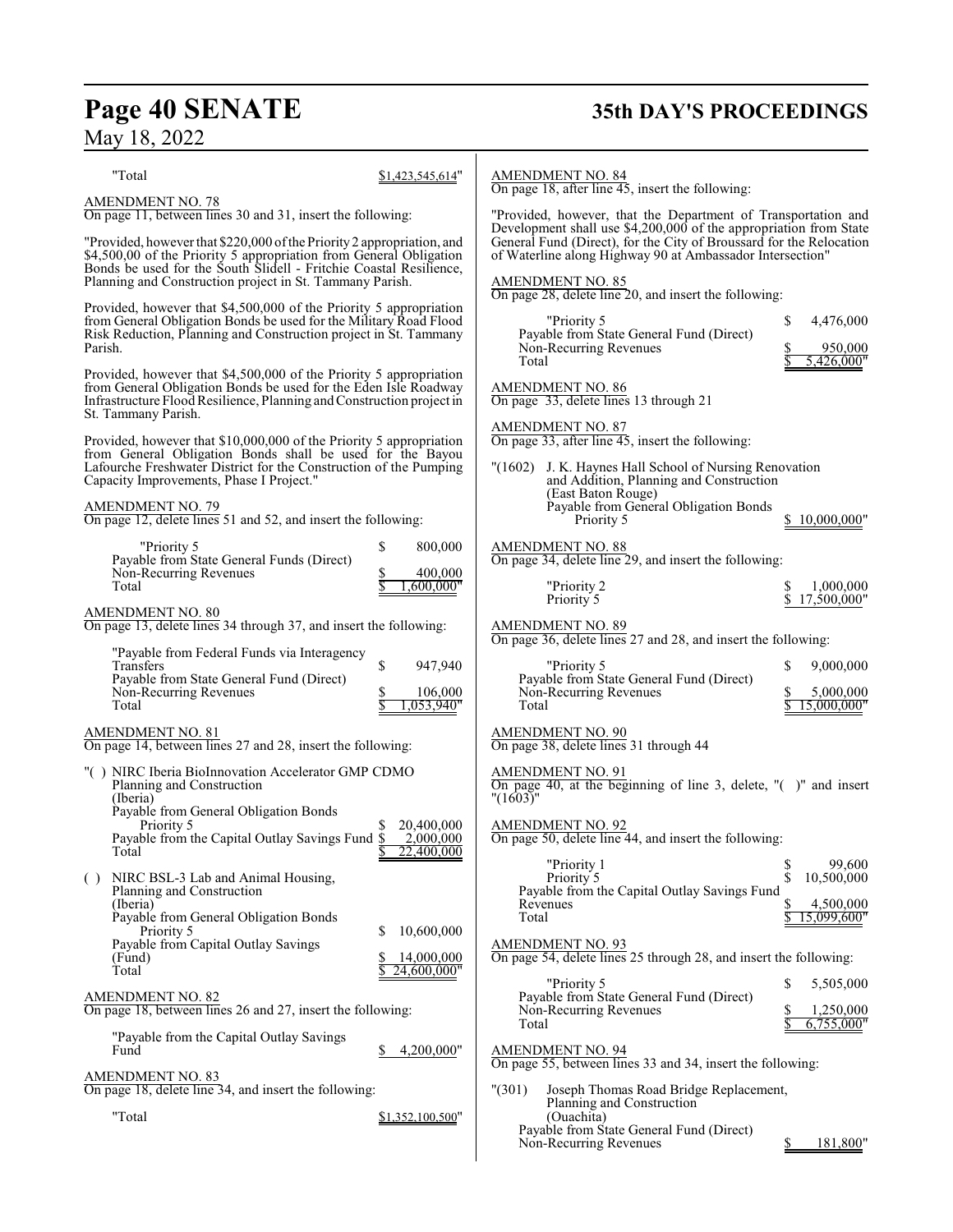## **35th DAY'S PROCEEDINGS**

# **Page 41 SENATE**<br>May 18, 2022

| <b>AMENDMENT NO. 95</b><br>On page 60, between lines 21 and 22, insert the following:                                                                                                                                | AMENDMENT NO. 104<br>On page 90, between lines 28 and 29, insert the following:                                                                                                                                                                                   |
|----------------------------------------------------------------------------------------------------------------------------------------------------------------------------------------------------------------------|-------------------------------------------------------------------------------------------------------------------------------------------------------------------------------------------------------------------------------------------------------------------|
| " (556)<br>LA 1077 Widening, Design, Right of Way,<br>Planning and Construction<br>(St. Tammany)<br>Payable from General Obligation Bonds<br>Priority 2<br>20,000<br>Priority 5<br>20,000,000<br>20,020,000<br>Total | "(1541) Odyssey House Louisiana Gambling<br>Treatment Center, Planning and Construction<br>(Orleans)<br>Payable from General Obligation Bonds<br>\$<br>Priority 5<br>5,000,000<br>Payable from State General Fund (Direct)<br>Non-Recurring Revenues<br>2,000,000 |
| (1550)<br>Pearl River Navigational Canal, Planning,<br>Construction, and Acquisition<br>(St. Tammany)<br>Payable from State General Fund (Direct)<br>Non-Recurring Revenues<br>500,000"                              | 000.000"<br>Total<br><b>AMENDMENT NO. 105</b><br>On page 91, between lines 6 and 7, insert the following:<br>"50/N52 LAFAYETTE PARISH SHERIFF                                                                                                                     |
| <b>AMENDMENT NO. 96</b><br>On page 61, delete lines 28 through 31, and insert the following:                                                                                                                         | (1581)<br>Crime Scene and Evidence Storage,<br>Planning and Construction<br>(Lafayette)                                                                                                                                                                           |
| "Priority 5<br>2,125,000<br>Payable from State General Fund (Direct) Non-Recurring<br>Revenues<br>5,750,000<br>Total<br>7,875,000"                                                                                   | Payable from General Obligation Bonds<br>Priority 5<br>\$<br>2,485,000<br>Payable from State General Fund (Direct)<br>Non-Recurring Revenues<br>650,000<br>3,135,000<br>Total                                                                                     |
| <b>AMENDMENT NO. 97</b><br>On page 64, delete line 16, and insert the following:                                                                                                                                     | (1582)<br>Fitness Center, Planning and Construction<br>(Lafayette)                                                                                                                                                                                                |
| 325,000"<br>"Revenues<br><b>AMENDMENT NO. 98</b><br>On page 66, delete line 48, and insert the following:                                                                                                            | Payable from General Obligation Bonds<br>Priority 5<br>\$<br>2,010,000<br>Payable from the Capital Outlay Savings<br>Fund<br>500,000                                                                                                                              |
| "Payable from Capital Outlay Savings<br>Fund<br>134,000"                                                                                                                                                             | 2,510,000<br>Total<br>(1583)<br>Range Upgrades, Planning and Construction                                                                                                                                                                                         |
| <b>AMENDMENT NO. 99</b><br>On page 73, delete lines 6 and 7, and insert the following:                                                                                                                               | (Lafayette)<br>Payable from General Obligation Bonds<br>2,565,000<br>Priority 5                                                                                                                                                                                   |
| "Priority 5<br>2,500,000<br>S<br>Payable from the Capital Outlay Savings<br>Fund<br>200,000<br>S<br>Total<br>3,000,000"                                                                                              | Payable from State General Fund (Direct) Non-Recurring<br>Revenues<br>850,000<br>Total<br>3,415,000"<br><b>AMENDMENT NO. 106</b>                                                                                                                                  |
| <b>AMENDMENT NO. 100</b><br>On page 76, delete lines 37 and 38, and insert the following:                                                                                                                            | On page 91, delete lines 31 and 32, and insert the following:<br>"Priority 1<br>1,225,000<br>S                                                                                                                                                                    |
| "Payable from State General Fund (Direct)<br>Non-Recurring Revenues<br>7,000,000"                                                                                                                                    | \$<br>Priority 5<br>2,750,000<br>Payable from the Capital Outlay Savings<br>Fund<br>3,000,000                                                                                                                                                                     |
| AMENDMENT NO. 101<br>On page 78, after line 47, insert the following:                                                                                                                                                | 6,975,000"<br>Total<br><b>AMENDMENT NO. 107</b>                                                                                                                                                                                                                   |
| Lil' Brooklyn Park, Planning and Construction<br>" (552)                                                                                                                                                             | On page 94, between lines 32 and 33, insert the following:<br>"50/ND9 NORTHEAST LOUISIANA CHILDREN'S MUSEUM                                                                                                                                                       |
| (Iberia)<br>Payable from the Capital Outlay Savings Fund \$<br>340,000"                                                                                                                                              | (861)<br>Northeast Louisiana Children's Museum                                                                                                                                                                                                                    |
| AMENDMENT NO. 102<br>On page 79, delete lines 46 and 47, and insert the following:                                                                                                                                   | Relocation, Planning and Construction<br>(Ouachita)<br>Payable from General Obligation Bonds<br>Priority 5<br>5,000,000"                                                                                                                                          |
| 1,999,913<br>"Priority 1<br>\$<br>11,225,400"<br>Priority 5                                                                                                                                                          | AMENDMENT NO. 108<br>On page 95, delete lines 3 through 5, and insert the following:                                                                                                                                                                              |
| $\frac{\text{AMENDMENT NO. 103}}{\text{On page 84, delete lines 30 and 31, and insert the following:}}$<br>"Priority 5<br>2,000,000<br>\$                                                                            | "Community Center, Planning, Purchase, and<br>Renovation of a Building and/or Acquire Land<br>and Construct a New Building"                                                                                                                                       |
| Payable from State General Fund (Direct)<br>Non-Recurring Revenues<br>1,000,000<br>\$<br>S<br>Total<br>3,120,000"                                                                                                    | <b>AMENDMENT NO. 109</b><br>On page 98, between lines 36 and 37, insert the following:                                                                                                                                                                            |
|                                                                                                                                                                                                                      | "50/NMB CALCASIEU PARISH WATERWORKS<br><b>DISTRICT 1, WARD 1</b>                                                                                                                                                                                                  |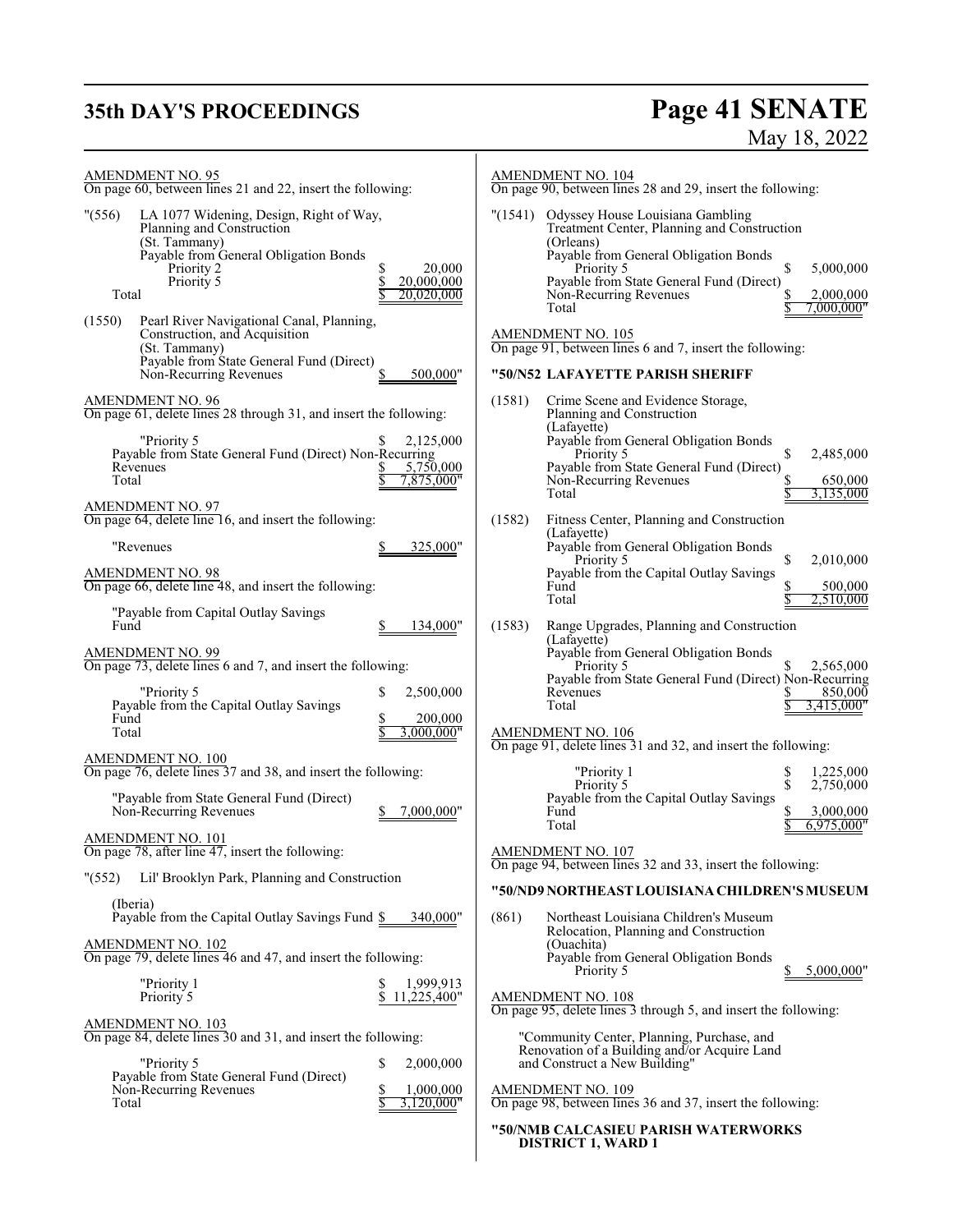| (392) | New Water Treatment Plant C,<br>Planning and Construction                                   |                               |                                |
|-------|---------------------------------------------------------------------------------------------|-------------------------------|--------------------------------|
|       | (Calcasieu)<br>Payable from General Obligation Bonds                                        |                               | (                              |
|       | Priority 5                                                                                  | 4,750,000<br>\$               |                                |
|       | Payable from State General Fund (Direct)<br>Non-Recurring Revenues                          | 600,000                       | passa                          |
|       | Total                                                                                       | 5,350,000                     |                                |
|       | <b>AMENDMENT NO. 110</b><br>On page 99, delete lines 6 through 8, and insert the following: |                               |                                |
|       | "Priority 1                                                                                 | 4,851,833                     |                                |
|       | Priority 5<br>Total                                                                         | 13,800,000<br>18,651,833"     | Mr. P<br>Abral                 |
|       | <b>AMENDMENT NO. 111</b><br>On page 104, line 17, change "Priority 5" to "Priority 2"       |                               | Allair<br>Barro<br>Berna       |
|       | <b>AMENDMENT NO. 112</b><br>On page 104, between lines 24 and 25, insert the following:     |                               | <b>Boud</b><br>Bouie<br>Carter |
|       | "(1585) Central Community School System                                                     |                               | Cathe<br>Cloud                 |
|       | Multi-Use Activity Center,<br>Planning and Construction                                     |                               | Conn:<br>Fesi                  |
|       | (East Baton Rouge)<br>Payable from General Obligation Bonds                                 |                               | Foil                           |
|       | Priority 2                                                                                  | \$<br>\$<br>1,200,000         | Tot                            |
|       | Priority 5<br>Payable from State General Fund (Direct)                                      | 9,800,000                     | Tota                           |
| Total | Non-Recurring Revenue                                                                       | \$<br>1,000,000<br>2.000,000" |                                |
|       |                                                                                             |                               | $T^*$ 11                       |

### AMENDMENT NO. 113

On page 105, after line 33, insert the following:

"(4) Notwithstanding any provision of law to the contrary, including the provisions of this Capital Outlay Act, the appropriation to the 07/277 AVIATION IMPROVEMENTS for the State Aviation and Airport Improvement Program (Statewide) project is hereby amended and reenacted to increase the appropriation made out of the Transportation Trust Fund – Regular as follows:

On page 23, delete line 41 in its entirety and insert the following:

### Payable from Transportation Trust Fund - Regular \$ 28,422,039"

### AMENDMENT NO. 114

On page 119, between lines 5 and 6, insert the following:

"(10) Notwithstanding anything contained in this Act, any previous Capital Outlay Act, or other provision of law to the contrary, the scope of the appropriation for New Orleans Council on Aging Office and Senior Community Center, Planning, Purchase, and Renovation of a Building and/or Acquire Land and Construct a New Building in Orleans Parish for the New Orleans Council on Aging, Inc., shall be deemed to also include the purchase and renovation of an existing building or the acquisition of land to construct a new building, including initial equipment and furnishing for a new building."

### AMENDMENT NO. 115

On page 119, between lines 17 and 18, insert the following:

"(V) Notwithstanding anything contained in the Act, any previous capital outlay act, or other provision of law to the contrary, the monies appropriated herein to the Office of Business Development for the NIRC BSL-3 Lab Animal Housing, and the NIRC Iberia BioInnovation Accelerator projects shall be directed to the University of Louisiana Lafayette for the purposes of design, planning, and improvements to the New Iberia Research Center."

### AMENDMENT NO. 116

On page 37, delete lines 24 and 25 in their entirety, and insert the following:

"Priority 5 \$ 9,100,000

## **Page 42 SENATE 35th DAY'S PROCEEDINGS**

On motion of Senator Allain, the amendments were adopted.

The bill was read by title. Senator Allain moved the final ge of the amended bill.

### **ROLL CALL**

The roll was called with the following result:

|--|--|--|--|

| Mr. President | Harris        | Peacock |
|---------------|---------------|---------|
| Abraham       | Henry         | Pope    |
| Allain        | Hensgens      | Price   |
| Barrow        | Hewitt        | Reese   |
| Bernard       | Jackson       | Smith   |
| Boudreaux     | Lambert       | Stine   |
| Bouie         | Luneau        | Talbot  |
| Carter        | McMath        | Tarver  |
| Cathev        | Milligan      | Ward    |
| Cloud         | Mills, F.     | White   |
| Connick       | Mills, R.     | Womack  |
| Fesi          | Mizell        |         |
| Foil          | Morris        |         |
| Total - 37    |               |         |
|               | <b>NAYS</b>   |         |
|               |               |         |
| Total $-0$    |               |         |
|               | <b>ABSENT</b> |         |
|               |               |         |

Fields

Total - 1

The Chair declared the amended bill was passed and ordered it returned to the House. Senator Allain moved to reconsider the vote by which the bill was passed and laid the motion on the table.

### **Motion**

Senator Allain moved to suspend the rules to advance to take up House Bill No. 3 out of its regular order.

Without objection, so ordered.

### **HOUSE BILL NO. 3—**

BY REPRESENTATIVE BISHOP AN ACT

To enact the Omnibus Bond Authorization Act of 2022, relative to the implementation of a five-year capital improvement program; to provide for the repeal of certain prior bond authorizations; to provide for new bond authorizations; to provide for authorization and sale of such bonds by the State Bond Commission; and to provide for related matters.

The bill was read by title. Senator Allain moved the final passage of the bill.

### **ROLL CALL**

The roll was called with the following result:

### YEAS

| Mr. President | Foil     | Morris        |
|---------------|----------|---------------|
| Abraham       | Harris   | Peacock       |
| Allain        | Henry    |               |
| Barrow        | Hensgens | Pope<br>Price |
| Bernard       | Hewitt   | Reese         |
| Boudreaux     | Jackson  | Smith         |
| Bouie         | Lambert  | <b>Stine</b>  |
| Carter        | Luneau   | Talbot        |
| Cathev        | McMath   | Tarver        |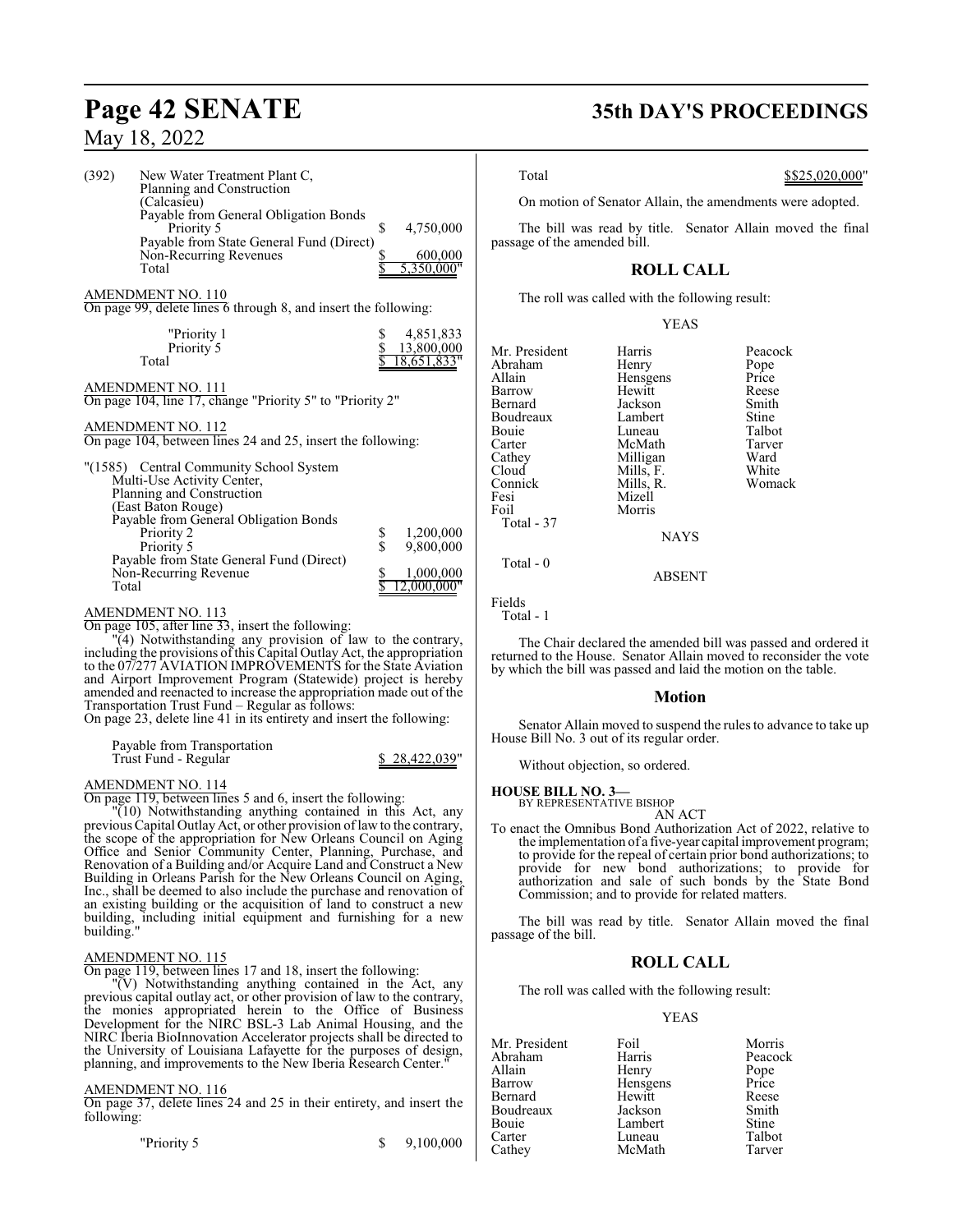Cloud Milligan Ward<br>
Connick Mills, F. White Connick Mills, F. White<br>
Fesi Mills, R. Womack Fesi Mills, R.<br>Fields Mizell Total - 38

Mizell

Total - 0

ABSENT

NAYS

Total - 0

The Chair declared the bill was passed and ordered it returned to the House. Senator Allain moved to reconsider the vote by which the bill was passed and laid the motion on the table.

### **Rules Suspended**

Senator Bouie asked for and obtained a suspension of the rules to revert to the Morning Hour.

### **Message from the House**

### **PASSED SENATE BILLS AND JOINT RESOLUTIONS**

### May 18, 2022

To the Honorable President and Members of the Senate:

I am directed to inform your honorable body that the House of Representatives has finally passed the following Senate Bills and Joint Resolutions:

#### **SENATE BILL NO. 191—** BY SENATOR HEWITT

AN ACT

To amend and reenact the introductory paragraph of R.S. 17:5025 and (5) and to enact R.S. 17:5025.5, relative to high school core curriculum requirements for the Taylor Opportunity Program for Students; to authorize courses in computer science to be included in the core curriculum; and to provide for related matters.

Reported with amendments.

### **SENATE BILL NO. 198—**

BY SENATORS TALBOT, BERNARD, FESI, JACKSON, PEACOCK, SMITH AND STINE AN ACT

To enact R.S. 22:46(14.1) and 1897, relative to the adjustment of claims; to provide for definitions; to provide for a written status report; to provide for a primary contact with the insurer; and to provide for related matters.

Reported with amendments.

#### **SENATE BILL NO. 206—** BY SENATOR JACKSON

AN ACT

To enact R.S. 15:147(B)(20), relative to the powers and duties of the Public Defender Board; to provide for entering into contracts with the University of Louisiana at Monroe; to provide for an effective date; and to provide for related matters.

Reported with amendments.

### **SENATE BILL NO. 230—** BY SENATOR MORRIS

### AN ACT

To amend and reenact R.S. 22:512(11)(b) and the introductory paragraph of R.S. 22:513(C) and R.S. 22:513(C)(2) and to enact R.S. 22:512(1.1), (9.1), and (12.1), relative to title insurance producers; to provide for definitions; to provide for qualifications ofindividual title insurance producers; to provide

## **35th DAY'S PROCEEDINGS Page 43 SENATE** May 18, 2022

for the qualifications of agency title insurance products; and to provide for related matters.

Reported with amendments.

Respectfully submitted, MICHELLE D. FONTENOT Clerk of the House of Representatives

### **Message from the House**

### **PASSED SENATE BILLS AND JOINT RESOLUTIONS**

May 18, 2022

To the Honorable President and Members of the Senate:

I am directed to inform your honorable body that the House of Representatives has finally passed the following Senate Bills and Joint Resolutions:

#### **SENATE BILL NO. 53—** BY SENATOR FOIL

AN ACT

To amend and reenact R.S. 14:95(K), relative to the crime of illegal carrying of weapons; to provide an exception to illegal carrying of weapons for certain retired federal officials; to provide definitions; and to provide for related matters.

Reported with amendments.

**SENATE BILL NO. 98—** BY SENATORS HEWITT, BARROW, HENSGENS, LUNEAU AND MIZELL

### AN ACT

To amend and reenact R.S. 46:2351 through 2354, to enact R.S. 46:2355, and to repeal R.S. 46:2356, relative to the Louisiana Commission for the Deaf; to provide for definitions; to provide for the Louisiana Commission for the Deaf; to provide for a governing board; to provide for commission employees; to provide for commission funds; to provide for an effective date; and to provide for related matters.

Reported with amendments.

### **SENATE BILL NO. 136—**

BY SENATOR CONNICK AND REPRESENTATIVE DUSTIN MILLER AN ACT

To amend and reenact R.S.  $14:34.8(A)(1)$ ,  $(B)(3)$ , and  $(C)$  and to enact R.S.  $14:2(B)(56)$ ,  $38.5$ , and  $40.9$ , relative to crimes of violence; to provide enhanced penalties for the crime of battery of emergency roompersonnel, emergencyservices personnel, or a healthcare professional; to create the crime of assault on emergency room personnel, emergency services personnel, or a healthcare professional; to create the crime of unlawful disruption of the operation of a healthcare facility; to provide definitions; to provide penalties; and to provide for related matters.

Reported with amendments.

**SENATE BILL NO. 161—**<br>BY SENATORS TALBOT,BERNARD,CONNICK,CORTEZ,FESI,HENRY,<br>HENSGENS, HEWITT, MCMATH, MILLIGAN, FRED MILLS, ROBERT<br>MILLS, MIZELL, MORRIS, PEACOCK, POPE, SMITH, STINE, WHITE<br>AND WOMACK

AN ACT

To amend and reenact R.S. 14:64.2(B), relative to the crime of carjacking; to increase the penalty for carjacking when committed with a firearm or other dangerous weapon; and to provide for related matters.

Reported with amendments.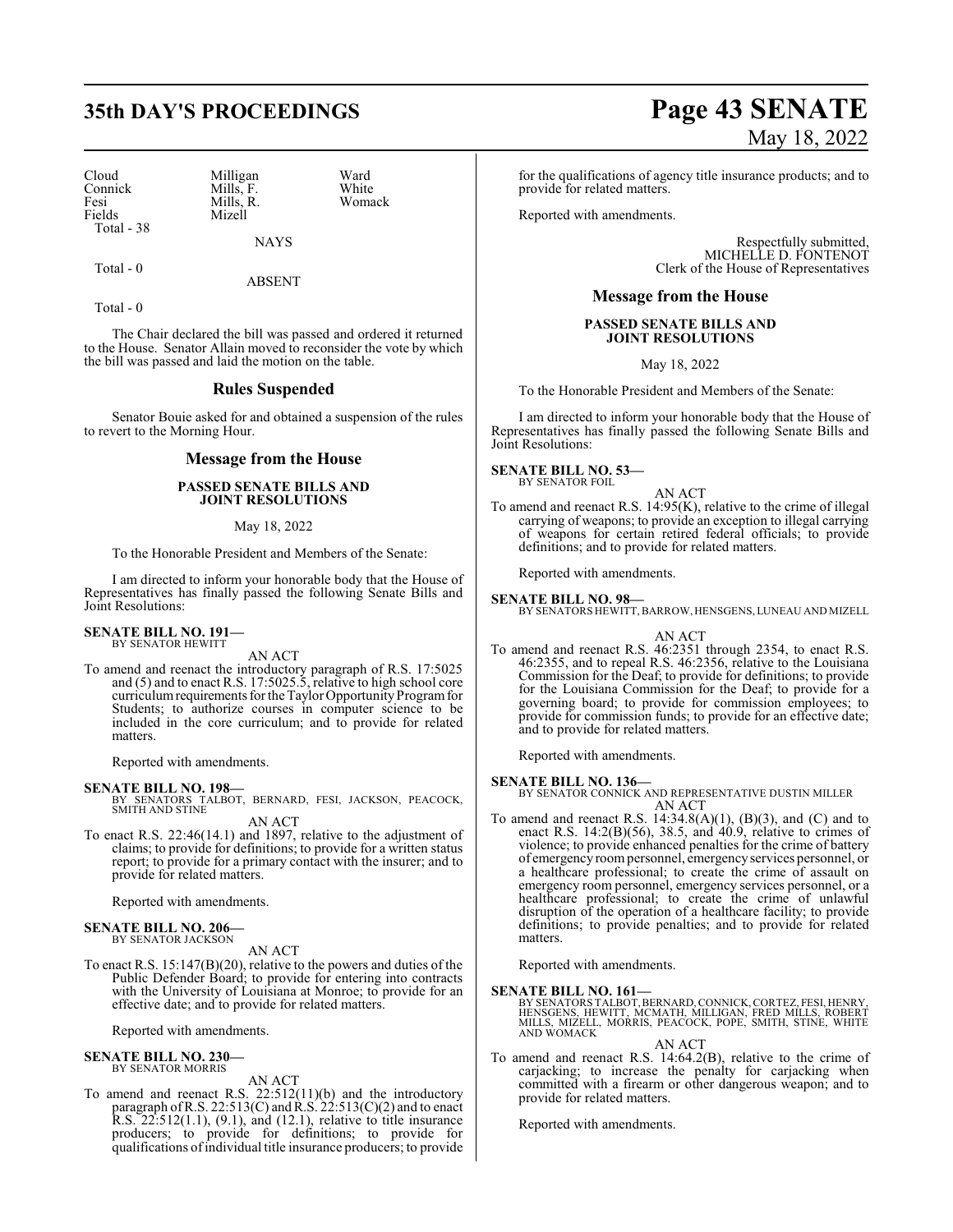Respectfully submitted, MICHELLE D. FONTENOT Clerk of the House of Representatives

### **Message from the House**

### **PASSED SENATE BILLS AND JOINT RESOLUTIONS**

May 18, 2022

To the Honorable President and Members of the Senate:

I am directed to inform your honorable body that the House of Representatives has finally passed the following Senate Bills and Joint Resolutions:

### **SENATE BILL NO. 66—**

- BY SENATORS CONNICK, ALLAIN, BARROW, BERNARD, CATHEY,<br>CORTEZ, FESI, HARRIS, HENRY, HEWITT, MILLIGAN, MIZELL,<br>PEACOCK, POPE, SMITH, STINE, TALBOT AND WHITE AN ACT
- To amend and reenact R.S. 14:2(B)(50) and R.S. 14:79(B) and (C), relative to the crime of violation of protective orders; to provide for enhanced penalties for violations of a protective order when committed while in possession of a firearm; and to provide for related matters.

Reported without amendments.

#### **SENATE BILL NO. 169—** BY SENATOR MIZELL

AN ACT

To amend and reenactR.S. 17:407.101(E)(8)(introductory paragraph) and (b)(i), (F), and (G) and to repeal Sections 3 and  $\hat{4}(B)$  of Act 180 ofthe 2020Regular Session, relative to the EarlyChildhood Care and Education Commission; to provide relative to the officers and duties of a task force of the commission; to provide relative to meetings and reports of the commission; to repeal the termination date of the commission; and to provide for related matters.

Reported without amendments.

**SENATE BILL NO. 77—**<br>BY SENATORS LUNEAU, BARROW, BOUDREAUX, HENSGENS,<br>MCMATH, MIZELL AND POPE AND REPRESENTATIVES ADAMS,<br>BAGLEY, ECHOLS, HUGHES, LARVADAIN, MCMAHEN, SCHLEGEL<br>AND STAGNI

### AN ACT

To enact R.S. 46:153.3(C)(2), relative to Medicaid coverage for prescription drugs; to provide for prescribed drugs used to treat schizophrenia and schizotypal or delusion disorders; and to provide for related matters.

Reported without amendments.

#### **SENATE BILL NO. 194—** BY SENATOR HEWITT

### AN ACT

To enact R.S. 17:2048.51(C)(23), relative to the membership of the Louisiana Health Works Commission; to add a member representing the Louisiana State Nurses Association; and to provide for related matters.

Reported without amendments.

#### **SENATE BILL NO. 449—** BY SENATOR LUNEAU

AN ACT

To enact R.S. 18:1300.26, relative to video draw poker devices; to authorize the governing authority of Natchitoches Parish to call and conduct a referendum election on a proposition to allow the operation of video draw poker devices in the parish; to provide for procedures for the calling and holding of the election; and to provide for related matters.

## **Page 44 SENATE 35th DAY'S PROCEEDINGS**

Reported without amendments.

### **SENATE BILL NO. 320—**

BY SENATOR HENRY

AN ACT To enact R.S. 27:244(D), relative to the casino operating contract; to temporarily suspend the requirement of certain provisions; to clarify that certain activities are not suspended; and to provide for related matters.

Reported without amendments.

**SENATE BILL NO. 360—**

BY SENATOR FOIL AN ACT

To amend and reenact Code of Criminal Procedure Art. 331(I), (J), and  $(K)$  and to enact Code of Criminal Procedure Art.  $331(L)$ , relative to the discharge of bail obligations; to provide relative to the surrender of the defendant during a statewide public health emergency; to provide relative to bond forfeiture due to the defendant's failure to appear; to provide for procedures; and to provide for related matters.

Reported without amendments.

Respectfully submitted, MICHELLE D. FONTENOT Clerk of the House of Representatives

### **Message from the House**

### **CONCURRING IN SENATE CONCURRENT RESOLUTIONS**

May 18, 2022

To the Honorable President and Members of the Senate:

I am directed to inform your honorable body that the House of Representatives has finally concurred in the following Senate Concurrent Resolutions:

### **SENATE CONCURRENT RESOLUTION NO. 8—** BY SENATOR CATHEY AND REPRESENTATIVE MCFARLAND A CONCURRENT RESOLUTION

To urge and request the Senate Committee on Agriculture, Forestry, Aquaculture, and Rural Development and the House Committee on Agriculture, Forestry, Aquaculture, and Rural Development to meet and function as a joint committee to study and make recommendations regarding the appropriate level of support to further the missions, goals, and priorities of the Louisiana State University Agricultural Center and the Southern University Agricultural Research and Extension Center.

Reported with amendments.

Respectfully submitted, MICHELLE D. FONTENOT Clerk of the House of Representatives

### **Introduction of Senate Resolutions**

#### **SENATE RESOLUTION NO. 134—** BY SENATOR BOUDREAU.

A RESOLUTION

To commend the Louisiana Association of Basketball Coaches on its forty-eight years of promoting basketball in Louisiana and D. Scott Landry for over twenty years of leadership in the organization.

The resolution was read by title and placed on the Calendar for a second reading.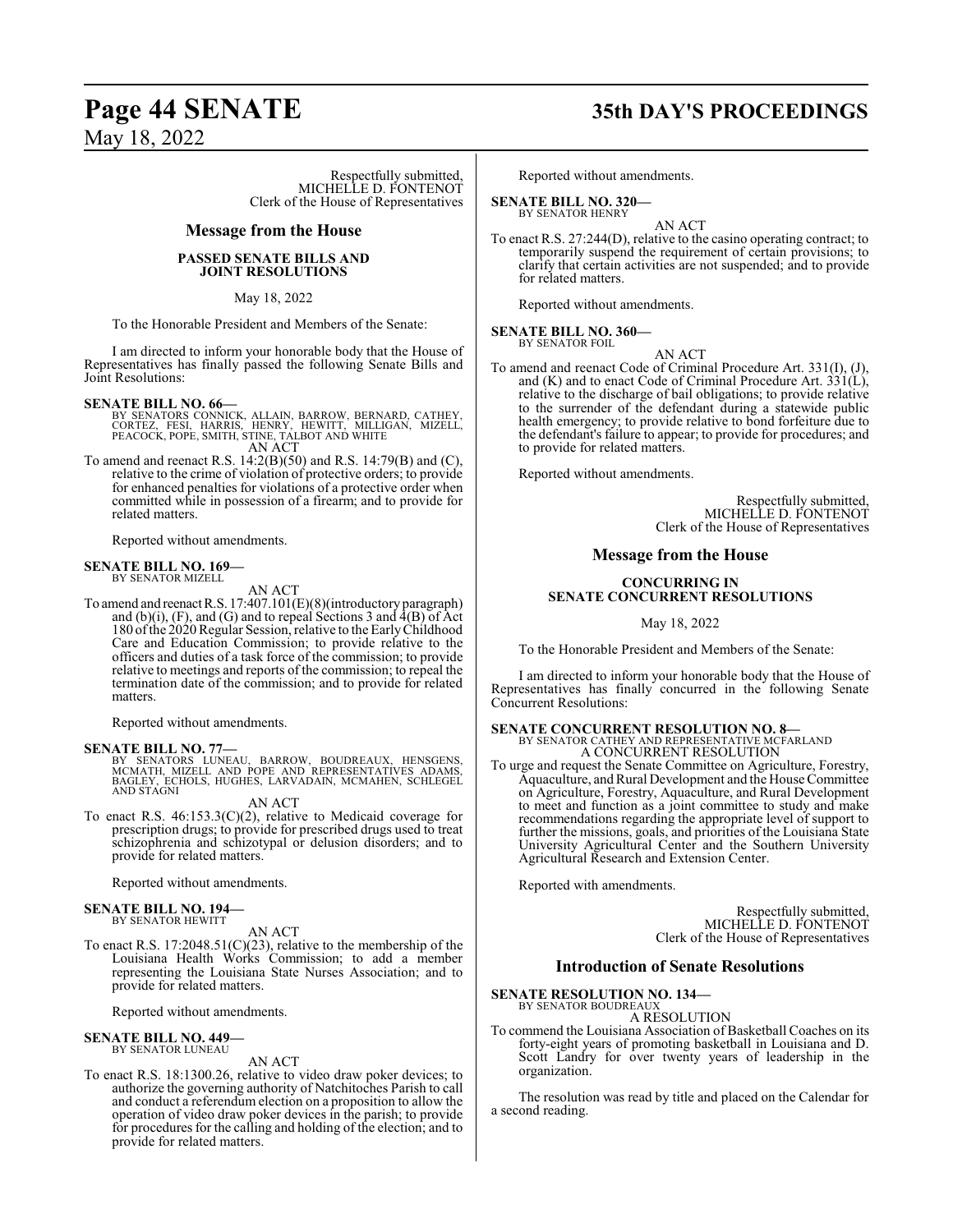## **35th DAY'S PROCEEDINGS Page 45 SENATE**

#### **SENATE RESOLUTION NO. 135—** BY SENATOR STINE

A RESOLUTION

To commend The Most Reverend Glen John Provost, M.A., D.D. on the occasion of his 15<sup>th</sup> anniversary as Bishop of the Diocese of Lake Charles.

The resolution was read by title and placed on the Calendar for a second reading.

### **Message from the House**

### **ASKING CONCURRENCE IN HOUSE BILLS AND JOINT RESOLUTIONS**

May 18, 2022

To the Honorable President and Members of the Senate:

I am directed to inform your honorable body that the House of Representatives has finally passed and asks your concurrence in the following House Bills and Joint Resolutions:

| HB No. 161 | HB No. 281 | <b>HB</b> No. 558 |
|------------|------------|-------------------|
| HB No. 811 | HB No. 841 | HB No. 935        |
| HB No. 56  | HB No. 412 |                   |

Respectfully submitted, MICHELLE D. FONTENOT Clerk of the House of Representatives

### **House Bills and Joint Resolutions on First Reading**

### **HOUSE BILL NO. 56—**

BY REPRESENTATIVE FRIEMAN AN ACT

To repeal R.S. 23:1294 and R.S. 36:309(B)(2), relative to the Workers' Compensation Advisory Council; to repeal the Workers' Compensation Advisory Council.

The bill was read by title and placed on the Calendar for a second reading.

#### **HOUSE BILL NO. 161—** BY REPRESENTATIVE LYONS

AN ACT

To amend and reenact R.S. 24:31.4(A), relative to the office expense allowance for members of the legislature; to provide for the amount of the allowance; to provide for an effective date; and to provide for related matters.

The bill was read by title and placed on the Calendar for a second reading.

### **HOUSE BILL NO. 281—**

BY REPRESENTATIVE MARCELLE AN ACT

To amend and reenact R.S.  $18:1505.4(A)(2)(a)(ii)$  and (iii), relative to campaign finance; to provide relative to the assessment of penalties; and to provide for related matters.

The bill was read by title and placed on the Calendar for a second reading.

**HOUSE BILL NO. 412—** BY REPRESENTATIVE GOUDEAU AND SENATOR STINE AN ACT

To enact R.S. 23:1601.1, relative to unemployment compensation; to provide for benefit eligibility conditions; to provide for verification of attendance at employment interviews; to provide for interview verification forms; to provide for the promulgation of rules; to provide for definitions; and to provide for related matters.

The bill was read by title and placed on the Calendar for a second reading.

#### **HOUSE BILL NO. 558—** BY REPRESENTATIVE WILLARD

AN ACT

To enact R.S. 22:1892(A)(6), relative to claims settlement practices; to provide for a receipt of insurance settlement proceeds; and to provide for related matters.

The bill was read by title and placed on the Calendar for a second reading.

### **HOUSE BILL NO. 811—** BY REPRESENTATIVE MIGUEZ

AN ACT

To enact R.S. 18:1400.10, relative to the funding of elections and related expenses; to prohibit public officials and agencies from using private donations to pay costs related to conducting elections; to provide for an effective date; and to provide for related matters.

The bill was read by title and placed on the Calendar for a second reading.

### **HOUSE BILL NO. 841—** BY REPRESENTATIVE BOYD

AN ACT

To enact R.S. 44:11.1, relative to public records; to provide relative to online access to certain public records; to provide relative to certain occupations; to provide for limited access to domiciliary addresses of judges; and to provide for related matters.

The bill was read by title and placed on the Calendar for a second reading.

### **HOUSE BILL NO. 935—**

BY REPRESENTATIVE BOYD AN ACT

To amend and reenact R.S. 22:1667(A), relative to catastrophe claims adjusters; to require training; to require registration of certain individuals; to require certification; to provide for an effective date; and to provide for related matters.

The bill was read by title and placed on the Calendar for a second reading.

### **Reports of Committees**

The following reports of committees were received and read:

### **REPORT OF COMMITTEE ON**

### **INSURANCE**

Senator Kirk Talbot, Chairman on behalf of the Committee on Insurance, submitted the following report:

### May 18, 2022

To the President and Members of the Senate:

I am directed by your Committee on Insurance to submit the following report:

### **SENATE BILL NO. 262—**<br>BY SENATOR BOUDREAUX

AN ACT

To enact R.S. 22:1821(H), relative to health and accident insurance claims payments; to provide relative to health care; to provide relative to access to care for patients; to provide relative to certain criteria for reimbursement; to provide for an effective date; and to provide for related matters.

May 18, 2022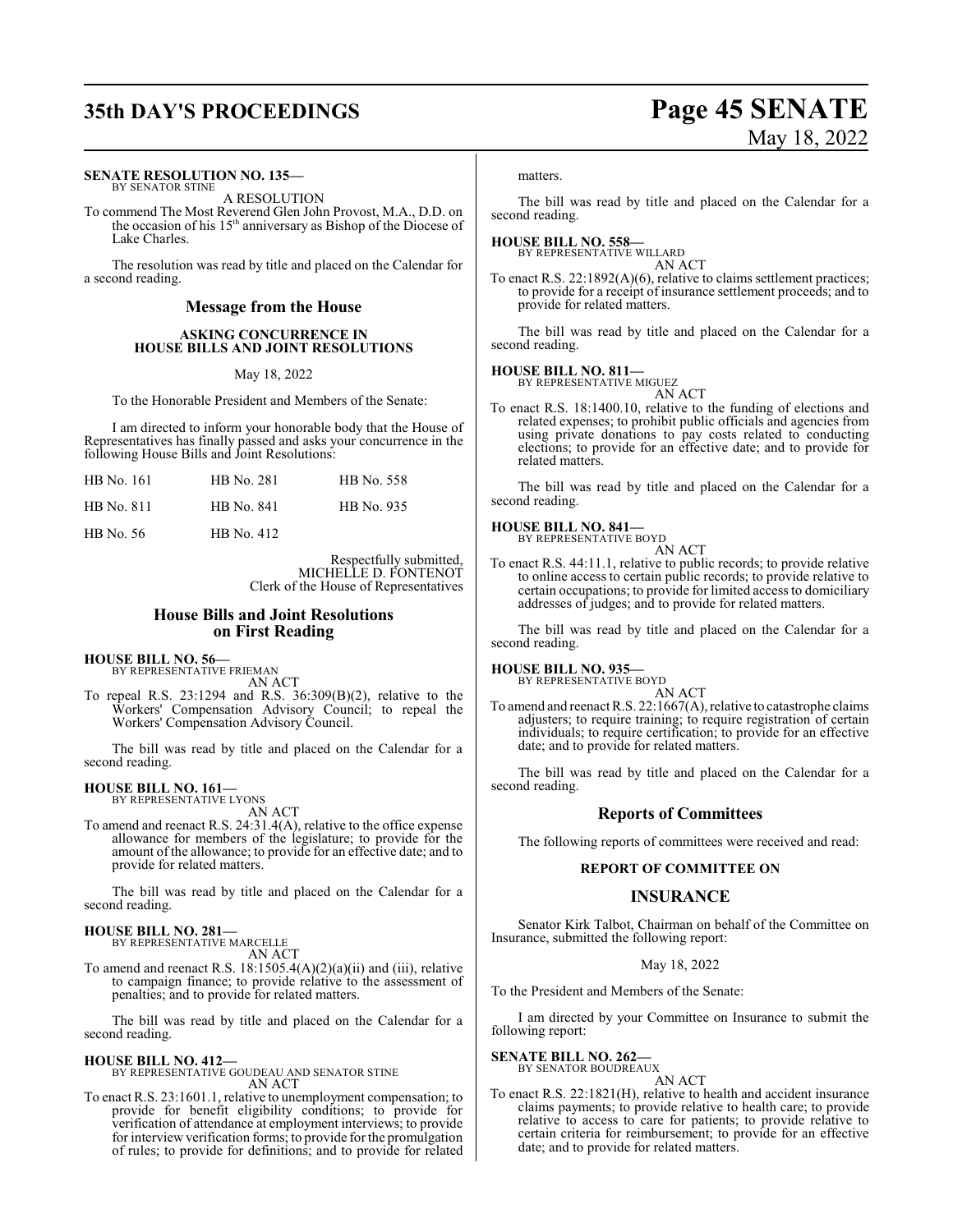Reported with amendments.

**HOUSE BILL NO. 317—** BY REPRESENTATIVE WILLARD AN ACT

To enact R.S. 22:1337(D), relative to homeowners' insurance policies; to provide for policy deductibles as applied to named storm, hurricane, and wind and hail deductibles; to require the execution of a separate form that lists the specific amount for each deductible expressed as a percentage of the insured value of the property or as a specific dollar amount or both; to provide for an effective date; and to provide for related matters.

Reported favorably.

**HOUSE BILL NO. 532—** BY REPRESENTATIVES HUVAL AND GAROFALO AN ACT

To enact R.S. 22:36, relative to health insurance coverage for fire employees; to generally prohibit a health insurance issuer from refusing enrollment ofretired fire employees based solely on the status of retirement; to prohibit discrimination between active and retired fire employees for purposes of insurance coverage; to provide for applicability; to provide for definitions; and to provide for related matters.

Reported favorably.

#### **HOUSE BILL NO. 612—** BY REPRESENTATIVE HUVAL

AN ACT

To enact R.S. 22:1483.1, relative to the Louisiana Fortify Homes Program; to provide for financial grants to retrofit residential property; to define certain terms; to provide for eligibility requirements; to provide for confidentiality of applicants; to provide for an effective date; to provide for termination of the program; and to provide for related matters.

Reported favorably.

### **HOUSE BILL NO. 831—**

BY REPRESENTATIVE FIRMENT

AN ACT

To enact R.S. 22:1338, relative to additional living expense coverage for homeowner's insurance; to provide for an advance payment in the event of a total loss; to provide for payment after the advance period; and to provide for related matters.

Reported with amendments.

#### **HOUSE BILL NO. 936—** BY REPRESENTATIVE HUVAL

AN ACT

To amend and reenact R.S.  $22:1892(A)(1), (3)$ , and  $(4)$ , relative to the payment and adjustment of certain insurance claims; to provide for the payment of any undisputed amount due on a claim; to provide for initiation of loss adjustment; to provide for requests for certain documents; to provide for written notice; and to provide for related matters.

Reported with amendments.

### **HOUSE BILL NO. 967—**

BY REPRESENTATIVE SEABAUGH AN ACT

To amend and reenact R.S. 22:1272, relative to liability limits; to prohibit the reduction of policy limits based on expenses of defense; to provide for waivers; to provide for which expenses qualify as expenses of defense; to provide for an effective date; and to provide for related matters.

Reported with amendments.

## **Page 46 SENATE 35th DAY'S PROCEEDINGS**

### **HOUSE BILL NO. 999—**

BY REPRESENTATIVE FIRMENT AN ACT

To amend and reenact R.S. 22:1706(H) and to enact R.S.  $22:1704(E)(6)$  through (8) and  $1706(I)$  through (P), relative to public adjusters; to provide for certain disclosure; to provide for standards of conduct; to provide for prohibitions; to provide for penalties; and to provide for related matters.

Reported favorably.

Respectfully submitted, KIRK TALBOT Chairman

### **Privileged Report of the Committee on Senate and Governmental Affairs**

### **ENROLLMENTS**

Senator Hewitt, Chairman on behalf of the Committee on Senate and Governmental Affairs, submitted the following report:

### May 18, 2022

To the President and Members of the Senate:

I am directed by your Committee on Senate and Governmental Affairs to submit the following report:

The following Senate Concurrent Resolutions have been properly enrolled:

### **SENATE CONCURRENT RESOLUTION NO. 4—**

BY SENATOR CATHEY A CONCURRENT RESOLUTION

To repeal Louisiana State Licensing Board for Contractors rules, LAC 46:XXIX.503 and 505, which generally require any corporation, partnership, individual, or contractor undertaking certain construction of residential buildings or structures to obtain a specialty classification license or subcontract-laboronly license; to direct the office of the state register to print the notice of the repeal in the Louisiana Administrative Code; and to provide for related matters.

**SENATE CONCURRENT RESOLUTION NO. 20—**<br>BY SENATORS LUNEAU, ABRAHAM, BERNARD, BOUIE, CARTER,<br>CATHEY, CLOUD, CORTÉZ, FESI, FIELDS, HENRY, MCMATH, FRED<br>MILLS, MORRIS, PEACOCK, PRICE, REESE, STINE AND TALBOT A CONCURRENT RESOLUTION

To urge and request the United States Department of Veterans Affairs to reconsider the closure of the Alexandria Veterans Affairs Medical Center.

### **SENATE CONCURRENT RESOLUTION NO. 51—** BY SENATOR PEACOCK

A CONCURRENT RESOLUTION To commend Joan W. Burmaster on her retirement from forty-five years of service in health care and law.

> Respectfully submitted, SHARON W. HEWITT Chairman

The foregoing Senate Concurrent Resolutions were signed by the President of the Senate.

### **Privileged Report of the Committee on Senate and Governmental Affairs**

### **ENROLLMENTS**

Senator Hewitt, Chairman on behalf of the Committee on Senate and Governmental Affairs, submitted the following report: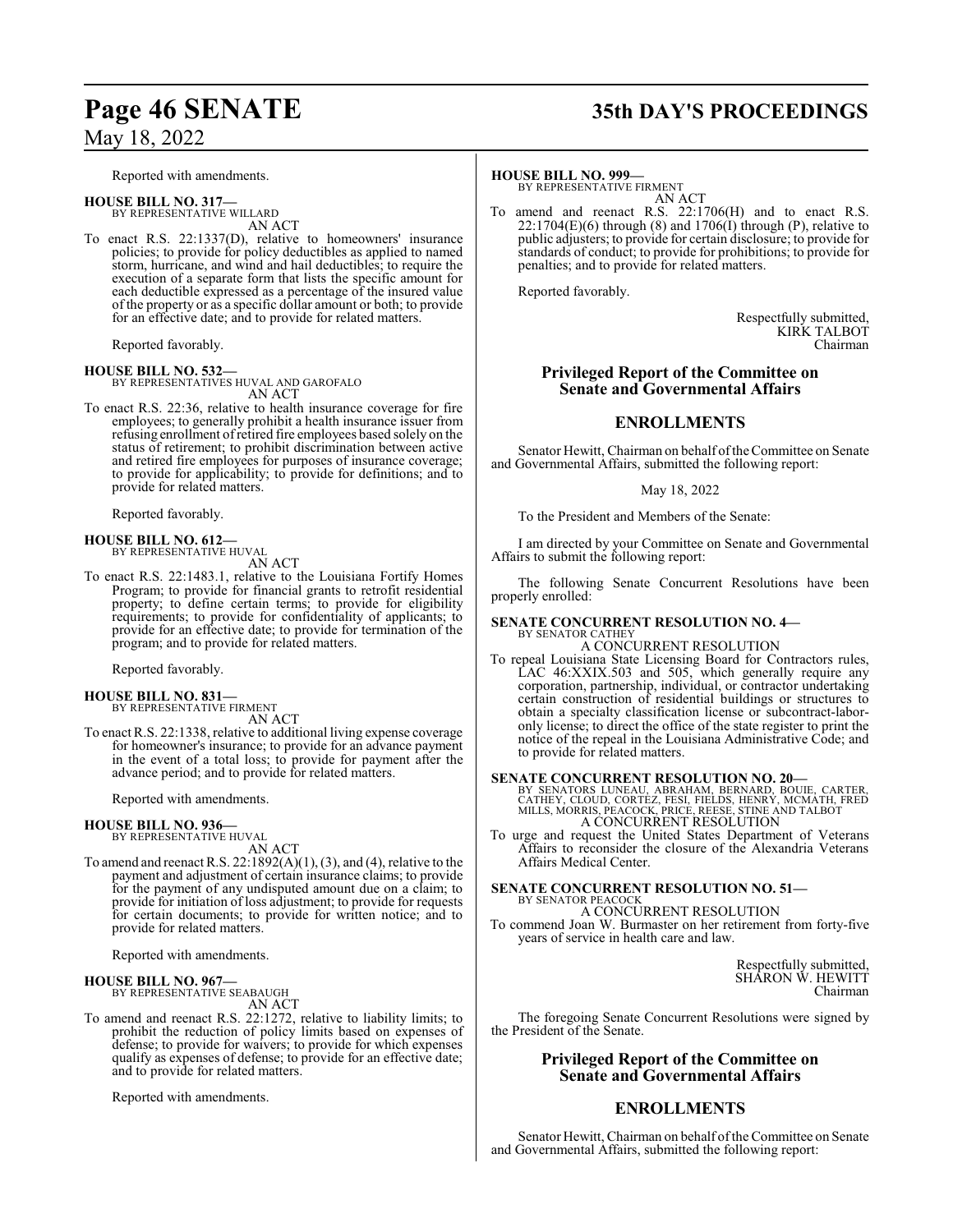## **35th DAY'S PROCEEDINGS Page 47 SENATE**

### May 18, 2022

To the President and Members of the Senate:

I am directed by your Committee on Senate and Governmental Affairs to submit the following report:

The following Senate Bills have been properly enrolled:

#### **SENATE BILL NO. 36—** BY SENATOR HENRY

AN ACT

To amend and reenact R.S. 14:38(B) and to enact R.S. 14:38(C), relative to the crime of simple assault; to provide for increased penalties when the offense is committed upon a store's employee during a theft; and to provide for related matters.

### **SENATE BILL NO. 40—**

BY SENATORS MCMATH, BARROW, LUNEAU AND MIZELL AN ACT

To enact R.S. 46:286.2, relative to protections for foster children; to provide for special identification cards for children in foster care; to provide for an effective date; and to provide for related matters.

#### **SENATE BILL NO. 363—** BY SENATOR FOIL

### AN ACT

To amend and reenact R.S. 6:333(B) and to enact Code of Civil Procedure Art. 2336.1, relative to the judicial sale of property; to provide for the determination of superior encumbrances or privileges; to provide for issuance of a subpoena duces tecum upon the owner or servicer of an obligation secured by a superior encumbrance; and to provide for related matters.

### **SENATE BILL NO. 371—** BY SENATOR HARRIS AND REPRESENTATIVE HILFERTY AN ACT

To enact Subpart DDD of Part I of Chapter 1 of Subtitle II of Title 47 of the Louisiana Revised Statutes of 1950, to be comprised of R.S. 47:120.371, and Subpart EEE of Part I of Chapter 1 of Subtitle II of Title 47 of the Louisiana Revised Statutes of 1950, to be comprised of R.S. 47:120.375, relative to state individual income tax refund checkoffs for certain donations; to provide for a method for individuals to donate all or a portion of any individual income tax refund due to them to certain educational foundations; to provide for the administration and disbursement of donated monies; to provide for reporting; to provide for applicability; and to provide for related matters.

> Respectfully submitted, SHARON W. HEWITT Chairman

The foregoing Senate Bills were signed by the President of the Senate.

### **Message from the House**

### **SIGNED HOUSE BILLS AND JOINT RESOLUTIONS**

### May 18, 2022

To the Honorable President and Members of the Senate:

I am directed to inform your honorable body that the Speaker of the House of Representatives has signed the following House Bills and Joint Resolutions:

### **HOUSE BILL NO. 5—**

BY REPRESENTATIVE BACALA AN ACT

To enact R.S. 13:783(F)(11), relative to group insurance expenses of the clerk of court's office; to provide for the payment of group insurance premiums for certain retirees of the Ascension Parish Clerk of Court; and to provide for related matters.

### **HOUSE BILL NO. 36—**

BY REPRESENTATIVE MAGEE AN ACT

To amend and reenact Code of Civil Procedure Article 4843(D) and (F), relative to city court jurisdiction; to provide relative to the amount in dispute when the civil jurisdiction is concurrent with the district court; to provide for the jurisdictional amount in dispute for the City Court of Houma; and to provide for related matters.

#### **HOUSE BILL NO. 59—**

BY REPRESENTATIVE GREGORY MILLER AN ACT

To repeal R.S. 13:3671, relative to fees and mileage rates for witnesses; to repeal certain fees and mileage rates for witnesses residing or employed within a certain distance of the courthouse; and to provide for related matters.

### **HOUSE BILL NO. 265—** BY REPRESENTATIVE VILLIO

AN ACT

To amend and reenact R.S. 15:574.2(D)(9) and R.S. 46:1844(B),  $(N)(2)$  and  $(3)$ , and  $(O)(1)$ , relative to victim's rights; to provide for additional means of notification; to provide for notice; to provide for appearances before the Board of Pardons and the committee on parole; and to provide for related matters.

**HOUSE BILL NO. 283—** BY REPRESENTATIVE MCFARLAND

AN ACT To amend and reenact R.S. 32:387(C)(3)(d)(ii)(introductory paragraph), relative to timber harvest season permits; to provide for the type of products applicable to a timber harvest season permit; and to provide for related matters.

### **HOUSE BILL NO. 310—** BY REPRESENTATIVE MAGEE

AN ACT

To amend and reenact R.S. 39:128(B)(1), (2), and (4)(a) and (b) and to enact R.S.  $39:128(E)$  and  $1572(B)(7)$ , relative to the Louisiana Universities Marine Consortium for Research and Education; to provide with respect to certain capital outlay projects undertaken by the consortium; to provide with respect to certain public contract procurements made by the consortium; and to provide for related matters.

### **HOUSE BILL NO. 318—** BY REPRESENTATIVE ZERINGUE

### AN ACT

To amend and reenact R.S. 49:191(1) and to repeal R.S. 49:191(10)(b), relative to the Department of the Treasury, including provisions to provide for the re-creation of the Department of the Treasury and the statutory entities made a part of the department by law; to provide for the effective termination date for all statutory authority for the existence of such statutory entities; to provide for an effective date; and to provide for related matters.

**HOUSE BILL NO. 327—** BY REPRESENTATIVE THOMPSON

### AN ACT

To amend and reenact R.S. 3:3553(A), relative to the levy of a soybean assessment; to provide relative to the imposition of a state assessment in connection with the federal soybean assessment; to provide for an effective date; and to provide for related matters.

# May 18, 2022